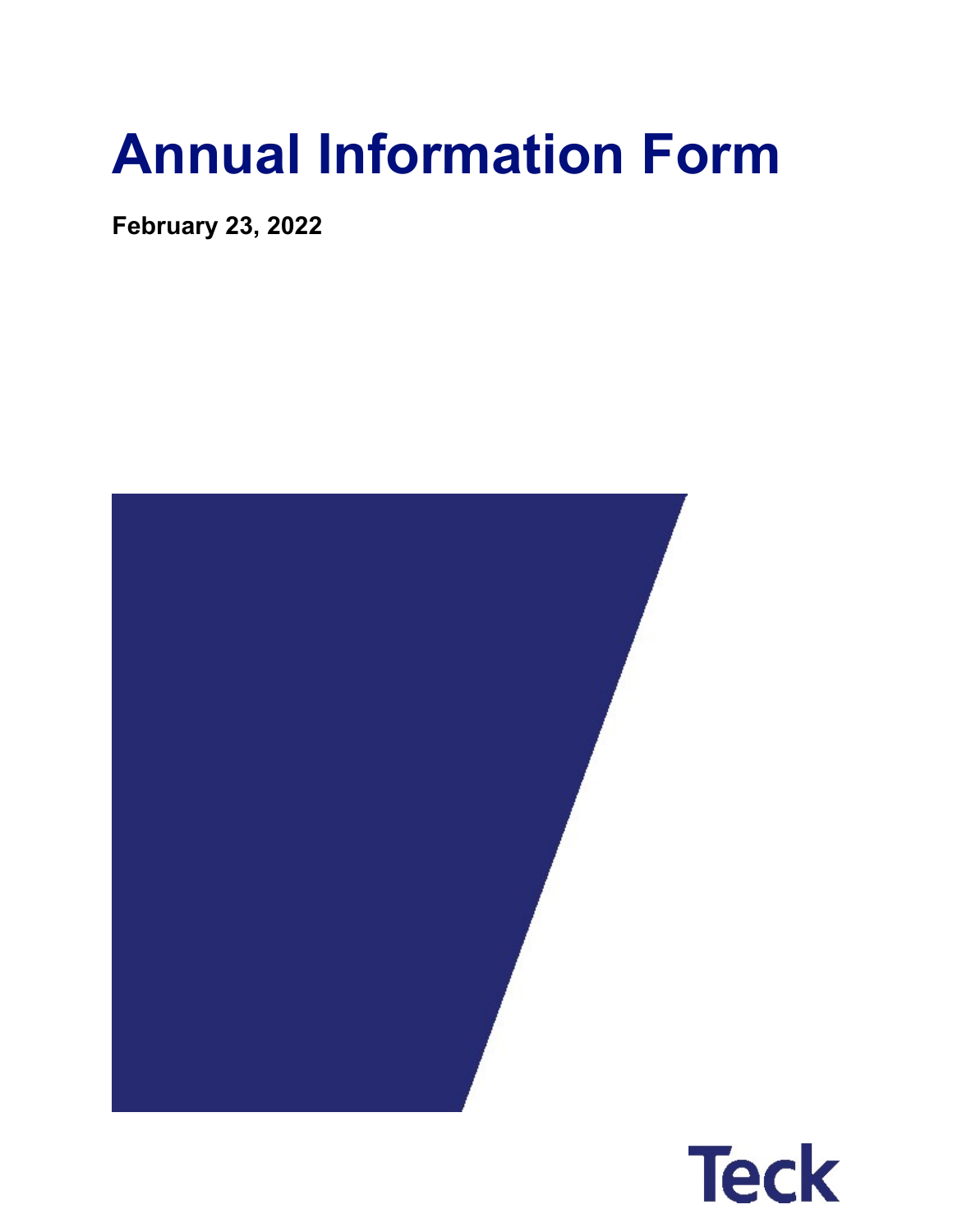## **Table of Contents**

|                                                                                            | $\mathbf{1}$ |
|--------------------------------------------------------------------------------------------|--------------|
|                                                                                            | 1            |
| Cautionary Note to U.S. Investors Concerning Estimates of Measured, Indicated and Inferred |              |
|                                                                                            | 7            |
|                                                                                            | 8            |
|                                                                                            | 9            |
|                                                                                            | 9            |
|                                                                                            | 10           |
|                                                                                            | 12           |
|                                                                                            | 12           |
|                                                                                            | 15           |
|                                                                                            | 15           |
|                                                                                            | 16           |
|                                                                                            | 16           |
|                                                                                            | 17           |
|                                                                                            | 18           |
|                                                                                            | 19           |
|                                                                                            | 21           |
|                                                                                            | 21           |
|                                                                                            | 35           |
|                                                                                            | 39<br>48     |
|                                                                                            | 50           |
|                                                                                            | 50           |
|                                                                                            | 51           |
|                                                                                            |              |
|                                                                                            | 61           |
|                                                                                            | 68<br>68     |
|                                                                                            | 68           |
|                                                                                            | 69           |
|                                                                                            | 71           |
|                                                                                            | 71           |
|                                                                                            | 72           |
|                                                                                            | 73           |
| Foreign Operations.                                                                        | 73           |
|                                                                                            | 73           |
|                                                                                            | 75           |
| <b>Dividends</b>                                                                           | 98           |
|                                                                                            | 98           |
|                                                                                            | 98           |
| <b>Share Capital</b>                                                                       | 98           |
| <b>Credit Facilities</b>                                                                   | 99           |
|                                                                                            | 102          |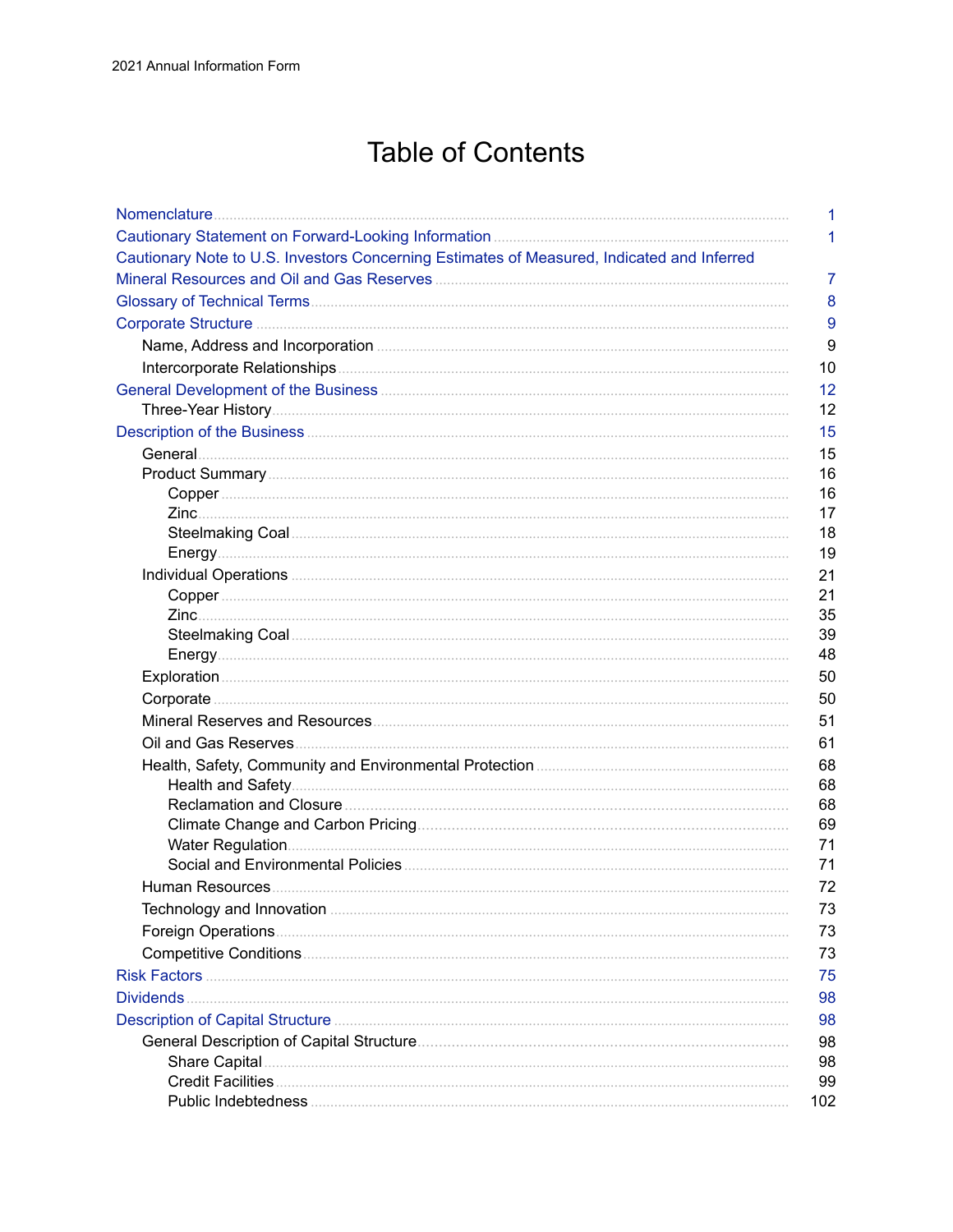| Ratings                                                                                     | 103     |
|---------------------------------------------------------------------------------------------|---------|
|                                                                                             | 104     |
|                                                                                             | 104     |
|                                                                                             | 105     |
| Directors                                                                                   | 105     |
| <b>Officers</b>                                                                             | 106     |
| Audit Committee Information                                                                 | 109     |
| Ownership by Directors and Officers and Interests in Material Transactions                  | 111     |
|                                                                                             | 111     |
|                                                                                             | 113     |
| <b>Material Contracts</b>                                                                   | 114     |
|                                                                                             | 114     |
|                                                                                             | 115     |
|                                                                                             | 115     |
|                                                                                             | $A - 1$ |
| Schedule B – Report of Management and Directors on Reserves Data and Other Information      | $B - 1$ |
| Schedule C – Report on Reserves Data by Independent Qualified Reserves Evaluator or Auditor | $C - 1$ |
|                                                                                             | D - 1   |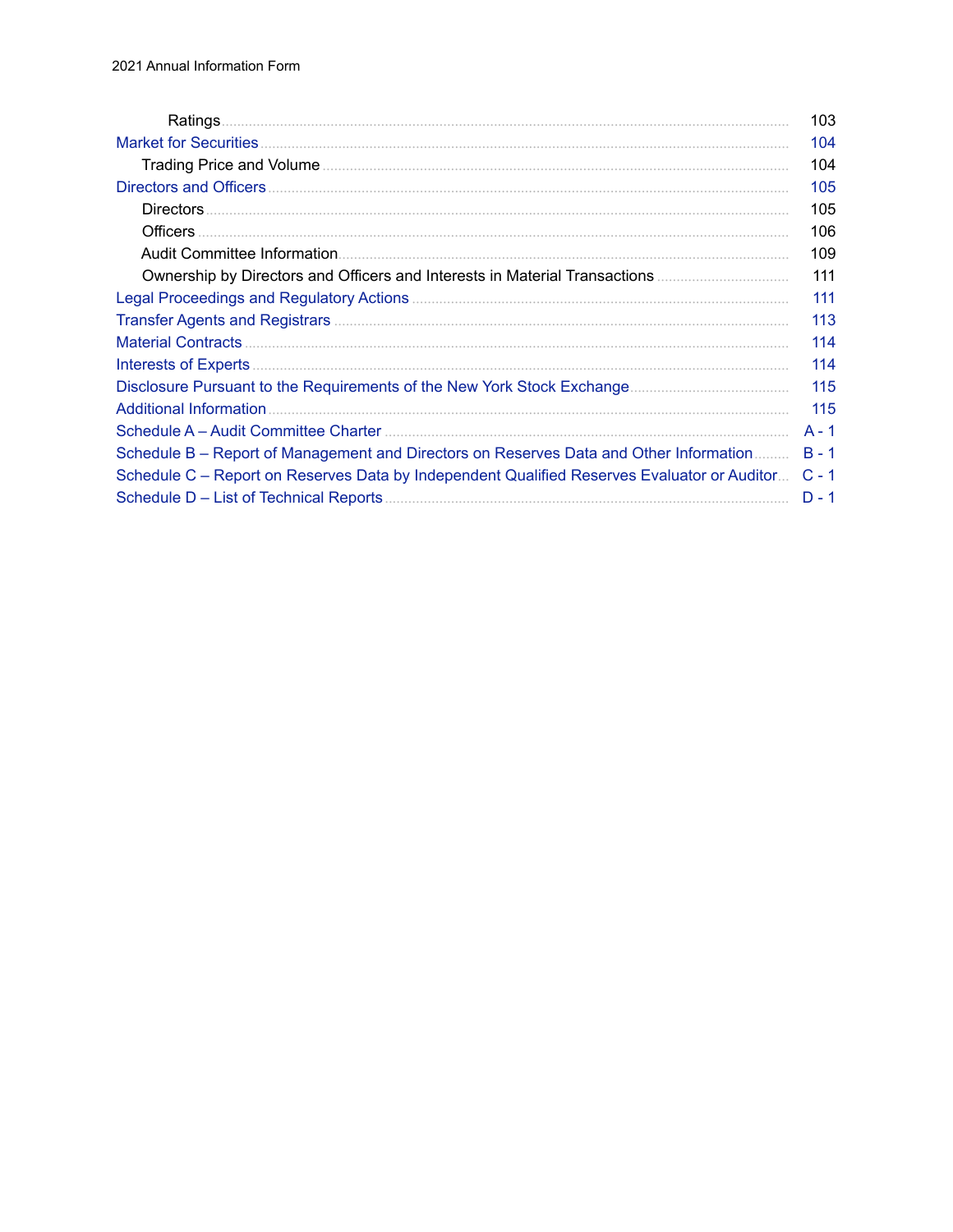## <span id="page-3-0"></span>**Nomenclature**

In this Annual Information Form, unless the context otherwise dictates, "**we**" or "**Teck**" refers to Teck Resources Limited and its subsidiaries. All dollar amounts expressed throughout this Annual Information Form are in Canadian dollars unless otherwise noted.

## **Cautionary Statement on Forward-Looking Information**

This Annual Information Form contains certain forward-looking information and forward-looking statements as defined in applicable securities laws (collectively referred to as forward-looking statements). These statements relate to future events or our future performance. All statements other than statements of historical fact are forward-looking statements. The use of any of the words "anticipate", "plan", "continue", "estimate", "expect", "may", "will", "project", "predict", "potential", "should", "believe" and similar expressions is intended to identify forward-looking statements. These statements involve known and unknown risks, uncertainties and other factors that may cause actual results or events to differ materially from those anticipated in such forward-looking statements. These statements speak only as of the date of this Annual Information Form.

These forward-looking statements include, but are not limited to, statements concerning:

- forecast production;
- forecast operating costs, unit costs, capital costs and other costs;
- sales forecasts;
- our strategies, objectives and goals;
- future prices and price volatility for copper, zinc, steelmaking coal, blended bitumen and other products and commodities that we produce and sell, as well as oil, natural gas and petroleum products;
- the demand for and supply of copper, zinc, steelmaking coal, blended bitumen and other products and commodities that we produce and sell;
- expected mine lives and the possibility of extending mine lives through the development of new areas or otherwise;
- expected receipt of regulatory approvals and the expected timing thereof;
- expectations regarding our ability to maintain and renew existing licences and leases for our properties;
- expected receipt or completion of prefeasibility studies, feasibility studies and other studies and the expected timing thereof, including our expectations regarding the requested modification to Antamina's current Environmental Impact Assessment certificate;
- plans to expand our autonomous haulage truck project at our Highland Valley Copper Operations;
- the timing and costs of construction and production with respect to, and the issuance of the necessary permits and other authorizations required for, certain of our development and expansion projects, including, among others, our Quebrada Blanca Phase 2 (QB2) project, our NuevaUnión copper project and our Project Satellite properties;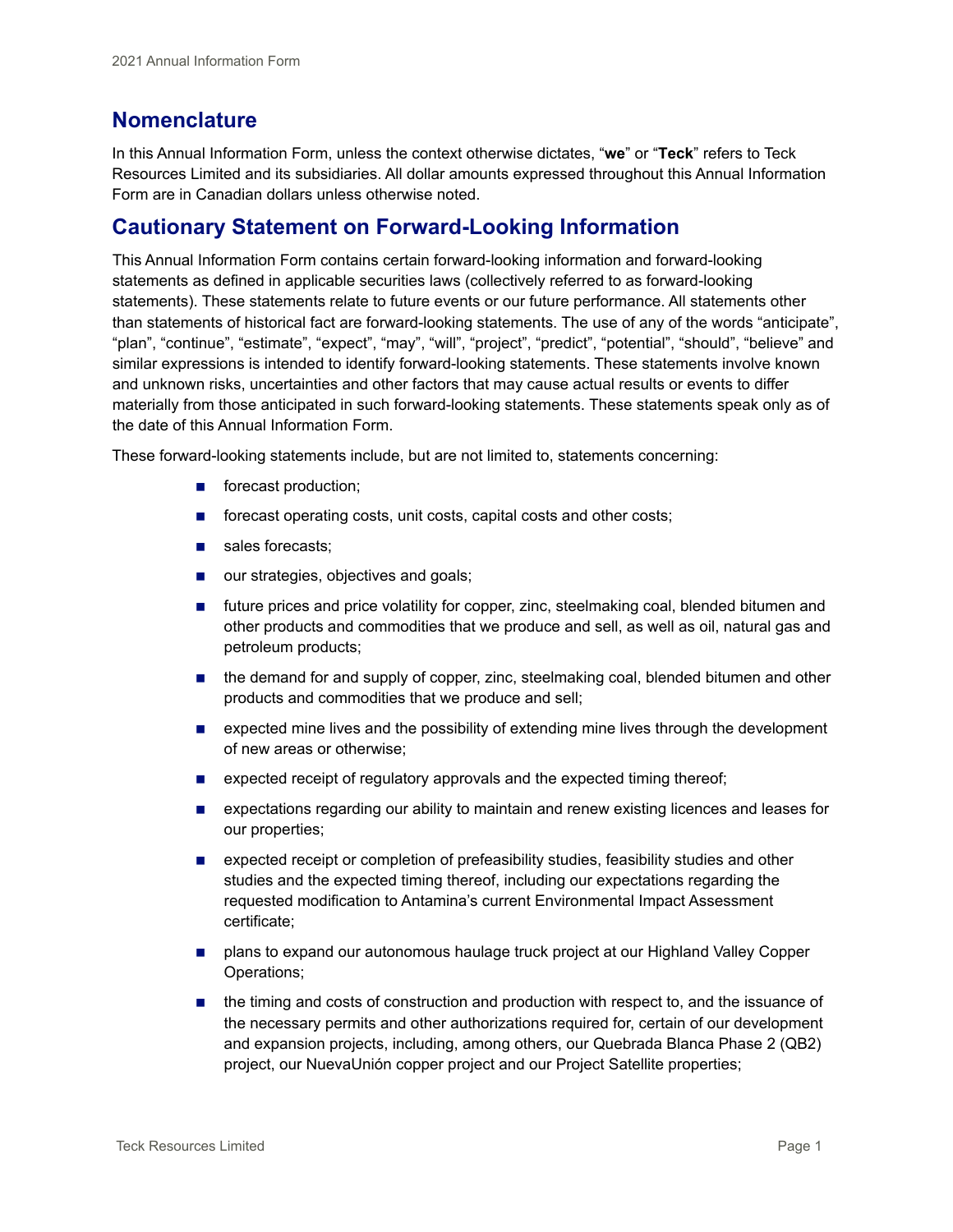- our expectations regarding the QB2 project, including expectations regarding timing of first production, capital costs, capacity, mine life, mine operation, regulatory approvals and projected expenditures;
- our expectation that QB2 will eventually transition to a fully autonomous fleet;
- the effectiveness of our water management projects at Red Dog;
- our estimated exposure under take-or-pay contracts;
- the production capacity, planned production levels and future production of our operations and other development projects, including further Quebrada Blanca expansions or extensions;
- expected spending and activities at our Project Satellite properties;
- our expectation that a portion of coal lands associated with the Swift region of Fording River may be developed and mined under the Greenhills mine plan;
- our expectations regarding the Fording River Extension Project, including our expectations that it will extend mining at Fording for decades;
- the costs, steps and potential impact of managing water quality at our coal operations, including but not limited to statements under "*Description of the Business — Individual Operations — Steelmaking Coal — Elk Valley Water Quality Management*" including expectations related to treatment capacity, timing of construction and completion of our various proposed active water treatment and saturated rock fill facilities, water treatment and management capital costs, the regulatory process relating to active water treatment, our long-term costs of water management, and our expectation that we will stabilize and reduce the selenium trend in the Elk Valley;
- the evaluation of fish populations in the upper Fording River and Harmer Creek;
- availability of transportation for our products from our operations to our customers, including our expectations regarding the benefits of our agreements with transportation providers;
- potential impact of transportation, port or pipeline disruptions or production disruptions;
- expected benefits of the agreements with Westshore and Ridley Terminals, including providing greater optionality and contributing to reduced costs;
- our expectations regarding planned maintenance at our Trail Operations;
- our estimates of the quantity and quality of our mineral and coal reserves and resources;
- estimates of our oil and gas reserves and the net present value, future net revenue and future development costs related thereto;
- expected benefits of our RACE21™ program and our plans for the future;
- availability and cost of our credit facilities;
- financial assurance requirements related to our projects and related agreements;
- the impact of COVID-19 on our operations, projects and business;
- our planned capital expenditures and capital spending and timing for completion of our capital projects;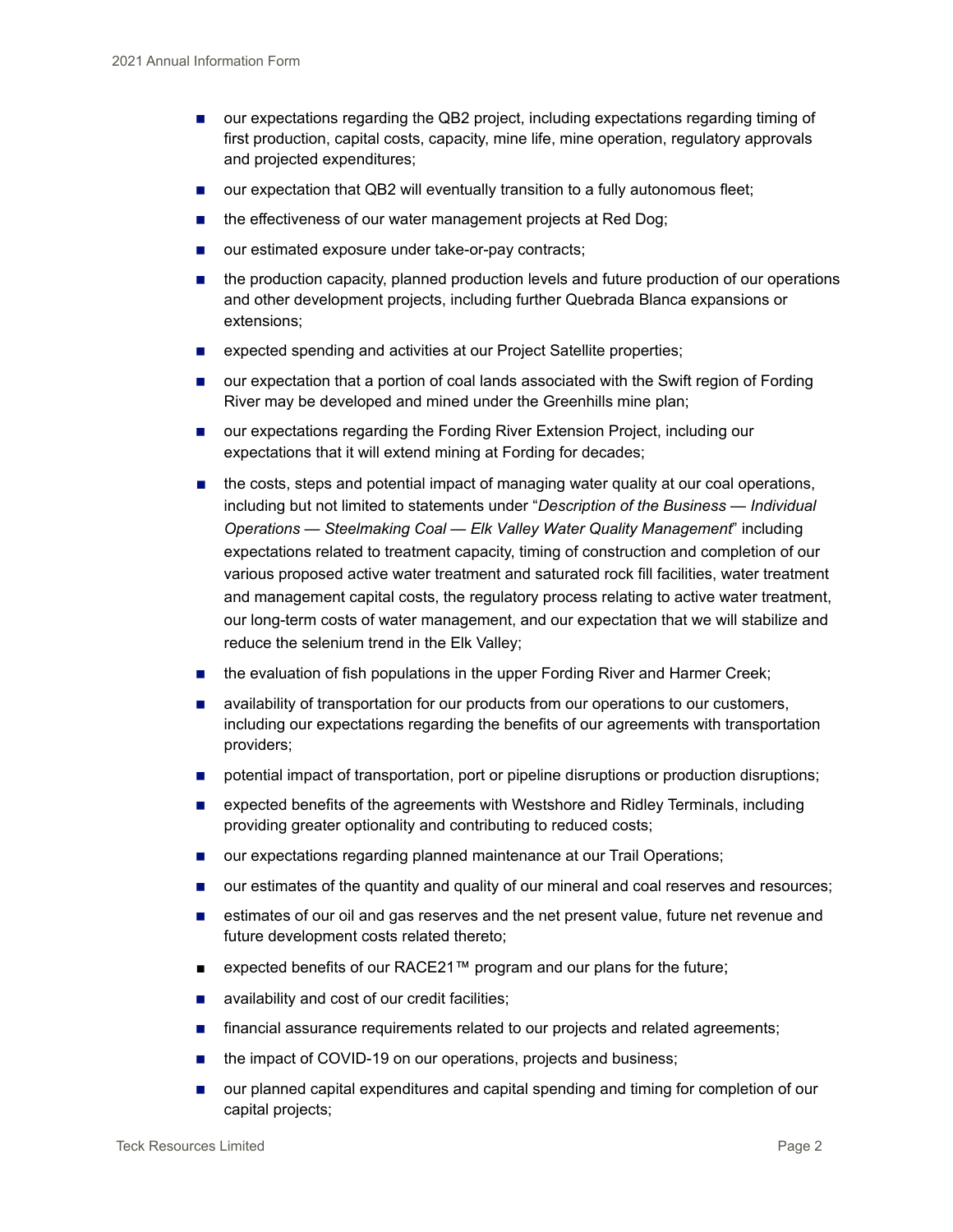- our estimates of reclamation and other costs related to environmental protection;
- proposed or expected changes in regulatory frameworks and their anticipated impact on our business;
- our interest and other expenses;
- our tax position and the tax rates applicable to us, including our expectation that we will accrue current Canadian corporate income taxes starting in 2022;
- our future capital and mine production costs, including the costs and potential impact of complying with existing and proposed environmental laws and regulations in the operation and closure of various operations;
- our financial and operating objectives;
- our exploration, environmental, community, health and safety initiatives and procedures;
- our long- and short-term sustainability goals;
- expectations regarding carbon legislation and climate change regulations, including our expectation that we will receive a portion of our carbon tax payments back under the CleanBC program;
- our expectations regarding the amount of Class B subordinate voting shares that might be purchased under the normal course issuer bid and the mechanics thereof;
- risks facing our operations, projects and business;
- our dividend policy and capital allocation framework; and
- general business and economic conditions.

Inherent in forward-looking statements are risks and uncertainties beyond our ability to predict or control, including risks that may affect our operating or capital plans; risks generally encountered in the permitting and development of mineral and oil and gas properties such as unusual or unexpected geological formations; risks associated with the COVID-19 pandemic and resulting disruption and volatility in financial and commodities markets, restrictions on the conduct of business and global uncertainty; risks associated with unanticipated metallurgical difficulties; risks relating to delays associated with permit appeals or other regulatory processes, ground control problems, adverse weather conditions or process upsets and equipment malfunctions; risks associated with any damage to our reputation; risks associated with the Canadian *Corruption of Foreign Public Officials Act* and similar foreign bribery laws; risks associated with labour disturbances and availability of skilled labour; risks associated with fluctuations in the market prices of our principal commodities, which are cyclical and subject to substantial price fluctuations; risks associated with changes to the tax and royalty regimes in which we operate; risks created through competition for mining and oil and gas properties; risks associated with lack of access to markets; risks associated with mineral and oil and gas reserve estimates; risks posed by fluctuations in exchange rates and interest rates, as well as general economic conditions; risks associated with access to capital; risks associated with changes to our credit ratings; risks associated with our material financing arrangements and our covenants thereunder; risks associated with climate change, environmental compliance, changes in environmental legislation and regulation, and changes to our reclamation obligations; risks associated with our dependence on third parties for the provision of transportation, port, pipeline and other critical services; risks associated with the need to procure goods and services for our business, projects and operations, including risks relating to availability, prices, quality and timely delivery of goods and services; risks associated with non-performance by contractual counterparties; risks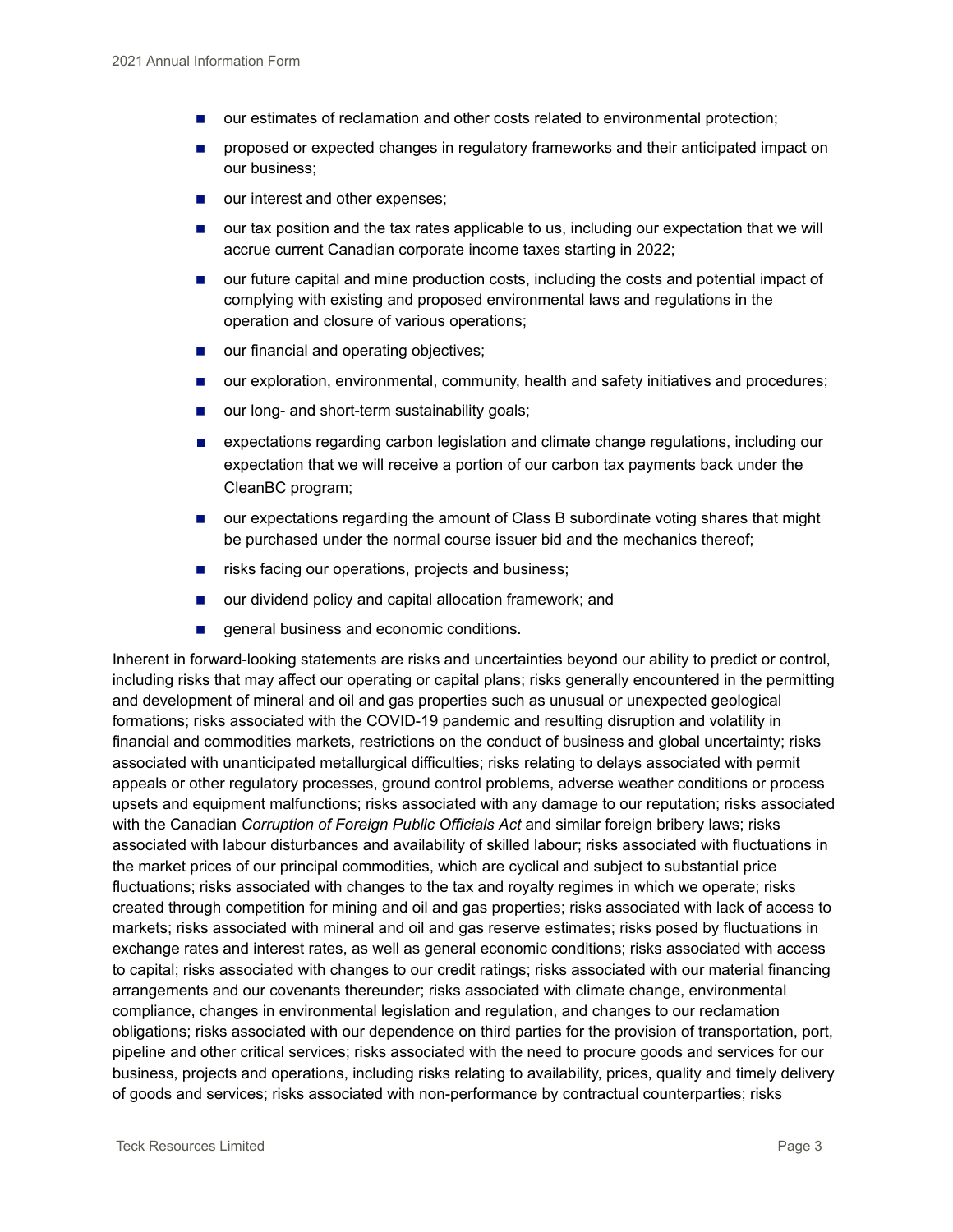associated with potential disputes with partners and co-owners; risks associated with Indigenous Peoples' claims and other title risks; social and political risks associated with operations in foreign countries; risks associated with the preparation of our financial statements; risks related to trade barriers or import restrictions; risks of changes in tax laws or their interpretation; risks associated with information technology, including cybersecurity risks and risks associated with the failure of such information technology to achieve the benefits we expect; risks associated with our ability to obtain or maintain insurance and risks associated with tax reassessments and legal proceedings. See "Risk Factors" for a discussion of additional risks we face. The amount and timing of actual capital expenditures is dependent upon, among other matters, being able to secure permits, equipment, supplies, materials and labour on a timely basis and at expected costs to enable the related capital project to be completed as anticipated. Certain of our operations and projects are operated through joint arrangements where we may not have control over all decisions, which may cause outcomes to differ from current expectations. QB2 costs, construction progress and timing of first production is dependent on, among other matters, our continued ability to successfully manage through the impacts of COVID-19. QB2 costs may also be affected by claims and other proceedings that might be brought against us relating to costs and impacts of the COVID-19 pandemic. Further risks associated with our Elk Valley Water Quality Plan are discussed under the heading "*Description of the Business — Individual Operations — Steelmaking Coal — Elk Valley Water Quality Management*". Declaration and payment of dividends and capital allocation are generally the discretion of the Board, and our dividend policy and capital allocation framework will be reviewed regularly and may change. Dividends and share repurchases can be impacted by share price volatility, negative changes to commodity prices, availability of funds to purchase shares, alternative uses for funds, compliance with regulatory requirements and other risk factors detailed in this Annual Information Form.

Actual results and developments are likely to differ, and may differ materially, from those expressed or implied by the forward-looking statements contained in this Annual Information Form. Such statements are based on a number of assumptions that may prove to be incorrect, including, but not limited to, assumptions regarding:

- general business and economic conditions;
- interest rates;
- commodity and power prices;
- acts of foreign or domestic governments and the outcome of legal proceedings;
- the supply and demand for, deliveries of, and the level and volatility of prices of copper, zinc, steelmaking coal, and blended bitumen and our other metals and minerals, as well as oil, natural gas and other petroleum products;
- the timing of the receipt of permits and other regulatory and governmental approvals for our development projects and other operations, including mine extensions;
- our ability to secure adequate transportation, including rail, pipeline and port service, for our products;
- the results from studies on our expansion and development projects;
- our costs of production, and our production and productivity levels, as well as those of our competitors;
- continuing availability of water and power resources for our operations;
- credit market conditions and conditions in financial markets generally;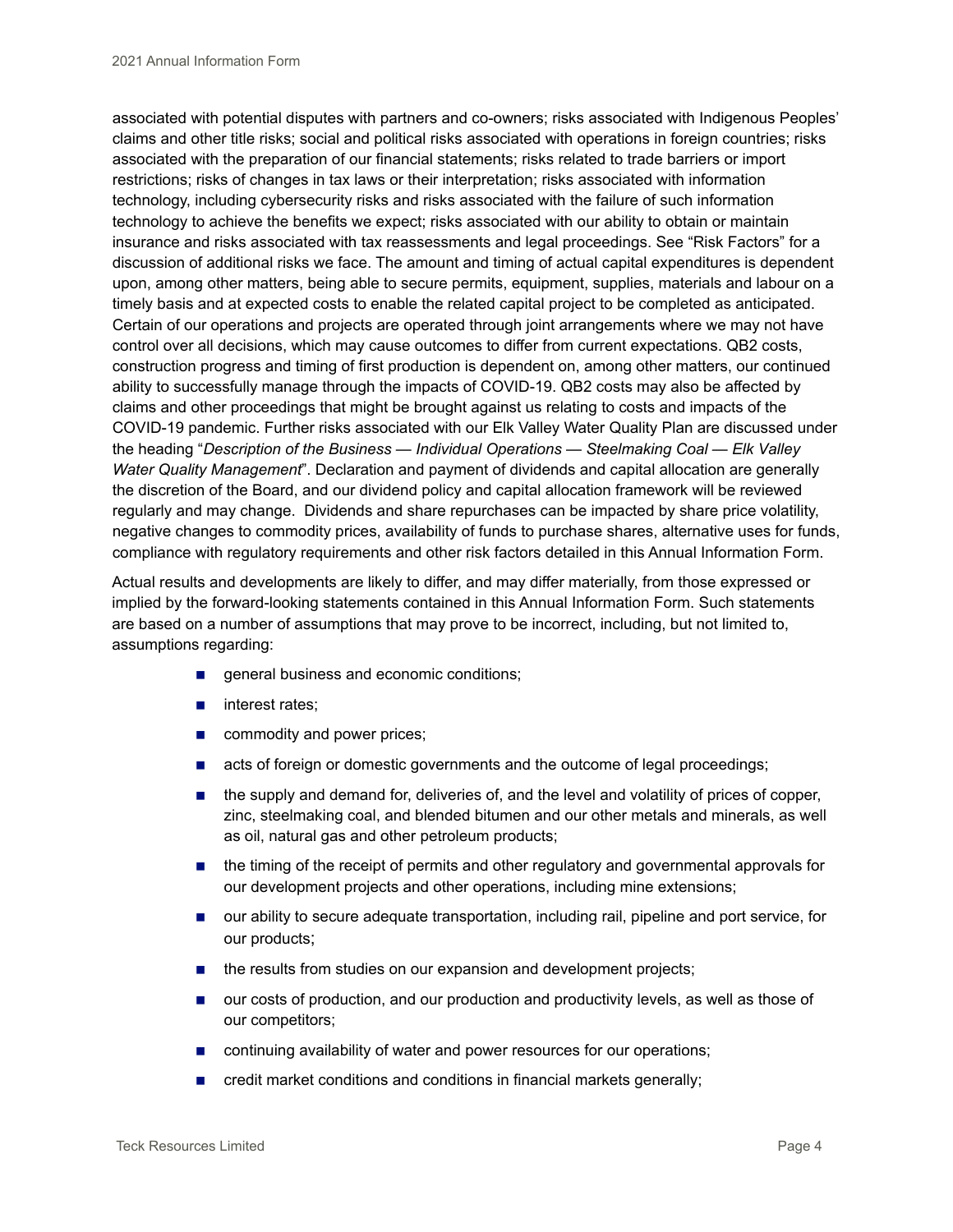- the availability of funding to refinance our borrowings as they become due or to finance our development projects on reasonable terms;
- availability of letters of credit and other forms of financial assurance acceptable to regulators for reclamation and other bonding requirements;
- our ability to procure equipment and operating supplies and services in sufficient quantities on a timely basis;
- the availability of qualified employees and contractors for our operations, including our new developments and our ability to attract and retain skilled employees;
- the satisfactory negotiation of collective agreements with unionized employees;
- the impact of changes in Canadian-U.S. dollar exchange rates, Canadian dollar-Chilean Peso exchange rates and other foreign exchange rates on our costs and results;
- engineering and construction timetables and capital costs for our development and expansion projects;
- the benefits of technology for our operations and development projects, including the impact of our RACE21™ program;
- costs of closure, and environmental compliance costs generally, of our operations;
- market competition;
- the accuracy of our mineral, steelmaking coal and oil reserve and resource estimates (including with respect to size, grade and recoverability) and the geological, operational and price assumptions on which these are based;
- tax benefits and tax rates;
- the outcome of our steelmaking coal price and volume negotiations with customers;
- the outcome of our copper, zinc and lead concentrate treatment and refining charge negotiations with customers;
- the impacts of the COVID-19 pandemic on our operations and projects and on global markets;
- the outcome of legal and regulatory proceedings and other disputes in which we are involved;
- the future supply of low-cost power to the Trail smelting and refining complex;
- our ability to obtain, comply with and renew permits, licences and leases in a timely manner; and
- our ongoing relations with our employees and with our business and joint venture partners.

In addition, assumptions regarding the Elk Valley Water Quality Plan include assumptions that additional treatment will be effective at scale, and that the technology and facilities operate as expected, as well as additional assumptions discussed under the heading "*Description of the Business — Individual Operations — Steelmaking Coal — Elk Valley Water Quality Management*". Assumptions regarding QB2 include current project assumptions and assumptions contained in the final feasibility study, as well as there being no further unexpected material and negative impact to the various contractors, suppliers and subcontractors for the QB2 project relating to COVID-19 or otherwise that would impair their ability to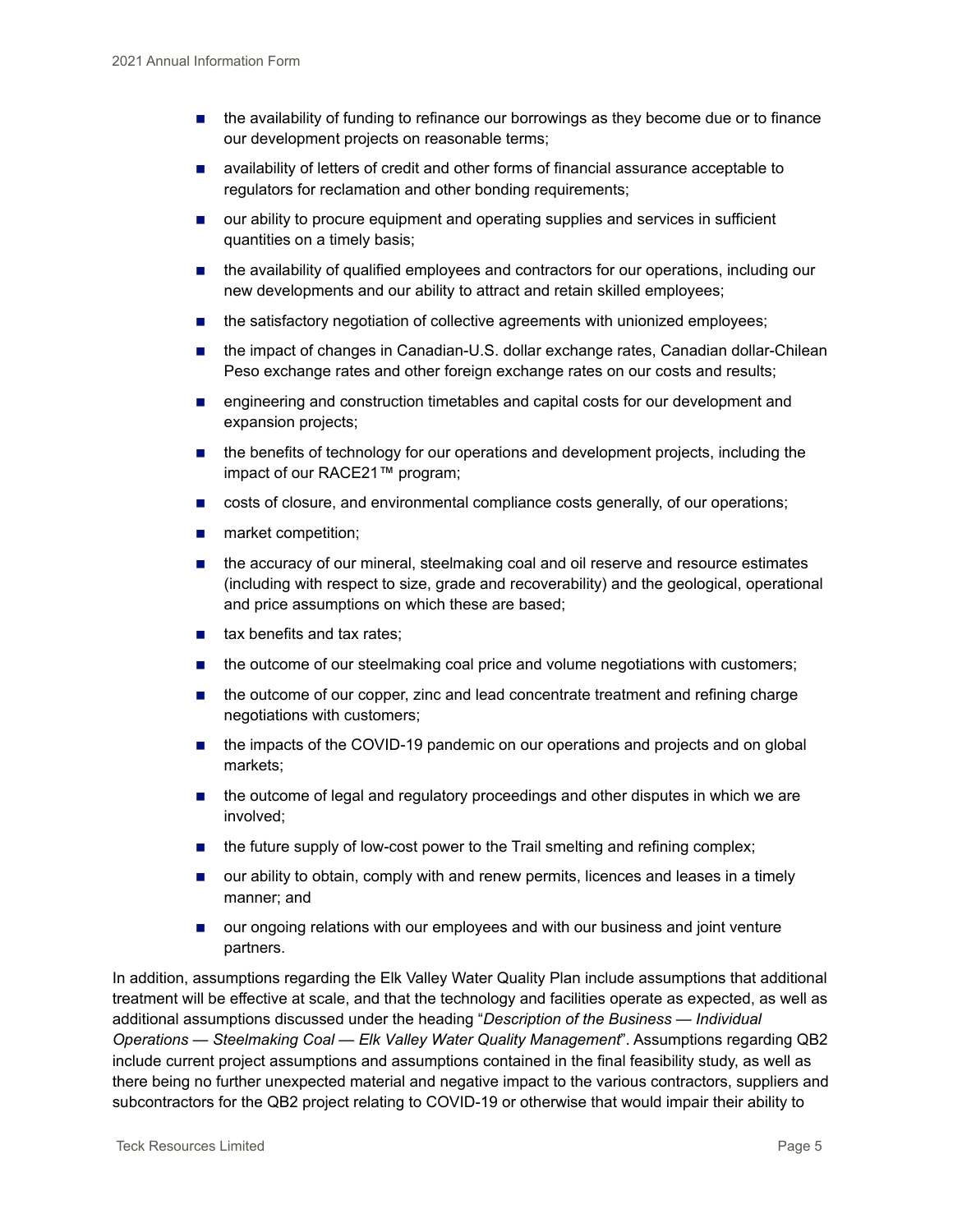provide goods and services as anticipated. Our QB2 capital estimate of US\$5.26 billion is based on a CLP/USD exchange rate of 775; 2022 spending is based on an assumed a CLP/USD exchange rate of 825 to 850 and a CAD/USD exchange rate of 1.30. Expectations regarding our operations are based on numerous assumptions regarding the operations. Statements regarding the availability of our credit facilities and project financing facility are based on assumptions that we will be able to satisfy the conditions for borrowing at the time of a borrowing request and that the credit facilities are not otherwise terminated or accelerated due to an event of default. Statements concerning future production costs or volumes are based on numerous assumptions of management regarding operating matters and on assumptions that demand for products develops as anticipated; that customers and other counterparties perform their contractual obligations; that operating and capital plans will not be disrupted by issues such as mechanical failure, unavailability of parts and supplies, labour disturbances, COVID-19, interruption in transportation or utilities, or adverse weather conditions; and that there are no material unanticipated variations in the cost of energy or supplies. Statements regarding anticipated steelmaking coal sales volumes and average steelmaking coal prices depend on timely arrival of vessels, and performance of our steelmaking coal-loading facilities, performance by customers of their contractual obligations, as well as the level of spot pricing sales.

We caution you that the foregoing list of important factors and assumptions is not exhaustive. Other events or circumstances could cause our actual results to differ materially from those estimated or projected and expressed in, or implied by, our forward-looking statements. You should also carefully consider the matters discussed under "*Risk Factors*" in this Annual Information Form and in the "*Cautionary Statement on Forward-Looking Statements*" section of our Management's Discussion and Analysis for the year ended December 31, 2021, and subsequent filings, which can be found under our profile on SEDAR (www.sedar.com) and on EDGAR (www.sec.gov). Except as required by law, we undertake no obligation to update publicly or otherwise revise any forward-looking statements or the foregoing list of factors, whether as a result of new information or future events or otherwise.

Scientific and technical information in this Annual Information Form regarding our coal properties was reviewed and approved by Jo-Anna Singleton, P.Geo. and Robin Gold P.Eng., each an employee of Teck Coal Limited and each a Qualified Person under National Instrument 43-101. Scientific and technical information in this Annual Information Form regarding Antamina was reviewed and approved by Fernando Angeles P.Eng. and Lucio Canchis, who is an SME Registered Member, and who are both employees of Compañía Minera Antamina S.A. and Qualified Persons for the purposes of NI 43-101 in respect of Antamina. Scientific and technical information in this Annual Information Form regarding our other base metal properties was reviewed and approved by Rodrigo Alves Marinho, P.Geo., an employee of Teck and a Qualified Person under National Instrument 43-101.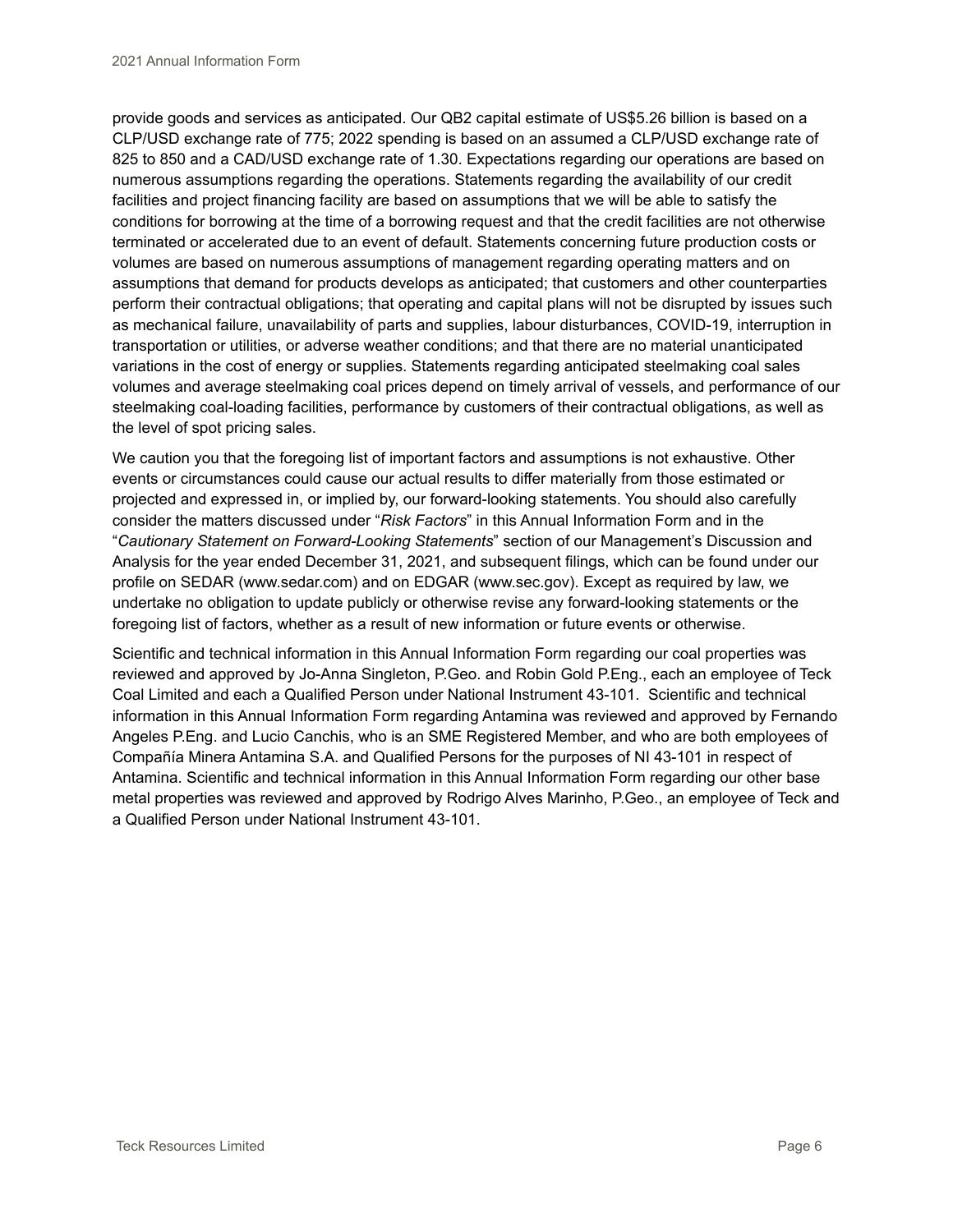## <span id="page-9-0"></span>**Cautionary Note to U.S. Investors Concerning Estimates of Measured, Indicated and Inferred Mineral Resources and Oil and Gas Reserves**

This Annual Information Form has been prepared in accordance with the requirements of the securities laws in effect in Canada, which differ from the requirements of U.S. securities laws.

In this Annual Information Form we use the term "mineral resources" and its subcategories "measured", "indicated" and "inferred" mineral resources. Readers are advised that such terms are required by, and used in accordance with, Canadian regulations and may not be comparable to those terms as disclosed by U.S. mining companies in accordance with U.S. Securities laws. Investors are cautioned not to assume that any part or all of the mineral resources in these categories will ever be converted into reserves. "Inferred mineral resources" have a great amount of uncertainty as to their existence, and great uncertainty as to their economic and legal feasibility. Under Canadian rules, issuers must not make any disclosure of results of an economic evaluation that includes inferred mineral resources, except in very limited cases. Investors are cautioned not to assume that part or all of an inferred mineral resource exists, or is, or will be, economically or legally mineable.

Canadian standards of oil and gas disclosure also differ significantly from the requirements of the U.S. Securities and Exchange Commission (SEC), and oil and gas reserve and resource information contained in this Annual Information Form may not be comparable to similar information disclosed by U.S. companies. The oil and gas reserves estimates in this Annual Information Form have been prepared in accordance with National Instrument 51-101 — *Standards of Disclosure for Oil and Gas Activities*, which has been adopted by securities regulatory authorities in Canada and imposes oil and gas disclosure standards for Canadian public issuers engaged in oil and gas activities and differs from the oil and gas disclosure standards of the SEC under Subpart 1200 of Regulation S-K. The SEC definitions of proved and probable reserves are different than the definitions contained in National Instrument 51-101. Therefore, proved and probable reserves disclosed in, or in the documents incorporated by reference into, this Annual Information Form in compliance with National Instrument 51-101 may not be comparable to those disclosed by U.S. companies.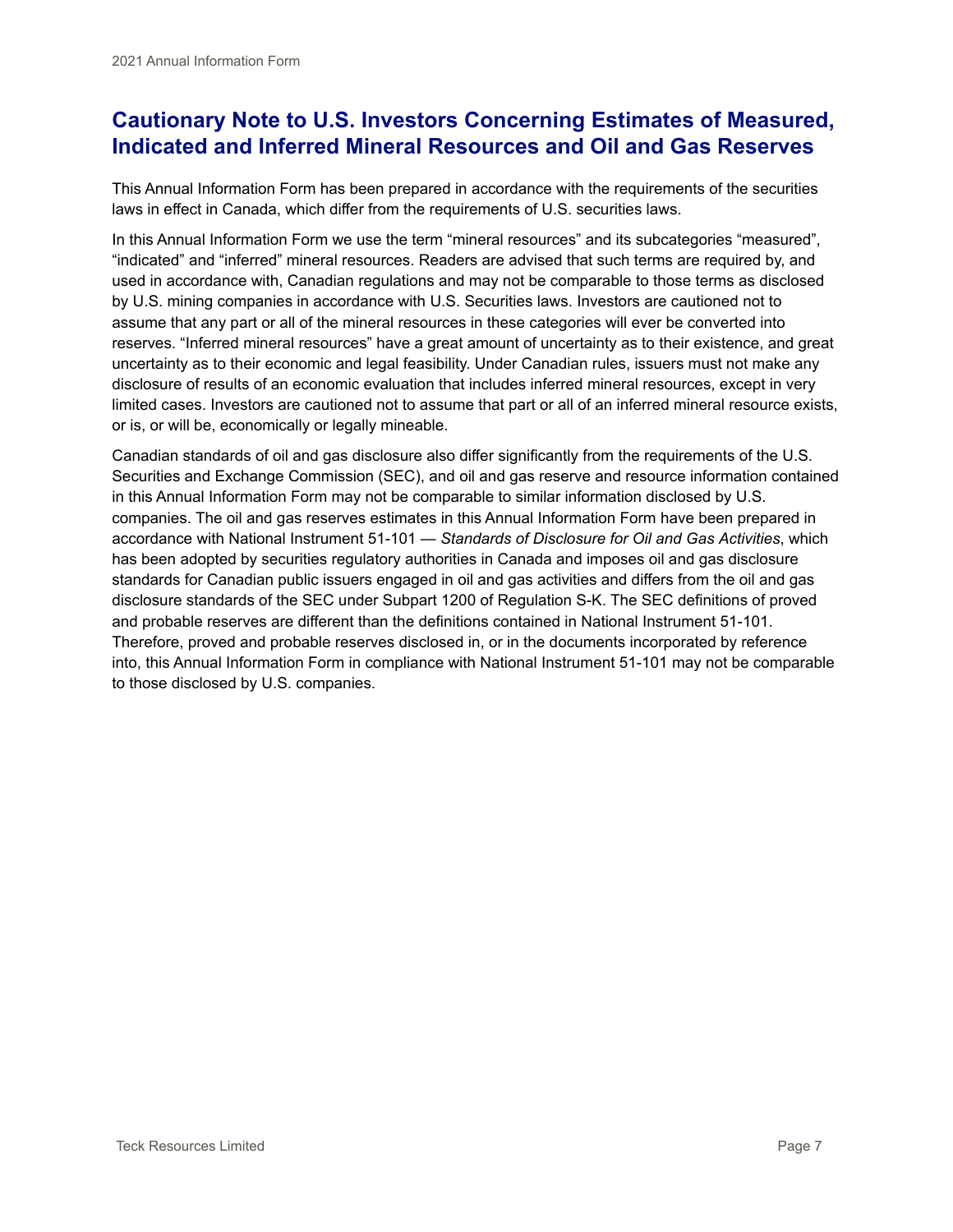## <span id="page-10-0"></span>**Glossary of Technical Terms**

**bitumen:** a naturally occurring heavy viscous crude oil.

**blended bitumen:** bitumen blended with diluent to reduce its viscosity, such that the combined product can be easily pumped through a pipeline and placed in storage facilities.

**cathode:** an electrode in an electrolytic cell where electrons enter that represents the final product of an electrolytic metal refining process.

**clean coal:** coal that has been processed to separate impurities and is in a form suitable for sale.

**coking coal:** coal possessing physical and chemical characteristics that facilitate the conversion into coke, which is used in the steelmaking process. Coking coal may also be referred to as metallurgical coal.

**concentrate:** a product containing valuable minerals from which most of the waste rock in the ore has been eliminated in a mill or concentrator.

**crude oil:** unrefined liquid hydrocarbons, excluding natural gas liquids.

**dump leach:** a process that involves dissolving and recovering minerals from typically lower-grade uncrushed ore from a mine dump.

**flotation:** a method of mineral separation in which a variety of reagents facilitate the attachment of certain minerals onto the surface of a froth while other minerals sink, thus effecting the separation of valuable minerals from non-valuable minerals.

**grade:** the classification of an ore according to its content of economically valuable material, expressed as grams per tonne for precious metals and as a percentage for most other metals.

**hard coking coal:** a type of coking coal used primarily for making high-strength coke for use in integrated steel mills.

**hypogene:** primary sulphide ore located beneath shallow zones of ore affected by weathering processes.

**LME:** London Metals Exchange.

**mill:** a plant in which ore is ground to reduce particle size, physically liberating valuable from nonvaluable minerals.

**oil sands:** sand and rock material that contains bitumen.

**ore:** naturally occurring material from which minerals of economic value can be extracted at a reasonable profit.

**orebody:** a contiguous, well-defined mass of material of sufficient ore content to make extraction economically feasible.

**pulverized coal injection (PCI) coal:** coal that is pulverized and injected into a blast furnace. Those grades of coal used in the PCI process are generally non-coking. PCI grade coal is used primarily as a heat source in the steel making process in partial replacement for high-quality coking coals, which are typically more expensive.

**semi-autogenous grinding (SAG):** a method of grinding rock in which particle size reduction is achieved through the tumbling action of a rotating grinding mill that primarily utilizes the contact of rock-on-rock supplemented with steel grinding balls to break down particles.

**smelter:** a plant in which concentrates are processed into an upgraded product by application of heat.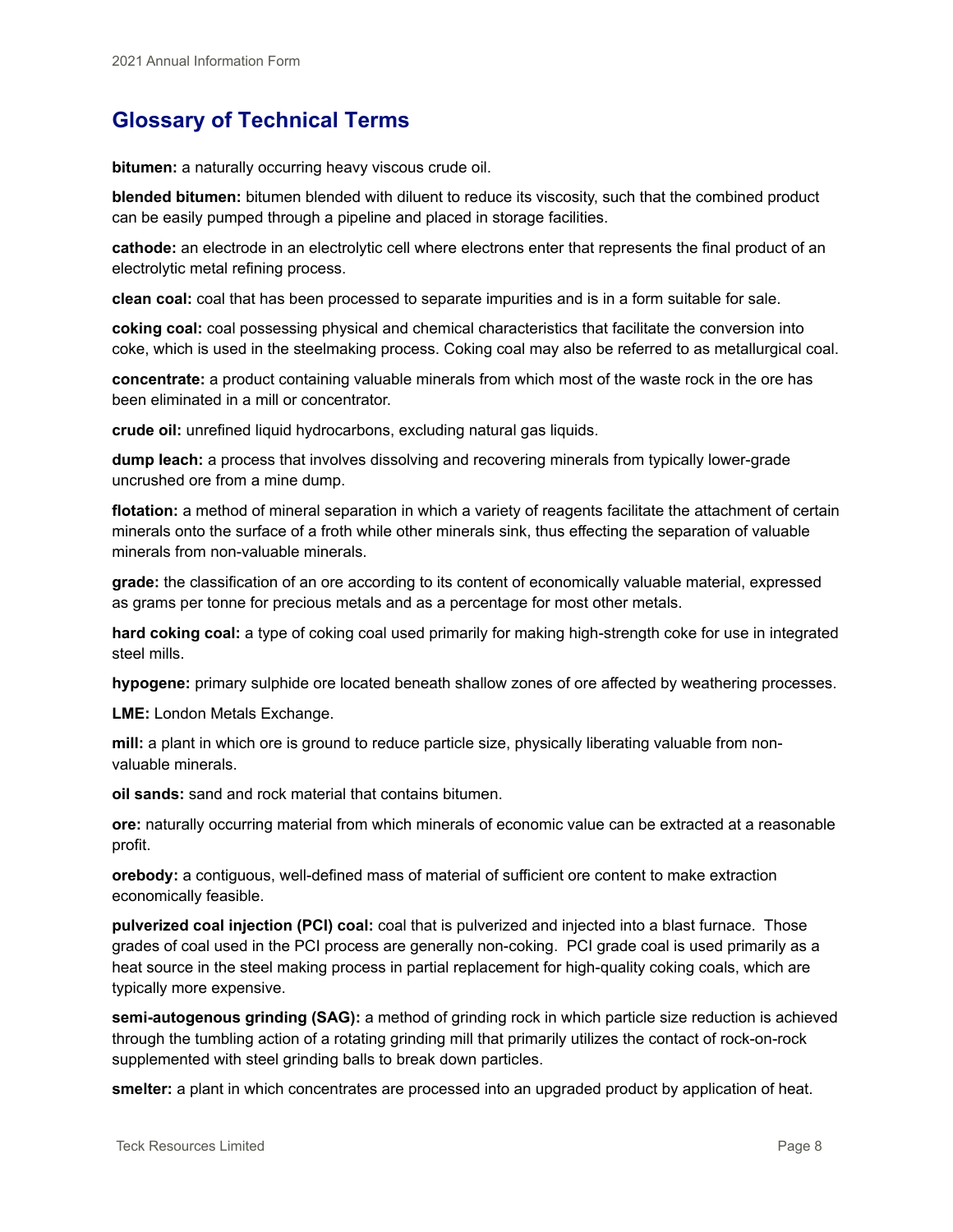<span id="page-11-0"></span>**steelmaking coal:** the various grades of coal that are used in the steelmaking process, including both coals to produce coke and coals that are pulverized for injection into the blast furnace as a fuel.

**sulphide:** a mineral compound containing sulphur but no oxygen.

**supergene:** near-surface ore that has been subject to secondary enrichment by weathering.

**SX-EW:** an abbreviation for solvent extraction-electrowinning, a hydrometallurgical process to produce cathode copper from leached copper ores.

**tailings:** solids that remain after saleable minerals have been removed from the ore during processing.

**thermal coal:** coal that is used primarily for its heating value. Thermal coals tend not to have the carbonization properties possessed by coking coals. Most thermal coal is used to produce electricity in thermal power plants.

**treatment and refining charges:** the charge a mine pays to a smelter as a fee for conversion of concentrates into refined metal.

## **Corporate Structure**

#### **Name, Address and Incorporation**

Teck Resources Limited was continued under the *Canada Business Corporations Act* in 1978. It is the continuing company resulting from the merger in 1963 of the interests of The Teck-Hughes Gold Mines Ltd., Lamaque Gold Mines Limited and Canadian Devonian Petroleum Ltd., companies incorporated in 1913, 1937 and 1951, respectively. Over the years, several other reorganizations have been undertaken. These include our merger with Brameda Resources Limited and The Yukon Consolidated Gold Corporation in 1979, the merger with Highmont Mining Corporation and Iso Mines Limited in 1979, the consolidation with Afton Mines Ltd. in 1981, the merger with Copperfields Mining Corporation in 1983, and the acquisition of 100% of Cominco Ltd. in 2001. On July 23, 2001, Cominco Ltd. changed its name to Teck Cominco Metals Ltd. and on September 12, 2001, we changed our name to Teck Cominco Limited. On January 1, 2008, we amalgamated with our wholly owned subsidiary, Aur Resources Inc., by way of vertical short-form amalgamation under the name Teck Cominco Limited. On April 23, 2009, we changed our name to Teck Resources Limited from Teck Cominco Limited. On June 1, 2009, Teck Cominco Metals Ltd. changed its name to Teck Metals Ltd.

Since 1978, the Articles of Teck have been amended on several occasions to provide for various series of preferred shares and for other corporate purposes. On January 19, 1988, our Articles were amended to provide for the subdivision of our Class A common shares and Class B subordinate voting shares on a two-for-one basis. On September 12, 2001, the Articles were amended to effect the name change to Teck Cominco Limited and to convert each outstanding Class A common share into one new Class A common share and 0.2 Class B subordinate voting shares and to enact "coattail" provisions for the benefit of the Class B subordinate voting shares. Effective May 7, 2007, our Articles were amended to subdivide our Class A common shares and Class B subordinate voting shares on a two-for-one basis. See "*Description of Capital Structure*" below for a description of the attributes of the Class A common shares and Class B subordinate voting shares. On April 23, 2009, our Articles were amended to effect the name change to Teck Resources Limited as described above.

The registered and principal offices of Teck are located at Suite 3300, 550 Burrard Street, Vancouver, British Columbia, V6C 0B3.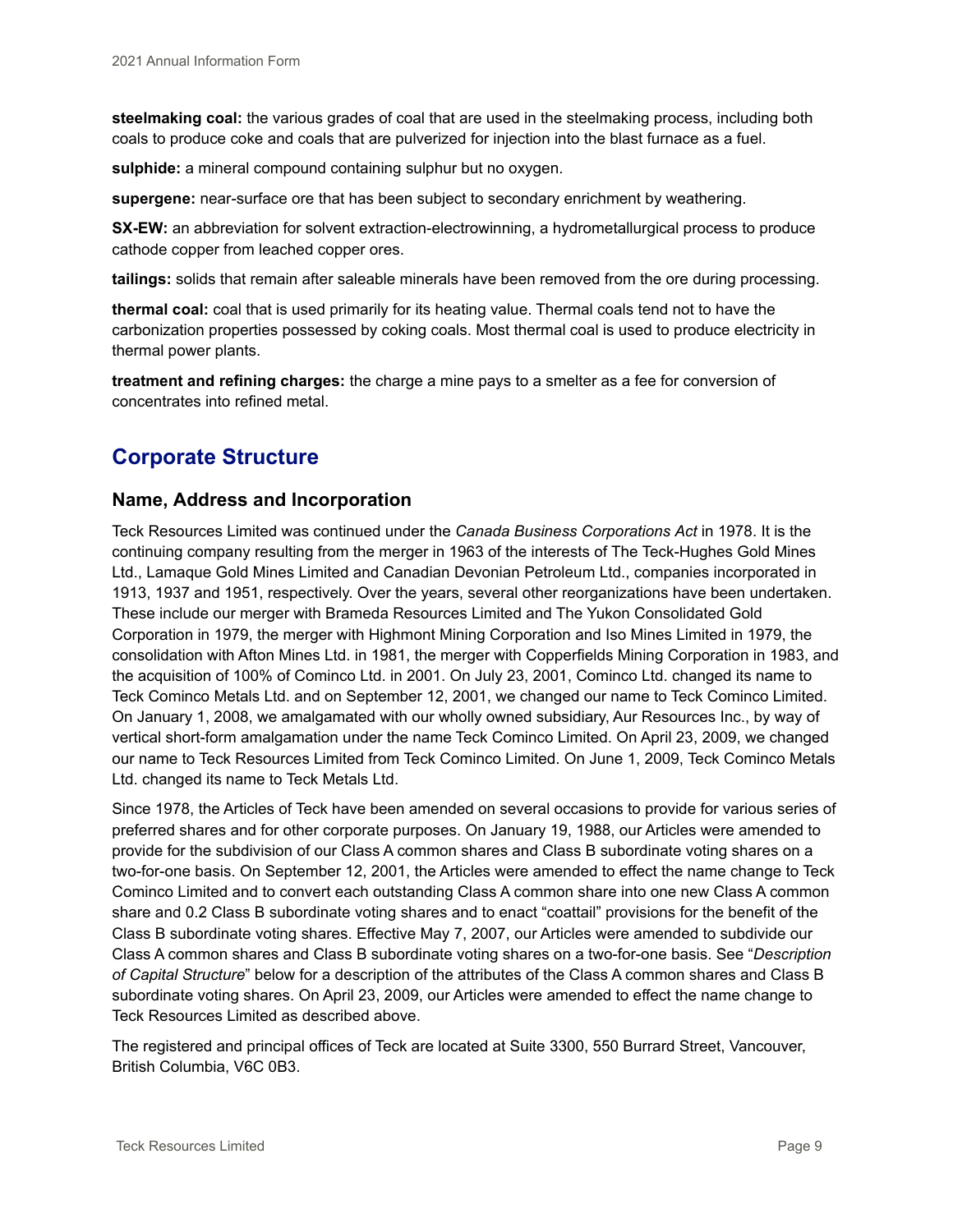#### <span id="page-12-0"></span>**Intercorporate Relationships**

Our financial statements consolidate the accounts of all of our subsidiaries. Our material subsidiaries as at December 31, 2021 are listed below. Unless otherwise indicated, all subsidiaries listed below are wholly owned by Teck. Indentation indicates that the majority of the voting securities of the relevant subsidiary are held by the subsidiary listed above.

| <b>Company Name</b>                                          | <b>Jurisdiction of Organization or</b><br><b>Formation</b> |
|--------------------------------------------------------------|------------------------------------------------------------|
| Teck South American Holdings Ltd.                            | Canada                                                     |
| Teck Chilean Holdings Ltd.                                   | Canada                                                     |
| <b>Teck Resources Chile Limitada</b>                         | Chile                                                      |
| Quebrada Blanca Holdings SpA(1)                              | Chile                                                      |
| Compañía Minera Teck Quebrada Blanca S.A. <sup>(2)</sup>     | Chile                                                      |
| Compañía Minera Teck Carmen de Andacollo S.A. <sup>(3)</sup> | Chile                                                      |
| Teck Base Metals Ltd.                                        | Canada                                                     |
| Teck Metals Ltd.                                             | Canada                                                     |
| Teck Resources Coal Partnership                              | <b>British Columbia</b>                                    |
| <b>Fording Partnership</b>                                   | Alberta                                                    |
| <b>Teck Coal Partnership</b>                                 | Alberta                                                    |
| Elkview Mine Limited Partnership <sup>(4)</sup>              | Alberta                                                    |
| Teck Highland Valley Copper Partnership                      | <b>British Columbia</b>                                    |
| TCL U.S. Holdings Ltd.                                       | Canada                                                     |
| <b>TCAI</b> Incorporated                                     | Washington, U.S.A.                                         |
| <b>Teck American Incorporated</b>                            | Washington, U.S.A.                                         |
| <b>Teck Alaska Incorporated</b>                              | Alaska, U.S.A.                                             |

 $(1)$  66.67% held, directly or indirectly, by Teck.

 $(2)$  60% held, directly or indirectly, by Teck.

(3) 90% held, directly or indirectly, by Teck.

<sup>(4)</sup> 95% held, directly or indirectly, by Teck.

In addition to the above, we own, directly or indirectly:

- a 21.3% limited partnership interest in Fort Hills Energy Limited Partnership; and
- a 22.5% indirect share interest in Compañía Minera Antamina S.A.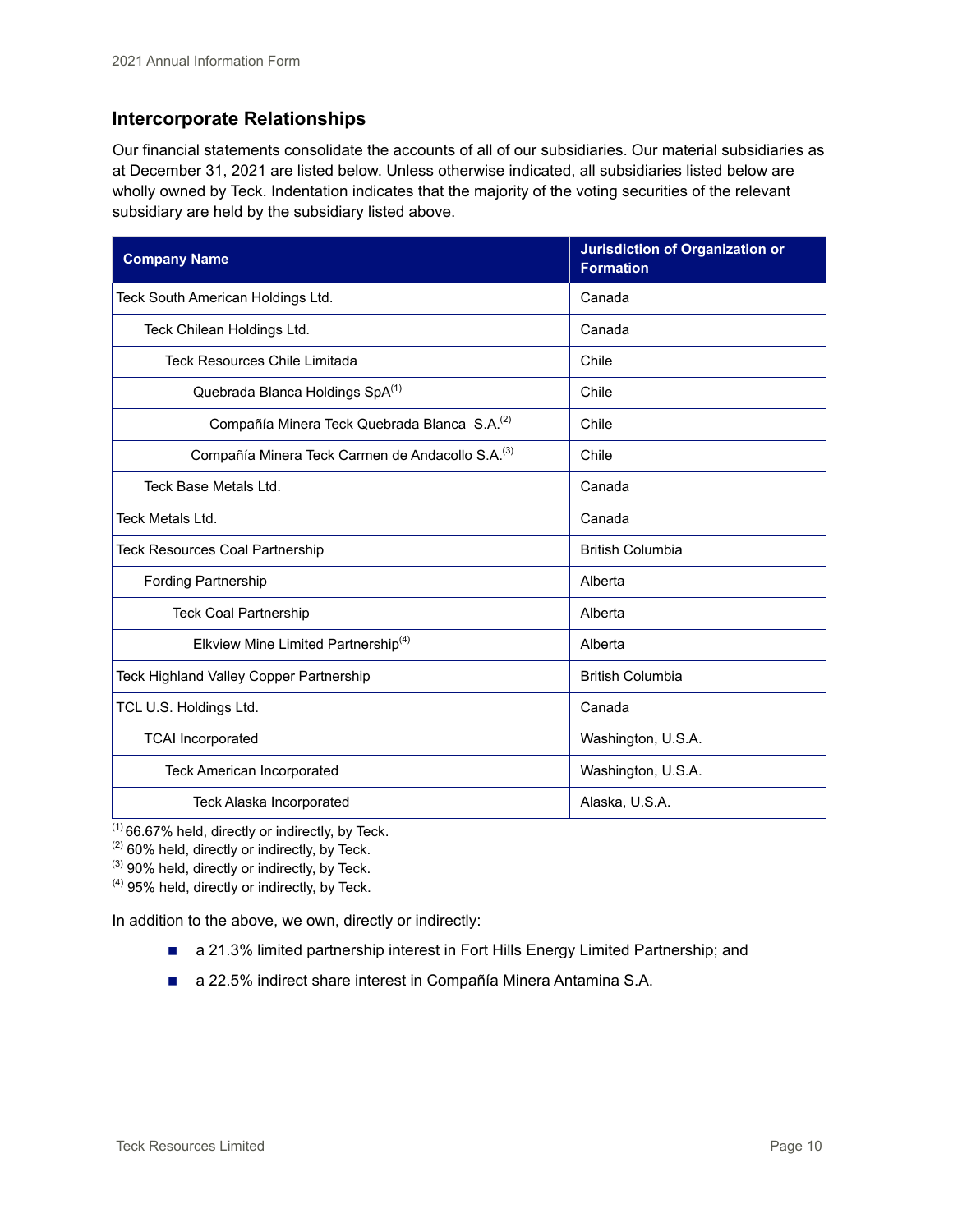The following chart sets out the relationships among our material subsidiaries as at December 31, 2021. Certain aspects of the ownership structure have been simplified. All material subsidiaries are wholly owned unless otherwise specified.

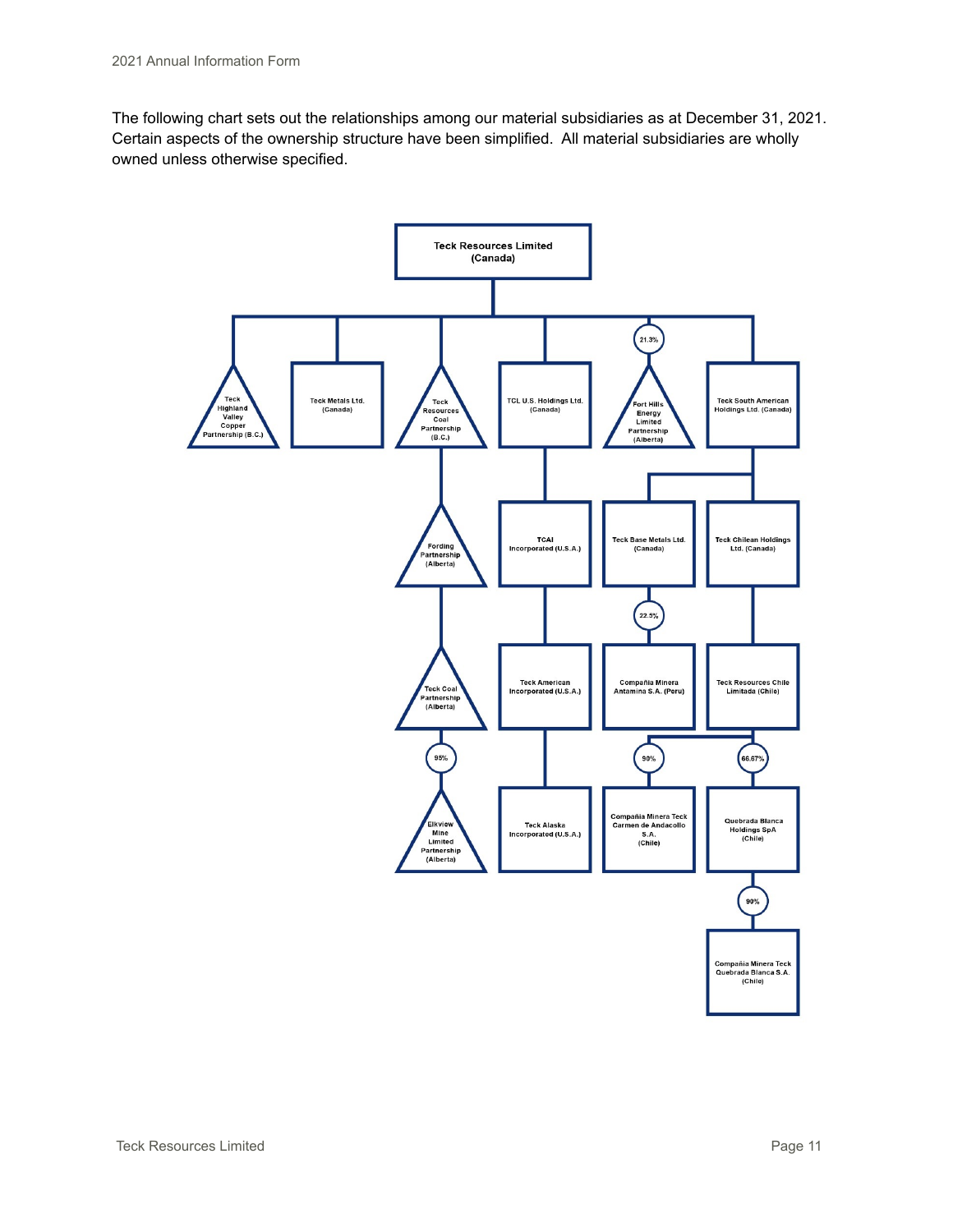## <span id="page-14-0"></span>**General Development of the Business**

#### **Three-Year History**

#### **2019**

In 2019, average prices for copper, zinc and steelmaking coal were 8%, 12% and 13%, respectively, lower than in 2018, while blended bitumen prices were up 29%. Average realized annual prices in 2019 for copper, zinc, steelmaking coal and blended bitumen were US\$2.72 per pound, US\$1.16 per pound, US\$164 per tonne and US\$45.20 per barrel, respectively, compared to US\$2.96 per pound, US\$1.33 per pound, US\$187 per tonne and US\$35.12 per barrel, respectively, in 2018.

During the year we were reinstated to investment grade by Moody's Investors Service and Fitch Ratings; completed the previously announced partnering transaction in respect of Compañía Minera Teck Quebrada Blanca S.A. (QBSA); began implementing our RACE21™ program; announced the resignation of Dominic Barton as Chair of our Board; and advanced various initiatives and projects intended to strengthen our financial position and our core business.

In March, we closed our previously announced transaction through which Sumitomo Metal Mining Co., Ltd. and Sumitomo Corporation subscribed for a 30% indirect interest in QBSA, which holds the QB2 project, by contributing US\$1.2 billion to the project with additional contingent consideration payable in certain circumstances. In November, we closed a US\$2.5 billion limited recourse project financing facility to fund the development of our QB2 project.

In May, we began implementing our innovation-driven business transformation program known as RACE21™ aimed at **R**enewing our technology infrastructure, **A**ccelerating and scaling automation and robotics, **C**onnecting data systems to enable broad application of advanced analytics and artificial intelligence, and **E**mpowering our employees.

Work advanced on a number of projects through 2019. In the second quarter of 2019, we completed the installation of an additional ball mill at our Highland Valley Copper Operations and the installation of a new No. 2 Acid Plant at our Trail Operations. Construction progressed on a mill upgrade project at our Red Dog Operations, called VIP2, and work to upgrade Neptune Bulk Terminals' operational coal capacity continued.

In September, Dominic S. Barton resigned as Chair of our Board of Directors. On February 6, 2020, Sheila Murray was appointed as independent Chair of our Board of Directors.

Our liquidity remained strong in 2019. In 2019, under our normal course issuer bid, we purchased approximately 24.4 million Class B subordinate voting shares at a cost of \$654 million and cancelled approximately 24.6 million Class B subordinate voting shares, including 240,000 shares purchased in 2018. In October, we announced a new normal course issuer bid, which allowed us to purchase up to 40 million Class B subordinate voting shares through to October 2020. We also retired US\$600 million of debt through the redemption of our outstanding 8.500% notes due in 2024 and paid our regular base quarterly dividend of \$0.05 per share each quarter, which totalled approximately \$111 million.

Our cash and cash equivalents as at December 31, 2019 were \$1.0 billion against total debt of \$4.8 billion.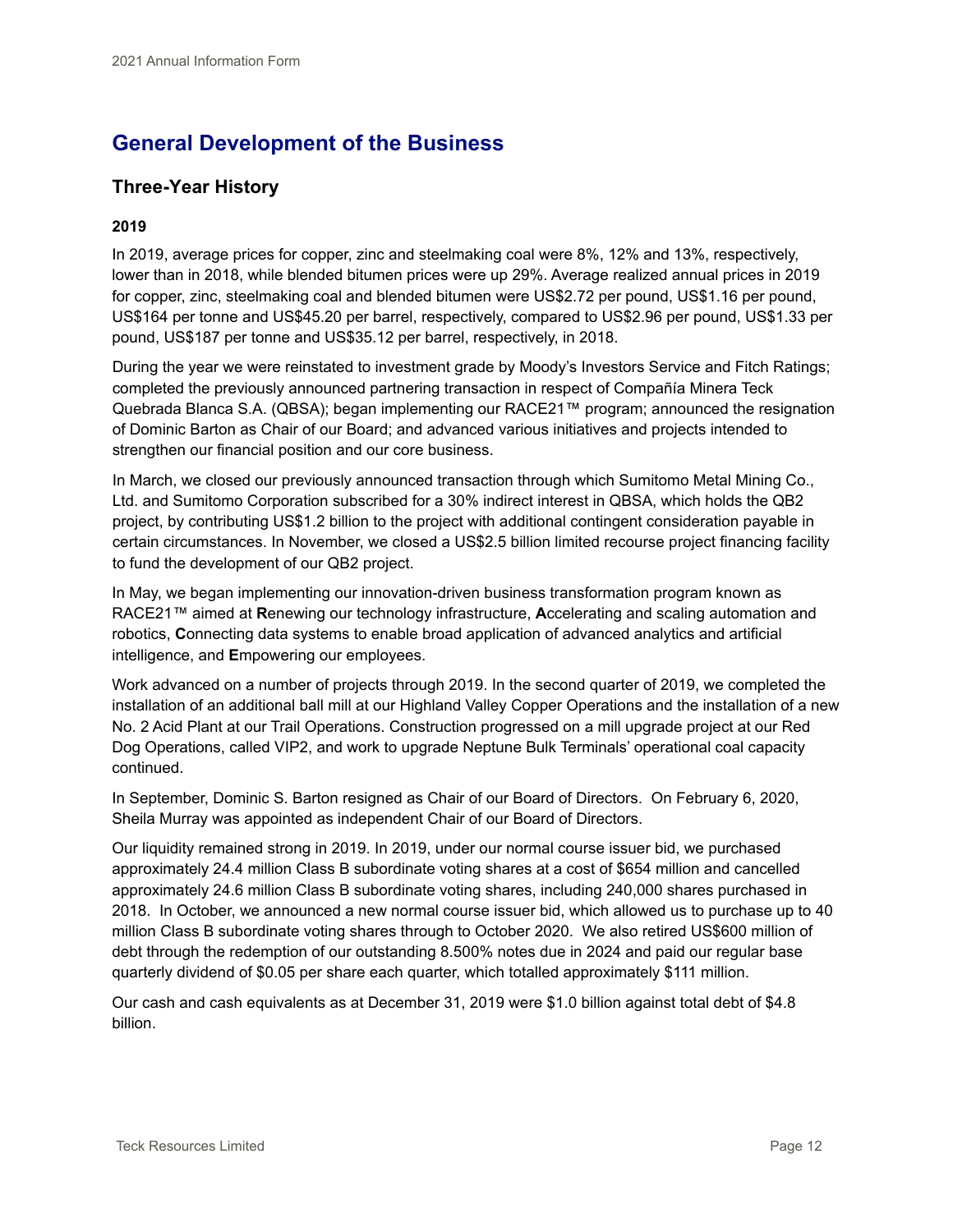#### **2020**

In 2020, average prices for copper and zinc were each 3% higher than in 2019, while prices for steelmaking coal and blended bitumen were 31% and 38%, respectively, lower than in 2019. Annual average prices in 2020 for copper, zinc, steelmaking coal and bitumen were US\$2.80 per pound, US\$1.03 per pound, US\$113 per tonne and US\$27.99 per barrel, respectively, compared with US\$2.72 per pound, US\$1.16 per pound, US\$164 per tonne and US\$45.20 per barrel, respectively, in 2019.

The COVID-19 pandemic significantly impacted our operations and product markets in 2020. However, despite the challenges presented by the pandemic, we advanced several significant projects and transactions to strengthen our business through the year.

Two of our major projects, Quebrada Blanca Phase 2 (QB2) and the Neptune Bulk Terminals upgrade project, were impacted by the pandemic but continued to progress. Construction at QB2 was suspended in March due to the COVID-19 pandemic, but resumed in the third quarter, and the project achieved our target of 40% overall completion at the end of 2020. The surge in COVID-19 infections that started in Q4 impacted both cost and schedule for the Neptune Bulk Terminals upgrade project; however, the project was completed and handed over for final commissioning and site-wide ramp-up in the second quarter of 2021. Under our energy business unit, in February we announced that we were withdrawing the Frontier oil sands project from the regulatory review process.

At our operations, the expansion of the Elkview Operations processing facility was completed in the second quarter. This enabled us to replace higher-cost production from our Cardinal River Operations, which ceased production in 2020, with lower-cost production from our Elkview Operations. Construction at our Fording River Active Water Treatment Facility project was impacted by COVID-related issues, but continued during the year. All of our mines recovered from COVID-19 production disruptions in the second quarter, although labour-intensive activities such as maintenance, mine operations, and projects continued to be impacted by COVID-19 safety protocols.

In June and July we undertook a series of transactions that reduced near-term debt maturities and further strengthened our liquidity by adding a US\$1 billion revolving credit facility maturing in 2022. In June, we issued US\$550 million principal amount of 3.900% notes due 2030 in a private placement, and used a portion of the proceeds to repay outstanding debt under our revolving credit facility and retire US\$281 million principal amount of outstanding notes expiring in 2021, 2022 and 2023 through a combination of tender offer, private repurchase and redemption. In November, we completed an exchange offer for the privately placed 3.900% notes due 2030. We paid our regular base quarterly dividend of \$0.05 per share each quarter, which totalled approximately \$106 million for the year. In October, we announced a new normal course issuer bid, which allowed us to purchase up to 40 million Class B subordinate voting shares through to November 2021.

Our cash and cash equivalents as at December 31, 2020 were \$450 million against total debt of \$6.9 billion.

#### **2021**

In 2021, average prices for copper, zinc, steelmaking coal and blended bitumen were 51%, 32%, 85% and 108% higher, respectively, than in 2020. Annual average prices in 2021 for copper, zinc, steelmaking coal and blended bitumen were US\$4.23 per pound, US\$1.36 per pound, US\$209 per tonne and US\$58.14 per barrel, respectively, compared with US\$2.80 per pound, US\$1.03 per pound, US\$113 per tonne and US\$27.99 per barrel, respectively, in 2020.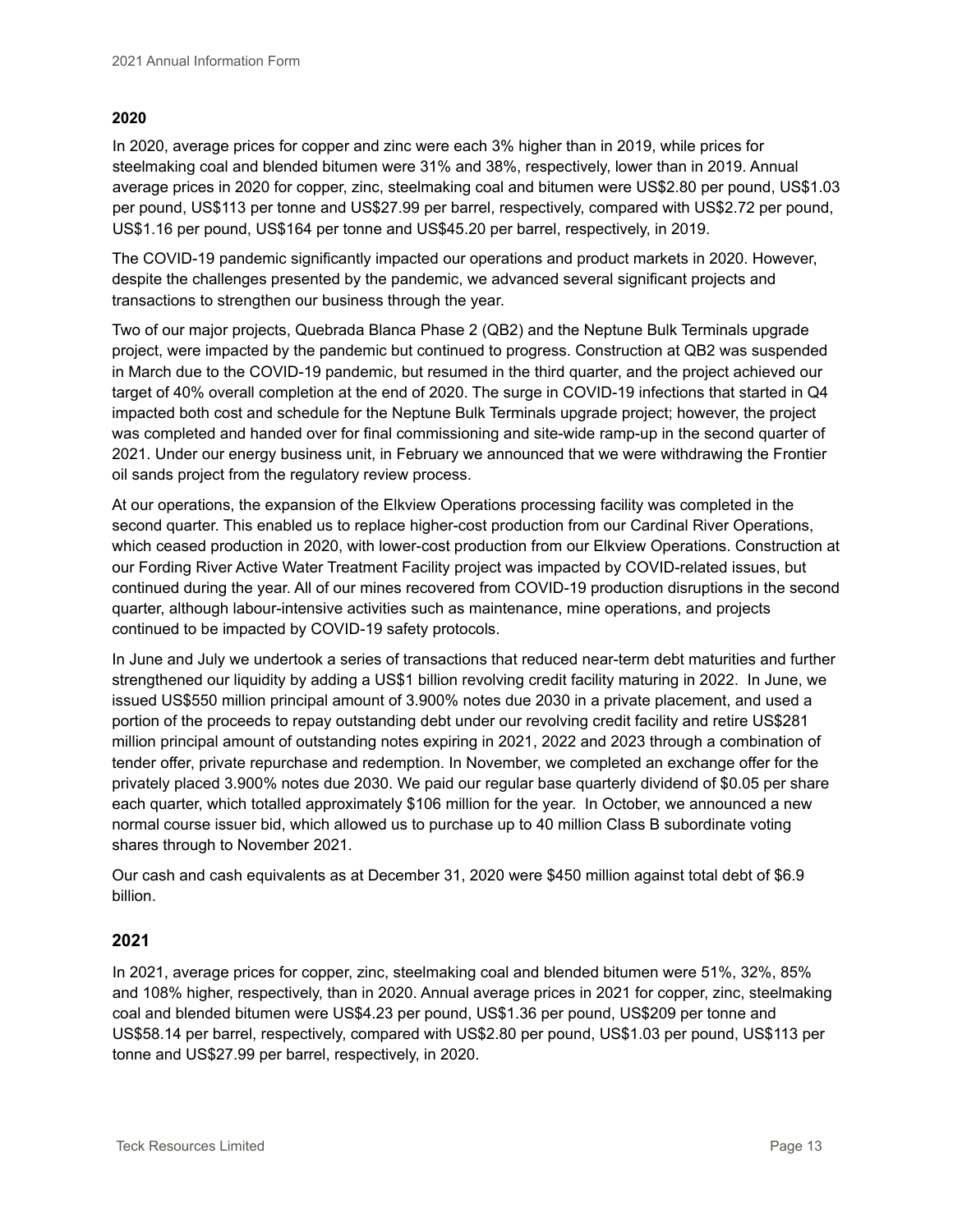COVID-19 continued to impact our operations and product markets throughout 2021; in addition, wildfires, severe flooding and extreme cold events in British Columbia significantly impacted our operations and transportation networks in British Columbia during the second half of the year. Despite these challenges, we commissioned our Elkview Saturated Rock Fill expansion, which doubled the water treatment facility's capacity to 20 million litres of water per day, and our Fording River Operations South Active Water Treatment Facility, which is now successfully treating water and ramping up to full capacity. We also completed construction of the Neptune port upgrades, with first coal through the new inbound system achieved in April 2021 followed by a ramp-up phase during the second half of the year, and continued to advance our QB2 project, which has now reached 77% overall project progress with first production expected in the second half of 2022.

In January we announced a Joint Management Agreement with the Ktunaxa Nation providing for the management and conservation of more than 7,000 hectares of land in ʔamakʔis Ktunaxa, which is in the region of Teck's steelmaking coal operations in southeast British Columbia.

In March we resolved previously disclosed charges under the *Fisheries Ac*t relating to 2012 discharges of selenium and calcite from our Fording River and Greenhills steelmaking coal operations by pleading guilty to two offences under s. 36(3) of the *Fisheries Act* and agreeing, for each offence, to pay a fine of \$2 million and make a contribution to the Environmental Damages Fund of \$28 million, for a total of \$60 million. We continue to work with Environment and Climate Change Canada and provincial regulators on additional measures to improve water quality and prevent calcite deposition.

We also reached multi-year collective agreements with unions at our Antamina, Quebrada Blanca, Fording River and Elkview Operations during the year.

In October, we announced a new US\$4.0 billion sustainability-linked revolving credit facility under which the interest rate paid by Teck will increase or decrease based on Teck's performance in reducing carbon emissions, improving health and safety, and strengthening gender diversity in the workforce. We paid our regular base quarterly dividend of \$0.05 per share each quarter, which totalled approximately \$106 million for the year. In October, we announced the receipt of regulatory approval for a new normal course issuer bid, which allows us to purchase up to 40 million Class B subordinate voting shares through to November 2022.

Our cash and cash equivalents as at December 31, 2021 were \$1.4 billion against total debt, including lease liabilities, of \$8.1 billion.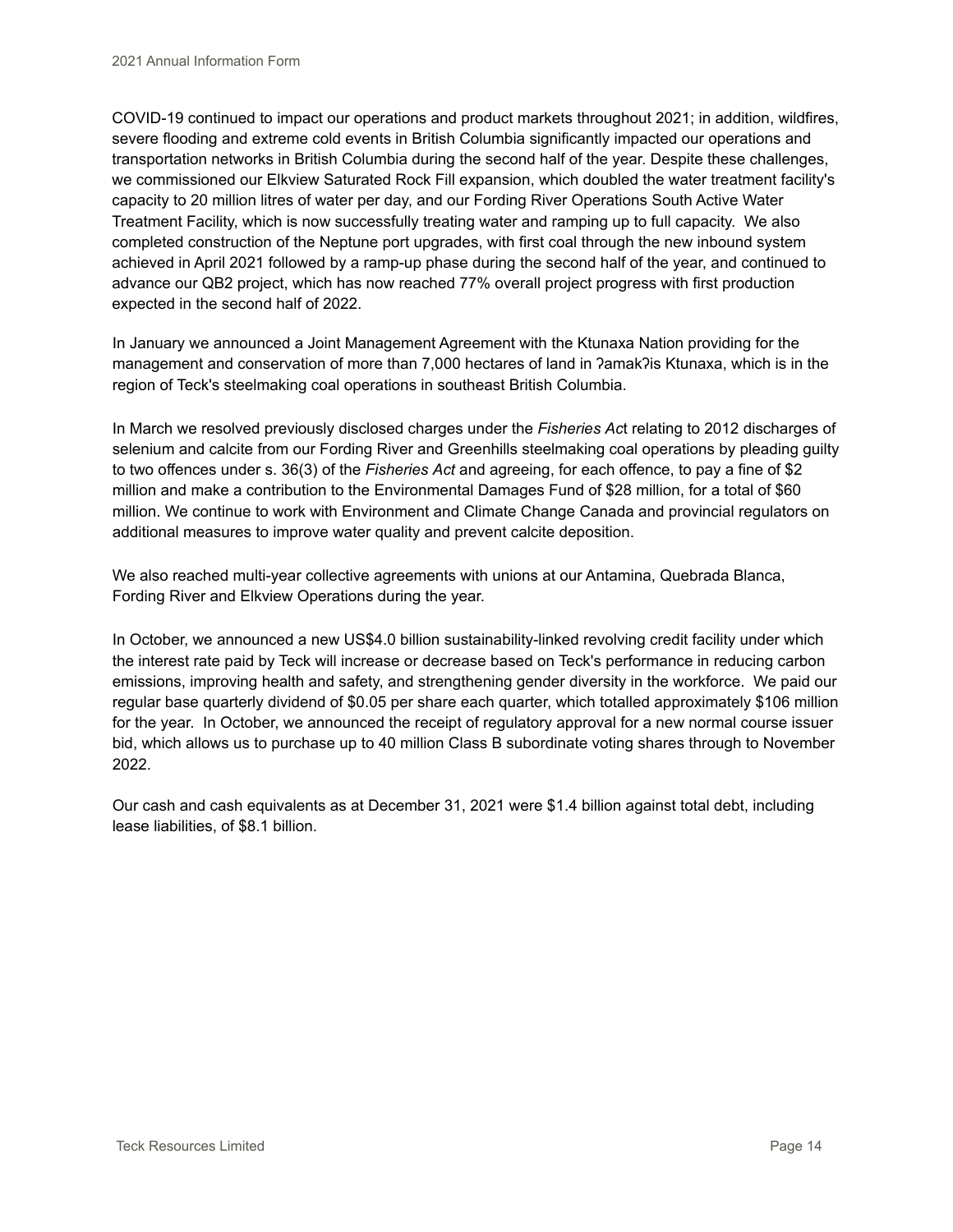## <span id="page-17-0"></span>**Description of the Business**

#### **General**

Teck's business is exploring for, acquiring, developing, producing and selling natural resources. Our activities are organized into business units focused on copper, zinc, steelmaking coal, and energy. These are supported by Teck's corporate offices, which manage corporate growth initiatives and provide marketing, administrative, technical, financial and other services. We have interests in the following operations:

|                        | <b>Type of Operation</b>                  | <b>Jurisdiction</b>      |  |
|------------------------|-------------------------------------------|--------------------------|--|
| <b>Highland Valley</b> | Copper/Molybdenum Mine                    | British Columbia, Canada |  |
| Antamina               | Copper/Zinc Mine                          | Ancash, Peru             |  |
| Quebrada Blanca        | Copper Mine                               | Region I, Chile          |  |
| Carmen de Andacollo    | Copper/Gold Mine                          | Region IV, Chile         |  |
| Trail Operations       | Zinc/Lead Refinery                        | British Columbia, Canada |  |
| Red Dog                | Zinc/Lead Mine                            | Alaska, U.S.A.           |  |
| <b>Elkview</b>         | <b>Steelmaking Coal Mine</b>              | British Columbia, Canada |  |
| <b>Fording River</b>   | <b>Steelmaking Coal Mine</b>              | British Columbia, Canada |  |
| Greenhills             | <b>Steelmaking Coal Mine</b>              | British Columbia, Canada |  |
| Line Creek             | <b>Steelmaking Coal Mine</b>              | British Columbia, Canada |  |
| Fort Hills             | Oil Sands Mining and Processing Operation | Alberta, Canada          |  |

Our principal products are copper, zinc, steelmaking coal, and blended bitumen. In addition, we produce lead, silver, molybdenum, and various specialty and other metals, chemicals and fertilizers. We also actively explore for copper, zinc and gold. The following table sets out our revenue by product for each of our last two financial years:

|                         | 2021<br>\$(Billions) | %   | 2020<br>\$(Billions) | %   |
|-------------------------|----------------------|-----|----------------------|-----|
| $Copper^{(1)}$          | 3.066                | 23  | 2.119                | 24  |
| Zinc <sup>(2)</sup>     | 2.152                | 16  | 1.826                | 20  |
| <b>Steelmaking Coal</b> | 6.251                | 46  | 3.375                | 38  |
| <b>Blended Bitumen</b>  | 0.715                | 5   | 0.454                | 5   |
| Other $(3)$             | 1.297                | 10  | 1.174                | 13  |
| Total                   | 13.481               | 100 | 8.948                | 100 |

(1) Copper revenues include sales of copper contained in concentrates and cathode copper.

(2) Zinc revenues include sales of refined zinc and zinc concentrate.

(3) Other revenues include sales of silver, lead, gold, molybdenum, various specialty metals, chemicals and fertilizer.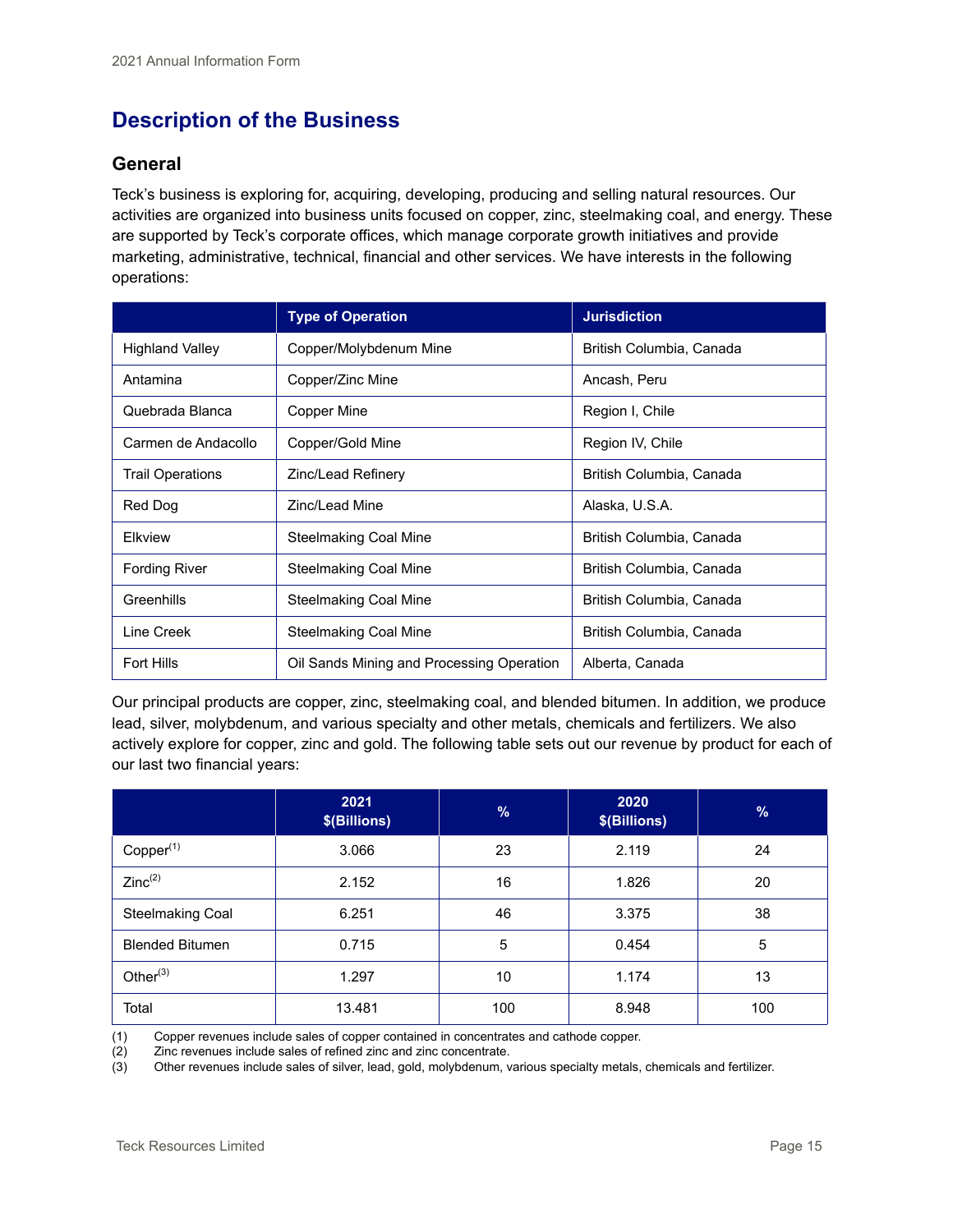#### <span id="page-18-0"></span>**Product Summary**

#### **COPPER**

We produce both copper concentrates and copper cathode. Our principal market for copper concentrates is Asia, with a lesser amount sold in Europe. Copper concentrates produced at the Highland Valley Copper mine are distributed to customers in Asia by rail to a port in Vancouver, British Columbia, and from there by ship. Copper concentrates produced at Antamina are transported by a slurry pipeline to a port at Huarmey, Peru, and from there go by ship to customers in Asia and Europe. Copper concentrates produced at Carmen de Andacollo are trucked to the port of Coquimbo, Chile, and from there are carried by ship to customers in Asia, Europe and South America. Copper concentrates are sold primarily under long-term contracts, with treatment and refining charges negotiated on an annual basis. The balance is sold on the spot market at prices based on prevailing market quotations. Copper cathode from our Quebrada Blanca and Carmen de Andacollo mines is trucked from the mines to a port from where it is shipped and sold primarily under spot contracts to customers in Asia and Europe.

The copper business is cyclical. Copper concentrate treatment charges rise and fall depending upon the supply of copper concentrates in the market and the demand for custom copper concentrates by the copper smelting and refining industry. Prices for copper cathode also rise and fall as a result of changes in demand for, and supply of, refined copper metal and availability of raw materials such as copper concentrate, blister and scrap. Copper consumption is primarily tied to its electrical conductivity properties, accounting for over 60% of global demand. Demand for copper in a variety of forms, shapes and alloys is split globally, with about one-quarter each going to electrical networks, construction industries and consumer goods, with the remainder split between auto and transportation sectors and industrial machinery. Copper's electrical conductivity properties make it a key component in building the technologies and infrastructure needed to reduce global carbon emissions, through its use in solar panels, wind turbines, energy storage and electric cars. Copper will also play an important role in improving the efficiency of electric motors and the transmission and distribution of power to assist in accelerating the global reduction of carbon emissions. We compete with other producers of copper concentrates and cathodes, as well as copper sourced through scrap sources.

In 2021, global copper mine production increased by 2.2% according to Wood Mackenzie, a commodity research consultancy, with total production estimated at 21.5 million tonnes. Global mine production has been relatively flat since 2018. Wood Mackenzie is forecasting a 3.7% increase in global mine production in 2022 to 22.3 million tonnes. Chinese imports of copper concentrates increased 8% in 2021 to reach over 6.0 million tonnes of contained copper. Copper scrap availability increased in 2021 due to stronger prices. Scrap and unrefined copper imports into China, including blister and anode, were up 30% year over year to December 2021 following China's revision of import classification. The increase in scrap imports in 2021 was offset by a decline in refined copper cathode imports which were down 26% over 2020. Net contained copper unit imports were down 1.5% from record 2020 levels.

Wood Mackenzie estimates that global refined copper production grew 3.0% in 2021, below the 3.9% increase in global copper cathode demand. They are projecting that refined production will increase 1.2% in 2022, reaching 25.0 million tonnes. Fundamentals for copper are expected to continue to improve in the coming years as global stimulus spending by governments continues as governments and corporations continue to build out their exposure to the green economy through increased electrification and reductions to carbon emissions, requiring additional copper units. Wood Mackenzie is forecasting that global copper metal demand will increase by 2.6% in 2022, reaching 25.1 million tonnes, suggesting that the refined copper market will be in deficit in 2022.

All of our revenues from sales of copper concentrates and copper cathode were derived from sales to third parties.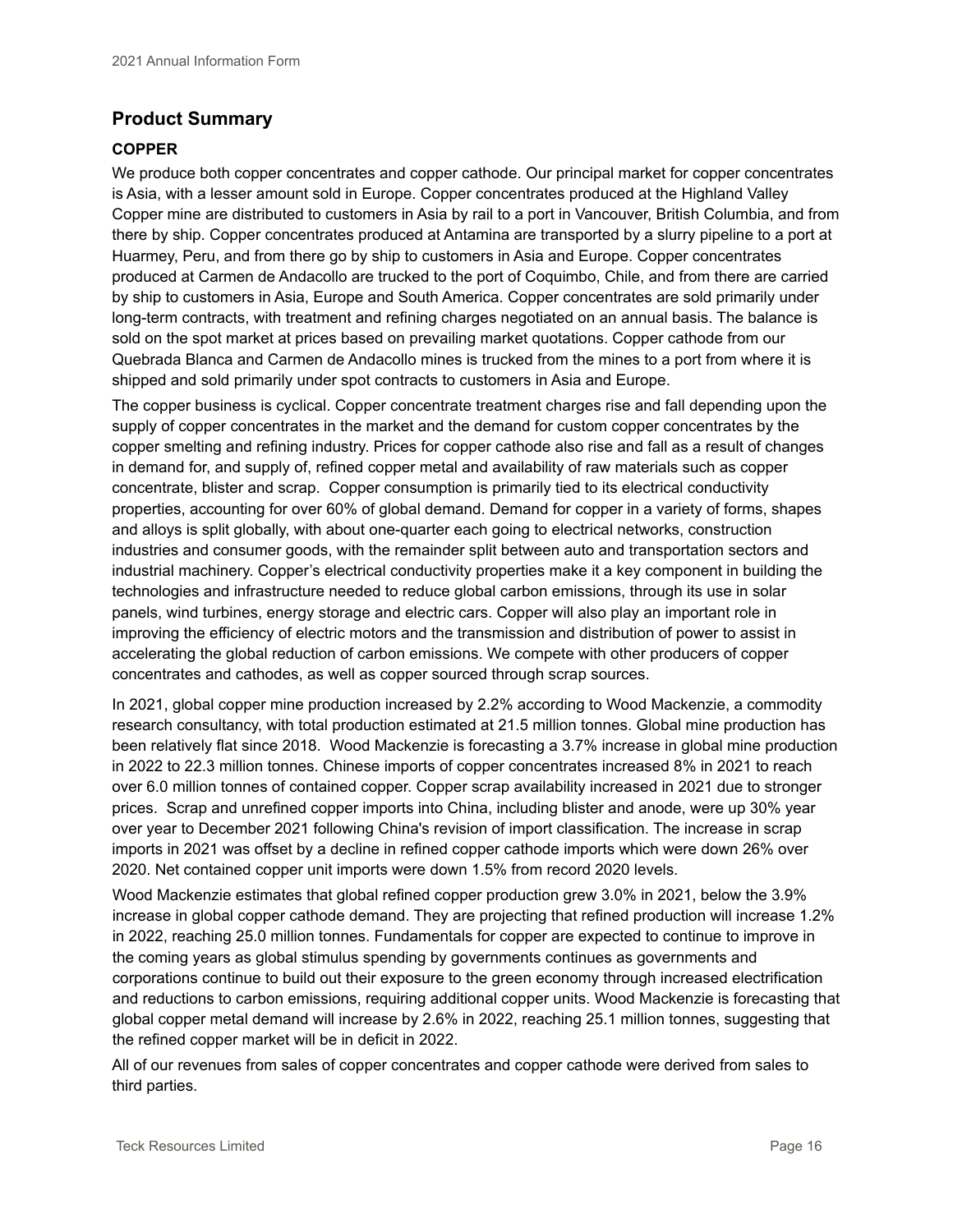#### <span id="page-19-0"></span>**ZINC**

We produce refined zinc through our metallurgical operations at Trail and zinc concentrates through our mining operations. Our principal markets for refined zinc are North America and Asia. Refined zinc produced at our metallurgical operations at Trail, British Columbia, is distributed to customers in North America by rail and/or truck and to customers in Asia by ship.

We produce zinc concentrates at our Red Dog mine in the United States and the Antamina mine in Peru, in which we indirectly own 22.5%. The majority of concentrate sales are pursuant to long-term contracts at market prices, subject to annually negotiated treatment charges. The balance is sold on the spot market at prices based on prevailing market quotations. Our principal markets for zinc concentrates are Asia, Australia, Europe and North America. Zinc concentrates from our Red Dog mine in Alaska are moved via truck from the mine to our port where they are stored until the summer shipping season and then loaded onto ships to Asia, Australia and Europe. Zinc concentrates produced at Antamina are transported by a slurry pipeline to a port at Huarmey, Peru, and from there go by ship to customers in Asia, Australia and Europe.

In 2021, the majority of the zinc concentrate produced at Red Dog was shipped to customers in Asia, Australia and Europe, with the balance being shipped to our metallurgical facilities at Trail, British Columbia. Red Dog's lead concentrate production is also shipped to Trail and to customers in Asia, Australia and Europe. The shipping season at Red Dog is restricted to approximately 100 days per year because of sea ice conditions. Red Dog's sales are seasonal, with the majority of sales occurring in the last five months of each year. Concentrate is stockpiled at the port facility and is typically shipped between early July and the end of October.

The zinc business is cyclical. Treatment and refining charges rise and fall depending upon the supply of zinc concentrates in the market and the demand for custom zinc concentrates by the zinc smelting and refining industry. Galvanizing steel makes up close to 60% of global zinc demand, with almost half of zinc demand going into construction and about 20% each going into the transportation sector and infrastructure. Zinc's galvanizing properties provide protection to steel to reduce corrosion, which extends the service life of steel components and infrastructure, thus reducing the need to replace them. Zinc prices and premiums are highly dependent on the demand for steel products. Zinc is also an essential element for human health and can be used in fertilizers as a sustainable approach to increasing crop yields. We compete with other producers of both zinc concentrates and refined zinc metal globally.

In 2021, global zinc mine production increased 7.3% according to Wood Mackenzie, with total production reaching 13.2 million tonnes, which is the first increase in mine production since 2018. Mine production in 2021 was only 2.4% higher than it was in 2018. Wood Mackenzie expects global zinc mine production to only grow 0.9% in 2022 to reach 13.3 million tonnes. This increase is largely attributable to the return to pre-COVID-19 production in Peru and several small increases in Mexico and China.

Wood Mackenzie estimates that the global zinc metal market moved into deficit in 2021, recording a shortfall of 0.31 million tonnes of available material. Global refined zinc demand rose 7.1% in 2021 over 2020, increasing to 14.1 million tonnes. Demand outside of China rebounded strongly in Europe, North and South America, Russia and Africa, because of stronger demand from construction, infrastructure and renewable energy sectors.

Wood Mackenzie estimates that global refined zinc production increased 1.2% in 2021, with refined production reaching 13.8 million tonnes. They also estimate that refined zinc production will see a 0.9% increase in 2022 over 2021 levels, to 13.9 million tonnes. The estimate for the total increase in supply will be below global metal demand, which is forecast to grow 2.3% to 14.5 million tonnes, suggesting that the refined metal market will be in a 0.5 million tonne deficit in 2022.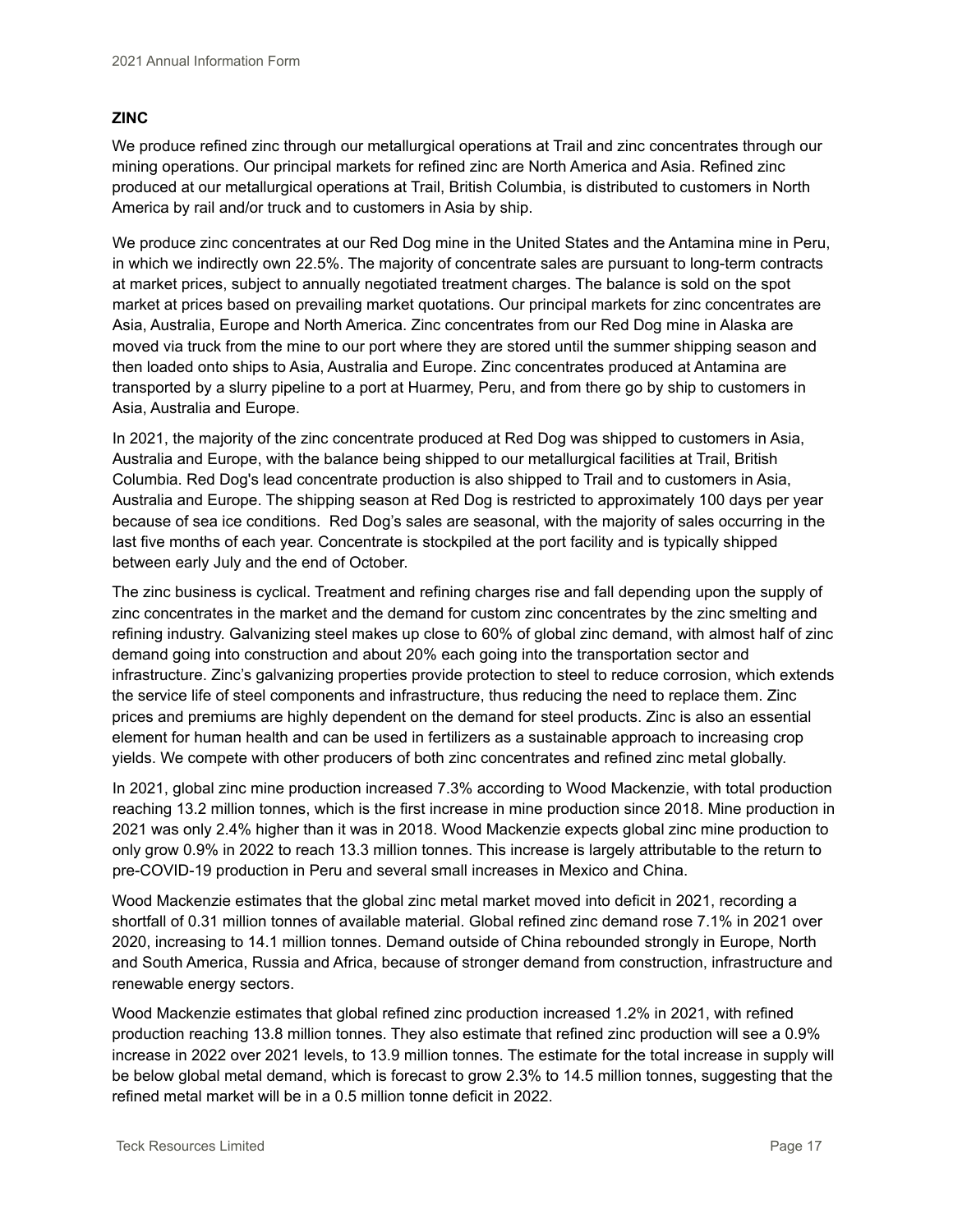<span id="page-20-0"></span>All of our 2021 revenues from sales of refined zinc and zinc concentrates (other than zinc concentrates produced at Red Dog that are sold to Trail) were derived from sales to third parties. We strive to differentiate our refined metal products by producing the alloys, sizes and shapes best suited to our customers' needs.

Trail's supply of zinc and lead concentrates, other than those sourced from Red Dog, is provided primarily through long-term contracts with mine producers in North America, South America and Australia.

#### **STEELMAKING COAL**

Teck is the second-largest seaborne exporter of steelmaking coal in the world. Our hard coking coal, a type of steelmaking coal, is used primarily for making coke by integrated steel mills in Asia, Europe and the Americas. Approximately 75% of the coal we produce is high-quality hard coking coal, although the percentages can vary from period to period. We also produce lesser-quality semi-hard coking coal, semisoft coking coal and PCI coal products, which in aggregate accounted for almost 25% of our annual sales volume in 2021.

Steelmaking coal is processed at our mine sites and primarily shipped westbound from our mines by rail to terminals on the coast of British Columbia and from there by vessel to overseas customers. In 2021, close to 5% of our processed coal was shipped eastbound directly by rail, or by rail and by ship via Thunder Bay, to customers in North America.

Globally, we compete in the steelmaking coal market primarily with producers based in Australia and the United States. For sales to China, we also compete with Mongolian and Chinese domestic coal producers. Steelmaking coal pricing is generally established in U.S. dollars and our competitive position in the steelmaking coal market continues to be determined by the quality of our various coal products, our reputation as a reliable supplier, and our production and transportation costs compared to other producers throughout the world.

The high-quality seaborne steelmaking coal markets are cyclical, being driven by a combination of demand, production and export capacity. Strong steel market fundamentals support demand and pricing for high-quality seaborne steelmaking coal. Conversely, in difficult steel markets, steelmakers can use a higher proportion of lower-cost semi-soft and PCI coal products in their production process, which can result in reduced pricing premiums for higher-quality hard coking coals.

Demand for seaborne steelmaking coal was strong throughout 2021 as steel mills globally resumed production following the closures initiated during COVID-19 lockdowns that took place in the second and third quarters of 2020. Global crude steel production reached a record high level, increasing 3.7% in 2021 over 2020, with most regions outside of China posting double-digit increases in production over their constrained 2020 production levels. China was the only region to see crude steel production fall in 2021, falling 3.0% in the year due to a concerted effort to curtail annual steel production to similar levels as 2020, but still coming in at 1.033 billion tonnes.

The seaborne steelmaking coal market was impacted in 2021 by a shift in trade policies between China and Australia, the largest steel maker globally and the largest producer of seaborne coking coal, respectively. The ongoing trade dispute escalated into a ban on Australian coal imports into China that began in the fourth quarter of 2020. This ban created a significant shift in trade flows of seaborne steelmaking coal globally through 2021 as Australian coal sought markets outside China and coal producers in the rest of the world redirected available cargoes into the Chinese market. China imports of Australian steelmaking coal fell 82% in 2021, with some coal stranded in Chinese ports since late 2020 clearing customs for usage by steel mills towards the end of 2021. Imports of steelmaking coal from non-Australian countries increased 157% over the previous year to record levels. This rapid shift took several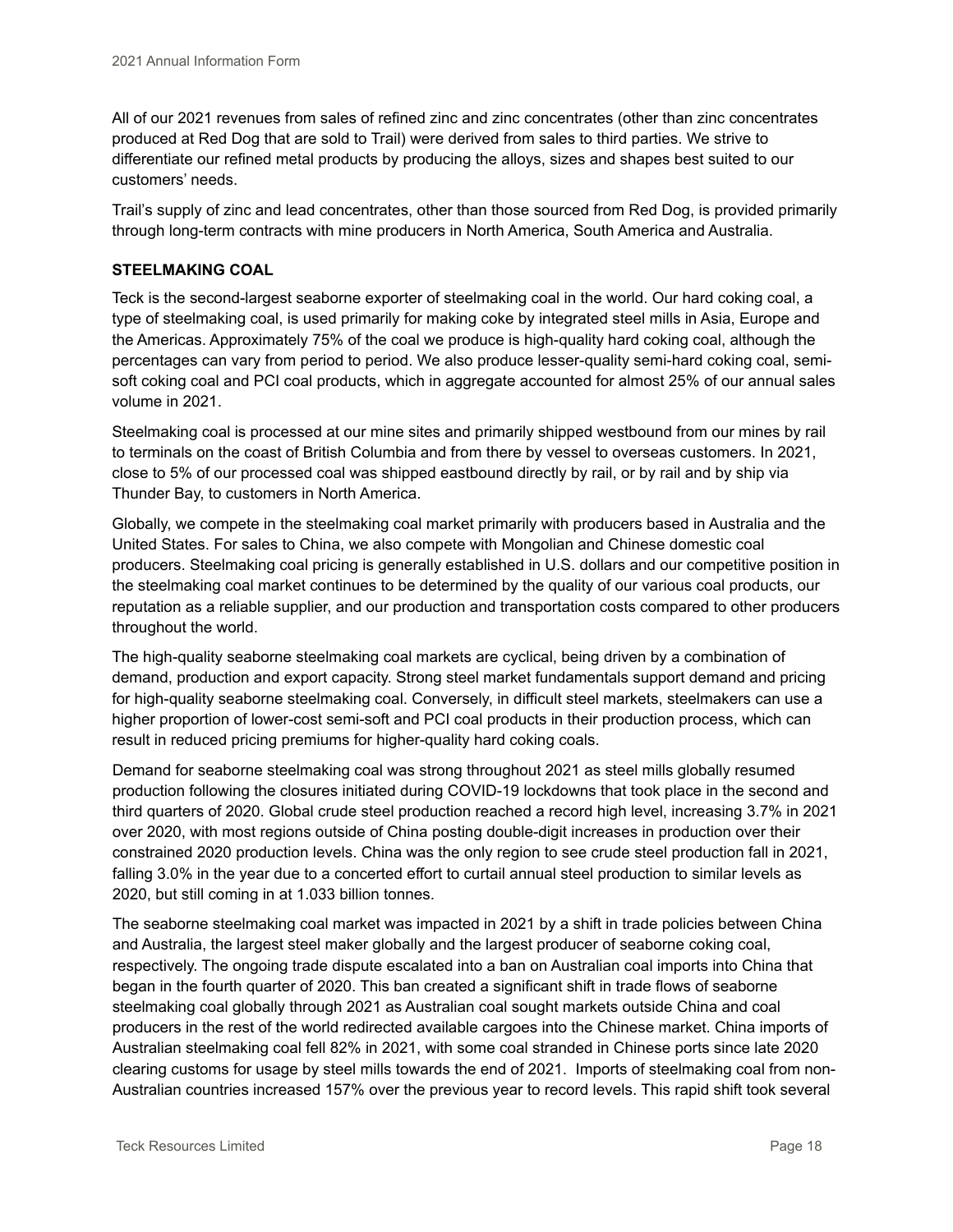<span id="page-21-0"></span>months to complete and bifurcated the seaborne steelmaking coal market for most of the year, with wide premiums developing between FOB Australian assessments and CFR China assessments.

Logistics also played a key role in the seaborne market in 2021 as COVID-19 protocols restricted the shipments of coal across land borders between Mongolia and China and kept global seaborne shipments in ports for longer periods of time. The availability of seaborne steelmaking coal was also impacted by fires, floods and weather disruptions in Australia and Canada.

Demand for steelmaking coal is expected to remain strong through 2022 as demand from construction and infrastructure remains well-supported through already funded projects in Europe, North America and China. Pent-up automotive demand will also likely keep steel demand strong through 2022, as auto production constrained through raw material and chip shortages in 2020 and 2021 should return and allow automakers to replenish historically low inventories.

There is currently no indication that the ban on Australian coal imports into China will end in 2022. We expect that crude steel demand outside of China will continue to grow at above-trend rates and that currently planned increases in steelmaking coal production in 2022 will be absorbed into the global seaborne market.

Quarterly contract-priced sales represent approximately 40% of our sales, with the balance of our sales priced at levels reflecting market conditions when sales are concluded. The majority of our lower-grade semi-soft and PCI sales continue to be negotiated on a quarterly benchmark basis.

Substantially all of our revenues from sales of coal products were derived from sales to third-party end users, most of which are steelmakers.

#### **ENERGY**

Our 21.3% share of Fort Hills bitumen production is transported on the Northern Courier Pipeline to the East Tank Farm (ETF) in Alberta. The ETF, owned by the Thebacha Limited Partnership and operated by an affiliate of Suncor, blends bitumen with diluent to meet pipeline density and viscosity specifications. The diluent is sourced by Teck at Edmonton and delivered to the ETF on the Norlite Pipeline. Our proprietary blended bitumen is transported from the ETF on the Wood Buffalo Pipeline to Hardisty, Alberta, where it is marketed as Fort Hills Reduced Carbon Life Cycle Dilbit Blend, or FRB. Teck's principal markets for our FRB are refinery operators throughout North America.

Our contracted tankage at Hardisty is connected to major export pipelines, including the Enbridge common carrier pipeline, the Keystone pipeline and the Express crude oil pipeline; it is also connected to a large unit train loading facility. We sell approximately 80% of our FRB to a variety of customers at the Hardisty market hub and approximately 20% on the U.S. Gulf Coast. We have entered into a long-term take-or-pay transportation agreement on the Keystone pipeline to ship 10,000 barrels per day of blended bitumen to customers on the U.S. Gulf Coast. The balance of our production is either sold at Hardisty or shipped to customers via the Enbridge common carrier pipeline, or transported by rail if required. In support of future export pipeline expansions, we have entered into a long-term transportation contract on the proposed Trans Mountain pipeline expansion, which, if built, will deliver blended bitumen to Burnaby, British Columbia.

Prices for our blended bitumen are market based and determined through a combination of global and Canadian benchmark indices. Like our other commodities, the oil price is cyclical and highly competitive. Blended bitumen prices are influenced by a combination of North American crude oil benchmark prices, including the New York Mercantile Exchange West Texas Intermediate (WTI), a light sweet crude oil. Canadian heavy crude oil of the kind we produce trades at a differential to WTI, and is known as Western Canadian Select or WCS. WCS is a widely marketed crude grade with transparent market price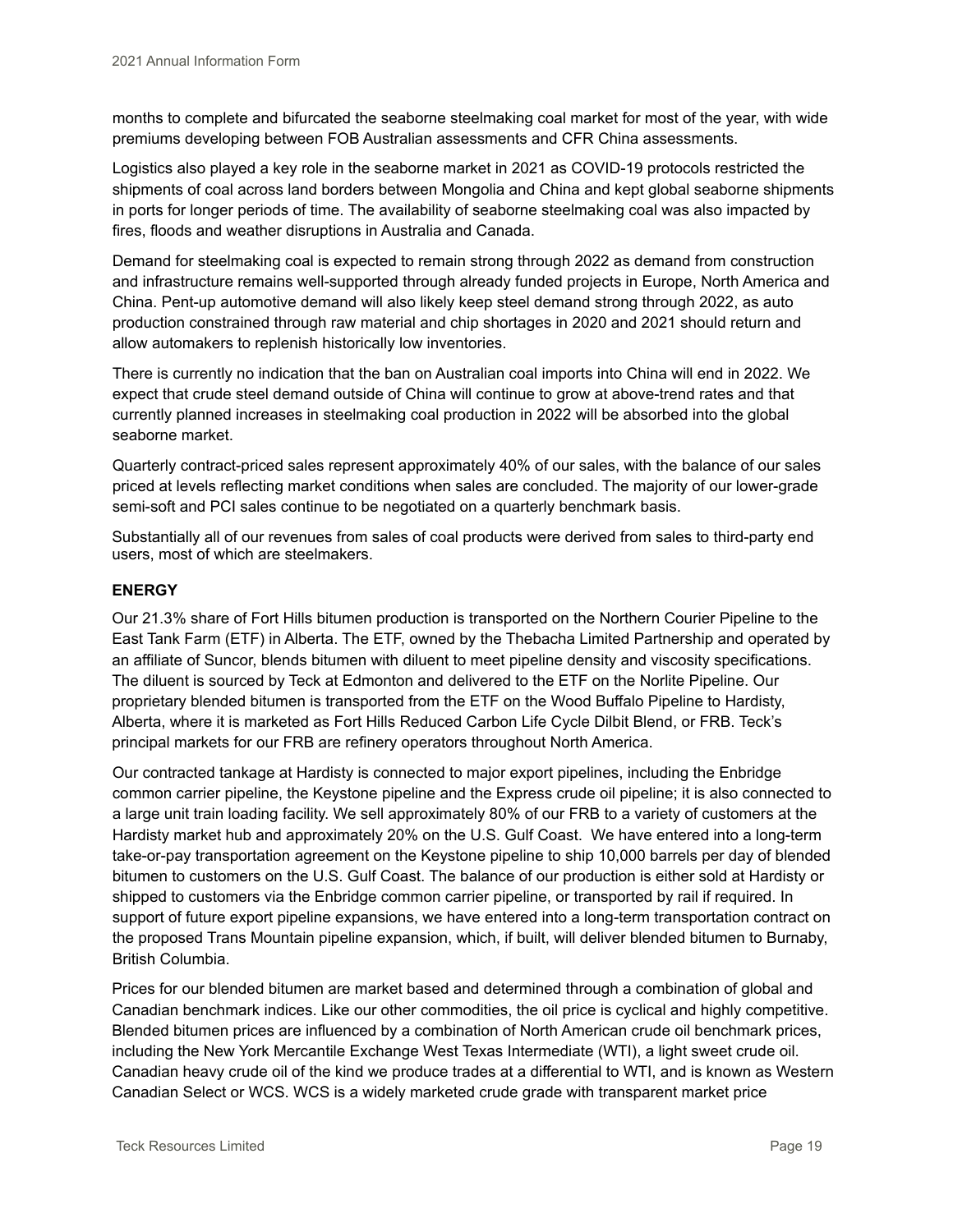references quoted at the Hardisty market hub in Canada and the U.S. Gulf Coast. The WCS discount to WTI varies over time depending on the supply and demand for heavy crude production and the markets available to producers of those products, which are in turn influenced by available pipelines and other transportation options.

The global crude oil market recovered in 2021 amid the ongoing challenges of the COVID-19 pandemic as it transitioned from a global crude oil surplus in 2020 to a deficit in 2021. The demand recovery was aided by the increase in global vaccination rates, improved mobility and government stimulus programs. Crude oil supply was largely impacted by the voluntary production curtailment arrangements of the OPEC+ consortium in both 2020 and 2021. Their large reduction of supply starting in May 2020 reduced the magnitude of the oil surplus that year and the measured, ratable return of only a portion of their curtailed production during 2021 contributed to the deficit that supported prices.

During 2021, global crude oil prices significantly and steadily improved, with the WTI benchmark at the end of the year closing at just over US\$75 per barrel at the end of December, compared to US\$48.52 per barrel at the end of 2020.

Canadian production continued to increase in 2021 due to improved economics and the elimination of the Government of Alberta production restrictions. The increase in production resulted in pipelines filling up, prompting high levels of apportionment on the Enbridge Mainline and the return of excess volumes being shipped to market by rail. The additional pipeline capacity connecting Western Canada to the U.S. Midwest, with the start-up of the Enbridge Line 3 replacement project in October, and to the U.S. Gulf Coast, via the reversal of the Capline pipeline, that came online later in 2021 has been supportive to local prices by allowing for export pipeline capacity to be more in line with Canadian supply.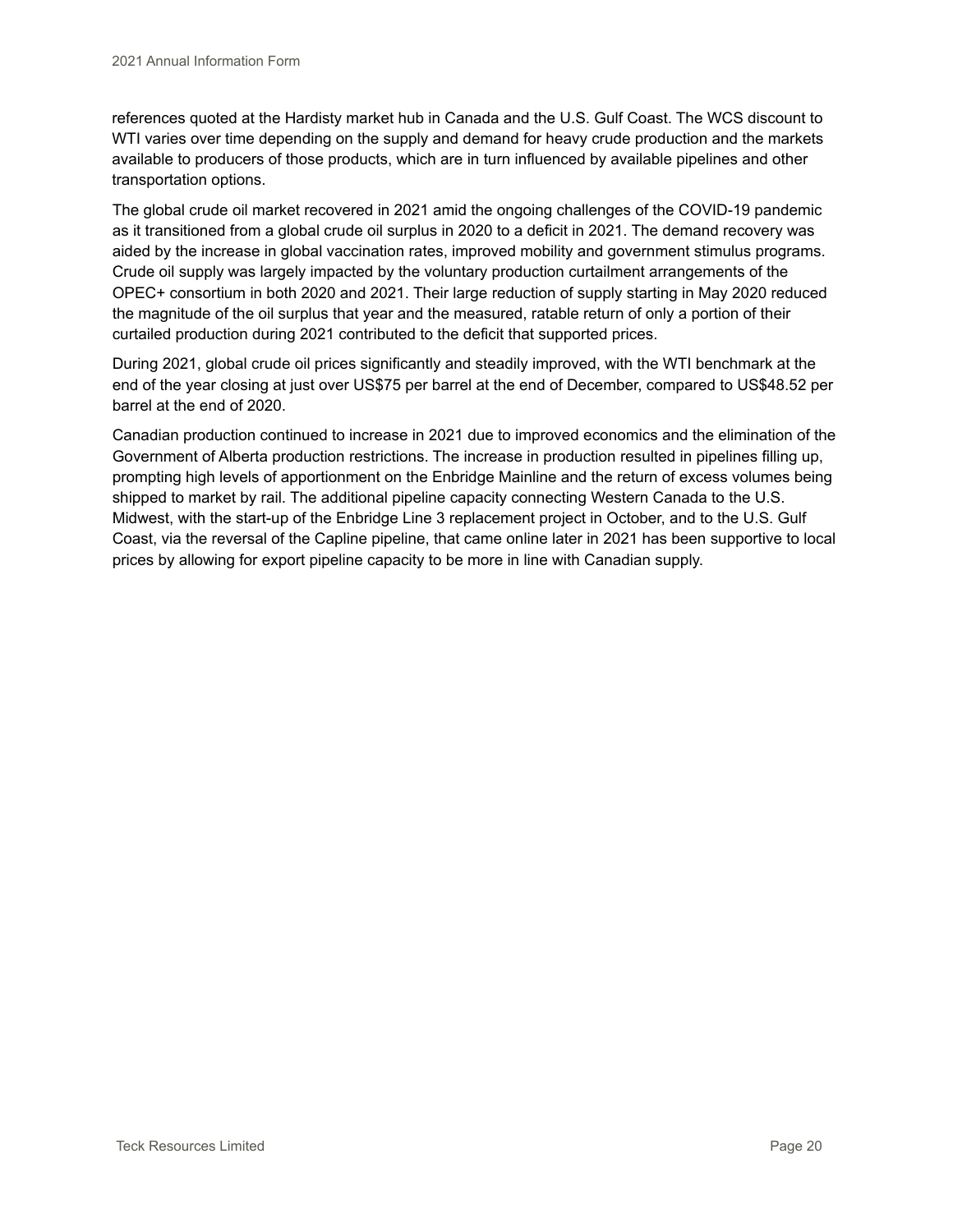#### <span id="page-23-0"></span>**Individual Operations**

#### **COPPER**

#### *Copper Operations*

#### Highland Valley Copper Mine, Canada (Copper)

We hold a 100% interest in the Highland Valley Copper mine located near Kamloops, British Columbia through our wholly owned subsidiary Teck Highland Valley Copper Partnership.

Highland Valley's primary product is copper concentrate; it also produces molybdenum in concentrate. The property comprising the Highland Valley Copper mine covers a surface area of approximately 50,000 hectares and is held pursuant to various mineral leases, mineral claims and Crown grants. Mineral claims are renewed annually or as required based on the amount of exploration-related expenses applied on a given claim, which can extend the claim renewal requirements by several years at a time. Mineral leases are typically held for 20- or 30-year terms and are renewed accordingly. In the past, renewals of these licences and leases have generally been granted, although there can be no assurance that this will continue in the future. Crown grants are held indefinitely and are subject to annual taxes.

The Highland Valley Copper mine is located adjacent to Highway 97C connecting Merritt, Logan Lake and Ashcroft, British Columbia. Access to the mine is from a 1-kilometre access road from Highway 97C. The mine is approximately 50 kilometres southwest of Kamloops, and approximately 200 kilometres northeast of Vancouver. The mine operates throughout the year. Power is supplied by BC Hydro through a 138-kilovolt line that terminates at the Nicola substation east of Merritt. Mine personnel live in nearby areas, primarily Logan Lake, Kamloops, Ashcroft, Cache Creek and Merritt.

The mine is an open pit operation. The processing plant, which uses autogenous and semiautogenous grinding and flotation to produce metal in concentrate from the ore, has the capacity to process up to 155,000 tonnes of ore per day, depending on ore hardness. Water from mill operations is collected and contained in a tailings impoundment area. Mill process water is reclaimed from the tailings pond. The operation is subject to water and air permits issued by the Province of British Columbia and is in material compliance with those permits. The operation holds all of the permits that are material to its current operations. Autonomous haulage trucks are successfully operating in the Lornex pit, with 25 autonomous haulage trucks now fully operational; we plan to expand the program to the Valley pit in 2022.

Concentrates from the operation are transported first by truck to Ashcroft and then by rail to a port in Vancouver for export overseas, with the majority being sold under long-term sales contracts to smelters in Asia. The price of copper concentrate under these long-term sales agreements is based on LME prices during quotation periods determined with reference to the time of delivery, with treatment and refining charges negotiated annually. The balance is sold on the spot market. Molybdenum concentrates are sold under long-term and spot contracts in line with prevailing market terms.

Ore is currently mined from the Valley, Lornex and Highmont pits. The pits are located in the Guichon batholith, which hosts all of the orebodies located in the area. The host rocks of the Valley deposit are mainly porphyritic quartz monzonites and granodiorites of the Bethsaida phase of the batholith. These rocks are medium-to-coarse-grained with large phenocrysts of quartz and biotite. The rocks of the deposit were subjected to hydrothermal alteration, extensive quartz veining, quartz-sericite veining, and silicification. Bornite, chalcopyrite and molybdenum were introduced with the quartz and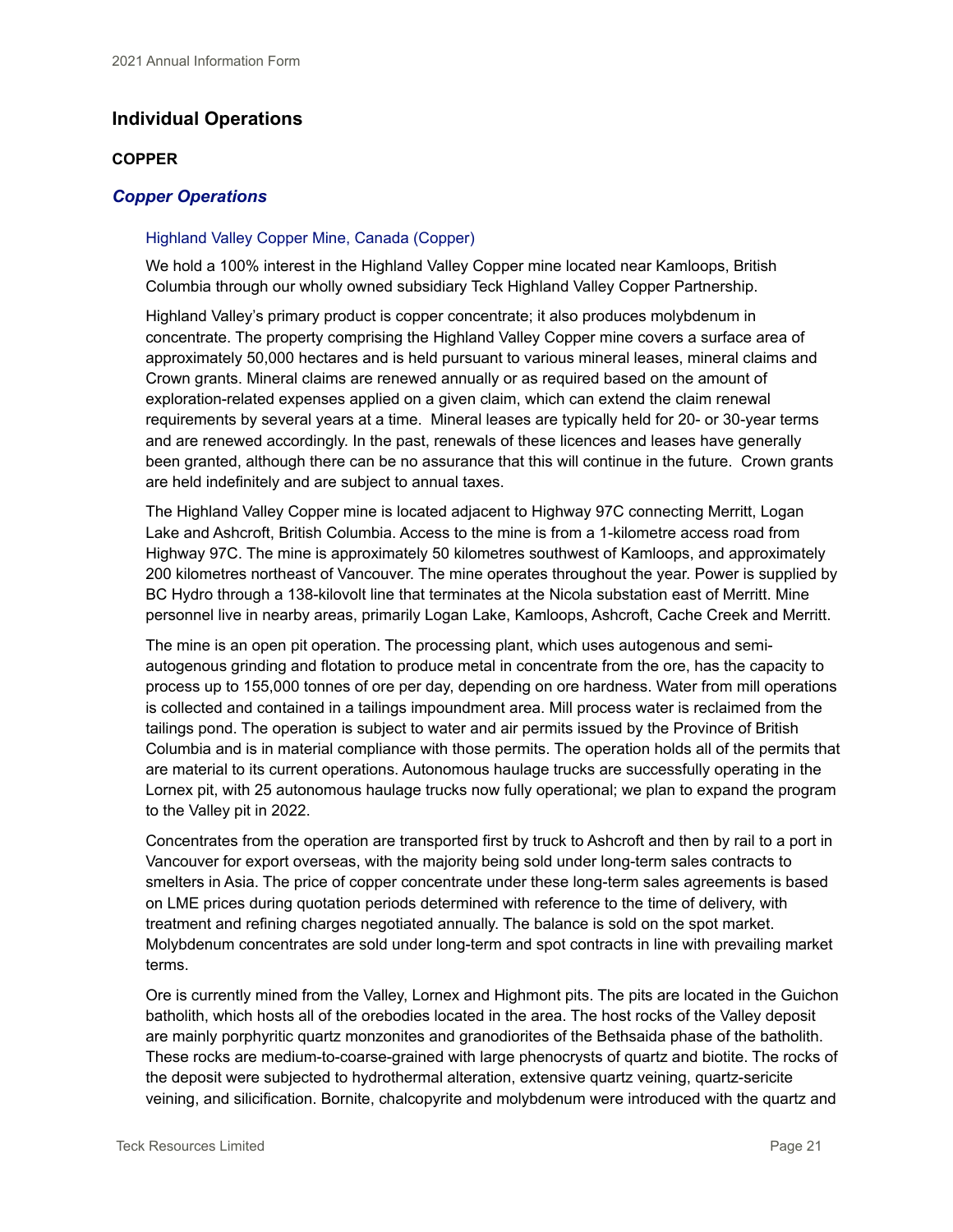quartz-sericite veins and typically fill angular openings in them. Accessory minerals consist of hornblende, magnetite, hematite, sphene, apatite and zircon. Pre-mineral porphyry and aplite dykes intrude the host rocks of the deposit.

The Lornex orebody occurs in skeena quartz diorite host rock, intruded by younger pre-mineral quartz porphyry and aplite dykes. The skeena quartz diorite is an intermediate phase of the Guichon batholith and is generally a medium-to-coarse grained equigranular rock distinguished by interstitial quartz and moderate ferromagnesian minerals. The sulphide ore is primarily fracture fillings of chalcopyrite, bornite and molybdenite with minor pyrite, magnetite, sphalerite and galena.

The Highmont deposit is entirely hosted within the Skeena granodiorite and the Gnawed Mountain Composite Dyke (GMCD) that has traditionally been described as a multiphase intrusion. The Bethsaida phase of the batholith occurs 750 metres southwest of the deposit, with historical logged intercepts of Bethsaida within the deposit interpreted to be phases of the GMCD. The lithology of dykes in Highmont is less constrained than the Valley-Lornex deposit. Copper mineralization occurs dominantly as chalcopyrite or bornite within quartz and white mica veins and to a lesser degree as breccia infill. The generalized sulphide distribution indicates a roughly concentric distribution of bornite-chalcopyrite and pyrite centered in the east of the deposit and extending northwest along the contacts of the GMCD.

Since 2015, additional drilling and engineering studies have been conducted to define resources near the existing Valley, Lornex and Highmont pits, and to examine other options to optimize and extend production past the current mine life. These activities have focused on evaluating the viability of a substantial expansion of the Valley and Highmont pits. The operation continues to advance studies to assess the potential economic viability of extending the Highland Valley Copper mine life to at least 2040. The current mine life extends to 2028.

In 2021, 10 drillholes totalling 1,220 metres were completed in the Valley pit to further refine geoscience and resource models by providing additional infill data and supplemental geochemistry to more accurately inform geometallurgical models. This data was targeted to support the 2021 to 2023 Valley pit production phases. Four holes totalling 806 metres were drilled in the Highmont Pit. Diamond drill core is split in halves using core saws and sampled in two-metre intervals (HQ diameter core). One half is sent to an independent, off-site laboratory for analysis and the other is retained for future reference. Field duplicates and external umpire checks of approximately 5% of pulp samples are elements of the Highland Valley quality assurance/quality control program procedures. Another 35 holes totalling 10,159 metres were completed in support of geotechnical assessments for pit designs of the potential mine life extension beyond 2028. Revised tertiary basin stratigraphy interpretation, in addition to the acquisition of geochemical data for these drillholes, is expected during 2022.

Highland Valley Copper's 2021 copper production was 130,800 tonnes, compared to 119,300 tonnes in 2020. The increase in 2021 production was primarily a result of higher copper grades, partially offset by an 11% decrease in mill throughput largely due to processing harder ores, as expected in the mine plan. Mill throughput was also impacted by the four-day temporary suspension in response to wildfire activity in the area and subsequent ramp-up. Molybdenum production was 67% lower in 2021 at 1.1 million pounds, compared to 3.3 million pounds in 2020, primarily due to lower grades, as expected in the mine plan.

Copper production in 2022 is anticipated to be between 127,000 and 133,000 tonnes, with a relatively even distribution throughout the year. Copper production from 2023 to 2025 is expected to be between 130,000 and 160,000 tonnes per year. Molybdenum production in 2022 is expected to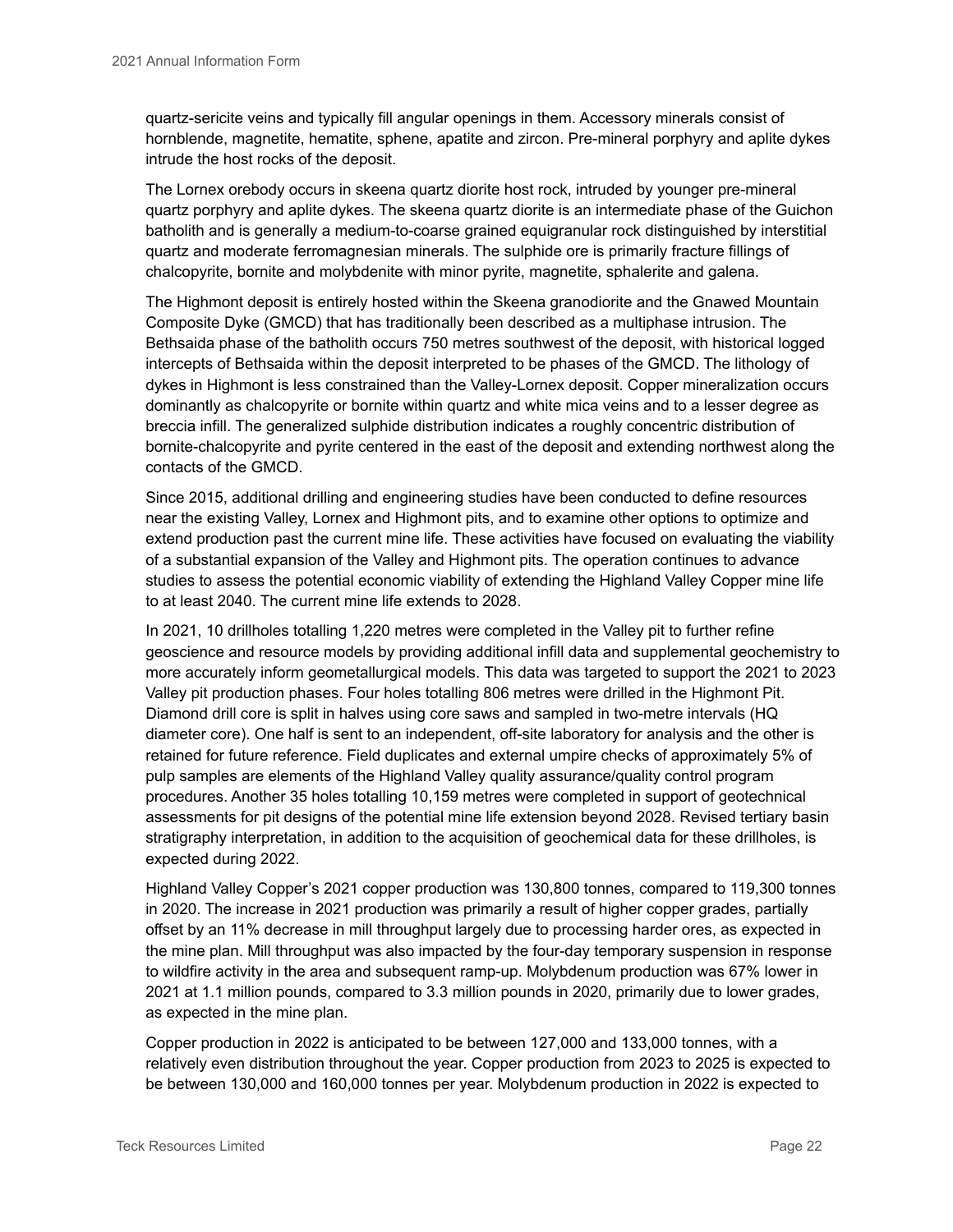be between 0.8 million and 1.3 million pounds, with production expected to be between 3.0 million and 5.0 million pounds per year from 2023 to 2025.

We continue to advance the Highland Valley Copper 2040 project (HVC 2040) to extend the life of the operations to at least 2040, through an extension of the existing site infrastructure. HVC 2040 will undergo an environmental assessment under the 2002 B.C. *Environmental Assessment Act*.

The Highland Valley copper mine is subject to the B.C. Mineral Tax, which is a two-tier tax with a minimum rate of 2% and a maximum rate of 13%. A minimum tax of 2% applies to operating cash flows, as defined by the regulations. A maximum tax rate of 13% applies to cash flows after taking available deductions for capital expenditures and other permitted deductions.

2022 projected capital costs for Highland Valley are approximately \$238 million. The major components of the projected capital costs are:

| <b>Component</b>      | Approximate projected cost (\$/million) |
|-----------------------|-----------------------------------------|
| Sustaining            | 44                                      |
| Growth                | 32                                      |
| Capitalized stripping | 162                                     |
| Total                 | 238                                     |

2022 projected aggregate cash operating costs for Highland Valley are approximately \$554 million. The major components of the projected cash operating costs are:

| <b>Component</b>                                                 | Approximate projected cost (\$/million) |
|------------------------------------------------------------------|-----------------------------------------|
| Labour                                                           | 281                                     |
| Supplies                                                         | 242                                     |
| Energy                                                           | 121                                     |
| Other (including general & administrative, inventory<br>changes) | 72                                      |
| Less amounts associated with projected capitalized<br>stripping  | (162)                                   |
| Total                                                            | 554                                     |

The cash operating costs presented above do not include transportation or royalties.

#### Antamina Mine, Peru (Copper, Zinc)

We indirectly own 22.5% of the Antamina copper/zinc mine in Peru, with the balance held indirectly by BHP Billiton plc (33.75%), Glencore plc (33.75%) and Mitsubishi Corporation (10%). The participants' interests are represented by shares of Compañía Minera Antamina S.A. (CMA), the Peruvian company that owns and operates the project. Our interest is subject to a net profits royalty of 1.667% on CMA's free cash flow.

The Antamina property consists of numerous mining concessions and mining claims covering an area of approximately 92,300 hectares and an area of approximately 15,000 hectares of surface rights. These rights, concessions and claims can be held indefinitely, contingent upon the payment of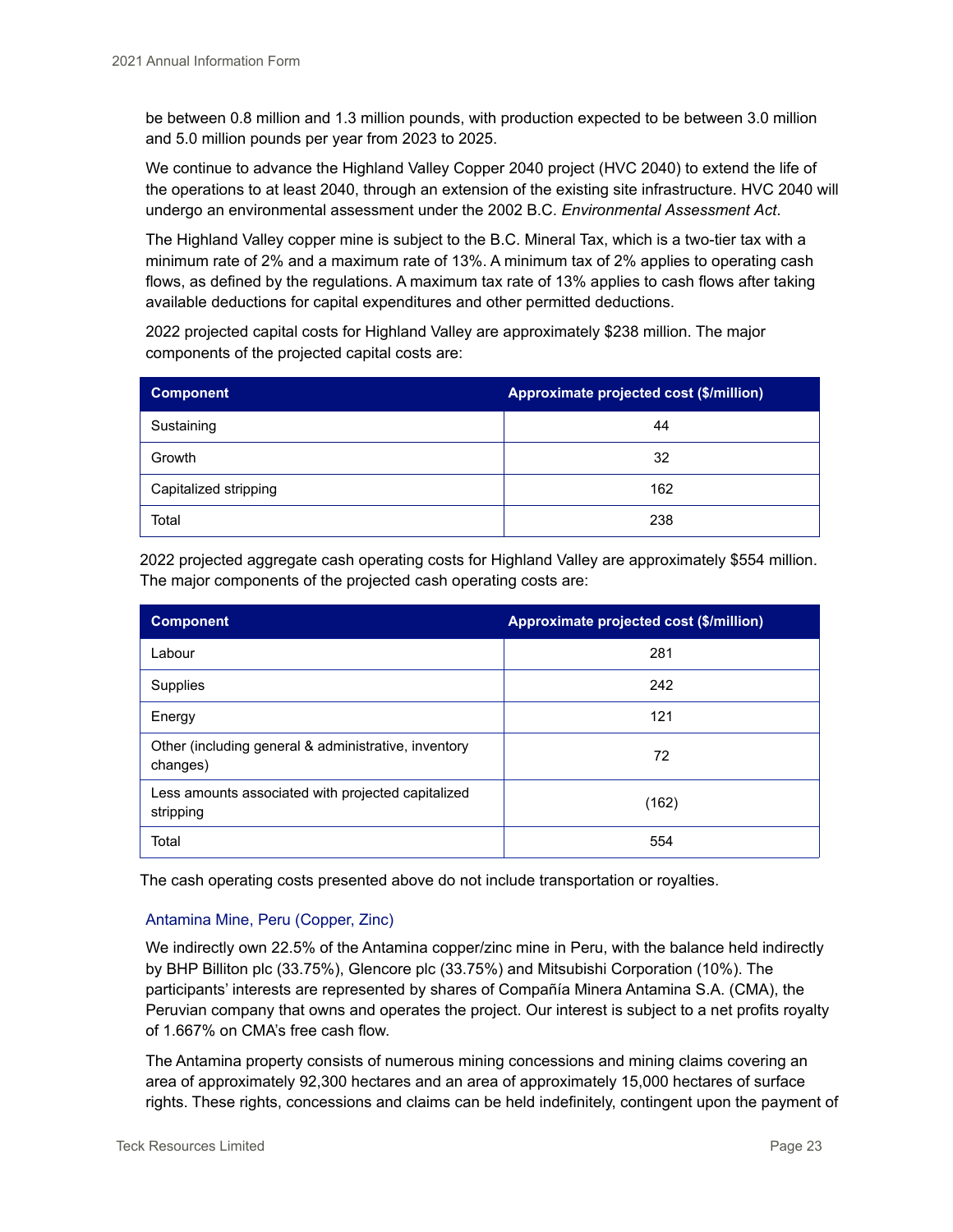annual licence fees and provision of certain production and investment information. CMA also owns a port facility located at Huarmey and an electrical substation located at Huallanca. In addition, CMA holds title to all easements and rights-of-way for the 302-kilometre concentrate pipeline from the mine to CMA's port at Huarmey.

The deposit is located at an average elevation of 4,200 metres, 385 kilometres by road and 270 kilometres by air north of Lima, Peru. Antamina lies on the eastern side of the Western Cordillera in the upper part of the Rio Marañon basin. Mine personnel live in a camp facility while at work, and commute from both local communities and larger population centres, including Lima.

The mine is an open pit, truck-and-shovel operation. The ore is crushed within the pit and conveyed through a 2.7-kilometre tunnel to a coarse ore stockpile at the mill. It is then processed utilizing two SAG mills, followed by ball mill grinding and flotation to produce separate copper, zinc, molybdenum and lead/bismuth concentrates. The mill has the capacity to process approximately 145,000 tonnes per day, depending on ore hardness. A 302-kilometre-long slurry concentrate pipeline, approximately 22 centimetres in diameter with a single pump station at the mine site, transports copper and zinc concentrates to the port where they are dewatered and stored prior to loading onto vessels for shipment to smelters and refineries worldwide.

The mine is accessible via an access road maintained by CMA. Power for the mine is taken from the Peru national energy grid through an electrical substation constructed at Huallanca. Fresh water requirements are sourced from a dam-created reservoir upstream from the tailings impoundment facility. The tailings impoundment facility is located next to the mill. Water reclaimed from the tailings impoundment is used as process water in the mill operation. The operation is subject to water and air permits issued by the Government of Peru and is in material compliance with those permits. The operation holds all of the permits that are material to its current operations.

The Antamina polymetallic deposit is skarn-hosted. It is unusual in its persistent mineralization and predictable zonation, and has a southwest-northeast strike length of more than 2,500 metres and a width of up to 1,000 metres. The skarn is well-zoned symmetrically on either side of the central intrusion with the zoning used as the basis for four major subdivisions: a brown garnet skarn, a green garnet skarn, a wollastonite/diopside/green garnet skarn and a marbleized limestone with veins or mantos of wollastonite. Other types of skarn, including the massive sulphides, massive magnetite, and chlorite skarn, represent the remainder of the skarn and are randomly distributed throughout the deposit. The variability of ore types can result in significant changes in the relative proportions of copper and zinc produced in any given year.

In 2021, the drilling program consisted of 28 directional drillholes totalling 11,478 metres and 50 nondirectional drillholes totalling 16,372 metres. The total program consisted of approximately 27,850 metres completed within the Antamina pit. For diamond core, three-metre samples on average of half core (HQ or NQ) are collected and prepared for assay at an external laboratory. The remaining half of the core is retained for future reference. The assay program includes approximately 20% of quality-control samples, comprising reference materials, duplicates and blanks, as well as samples for external control at a secondary laboratory. The reference materials consist of matrix-matched material from Antamina, homogenized and certified in accordance with industry practice.

On a 100% basis, Antamina's copper production in 2021 was 445,300 tonnes, compared to 380,700 tonnes in 2020. Zinc production was 462,200 tonnes in 2021, an increase from 427,800 tonnes of production in 2020. Copper and zinc production rose in 2021 primarily due to decreased production in 2020 relating to the temporary suspension of operations to support COVID-19 response measures. In 2021, molybdenum production was 4.9 million pounds, which was 38% lower than in 2020.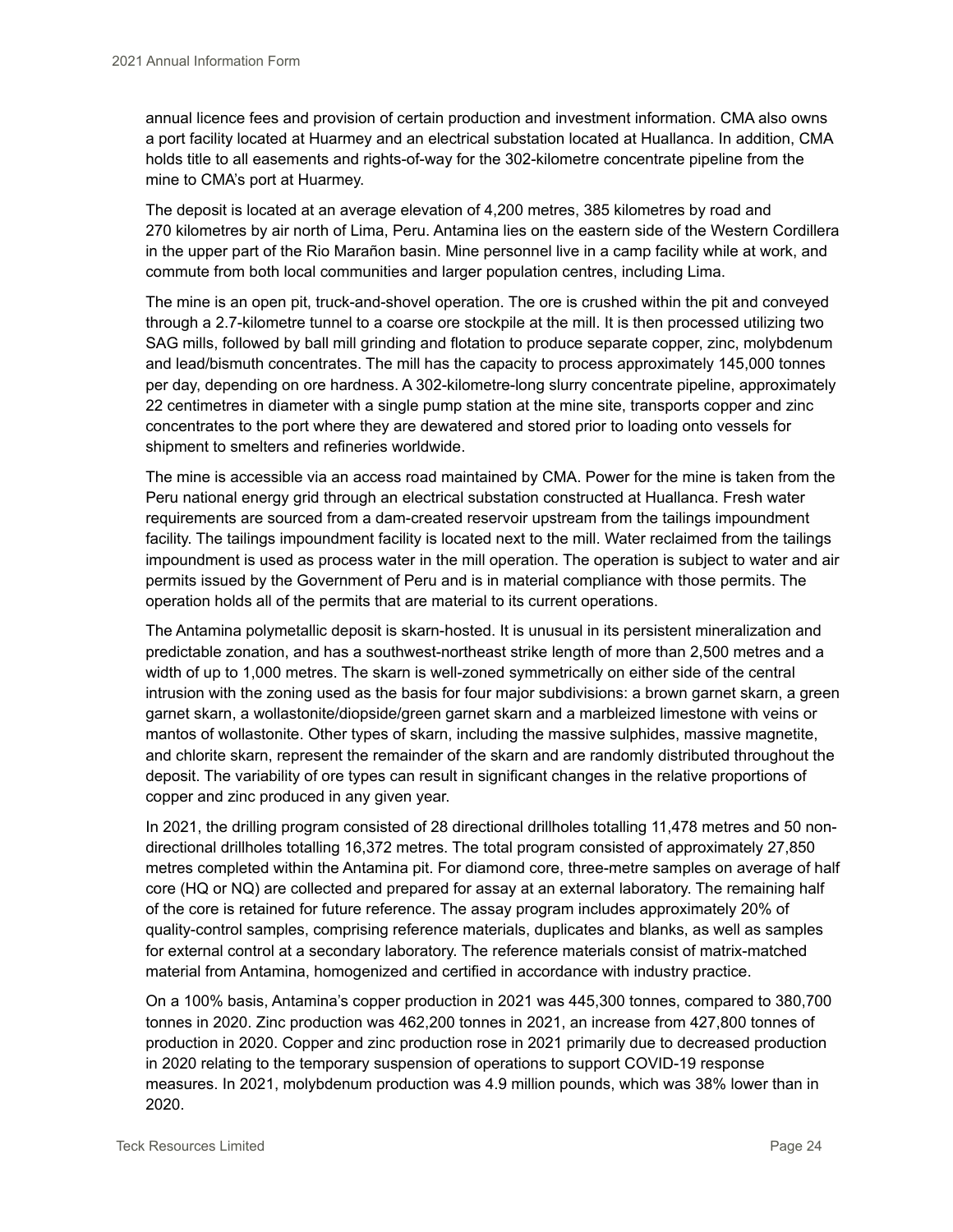Our 22.5% share of 2022 production at Antamina is expected to be in the range of 91,000 to 96,000 tonnes of copper, 90,000 to 95,000 tonnes of zinc and 1.8 to 2.2 million pounds of molybdenum. Our share of annual copper production is expected to be between 90,000 and 95,000 tonnes from 2023 to 2025. Our share of annual zinc production is expected to average between 80,000 and 100,000 tonnes per year during 2023 to 2025, with annual production fluctuating due to feed grades and the amount of copper-zinc ore available to process. Our share of annual molybdenum production is expected to be between 3.0 and 4.0 million pounds between 2023 and 2025.

CMA has entered into long-term off-take agreements with affiliates of the Antamina shareholders on market terms for copper, zinc and molybdenum concentrates. Under a long-term streaming agreement with FN Holdings ULC (FNH), a subsidiary of Franco-Nevada Corporation, Teck has agreed to deliver silver to FNH equivalent to 22.5% of the payable silver sold by CMA. FNH made a payment of US\$610 million on closing of the arrangement in 2015 and pays 5% of the spot price at the time of delivery for each ounce of silver delivered under the agreement. After 86 million ounces of silver have been delivered under the agreement, the stream will be reduced by one-third. A total of 21.8 million ounces of silver have been delivered under the agreement from the effective date in 2015 to December 31, 2021. The streaming agreement restricts distributions from Teck Base Metals Ltd., our subsidiary that holds our 22.5% interest in CMA, to the extent of unpaid amounts under the agreement if there is an event of default under the streaming agreement or an insolvency of Teck. CMA, which owns and operates Antamina, is not a party to the agreement and operations are not affected by it.

In Peru, the mining tax regime includes the Special Mining Tax and the Modified Mining Royalty, which apply to CMA's operating margin based on a progressive sliding scale ranging from 3% to 20.4%. CMA is also subject to Peruvian income tax.

Based on currently permitted tailings storage capacity, the mine life is expected to continue until 2028. CMA is currently conducting engineering studies for additional tailings storage options and alternative mine plans that could result in significant mine life extensions. Any mine life extension will require a modification of Antamina's current Environmental Impact Assessment certificate, a process that began in October 2019 with the submission of the study area and common terms of reference to Peruvian regulators for a mine life extension to 2036. A decision in respect of the requested modification is expected in 2023.

Our 22.5% share of 2022 projected capital costs for Antamina is approximately US\$189 million. The major components of the projected capital costs are:

| <b>Component</b>      | Approximate projected cost (US\$/million) |
|-----------------------|-------------------------------------------|
| Sustaining            | 98                                        |
| Growth                | 15                                        |
| Capitalized stripping | 76                                        |
| Total                 | 189                                       |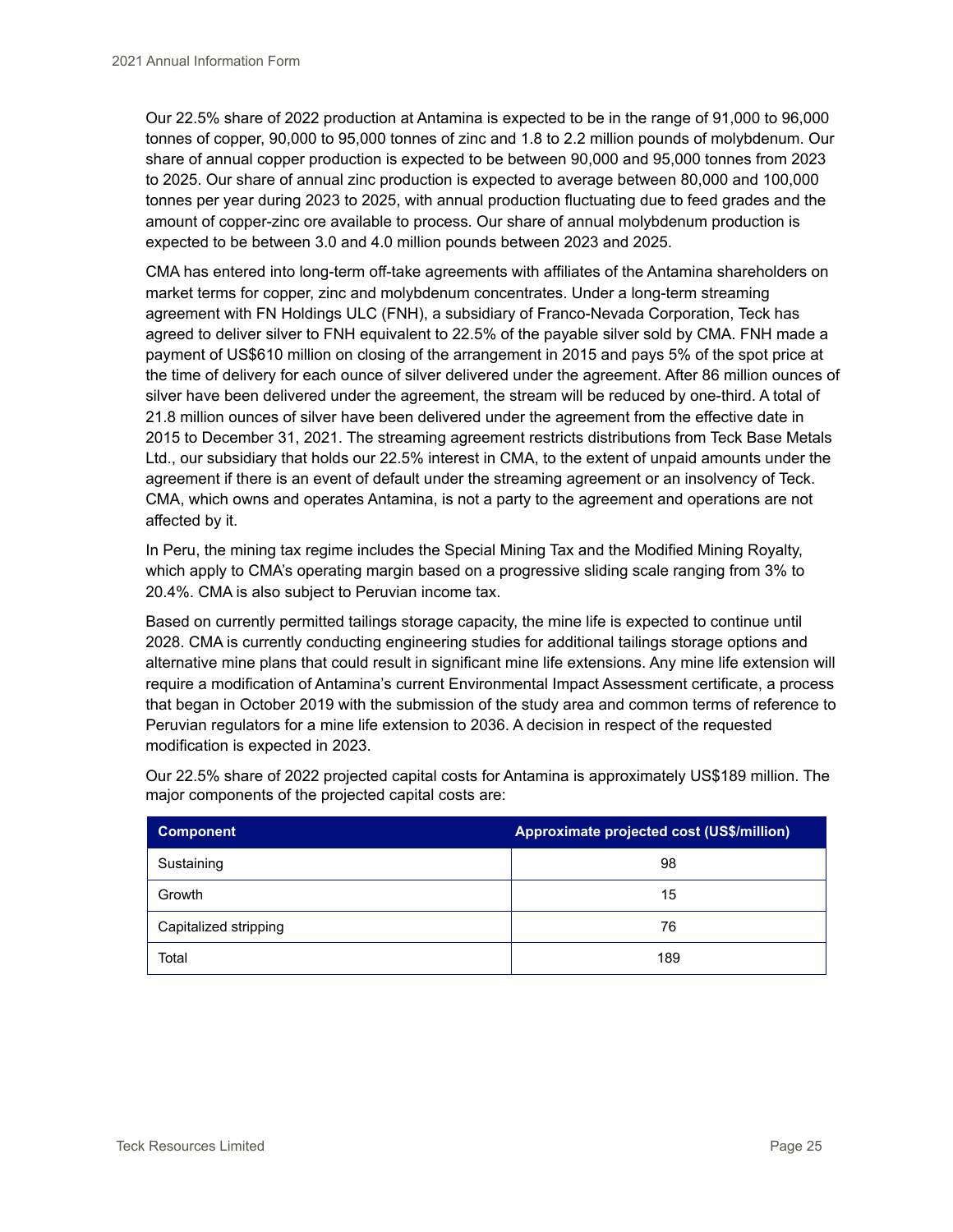Our 22.5% share of 2022 projected cash operating costs for Antamina is approximately US\$230 million. The major components of the projected cash operating costs are:

| <b>Component</b>                                                 | Approximate projected cost (US\$/million) |
|------------------------------------------------------------------|-------------------------------------------|
| Labour                                                           | 105                                       |
| Supplies                                                         | 102                                       |
| Energy                                                           | 58                                        |
| Other (including general & administrative, inventory<br>changes) | 41                                        |
| Less amounts associated with projected capitalized<br>stripping  | (76)                                      |
| Total                                                            | 230                                       |

The cash operating costs presented above do not include transportation or royalties.

#### Quebrada Blanca Mine, Chile (Copper)

The Quebrada Blanca mine is owned by a Chilean private company, Compañía Minera Teck Quebrada Blanca S.A. (QBSA). Teck holds an indirect 60% interest in QBSA (66.67% of the Series A shares); SMM/SC collectively hold an indirect 30% interest in QBSA (33.33% of the Series A shares) and Empresa Nacional de Minería (ENAMI), a Chilean government entity, holds a 10% carried interest (100% of the Series B shares), which does not require ENAMI to fund capital spending.

QBSA owns the exploitation and/or exploration rights in the immediate area of the Quebrada Blanca deposit pursuant to various mining concessions and other rights. There are currently approximately 131,500 hectares of mining rights incorporating exploitation and exploration mining concessions held in the name of QBSA. The exploitation mining concessions have no expiry date. In addition, QBSA holds surface rights covering the mine site and other areas aggregating approximately 34,800 hectares as well as certain other exploration rights in the surrounding area and certain water rights.

The Quebrada Blanca property is located in the Tarapacá Region of northern Chile approximately 240 kilometres southeast of the port city of Iquique and 1,500 kilometres north of the city of Santiago, the capital of Chile. The Quebrada Blanca property is located approximately 4,400 metres above sea level. The local topography is represented by rounded hills disrupted by steep gulches. Vegetation cover consists of sparse tufts of grass and small shrubs. Access to the mine site is via road from Iquique. Mine personnel are based in a camp facility, and the majority commute from large population centres, including Iquique and Santiago.

Previously mined for its supergene mineralization, the Quebrada Blanca copper-molybdenum sulphide deposit is characterized by a series of Eocene-Oligocene aged intrusions, hydrothermal breccias and vein-related mineralization over an area of approximately 5 kilometres by 3 kilometres and controlled primarily by northeast-oriented structures. Alteration associated with the emplacement of the porphyritic and related intrusions includes chalcopyrite- and bornite-related veins, disseminations, and cement fill associated with potassic alteration. A large, vertically zoned hydrothermal breccia developed in association with the potassic event. This breccia has biotite, biotite-magnetite, chalcopyrite and locally bornite preserved at depth, whilst at shallower levels it transitions to a tourmaline-rich breccia with pyrite and chalcopyrite. A series of quartz-molybdenite veins are commonly associated with the biotite-magnetite breccia on the east side of the deposit. A subsequent chalcopyrite and molybdenite event cuts across the system and is characterized by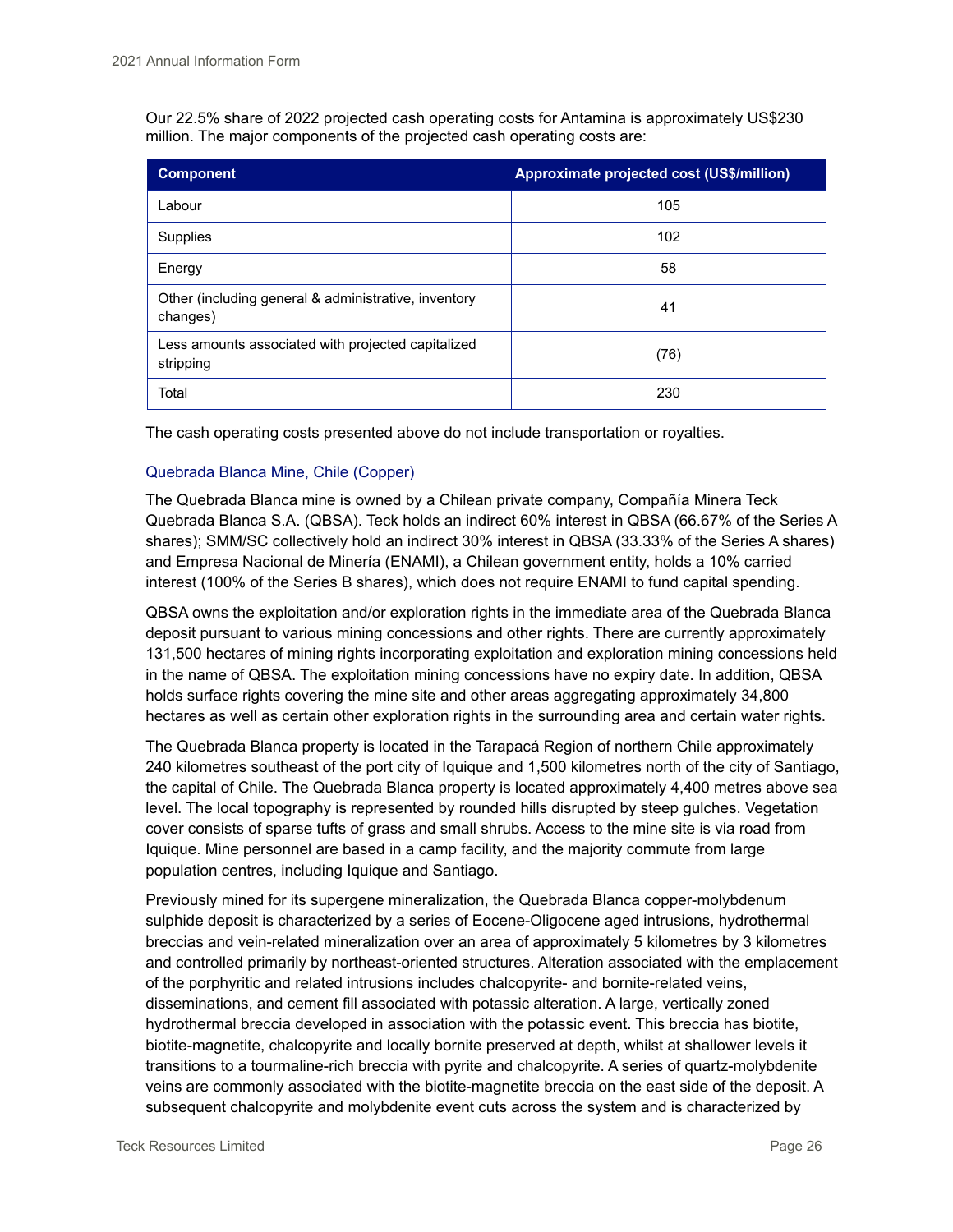grey-green sericite and quartz veins. This type of transitional alteration is best preserved in the western part of the deposit. A late quartz-sericite-pyrite assemblage cuts the copper-bearing stages, and is strongly controlled by northwest-oriented structures. This phyllic event also occurs along northeast-oriented structures, which were a key control in the location of the supergene mineralization at surface.

The Quebrada Blanca orebody occurs within a 5-kilometre by 2-kilometre quartz monzonite intrusive stock. Supergene enrichment processes have dissolved and redeposited primary (hypogene) chalcopyrite as a blanket of supergene copper sulphides, the most important being chalcocite and covellite, with lesser copper oxides/silicates such as chrysocolla in the oxide zone. Irregular transition zones, with locally faulted contacts, separate the higher- and lower-grade supergene/dump leach ores from the leached cap and hypogene zones.

Taxes payable in Chile that affect the operation include the Chilean Specific Mining Tax, which applies to operating margin based on a progressive sliding scale from 5% to 14%. QBSA is also subject to federal income tax in Chile.

#### *Quebrada Blanca Operations*

Quebrada Blanca is an open pit mine. Existing operations leach copper ores and produce copper cathode from leachate solution using solvent extraction and electrowinning. Copper cathode is trucked to Iquique for shipment to purchasers.

The majority of copper cathode produced at Quebrada Blanca is sold on the spot market. The price of copper cathodes is based on LME prices plus a premium based on market conditions.

Quebrada Blanca produced 11,500 tonnes of copper cathode in 2021, compared to 13,400 tonnes in 2020, with the decrease due to the continued decline of cathode production, as the operation had ceased mining in 2018. Copper cathode production is now expected to continue through 2023 using existing leach piles and ore that is expected to be mined in the first half of 2022. We expect cathode production of approximately 10,000 to 11,000 tonnes in 2022 and 5,000 tonnes in 2023.

#### *Quebrada Blanca Phase 2*

As previously outlined, Quebrada Blanca Phase 2 (QB2) is expected to extend the life of the existing mine as a large-scale concentrate-producing operation.

Mining operations will continue to use open pit methods and conventional truck-and-shovel operations. The production fleet will be a combination of the existing traditional trucks and autonomous trucks, eventually transitioning to a fully autonomous fleet as the traditional trucks reach the end of their useful life. From an operational standpoint, QB2 represents a continuation of the historic supergene mining activities; however, there are significant differences between the two mining operations, such as the significant increase in the ultimate pit depth, the change in mineralization type from enriched supergene to hypogene, and the planned increase to the mining extraction rate.

The project scope includes the construction of a 143,000-tonne-per-day concentrator and related facilities, which will be connected to a new port and desalination plant by approximately 165 kilometre concentrate and desalinated water pipelines. An additional access road, known as the A-97 bypass, has been constructed from the A-97B highway to the mine. In addition, there will be construction of a new overhead high-voltage electric power transmission line. The primary crushing facility will contain a single primary crusher with a double-sided dump pocket for dumping ore from the mine haulage trucks. The coarse ore conveyor facility will consist of an overland conveyor to transport the crushed ore from the primary crusher to the coarse ore stockpile. The coarse ore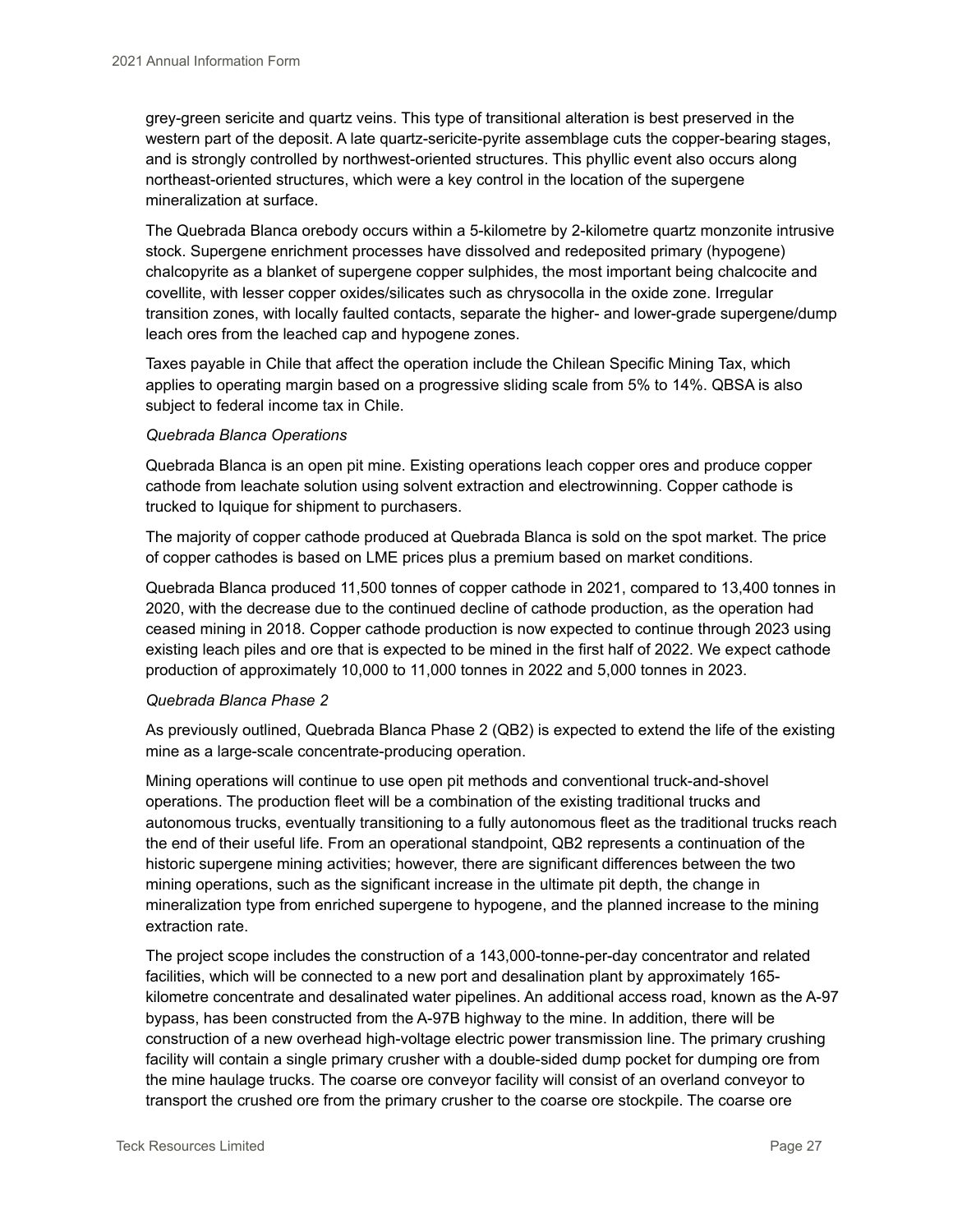stockpile will have a live capacity of 80,000 tonnes, and an overall 270,000 tonne capacity. The concentrator facility will contain two semi-autogenous grinding mills, four ball mills, cyclone feed pumps and cyclone clusters.

The project was approved for full construction in December 2018 and in late 2019, we closed a US\$2.5 billion limited recourse project financing to fund the development of QB2. The project finance arrangements include customary restrictions on the payment of dividends and other distributions from QBSA until project completion has been achieved; such distributions are also subject to compliance with certain other conditions.

The project has continued to effectively advance construction, with good progress in 2021. We have reached 77% overall project progress, and first production is expected in the second half of 2022.

We remain focused on managing COVID-19 and have extensive protocols in place to protect the health and safety of our employees, including robust and proactive vaccination and testing programs across the entire workforce. Pre-screening and on-site testing have been key to our success in managing case rates at site while effectively advancing construction.

Certain non-COVID-19 cost pressures, related to weather and subsurface conditions, are currently estimated to require an additional contingency of up to 5% of our capital estimate of US\$5.26 billion, unchanged from our third quarter 2021 guidance.

Based on our current assumptions, including with respect to exchange rates, we recently updated our COVID-19 capital cost guidance to US\$900 to US\$1,100 million, from our previous estimate of US\$600 million. Project development expenditures in 2021 were approximately US\$2.06 billion.

QBSA has signed a number of power purchase agreements for electric power supply for QB2. There are three primary power purchase agreements for QB2. Each of these agreements imposes a takeor-pay obligation on QBSA, under which QBSA is required to pay for the contracted power regardless of whether it is required in the operations. Supply from the first contract commenced in 2016, while other supply dates commenced in 2018. QBSA's obligations under the power purchase agreements are guaranteed by Teck until QB2 enters production.

The aggregate fixed commitment of the current three primary power supply agreements is approximately US\$7.4 million per month, determined as of December 31, 2021. QBSA is taking steps to manage its exposure, and may sell power at spot market rates to offset its exposure under these take-or-pay contracts until power is required for the QB2 project. Based on current spot market rates, current mitigation efforts and QBSA's projected power consumption, QBSA's net estimated aggregate monthly exposure under its power arrangements is anticipated to be in the range of US\$5.0 to US\$6.0 million in 2022. Teck has agreed to cover SMM/SC's share of the cost of power under these existing power purchase agreements in excess of QBSA's actual needs until the earlier of the start-up of the first grinding line in the mill or September 30, 2022.

QBSA has long-term arrangements with AES Gener S.A., to enable QBSA to transition to renewable energy for approximately half of the power required for the operation of QB2.

No additional resource drilling was performed during 2021. However, a significant update of the Quebrada Blanca resource block model was completed in June 2021 when 137 kilometres of QB1 legacy reverse circulation holes were incorporated after a thorough quality assurance and validation process. This information adds resolution and confidence to the geological interpretation and grade estimation process on the upper orebody transition zone from the supergene blanket down to the main chalcopyrite primary ore zone. A recently developed hydrothermal alteration model was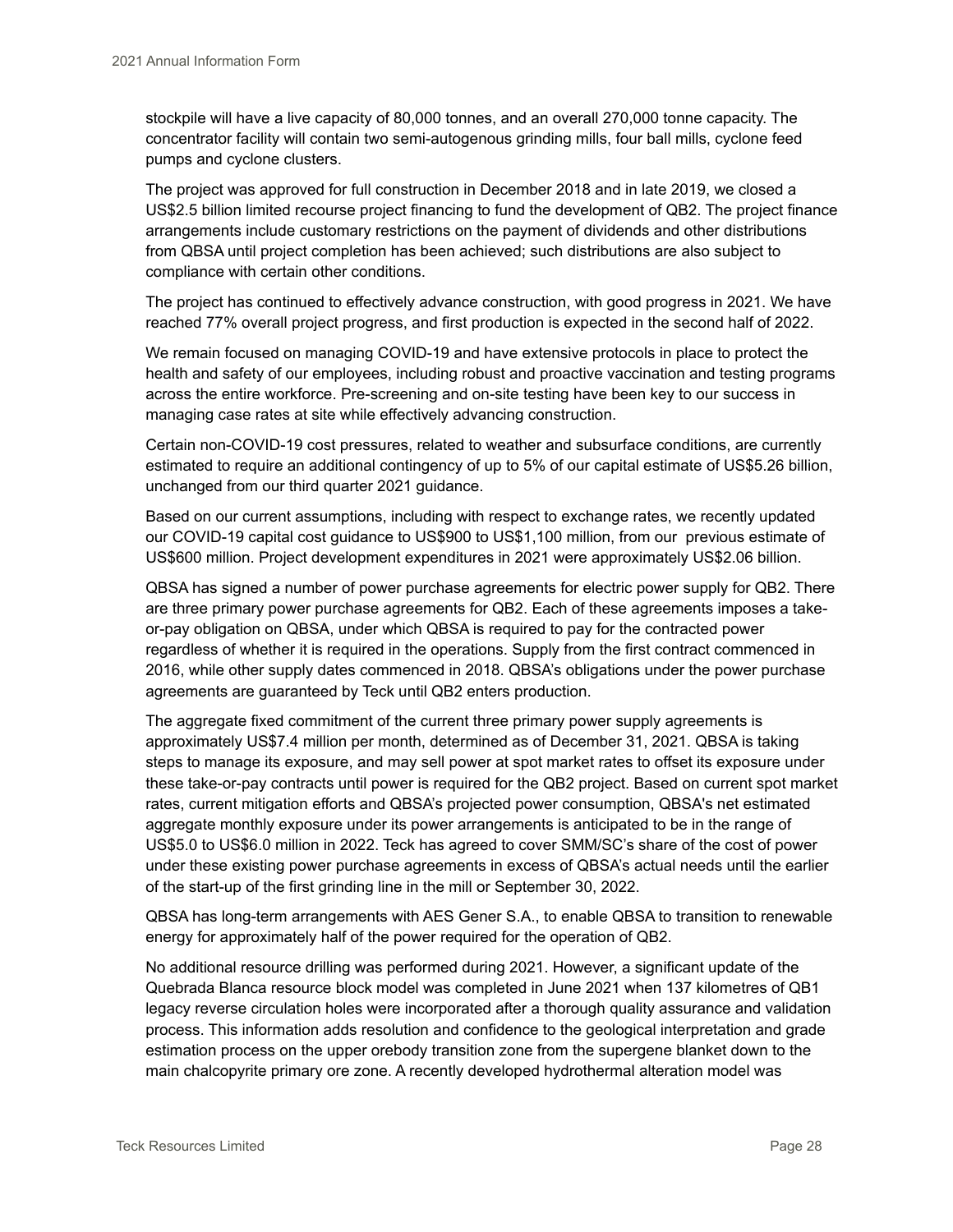integrated into the resource estimation process, helping with improved domain definition. Resource classification and overall resource estimation criteria remain consistent with the previous model.

Quebrada Blanca concentrate production is expected to commence in the second half of 2022 following commissioning of QB2, in line with previous guidance. We expect copper in concentrate production to be between 240,000 and 300,000 tonnes per year for 2023 to 2025 with molybdenum production between 4.0 and 13.0 million pounds per year.

QB2 has a 28-year mine life and the Sanction Case (described below) includes 199 million tonnes of inferred resources within the life of mine plan. The majority of this inferred material is not scheduled to be mined until late in the mine life and is displacing lower-grade economic material within the pit. Teck refers to the planned development of the QB2 project that includes these inferred resources as the "Sanction Case", which formed the basis of Teck's approval of the project for full construction in 2018. Inferred resources are considered too speculative geologically to have the economic considerations applied to them that would enable them to be categorized as mineral reserves. Inferred resources are subject to greater uncertainty than measured or indicated resources and it cannot be assumed that they will be successfully upgraded to measured and indicated through further drilling. Based on Teck's understanding of the deposit and history of resource-to-reserve conversion, the Sanction Case is regarded as a realistic and financeable development plan; however, key information regarding the reserve-only case is included in the table below for reference.

The table below compares certain projections of the planned operation of QB2 for both the Reserve Case and the Sanction Case that were the basis for the decision to proceed to full construction of the project, based on the capital cost projection as at the time of the decision to proceed to full construction in 2018 and other economic assumptions from that time or as noted in the table below:

| 100% Project Basis <sup>(1)(2)</sup>                                | <b>Units</b> | <b>Reserve Case</b> | <b>Sanction case</b> |
|---------------------------------------------------------------------|--------------|---------------------|----------------------|
| <b>IRR</b>                                                          | $\%$         | 13.5%               | 14.1%                |
| <b>NPV</b>                                                          | US\$ M       | \$2,030             | \$2,426              |
| Average Annual Cash Flow $-1st$<br>Five Years <sup>(3)</sup>        | US\$ M       | \$935               | \$956                |
| Average Annual Cash Flow - After<br>$1st$ Five Years <sup>(4)</sup> | US\$ M       | \$496               | \$585                |
| Payback Period                                                      | years        | 5.7                 | 5.6                  |
| Copper Equivalent Production <sup>(5)</sup>                         | tonnes       | 313,000             | 316,000              |

 $<sup>(1)</sup>$  Assumes US\$3.00 per pound of copper, US\$10.00 per pound of molybdenum and US\$18.00 per ounce of silver.</sup>

 $(2)$  As at January 1, 2019 on an unlevered, after-tax basis for a Chilean domiciled-entity assuming an optimized funding structure.

(3) Excludes the first partial year of operation.

 $(4)$  Excludes the last partial year of operation.

<sup>(5)</sup> Copper equivalent production calculated assuming US\$3.00/lb copper, US\$10.00/lb molybdenum and US\$18.00/oz silver without adjusting for payability.

Developments following the decision to proceed, including but not limited to updated capital cost projections, the impact of COVID-19 and changes in currency rates, are not reflected in the table above.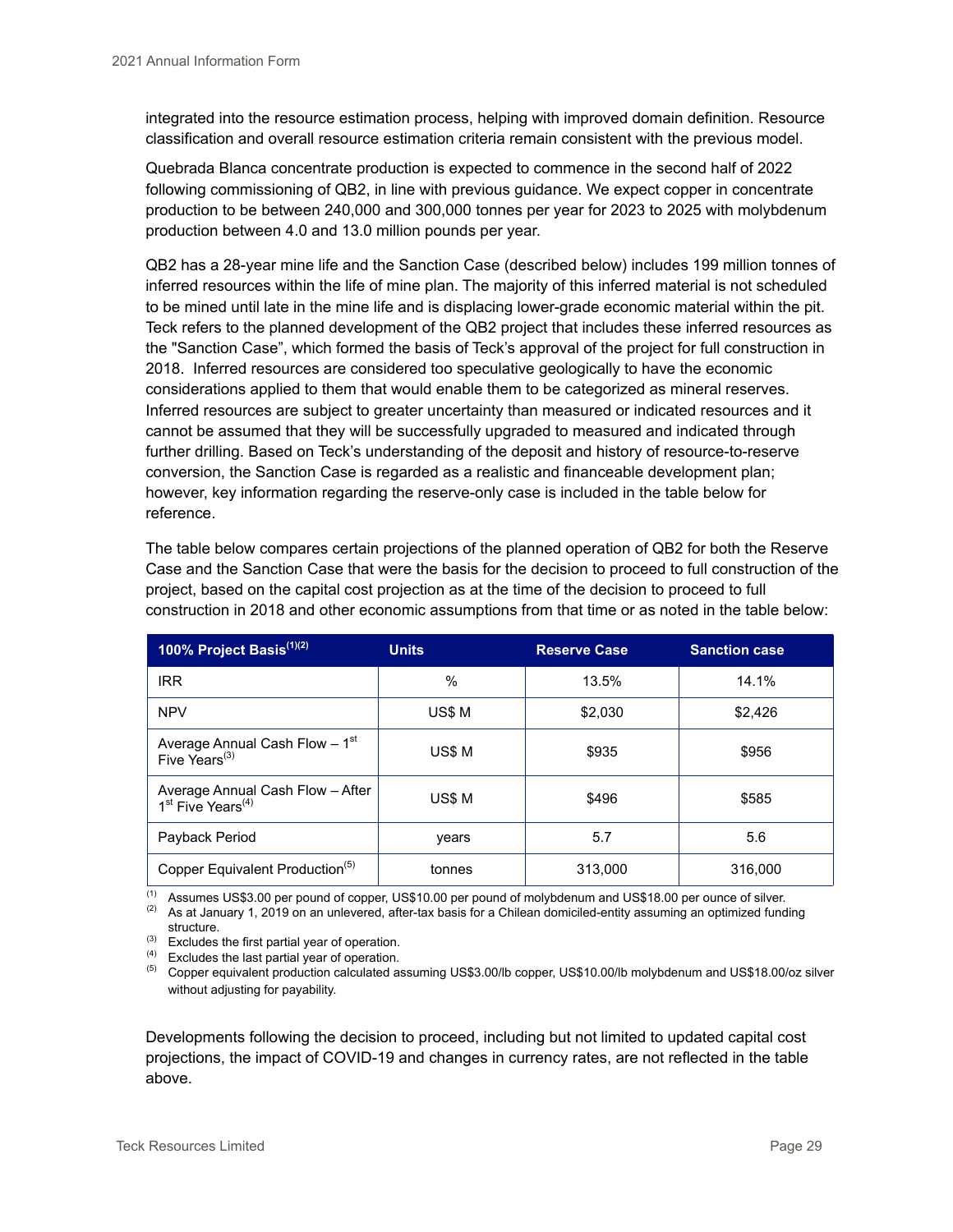#### *Quebrada Blanca Mill Expansion*

The Quebrada Blanca Mill Expansion project progressed in 2021, with a focus on trade-off studies in preparation for the start of the prefeasibility study. A prefeasibility study commenced in the fourth quarter of 2021 to evaluate the addition of a third grinding line for a 50% capacity increase to the Quebrada Blanca concentrator currently under construction. This configuration is expected to make use of excess capacity in the supporting infrastructure, reducing capital costs and minimizing project footprint. Resource and geotechnical drilling will also be conducted in 2022 to support the evaluation of further opportunities to develop the vast Quebrada Blanca resource.

#### Carmen de Andacollo Mine, Chile (Copper)

The Carmen de Andacollo property is owned by a Chilean private company, Compañía Minera Teck Carmen de Andacollo (CDA). We own 100% of the Series A shares of CDA while ENAMI owns 100% of the Series B shares of CDA. Our Series A shares of CDA equate to 90% of CDA's total share equity and ENAMI's Series B shares comprise the remaining 10% of total share equity. ENAMI's interest is a carried interest and, as a result, ENAMI is not required to contribute further funding to CDA.

CDA owns the exploitation and/or exploration rights over an area of approximately 30,000 hectares in the area of the Carmen de Andacollo supergene and hypogene deposits pursuant to various mining concessions and other rights. In addition, CDA owns the surface rights covering the mine site and other areas aggregating approximately 2,700 hectares as well as certain water rights. Since 1996, CDA has been conducting mining operations on the supergene deposit on the Carmen de Andacollo property that overlies the hypogene deposit, and since 2010 has been processing hypogene ore through a concentrator on the site.

The Carmen de Andacollo property is located in the Coquimbo Region in central Chile. The site is adjacent to the town of Carmen de Andacollo, approximately 55 kilometres southeast of the city of La Serena and 350 kilometres north of Santiago. Access to the Carmen de Andacollo mine is by paved roads from La Serena. The mine is located near the southern limit of the Atacama Desert at an elevation of approximately 1,000 metres. The climate around Carmen de Andacollo is transitional between the desert climate of northern Chile and the Mediterranean climate of the Santiago area. The majority of mine personnel live in the town of Andacollo, immediately adjacent to the mine, or in the nearby cities of Coquimbo and La Serena. In August 2020, CDA entered into a long-term power purchase agreement to provide 100% renewable power for Carmen de Andacollo Operations.

The Carmen de Andacollo orebody is a porphyry copper deposit consisting of disseminated and fracture-controlled copper mineralization contained within a gently dipping sequence of andesitic to trachytic volcanic rocks and sub-volcanic intrusions. The mineralization is spatially related to a feldspar porphyry intrusion and a series of deeply rooted fault structures. A primary copper-gold sulphide hypogene deposit containing principally disseminated and quartz vein-hosted chalcopyrite mineralization lies beneath the supergene deposit. The hypogene deposit was subjected to surface weathering processes, resulting in the formation of a barren leached zone 10 to 60 metres thick. The original copper sulphides leached from this zone were redeposited below the barren leached zone as a copper-rich zone comprised of copper silicates (chrysocolla) and supergene copper sulphides (chalcocite with lesser covellite).

The Carmen de Andacollo mine is an open pit mine. Copper concentrate is produced by processing hypogene ore through semi-autogenous grinding and a flotation plant with the capacity to process up to 55,000 tonnes of ore per day, depending on ore hardness. Some supergene ore is also mined,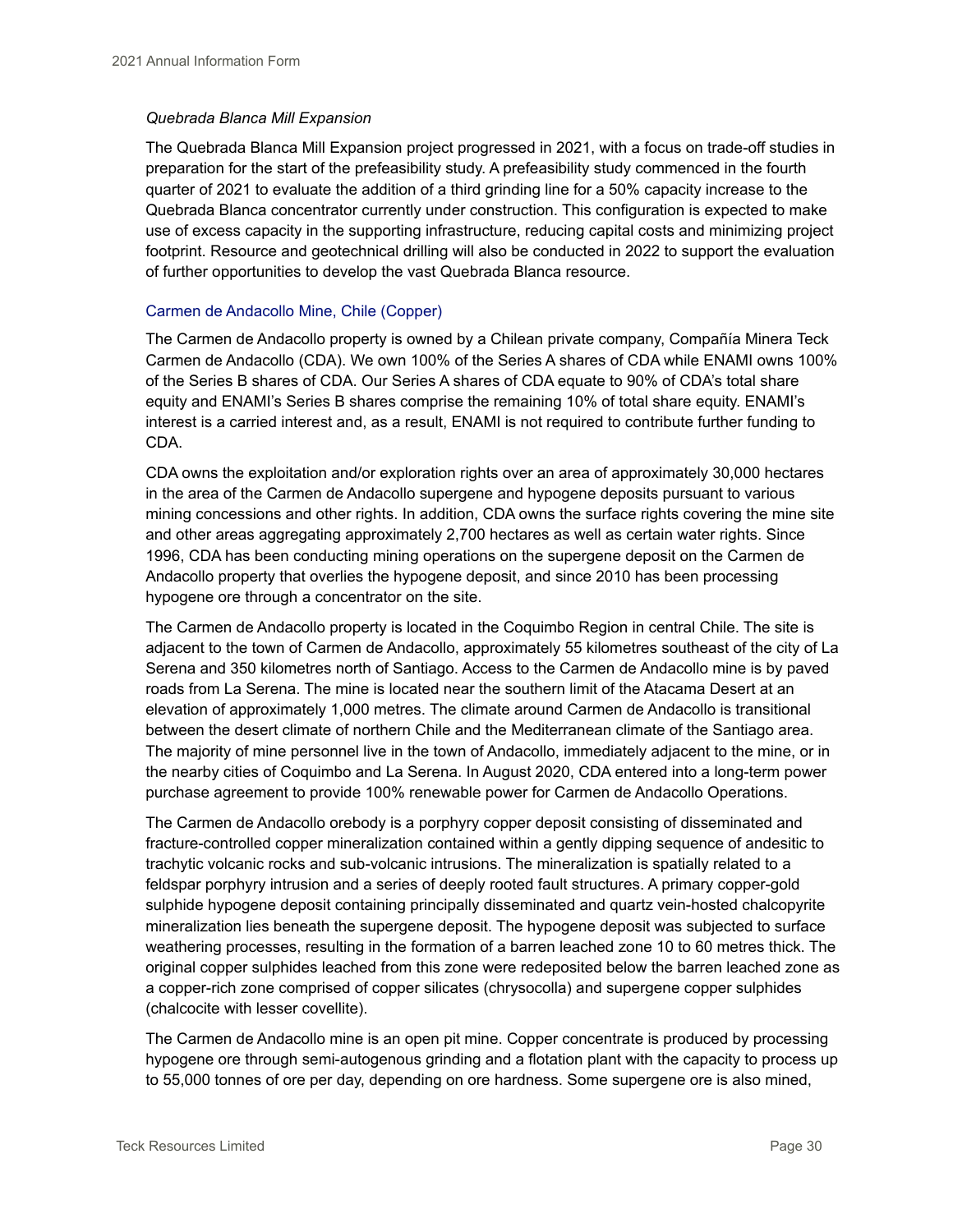which is transported to heap leach pads. Copper-bearing solutions are processed in an SX-EW plant to produce grade A copper cathode.

The copper cathode produced at Carmen de Andacollo is sold under annual and spot contracts. The price of copper cathodes is based on LME prices plus a premium based on market conditions. Copper concentrates produced by the operation are sold under long-term contracts to smelters in Asia and Europe, using the LME price as the basis for copper pricing, and with treatment and refining charges negotiated on an annual basis.

Over the course of 2021, 23 infill diamond drill holes were completed at Carmen de Andacollo for a total of 3,650 metres of diamond core. Two other holes were drilled, with a total of 600 metres, for geotechnical in-pit purposes. The resource block model update process is underway and is expected to be completed in February 2022, incorporating this new data set.

Diamond drill core is split in halves and sampled in 2.5-metre intervals. One half is sent to the external lab for analysis and the other is retained for future reference. For the infill drilling campaign, one in five samples was submitted for hardness proxy testing; subsequently, these samples were returned to the mechanical preparation process. For the metallurgical drillholes, one in five samples was submitted for metallurgical testing. Coarse blank, field duplicated (prior to shipment to the laboratory), crushing duplicated, fine coarse blank, pulp duplicated and standards were used as part of the quality assurance/quality control program.

Carmen de Andacollo produced 43,500 tonnes of copper contained in concentrate in 2021, compared to 55,400 tonnes in 2020, primarily due to lower copper grades, which declined by 21% as expected in the mine plan. Copper cathode production was 1,300 tonnes in 2021, compared with 2,000 tonnes in 2020. Gold production of 35,800 ounces in 2021 was lower than the 49,200 ounces produced in 2020, with 100% of the gold produced for the account of RGLD Gold AG, a wholly owned subsidiary of Royal Gold, Inc. In effect, 100% of gold production from the mine has been sold to Royal Gold, Inc., who pays a cash price of 15% of the monthly average gold price at the time of each delivery, in addition to an upfront acquisition price previously paid.

Carmen de Andacollo's production in 2022 is expected to be in the range of 45,000 to 50,000 tonnes of copper. Annual copper in concentrate production is expected to be between 50,000 and 60,000 tonnes for 2023 to 2025.

The current life of mine for Carmen de Andacollo is expected to continue until 2036; however, additional permitting or amendments will be required to operate through to 2036.

Taxes payable in Chile that affect the operation include the Chilean Specific Mining Tax, which applies to operating margin based on a progressive sliding scale from 5% to 14%. CDA is also subject to federal income tax in Chile.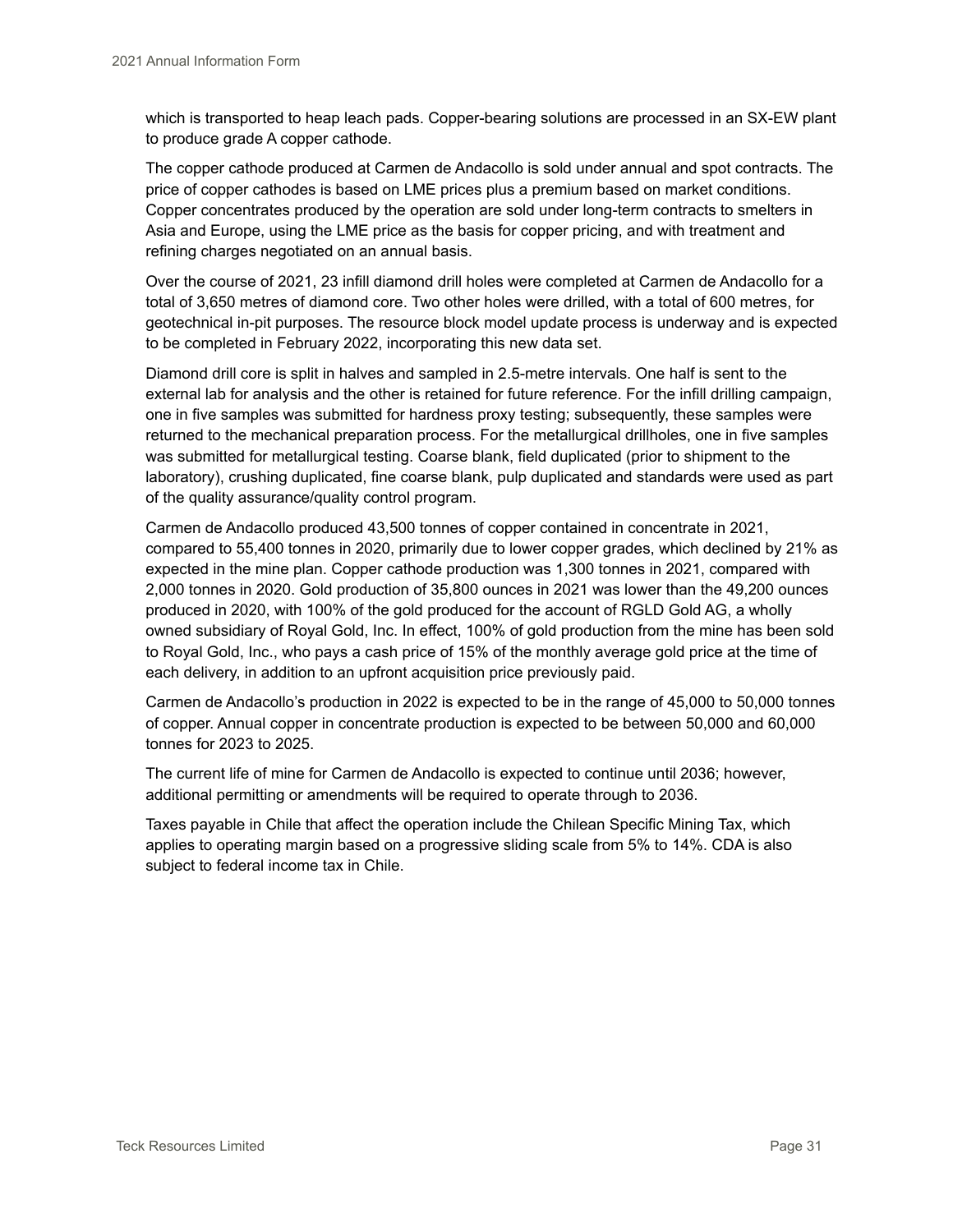#### *Project Satellite*

As part of Teck's copper growth strategy, Teck and our partners continue to advance social, environmental, technical and permitting studies to advance five substantial base metals assets. The five assets which comprise the Project Satellite initiative - Zafranal, San Nicolás, Galore Creek, Mesaba and Schaft Creek - are all located in the Americas in jurisdictions where Teck has experience carrying out advanced exploration activities, project work and permitting activities, developing strong community and stakeholder relationships, and, except for Mexico, operating mines.

#### Zafranal, Peru (Copper-Gold)

The Zafranal property, located in southern Peru, 85 kilometres northwest of Arequipa within the Provinces of Castilla and Caylloma, is a mid-sized copper-gold porphyry deposit discovered by Teck in 2004. The project is held by Compañia Minera Zafranal S.A.C. (CMZ), in which Teck holds an 80% interest, with Mitsubishi Materials Corporation holding the remaining 20%.

In 2021, we focused on advancing our social and environmental impact assessment (SEIA). We submitted the SEIA in September, but subsequently proceeded with an administrative withdrawal of the SEIA to allow our team time to address the observations of the Peruvian Permitting Authority. The SEIA was resubmitted in December 2021 and we expect the formal review process to proceed in early 2022.

We also continued to maintain an active engagement with key stakeholders and to invest in the local communities, including by responding to needs specific to the impacts of COVID-19. As a result, CMZ and the Zafranal team were recognized for their community outreach at the local, regional and national level with several public service awards.

Teck's share of expenditures in 2021 was \$12.5 million and Teck's share of planned expenditures in 2022 is \$24.2 million.

#### San Nicolás, Mexico (Copper-Zinc)

The San Nicolás property, located in Zacatecas State, is a copper-zinc massive sulphide deposit with minor gold and silver content. The property is held by Minas de San Nicolás, S.A. de C.V. which is a wholly owned subsidiary of Teck.

In 2021, we completed a prefeasibility study and a draft environmental impact assessment and continued to advance value-added engineering and planning work to support the start of a feasibility study in the first quarter of 2022. We also reached a 30-year lease agreement with the Ejido Bajío San Nicolás for land use, reached an agreement with the Community Water Association of Bajío de San Nicolás that re-established delivery of water to the residents of the town, finalized the purchase of several key land parcels in the project area, and secured additional water source rights in the district.

Despite varying COVID-19 restrictions in Mexico in 2021, the San Nicolás community team was able to advance a wide range of virtual and socially distanced engagements resulting in agreements with several communities in the project area. Meetings with communities and key stakeholders in 2021 continued to focus on establishing strong working relationships and trust between the project and the communities in the project area.

Expenditures in 2021 were \$8.8 million and planned expenditures for 2022 are \$40.9 million.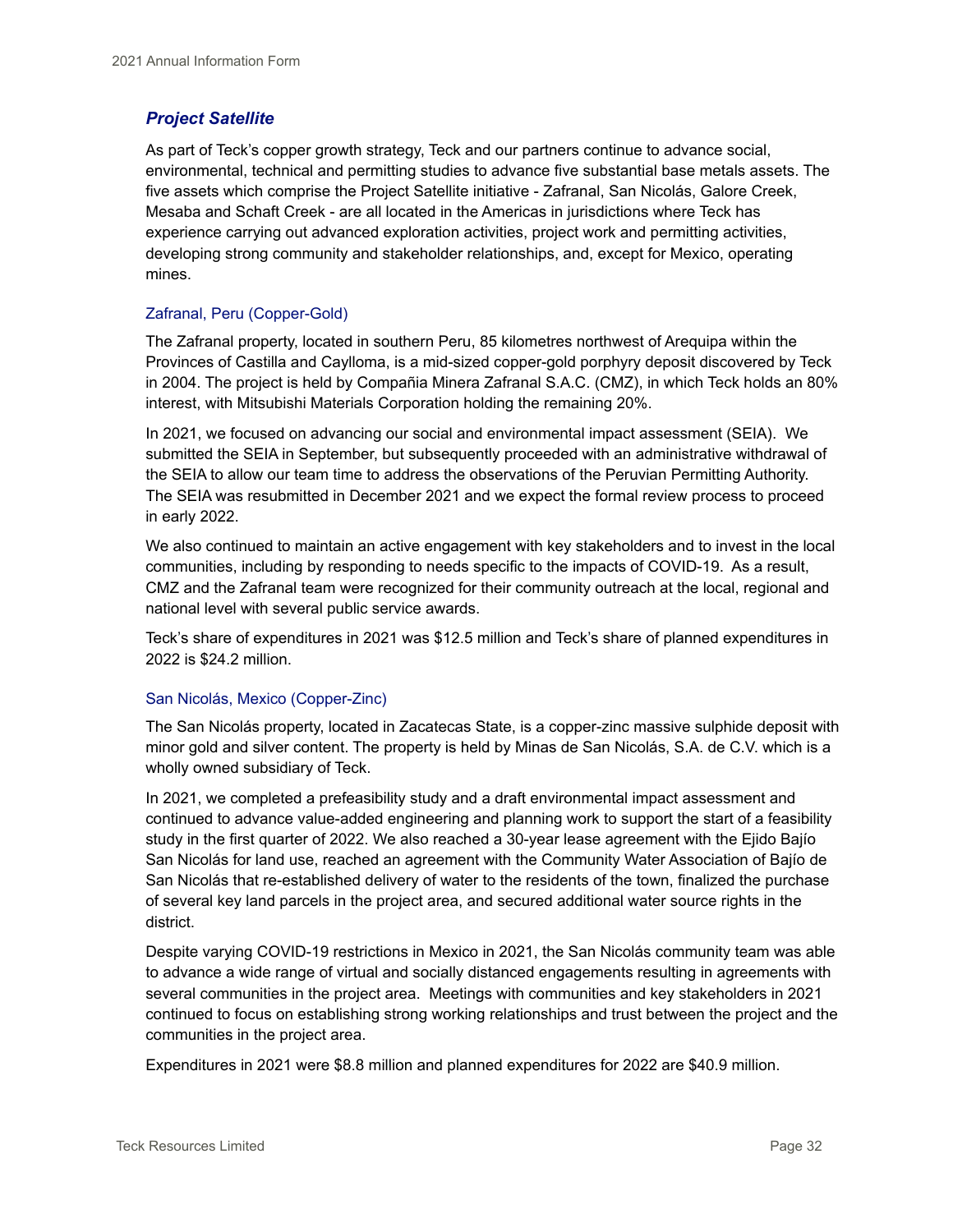#### Galore Creek, Canada (Copper-Gold-Silver)

The Galore Creek property, located in Tahltan territory in northwestern British Columbia approximately 150 kilometres northwest of the port of Stewart, B.C. and 370 kilometres northwest of Smithers, B.C., is a significant copper-gold-silver porphyry deposit. The project is owned by the Galore Creek Partnership, a 50/50 partnership between Teck and Newmont Corporation (Newmont), and is managed by Galore Creek Mining Corporation (GCMC), a wholly owned subsidiary of the Galore Creek Partnership.

Throughout 2021, GCMC carried out fieldwork to satisfy baseline environmental requirements and to augment geohazard and climate information. Field programs collected important information from a wide range of field surveys, including soil, sediment and rock sampling; water flow tests and sampling; drilling and drill sampling; flora and fauna studies, including mapping; ecosystem and biodiversity mapping; geohazard mapping and assessments; archaeological studies; bio- and aquatic surveys; and other topical studies. In October 2021, the BC Environmental Assessment Office confirmed GCMC was in compliance with all major permit conditions, which allows the project to proceed with its next stage baseline survey work and permitting work plans.

Prefeasibility study work will continue in 2022 and into 2023.

Teck's share of expenditures in 2021 was \$13.1 million and Teck's share of planned expenditures in 2022 is \$23.1 million.

#### Mesaba, United States (Copper-Nickel-PGM)

The Mesaba property, located in northeastern Minnesota 100 kilometres north of Duluth, is part of a potentially significant copper, nickel and platinum-palladium-cobalt mining district in the United States. Known ore deposits in the district, including Mesaba, consist of metallurgically complex disseminated copper-nickel sulphides that require a range of mineral processing steps to make saleable concentrate or metal products while meeting state and federal requirements to protect the environment. Mineral rights over the Mesaba deposit are held 100% by Teck through lease agreements with private interests and the State of Minnesota.

Work in 2021 focused on continuing environmental baseline work, specifically installing hydrology and hydrogeological wells to monitor groundwater and wetland conditions, as well as advancing necessary flora, fauna and environmental ecosystem mapping in support of planned permitting activities. In addition, the project team directly supported research into the potential for mine rock and processing tailings from the Mesaba deposit to preferentially promote carbon mineralization, or the permanent capture of atmospheric  $CO<sub>2</sub>$ , with promising initial results. Technical studies on resource modeling, geometallurgy, mineral processing, mining and preliminary siting studies were conducted in support of preliminary stage project engineering and design work.

Expenditures in 2021 were \$7.6 million and planned expenditures for 2022 are \$13.9 million.

#### Schaft Creek, Canada (Copper-Molybdenum-Gold-Silver)

The Schaft Creek property, located in Tahltan territory in northwestern British Columbia, approximately 61 kilometres south of Telegraph Creek and 37 kilometres northeast of the Galore Creek property, is a joint venture between Teck and Copper Fox Metals Inc., with Teck holding a 75% interest and acting as the operator.

The drilling, metallurgical sampling and test work, geotechnical field investigations, and baseline environmental studies planned for 2021 were adversely impacted by unseasonable weather in northwestern British Columbia, which resulted in partial completion of the field programs. Updated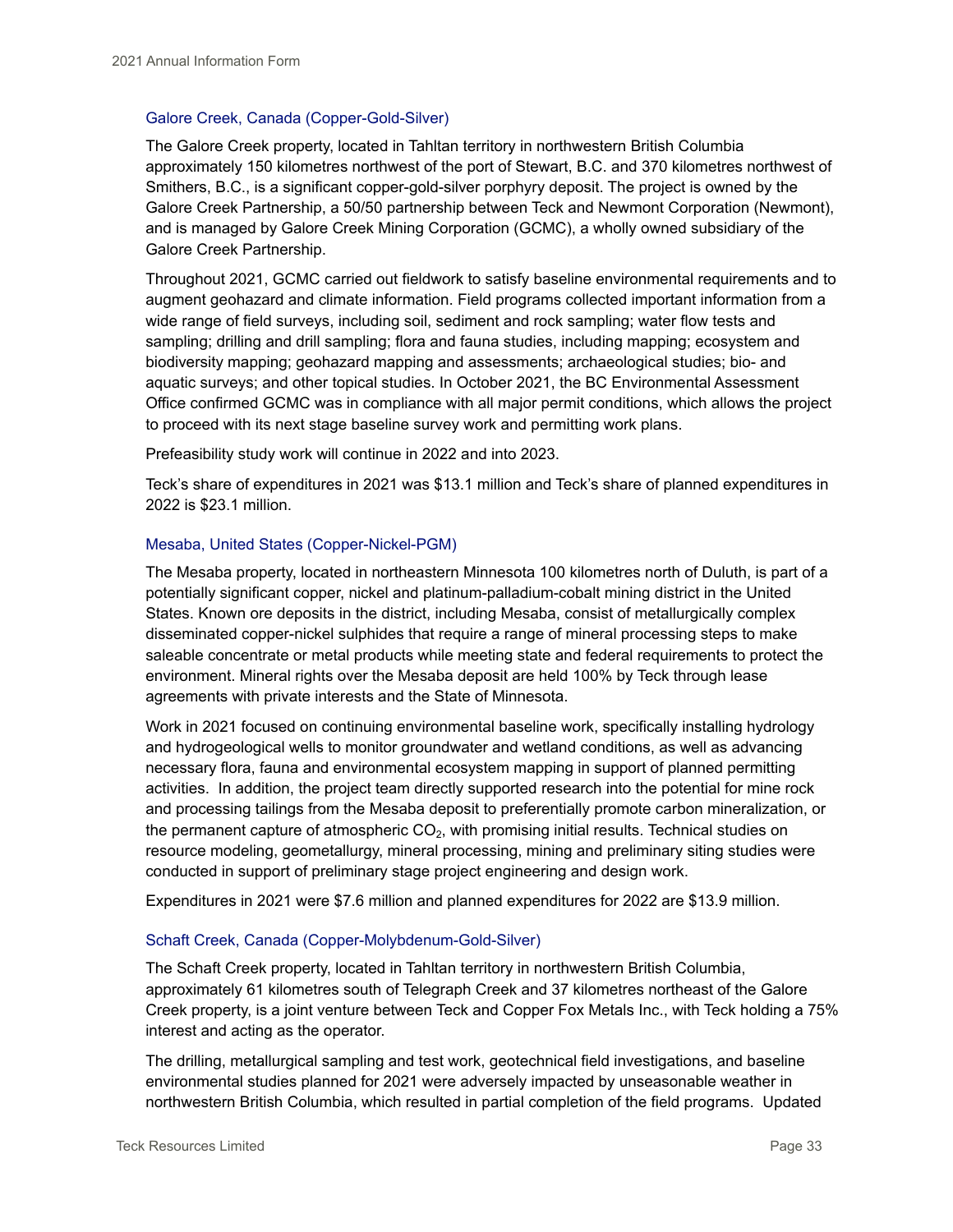capital and operating cost estimation work, in part based on field information to be collected in 2021, was deferred until 2022. Commitments to the Tahltan were met; however, continued COVID-19 restrictions did not allow for new community engagement and investment activities to be carried out.

Expenditures in 2021 were less than planned due to delays in field work and associated project engineering work. Planned expenditures in 2022 are \$6.6 million.

# *Other Copper Projects*

#### NuevaUnión, Chile

NuevaUnión is a 50/50 partnership between Teck and Newmont, consisting of the copper-gold La Fortuna deposit and the copper-molybdenum Relincho deposit and located approximately 40 kilometres apart in the Huasco Province in the Atacama region of Chile. In 2021, work focused on advancing the assessment of optimization opportunities, with select technical and strategic work continuing in 2022.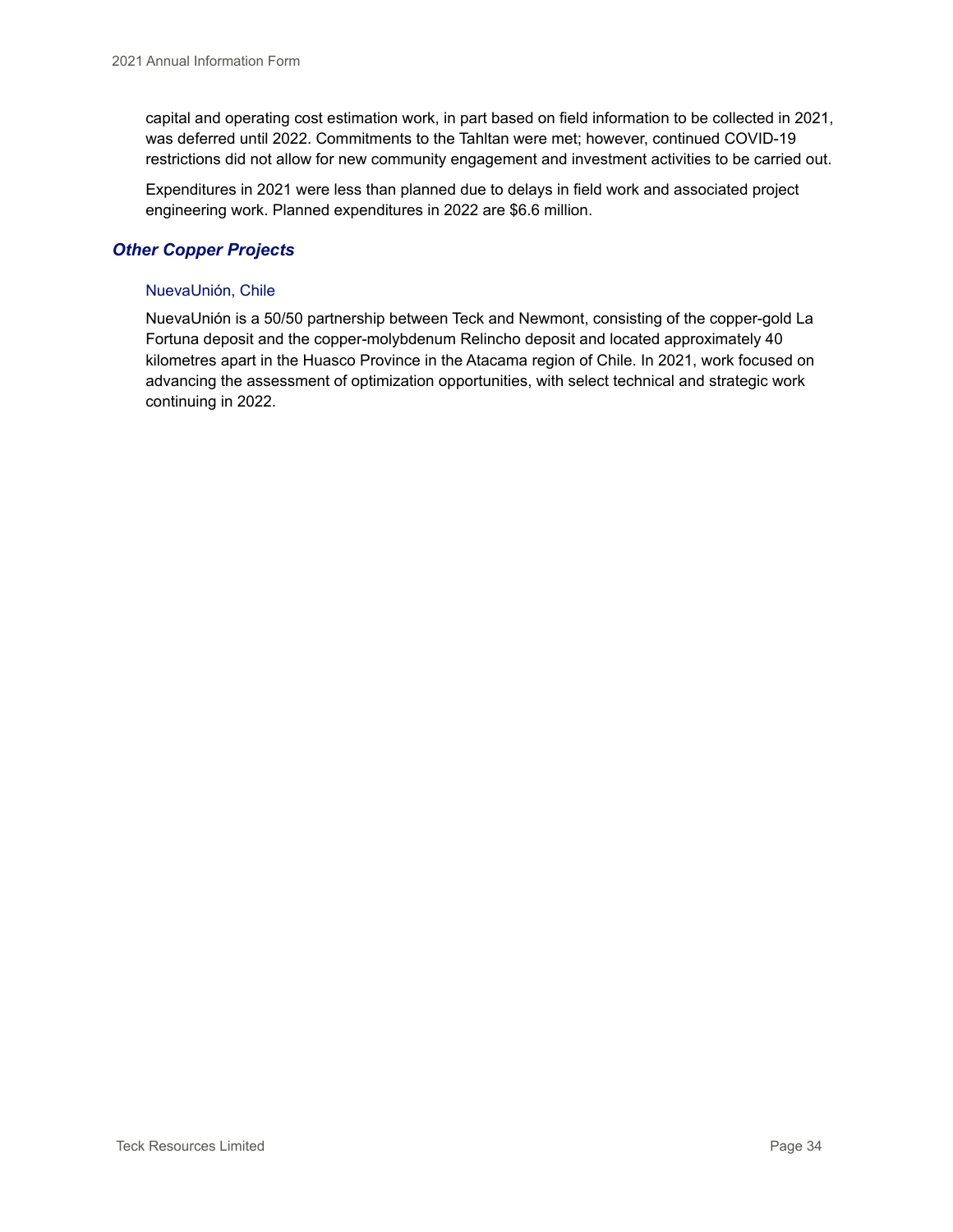#### **ZINC**

# *Mining Operations*

#### Red Dog Mine, United States (Zinc, Lead)

The Red Dog zinc-lead mine, concentrator and shipping facility in the Northwest Arctic Borough, approximately 144 kilometres north of Kotzebue, Alaska, commenced production in December 1989 and began shipping concentrates in July 1990. The Red Dog mine is operated by Teck Alaska Incorporated (Teck Alaska) on lands owned by, and leased from, the NANA Regional Corporation (NANA), a Regional Alaska Native corporation. The Red Dog mine covers approximately 1,000 hectares.

Red Dog mine is located on a ridge between the middle and south forks of Red Dog Creek, in the DeLong Mountains of the Western Brooks Range. The topography is moderately sloping, with elevations ranging from 260 metres to 1,200 metres above sea level. Vegetation is classified as woody tundra. The mine is accessible from a paved airstrip, five kilometres from the Red Dog mine, which allows jet access from Anchorage and Kotzebue. Mine personnel are generally drawn from surrounding communities as well as from other locations within the State and in North America. Power for the mine is produced on-site by diesel generators with a maximum capacity of 30 megawatts, sufficient for present and expected future power requirements. Potable water is sourced from Bons Creek.

Red Dog is comprised of a number of sedimentary hosted exhalative lead-zinc sulphide deposits hosted in Mississippian-age to Pennsylvanian-age sedimentary rocks. The orebodies are lens shaped and occur within structurally controlled (thrust faults) plates, are relatively flat-lying and are hosted by marine clastic rocks (shales, siltstones, turbidites) and lesser chert and carbonate rocks. Barite rock is common in and above the sulphide units. Silicification is the dominant alteration type.

The sulphide mineralization consists of semi-massive to massive sphalerite, pyrite, marcasite and galena. Common textures within the sulphide zone include massive, fragmental, veined and, rarely, sedimentary layering.

Ore is currently mined from the Aqqaluk and Qanaiyaq pits. All future ore production is also expected to be mined from these pits. The mining method employed is conventional open pit drill-and-blast and truck-and-shovel technology. The mineral processing facilities employ conventional grinding and sulphide flotation methods to produce zinc and lead concentrates.

Tailings storage and waste disposal areas have adequate design capacity to sustain the current life of mine plan. All contaminated water from the mine area and waste dumps is collected and contained in a tailings impoundment and seasonally discharged through a water treatment plant. Mill process water is reclaimed from the tailings pond.

In 2021, no drillholes were drilled for resource evaluation at Red Dog.

Since 2007, we have paid NANA a percentage of the net proceeds of production from the mine under a development and operating agreement, starting at 25% and increasing by successive increments of 5% at five-year intervals to a maximum of 50%. The most recent increase occurred in October 2017, bringing the royalty to 35%, with the next adjustment to 40% anticipated to occur in October 2022. The NANA royalty expense in 2021 was US\$255 million, compared with US\$175 million in 2020. NANA has advised us that it ultimately shares approximately 60% of the royalty, net of allowable costs, with other Regional Alaska Native corporations pursuant to section 7(i) of the *Alaska Native Claims Settlement Act*. The development and operating agreement also provides for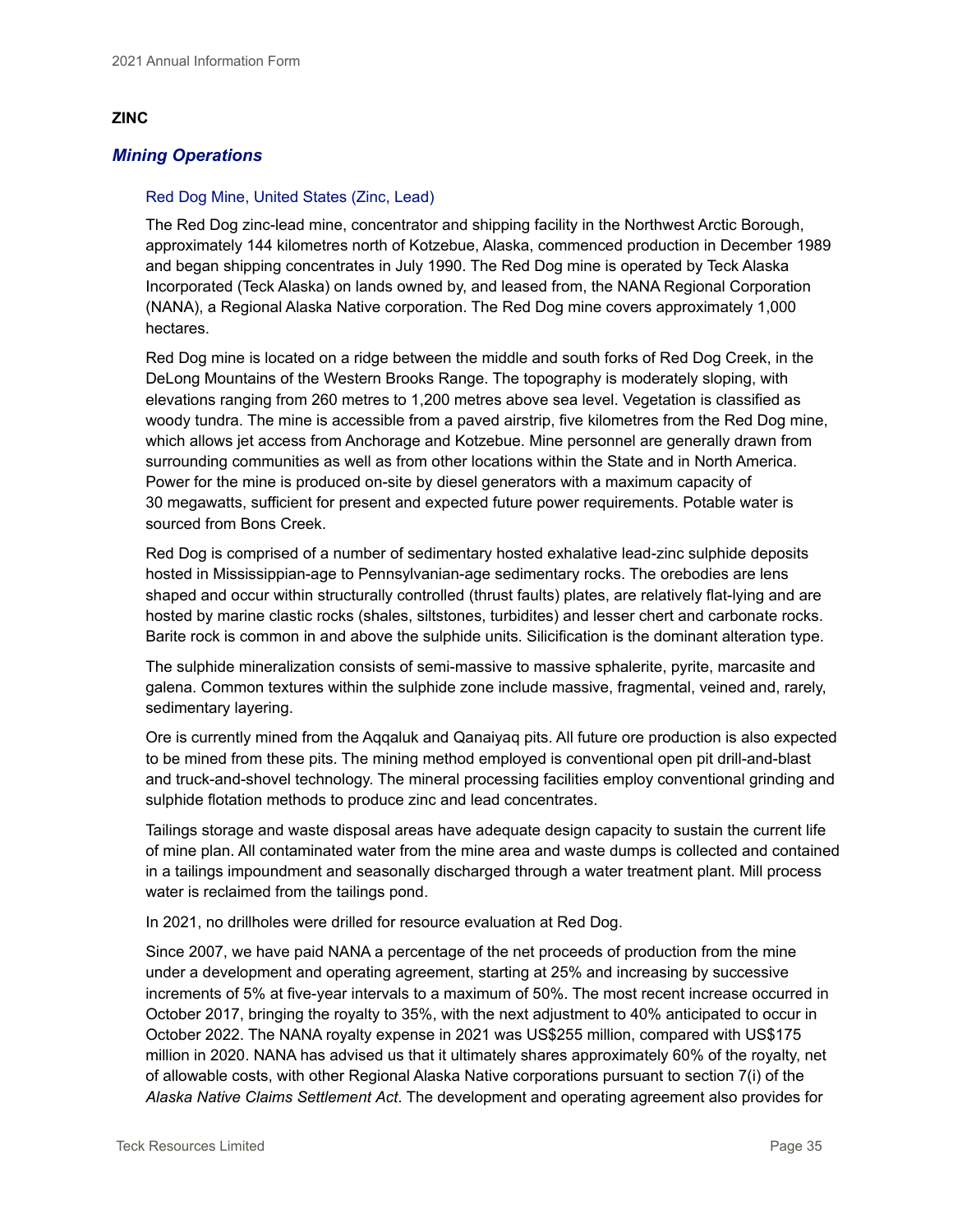employment and contracting preferences and additional lease rental payments. In addition to the royalties payable to NANA, Red Dog is subject to federal and state income taxes and the Alaska Mining License tax, which applies at 7% of taxable income.

Teck Alaska and the Northwest Arctic Borough agreed to a 10-year payment in lieu of taxes agreement (PILT) effective January 1, 2016. Under the agreement, PILT payments to the Northwest Arctic Borough are calculated based on the net book value of the mine lands, buildings and equipment in accordance with U.S. Generally Accepted Accounting Principles, and are generally between US\$14 million and US\$26 million per year. In addition, Teck Alaska remits annual payments to a separate fund aimed at social investment in villages in the region. These payments, based on mine profitability, are between US\$4 million and US\$8 million per year.

The mine is in material compliance with all of its permits and related regulatory instruments, and has obtained all of the permits that are material to its current operations.

In 2021, the majority of the zinc concentrate produced at Red Dog was shipped to customers in Asia, Australia and Europe, with the balance being shipped to our metallurgical facilities at Trail, British Columbia. The lead concentrate production is also shipped to Trail and to customers in Asia. The majority of concentrate sales are pursuant to long-term contracts at market prices, subject to annually negotiated treatment charges. The balance is sold on the spot market at prices based on prevailing market quotations. The shipping season at Red Dog is restricted to approximately 100 days per year because of sea ice conditions and Red Dog's sales are seasonal, with the majority of sales in the last five months of each year. Concentrate is stockpiled at the port facility and is typically shipped between July and October.

In 2021, zinc production at Red Dog increased to 503,400 tonnes, compared to 490,700 tonnes produced in 2020, primarily due to higher mill throughput, supported by continuous optimization of mill performance, including RACE21™ advanced process control improvements in the mill. In 2020, operations were impacted by maintenance challenges as well as lower grades due to mine sequencing changes, as a result of site water volumes. While water levels have since decreased, Red Dog continues to optimize water management to minimize potential constraints on future production. Lead production in 2021 of 97,400 tonnes was similar to 2020 production of 97,500 tonnes.

Red Dog's production of contained metal in 2022 is anticipated to be in the range of 540,000 to 570,000 tonnes of zinc and 80,000 to 90,000 tonnes of lead. From 2023 to 2025, zinc production is expected to be in the range of 510,000 to 550,000 tonnes of contained zinc per year, while lead production is expected to be between 85,000 and 95,000 tonnes of contained lead per year.

The current mine life, based on existing developed deposits, is expected to extend through to 2031. In 2021, we continued an exploration drilling program and various studies focused on extending the life of Red Dog past 2031, including possible development of the Paalaaq, Anarraaq and Aktigiruq deposits.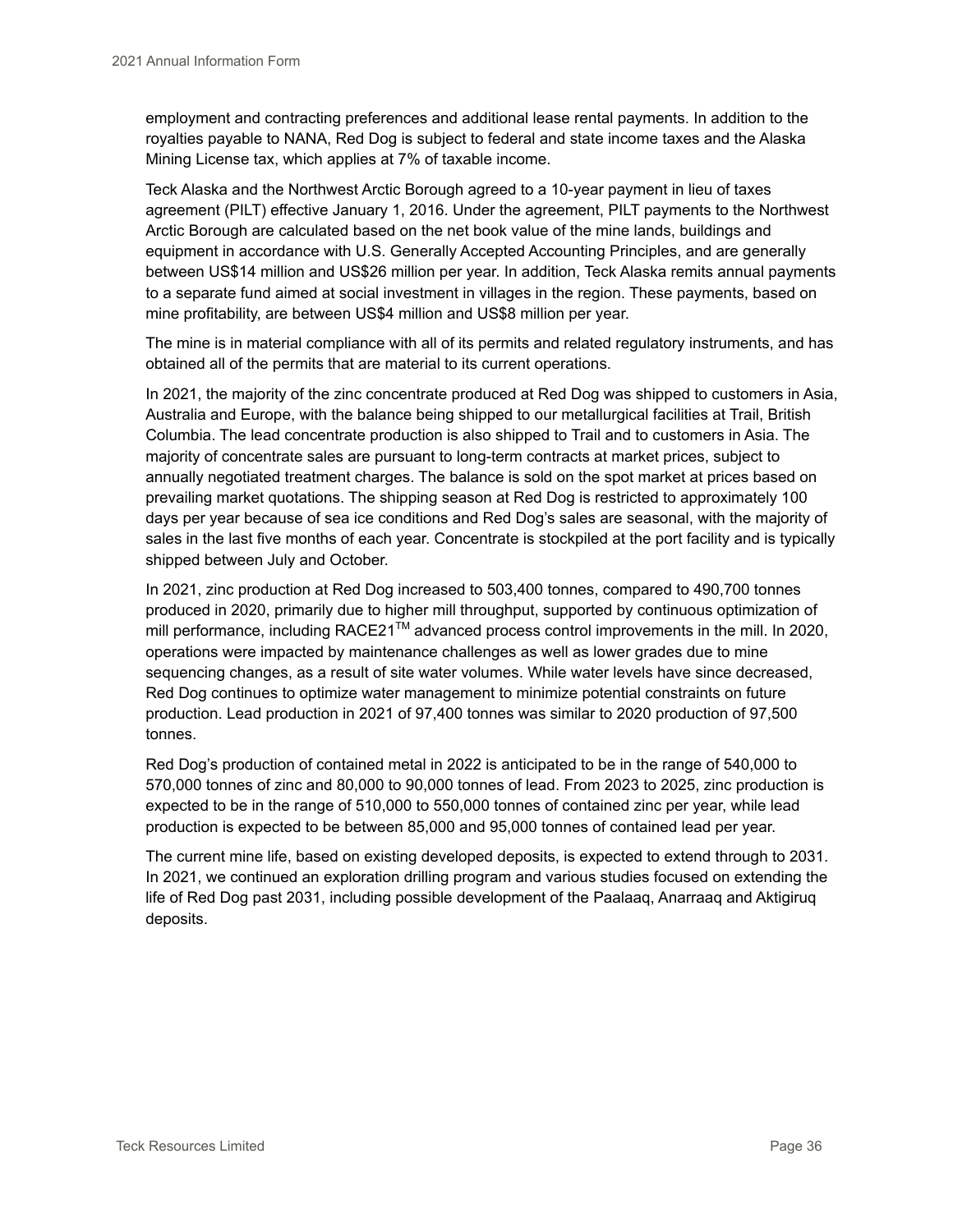2022 projected capital costs for Red Dog are approximately US\$143 million. The major components of the projected capital costs are:

| <b>Component</b>      | Approximate projected cost (US\$/million) |
|-----------------------|-------------------------------------------|
| Sustaining            | 66                                        |
| Growth                |                                           |
| Capitalized stripping | 75                                        |
| Total                 | 143                                       |

2022 projected cash operating costs for Red Dog are approximately US\$297 million. The major components of the projected cash operating costs are:

| <b>Component</b>                                                 | Approximate projected cost (US\$/million) |
|------------------------------------------------------------------|-------------------------------------------|
| Labour                                                           | 156                                       |
| Supplies                                                         | 110                                       |
| Energy                                                           | 42                                        |
| Other (including general & administrative, inventory<br>changes) | 64                                        |
| Less amounts associated with projected capitalized<br>stripping  | (75)                                      |
| Total                                                            | 297                                       |

The cash operating costs presented above do not include transportation or royalties.

# *Other Zinc Projects*

We have a 100% interest in the Teena/Reward project which is located eight kilometres west of the McArthur River Mine in the Northern Territory of Australia.

# *Refining and Smelting*

#### Trail Operations

Teck Metals owns and operates the integrated smelting and refining complex at Trail, British Columbia. The complex's major products are refined zinc, lead and silver. It also produces a variety of precious and specialty metals, chemicals and fertilizer products.

The zinc refinery consists of six major metallurgical plants, one fertilizer plant and two specialty metal plants. Depending on the mix of feeds, the facility has an annual capacity of approximately 300,000 to 315,000 tonnes of refined zinc. Zinc concentrates are initially treated in either roasters or pressure leach plants, where sulphur is separated from the metal-bearing solids. The zinc is put into solution where it is first purified to remove other metal impurities and then electroplated onto cathodes in an electrolytic refining plant. The zinc cathodes are melted and then the zinc is cast into various shapes, grades and alloys to meet customer requirements. Other valuable metals, including indium and germanium, are also recovered as co-products in the zinc plant. The lead smelting operation consists of two major metallurgical plants and one specialty metal plant. Lead concentrates, recycled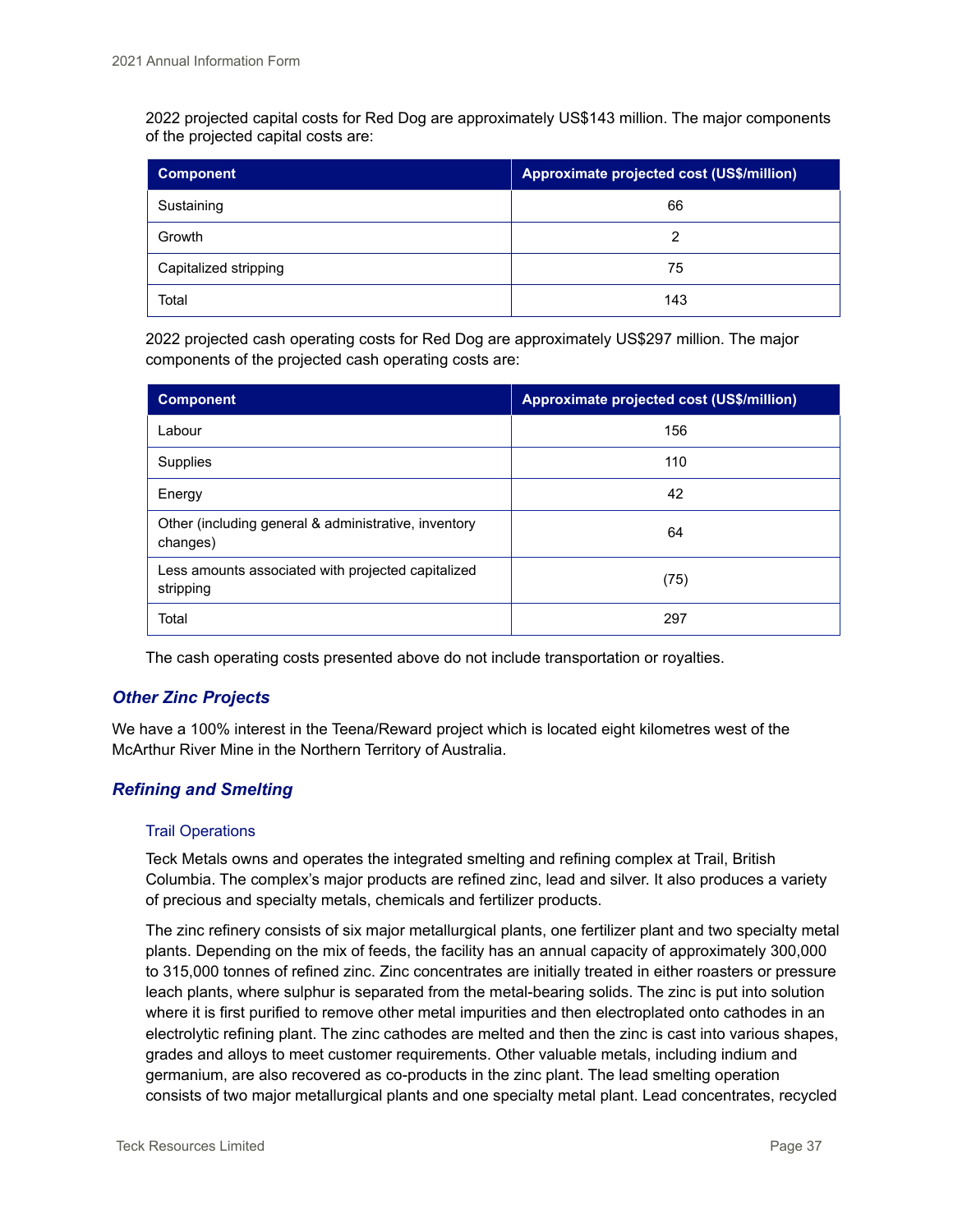lead acid batteries, residues from the zinc circuits and various other lead- and silver-bearing materials are treated in the KIVCET flash furnace to produce lead bullion. The bullion is electrorefined in the refinery to produce high-purity lead. The valuable silver and gold are also recovered in this circuit after further processing. Shutdown of the KIVCET furnace for regular maintenance is scheduled to occur approximately every four years.

Refined zinc production in 2021 was 279,000 tonnes, lower than 305,100 tonnes in 2020. Refined zinc production in 2021 was impacted by a temporary air-quality-related shutdown of the oxygen plant due to wildfires in the region, as well as unplanned maintenance and operational challenges. Refined lead production in 2021 was 81,400 tonnes, compared with 72,900 tonnes in 2020. Silver production was 11.7 million ounces in 2021, which was similar to 2020 at 11.5 million ounces.

Our recycling process treated 39,800 tonnes of material during the year, and we plan to treat about 38,100 tonnes in 2022. Our focus remains on treating lead acid batteries and cathode ray tube glass, plus small quantities of zinc alkaline batteries and other post-consumer waste.

In 2022, we expect Trail Operations to produce between 270,000 and 285,000 tonnes of refined zinc. Trail has major maintenance activities planned from September to November 2022 to extend the operating life of key assets, which are expected to impact 2022 production. The KIVCET furnace will have its hearth replaced and a zinc roaster will have its dome replaced, both after 25 years of operation. Refined zinc production from 2023 to 2025 is expected to be between 295,000 and 315,000 tonnes per year. Refined lead and silver production at Trail are expected to be similar to prior years but will fluctuate as a result of concentrate feed source optimization.

Metallurgical effluent, together with site rainfall drainage water, is collected in ponds and treated through an effluent treatment plant before discharge into the Columbia River. The smelter operates under a variety of permits, including effluent and air emission permits issued by the British Columbia Ministry of Environment and Climate Change Strategy. The operation is in material compliance with all of its environmental permits and has obtained all of the permits that are material to its operations.

In 2018, we sold our two-thirds interest in the Waneta Dam to BC Hydro. In connection with the sale, we entered into a 20-year arrangement with BC Hydro, with an option to extend for an additional 10 years, to produce power for our Trail Operations. Our arrangement with BC Hydro retains our prior obligation to provide for the firm delivery of energy and capacity from Waneta to BC Hydro until 2036. If Teck Metals fails to deliver power as provided for in the agreement, it could be liable to pay liquidated damages to BC Hydro based on the market rate for power at the time of the shortfall. The costs of the liquidated damages could be significant if the shortfall continues and is not covered by our insurance policies.

We also own the related 15-kilometre transmission and distribution system from Waneta to the United States, which BC Hydro has agreed to purchase on a deferred schedule.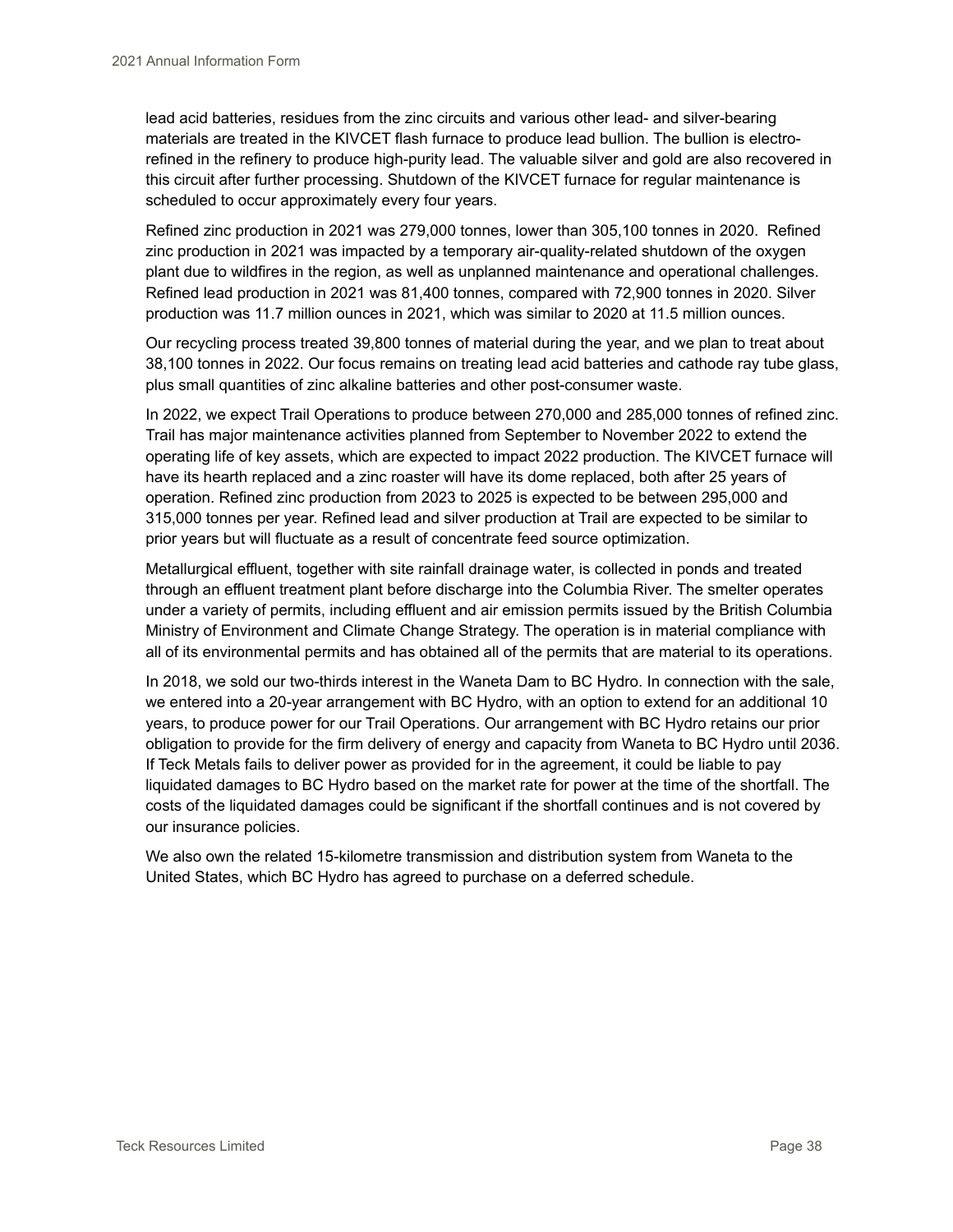#### **STEELMAKING COAL**

Our steelmaking coal mineral holdings consist of a mix of fee simple lands owned by us and Crown leases and licences, which are subject to leasing and licensing fees. Coal licences are renewed annually on their anniversary date; coal leases are typically originally issued for a 30-year term and can be subsequently renewed in 15-year increments. In the past, renewals of these licences and leases have generally been granted, although there can be no assurance that this will continue in the future.

All of Teck's operating steelmaking coal mines are in British Columbia and are subject to the B.C. Mineral Tax, which is a two-tier tax with a minimum rate of 2% and a maximum rate of 13%. A minimum tax of 2% applies to operating cash flows, as defined by the regulations. A maximum tax rate of 13% applies to cash flows after taking available deductions for capital expenditures and other permitted deductions.

All of Teck's coal mines are conventional open pit truck and shovel operations and are designed to operate on a continuous basis, 24 hours per day, 365 days per year. Operating schedules can be varied depending on market conditions and are subject to shutdowns for maintenance activities. Capacity may be restricted for a variety of reasons and actual production will depend on sales volumes. All of the mines are accessed by two-lane all-weather roads that connect to public highways. All of the mines operate under permits granted by provincial and/or federal regulatory authorities. Each of our B.C. mines will require additional permits as they progress through their long-term mine plans. The issuance of certain permits for mine life extensions may depend on a number of factors, including our ability to meet the water quality targets set out in the Elk Valley Water Quality Plan, as discussed below. All permits necessary for the current operations of the mines are in hand and in good standing. Annual infill drilling programs are conducted to confirm and update the geological models used to develop the yearly mine plans.

Following mining, the coal is washed in coal preparation plants using a variety of conventional techniques. Coal is dried using a combination of mechanical dewatering and gas-fired dryers. Processed coal is conveyed to clean coal silos or other storage facilities for intermediate storage and load-out to railcars.

In 2021, our steelmaking coal operations produced 24.6 million tonnes of coal. We anticipate annual production in 2022 to be between 24.5 and 25.5 million tonnes as we manage production risk in early 2022 due to flooding and extreme cold events in late 2021 and resulting supply chain disruption as well as the absenteeism impacts of the Omicron wave in early 2022.

# *Elk Valley Water Quality Management*

We continue to implement the water quality management measures required by the Elk Valley Water Quality Plan (the Plan). The Plan establishes short-, medium- and long-term water quality targets for selenium, nitrate, sulphate and cadmium to protect the environment and human health.

The majority of our 2021 capital spending for water projects in the steelmaking coal business unit was associated with the Fording River Operations South Active Water Treatment Facility (FRO-S AWTF) and building additional Saturated Rock Fill (SRF) capacity across the Elk Valley. Capital spending in 2021 on water projects was \$226 million, below our guidance of \$255 million. Our existing SRFs and AWTFs are operating as designed and currently provide up to 47.5 million litres per day of water treatment capacity in the Elk Valley. This includes the FRO-S AWTF, which advanced commissioning in the fourth quarter of 2021 and is now treating water and ramping up to full capacity.

Sustaining capital investment in water treatment (AWTFs and SRFs), water management (source control, calcite management and tributary management) and the incremental measures required under the October 2020 Direction issued by Environment and Climate Change Canada (the Direction) is expected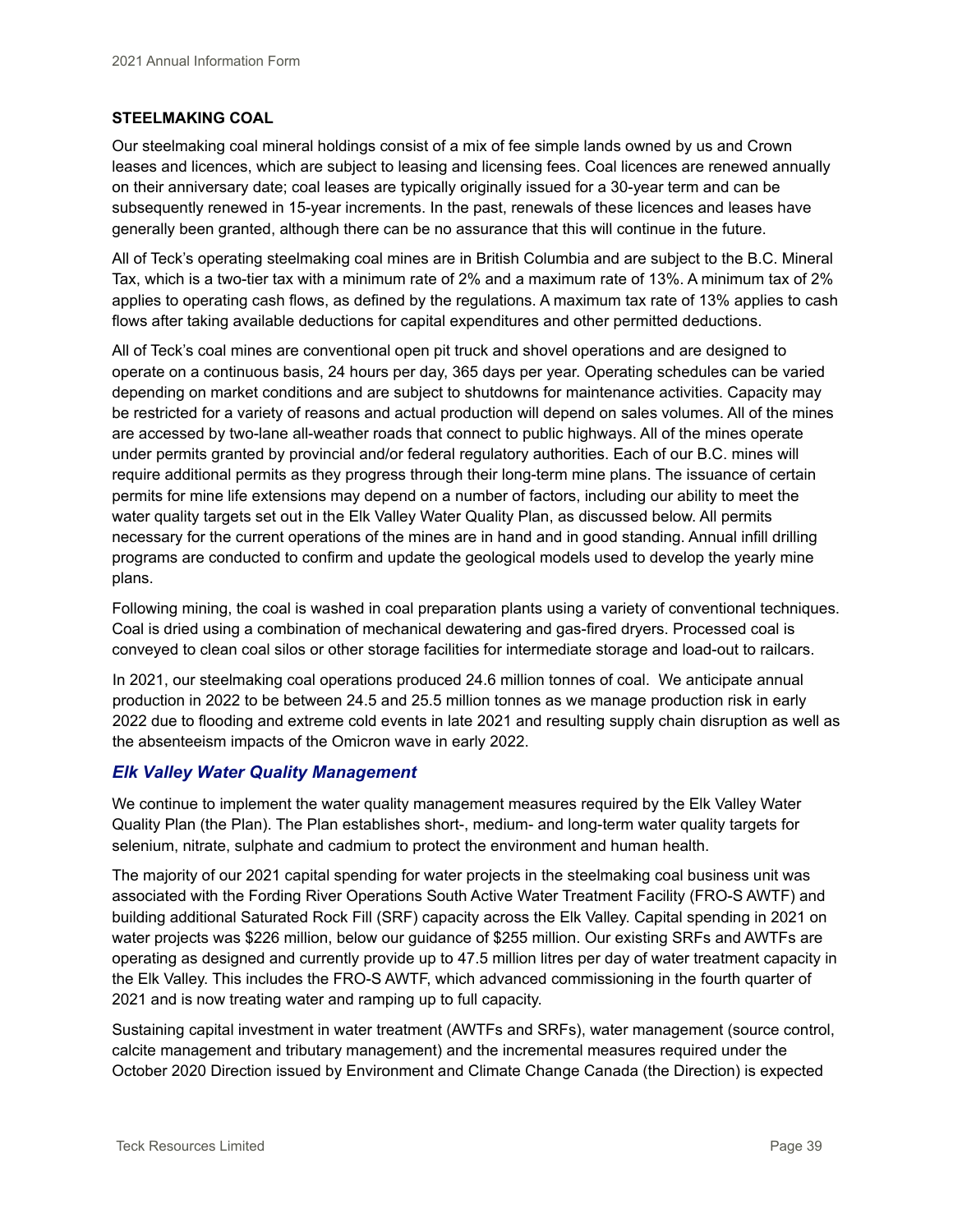to be \$280 million. By the end of 2022, we expect to have capacity to treat approximately 77.5 million litres of water per day, a four-fold increase from our treatment capacity in 2020.

With this capacity, we expect to achieve one of the primary objectives of the Plan: stabilizing and reducing the selenium trend in the Elk Valley.

From 2022 to 2024, we plan to invest a total of between \$650 and \$750 million of capital on water management and water treatment, including the capital portion of scope attributable to the previously disclosed Direction. This also includes the advancement of an SRF project, which will increase treatment capacity in the north Elk Valley earlier than previously planned. The above expected capital costs in 2022 to 2024 compares to our previous guidance of \$400 to \$500 million as well as the capital scope associated with the disclosed \$350 to \$400 million aggregate costs of incremental measures required under the Direction. The continued investment in water treatment during this time frame will further increase our treatment capacity to 90 million litres per day through the development of SRFs.

Operating costs associated with water treatment were approximately \$0.75 per tonne in 2021 and, as previously disclosed, are projected to increase gradually over the long term to approximately \$3 per tonne as additional water treatment facilities become operational. Long-term capital costs for construction of additional treatment facilities are expected to average approximately \$2 per tonne annually

Final costs of implementing the Plan and other water quality initiatives will depend in part on the technologies applied, on regulatory developments and on the results of ongoing environmental monitoring and modelling. The timing of expenditures will depend on resolution of technical issues, permitting timelines and other factors. Certain cost estimates are based on limited engineering and the feasibility of certain measures has not yet been confirmed. Implementation of the Plan also requires additional operating permits. We expect that, in order to maintain water quality, some form of water treatment will continue for an indefinite period after mining operations end. The Plan contemplates ongoing monitoring to ensure that the water quality targets set out in the Plan are in fact protective of the environment and human health, and provides for adjustments if warranted by monitoring results. Proposed amendments to the Plan are under discussion with provincial regulators and First Nations. The state of Montana has adopted a water quality standard for the Koocanusa Reservoir downstream of our mining operations that establishes a selenium standard that may not be achievable with existing technology. We are taking steps to challenge this standard. Ongoing monitoring, as well as our continued research into treatment technologies, could reveal unexpected environmental impacts, technical issues or advances associated with potential treatment technologies that could substantially increase or decrease both capital and operating costs associated with water quality management, or that could materially affect our ability to permit mine life extensions in new mining areas.

2019 fish surveys revealed unanticipated declines in Westslope Cutthroat Trout (WCT) populations in the upper Fording River and lower-than-expected recruitment in certain mine-affected waters. Subsequent investigations have found the primary causes to be the interaction of extreme ice conditions (due to extreme prolonged cold air temperatures, seasonal winter low flows and low winter snowpack), sparse overwintering habitats and restrictive fish passage conditions during the preceding migration period in fall 2018. While some stressors such as cold weather are natural, mining development has altered the availability of overwintering habitats in portions of the river and exacerbated the challenges to fish passage through water use, channel widening and aggradation. The findings indicate water quality constituents, including selenium, were not a primary contributor to the decline, but could have contributed to stress in WCT through ongoing, subtle effects. The evaluation into declines in WCT in Harmer Creek is underway with results expected mid-2022.

Monitoring of the population is ongoing and 2021 WCT survey results indicate a positive trend (i.e., successful recruitment and increasing numbers) in the WCT population in both the upper Fording River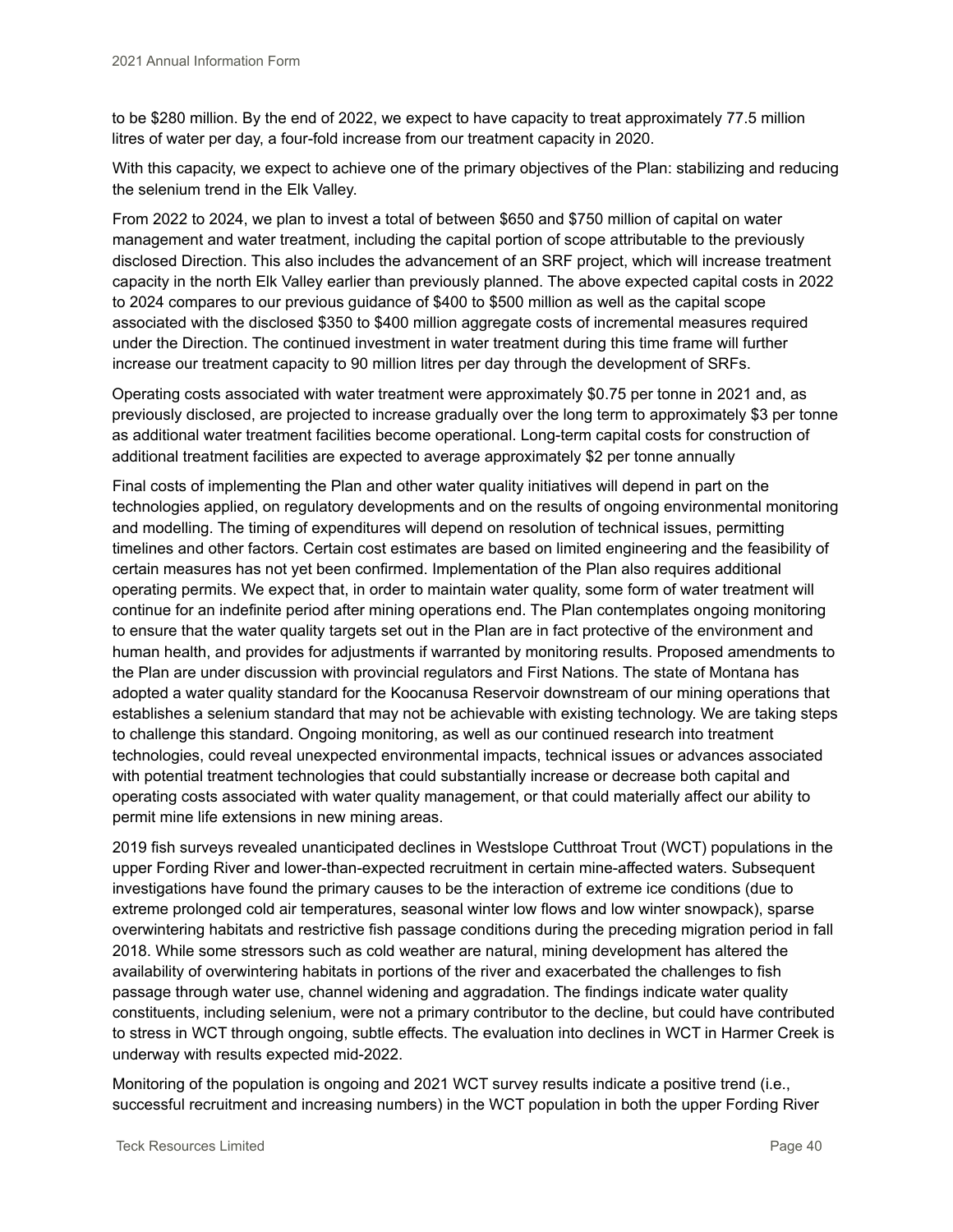and Harmer Creek. The study team is currently evaluating the 2021 data to draft monitoring reports and once finalized will make such reports publicly available in 2022.

Teck is supporting recovery of the WCT population and is working with government regulators and the Ktunaxa Nation Council to develop and implement a comprehensive recovery strategy. We have already implemented a number of measures to improve fish habitat in the upper Fording River including improving fish habitat by removing woody debris and increasing riparian planting, improving fish passages, limiting water use during low-flow periods, and increasing monitoring.

In March we resolved previously disclosed charges under the Fisheries Act relating to 2012 discharges of selenium and calcite from our Fording River and Greenhills steelmaking coal operations by pleading guilty to two counts charging offences under s. 36(3) of the Fisheries Act and agreeing, for each offence, to pay a fine of \$2 million and make a contribution to the Environmental Damages Fund of \$28 million, for a total of \$60 million. We continue to work with Environment and Climate Change Canada on additional measures to improve water quality and prevent calcite deposition.

# *Coal Transportation*

Most of the coal produced at the steelmaking coal mines in southeast British Columbia is shipped to west coast ports in British Columbia.

Westbound rail service from the mines located in southeast British Columbia is currently provided by Canadian Pacific Railway Company (CPR). CPR transports a portion of these westbound shipments to Kamloops, B.C., and interchanges the trains with Canadian National Railway Company (CN Rail) for further transportation to the west coast. The remaining westbound shipments are transported by CPR from the mines to the terminals in Vancouver. Our previous agreement for westbound shipments with CPR expired on March 31, 2021. Current westbound shipments with CPR are under a tariff that expires in April 2023. Rail rates have not been materially impacted by the introduction of this tariff.

We have a long-term agreement until December 2026 with CN Rail for shipping steelmaking coal from our four B.C. operations via Kamloops to Neptune Bulk Terminals (Neptune) and other west coast ports, including Ridley Terminals Inc. (Ridley). The agreement enables significantly increased shipment volumes through our expanded Neptune coal terminal. CN Rail has completed the capital upgrades required to support the expanded Neptune volumes.

Teck exports its seaborne coal primarily through three west coast terminals: Neptune, Westshore Terminals (Westshore) and Ridley. We have a 46% ownership interest in Neptune which provides ship loading services on a cost-of-service basis at North Vancouver, British Columbia. Neptune became our primary terminal in September and handled the majority of our export volumes through year-end. Coal capacity at Neptune is exclusive to Teck. Construction of the Neptune facility upgrade was completed in the first half of 2021, with first coal through the new inbound system achieved in April 2021 followed by a ramp-up phase during the second half of the year. Ramp-up volumes were impacted by the July wildfires and November flooding followed by extreme cold from mid-December through mid-January 2022, which temporarily disrupted rail and port services. Despite these significant challenges, Neptune run rates achieved, and at times exceeded, design capacity when normal rail service was provided. Neptune is well positioned to deliver strong throughput in 2022 and beyond, with significantly increased terminal-loading capacity to meet our delivery commitments to our customers while lowering our port costs.

Final costs for the Neptune facility upgrade project were \$1,020 million, comprised of \$903 million of project capital costs and \$117 million of COVID-19-related impacts.

We have a long-term agreement with Ridley for shipments of steelmaking coal from Teck's B.C. operations that provides for shipments of up to 6 million tonnes per annum through to December 2027. In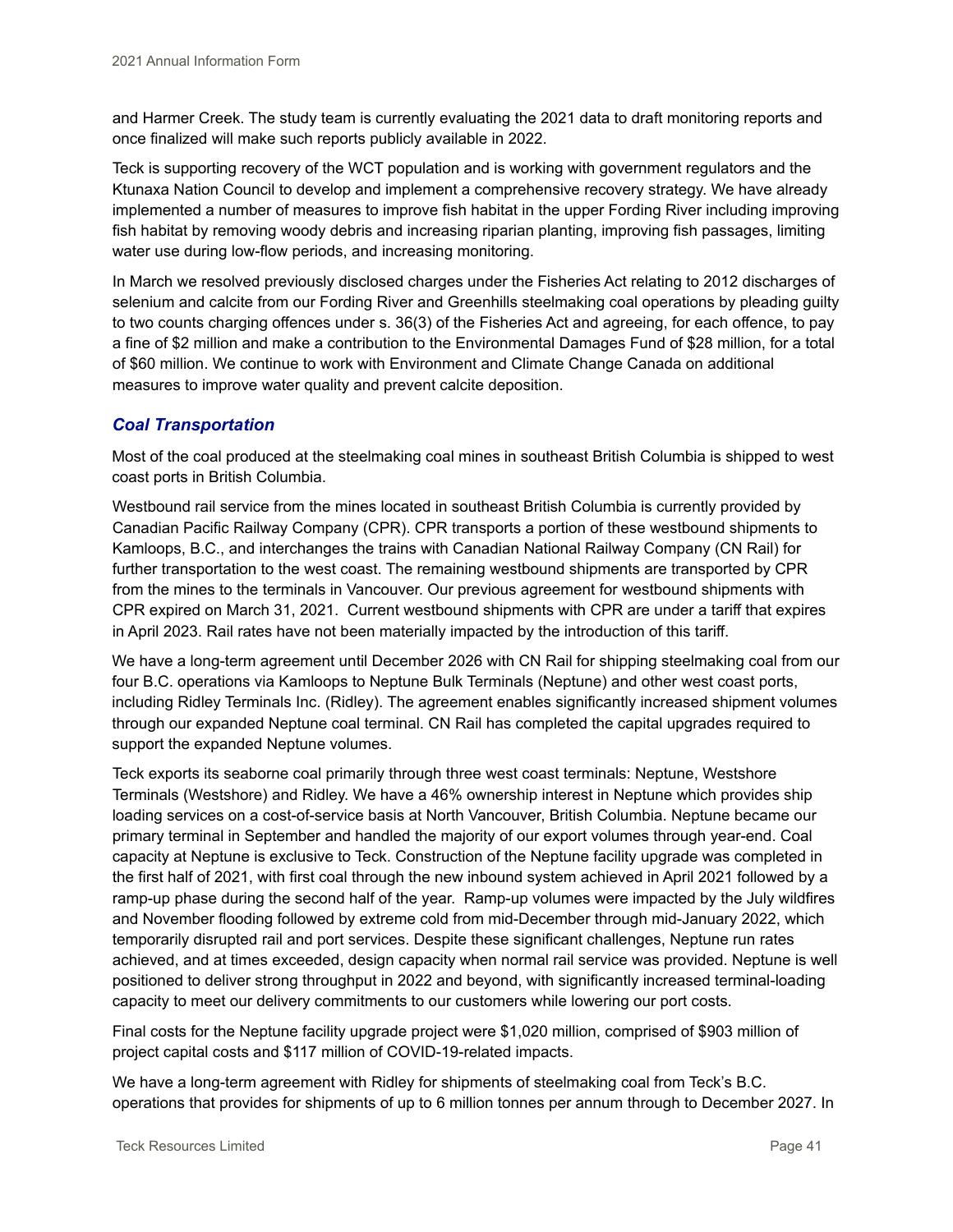February 2021, we entered into an agreement with Westshore for the shipment of steelmaking coal beyond the expiry of our previous contract in March 2021. The new agreement provides for the shipment of between 5 and 7 million tonnes per annum at fixed loading charges, for a total of 33 million tonnes over a period of approximately five years.

These commercial agreements with Westshore and Ridley complement the Neptune upgrade, contribute to reduced port costs and provide greater optionality for Teck shipments. Our annual terminal capacity exceeds mine production and will be used to reduce clean coal inventory at our mine sites accumulated as a result of the extreme weather events in late 2021 to normal levels in the first half of 2022.

A small portion of the coal produced at the mines in the Elk Valley is transported by rail and ship via Thunder Bay Terminals in Thunder Bay, Ontario, to customers in the Great Lakes region of Canada and by direct rail to the United States. CPR transports the United States shipments from the Elk Valley to Coutts, Alberta, and then interchanges the trains with the BNSF for further transport to the United States. Rail shipments destined for Thunder Bay and the United States are transported under rail agreements.

# *Coal Operations*

In the mines in the Elk Valley Region of British Columbia, coal is contained within the sedimentary Mist Mountain Formation of the lower Cretaceous Kootenay Group. The Mist Mountain sediments were involved in the mountain-building movements of the late Cretaceous to early Tertiary Laramide orogeny and are approximately 500 metres thick, with the depth of burial ranging from zero to 1,500 metres. The major structural features are north-south trending synclines with near horizontal to steep westerly dipping thrust faults and a few high-angle normal faults. This faulting has allowed for the Mist Mountain sequence to be repeated throughout the Elk Valley.

The following sections cover details for each of our operating steelmaking coal mines. For these operating mines, the remaining reserve life is estimated by dividing remaining reserves by current annual production capacity. As mine plans and capacities change, these reserve lives will also change. Because each mine covers a substantial lease area, the development required for accessing the reserves can be substantial, and can involve a range of expenditures in terms of pit access and development and infrastructure to support development. The reserve life estimates also assume that the required permits for life extensions will be obtained in a timely fashion to maintain production continuity, as has been the case in previous years.

#### Fording River Mine, B.C., Canada

The Fording River mine is located 29 kilometres northeast of the community of Elkford, in southeastern British Columbia. The mine site consists of approximately 23,000 hectares of coal lands, including four operating surface coal pits along with several areas planned for surface mine development held under multiple contiguous coal leases and licences. The leases and licences relating to Fording River are held by Teck Coal. Teck Coal also controls the surface and subsurface rights to the properties that are in operation and those that are planned for development.

Coal mined at Fording River is primarily steelmaking coal, although lesser quantities of lower-grade hard coking coal are also produced. The current annual production capacities of the mine and preparation plant are approximately 9.0 million and 9.5 million tonnes of clean coal, respectively.

Fording River's reserve areas include Eagle Mountain, Swift, Turnbull and Castle Mountain. Approximately half of the current production is derived from the Eagle Mountain pit area, with the other half produced from the Swift pit area. Proven and probable reserves at Fording River are projected to support mining for a further 38 years. Fording River Extension Project (FRX), adjacent and south of existing operations, is expected to provide a new source of mineable steelmaking coal.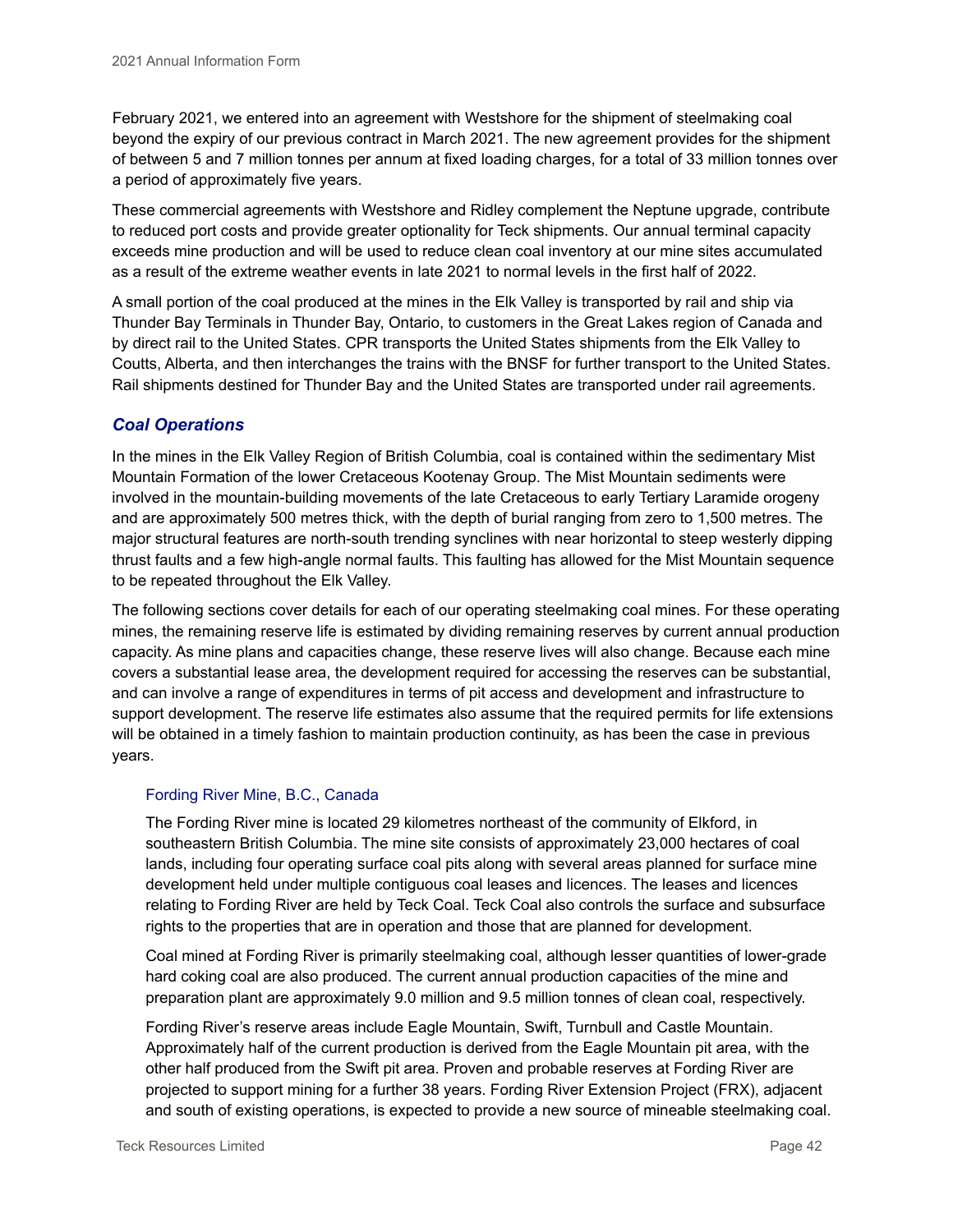FRX proposes to utilize existing infrastructure and equipment and is intended to extend mining at Fording River for decades allowing for continued social and economic contributions to the local and regional economies. In August 2020, FRX was designated into the federal assessment process under the *Impact Assessment Act*, and a favourable outcome from the environmental assessment process is required for the project to proceed. Approximately 1,100 hectares of the coal lands associated with the Swift region may be developed and mined under the Greenhills mine plan. The reserves associated with that area have been removed from the Fording River mine plan, as reflected in the life of mine estimate above.

In 2021, 77 reverse circulation drillholes, totalling 16.7 kilometres, were drilled in the Lake, Swift and Eagle active pit areas. An additional 30 reverse circulation holes, totalling 14.1 kilometres, were drilled in the FRX mine development area. There were also 5 geotechnical diamond drillholes, totalling 2.0 kilometres, completed at FRX. Five bulk seam samples were collected at FRX from two drillholes and five bulk seam samples in Swift pit area from one drillhole were collected via large diameter (9-inch) coring; this method provides sufficient sample for pilot scale washing and carbonization in a 350-kilogram moveable wall Carbolite pilot scale coke oven. Downhole geophysical logs of all drillholes were utilized to identify coal seam intercepts and validate sample intervals. Coal samples are obtained on 0.5 metre intervals from all reverse circulation drillholes. Intervals are then composited by seam to produce representative seam samples for further analysis and simulated washability. Retrieval of coal samples from diamond drill core is completed occasionally, depending on the drillhole location.

To improve operational efficiency, raw coal from Greenhills may be processed at the Fording River plant.

| <b>Component</b>      | Approximate projected cost (\$/million) |  |  |  |  |
|-----------------------|-----------------------------------------|--|--|--|--|
| Sustaining            | 139                                     |  |  |  |  |
| Growth                | 14                                      |  |  |  |  |
| Capitalized stripping | 190                                     |  |  |  |  |
| Total                 | 343                                     |  |  |  |  |

2022 projected capital costs for Fording River are approximately \$343 million. The major components of the projected capital costs are:

The capital costs presented above do not include water quality capital costs.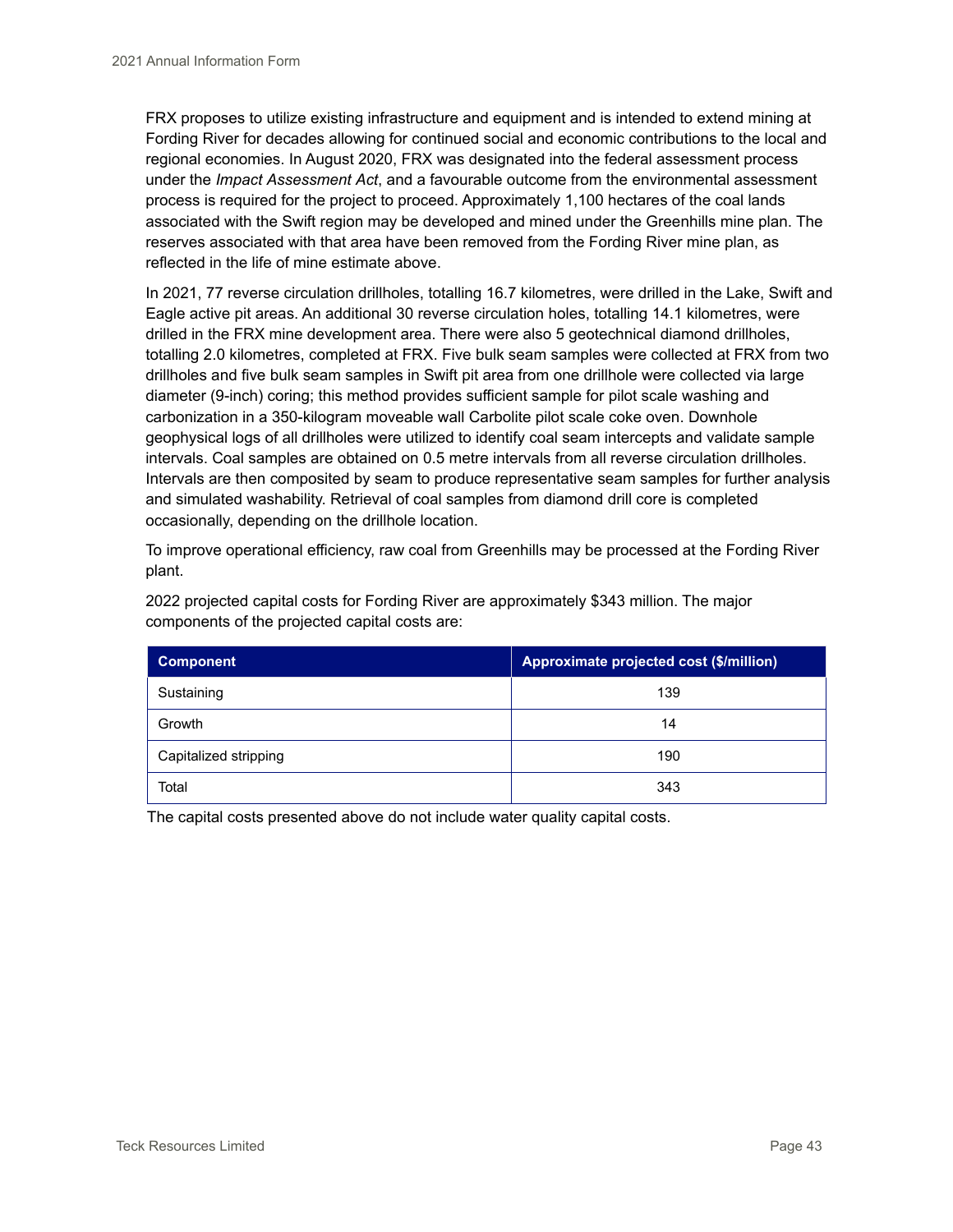2022 projected cash operating costs for Fording River are approximately \$699 million. The major components of the projected cash operating costs are:

| <b>Component</b>                                                 | Approximate projected cost (\$/million) |
|------------------------------------------------------------------|-----------------------------------------|
| Labour                                                           | 305                                     |
| Supplies                                                         | 283                                     |
| Energy                                                           | 169                                     |
| Other (including general & administrative, inventory<br>changes) | 132                                     |
| Less amounts associated with projected capitalized<br>stripping  | (190)                                   |
| Total                                                            | 699                                     |

The cash operating costs presented above do not include transportation or royalties.

# Elkview Mine, B.C., Canada

Teck Coal has a 95% partnership interest in the Elkview Mine. The remaining 5% is indirectly held equally by Nippon Steel & Sumitomo Metal Corporation, a Japanese steel producer, and POSCO, a Korean steel producer, each of which acquired a 2.5% interest in 2005. The Elkview mine is an open pit coal mine located approximately 3 kilometres east of Sparwood in southeastern British Columbia. The mine site consists of approximately 27,100 hectares of coal lands.

The coal produced is a high-quality mid-volatile hard coking coal. Lesser quantities of lower-grade hard coking coal are also produced. The current annual production capacity of the mine and preparation plant (on a 100% basis) is approximately 9.0 million tonnes of clean coal.

In 2021, 75 reverse circulation drillholes, totalling 11.3 kilometres, were drilled in the Baldy, Adit Ridge and Natal pit areas. In addition, three geotechnical diamond drillholes, totalling 1.2 kilometres, were drilled at BR5. Six bulk samples were collected from 10P seam in the Natal pit area via large diameter (9 inch) coring for pilot scale washing and carbonization. Downhole geophysical logs of all drillholes were utilized to identify coal seam intercepts and validate sample intervals. Coal samples are obtained on 0.5 metre intervals from all reverse circulation drillholes. Intervals are then composited by seam to produce representative seam samples for further analysis and simulated washability.

Proven and probable reserves at Elkview are projected to support mining for a further 30 years.

2022 projected capital costs for Elkview are approximately \$376 million. The major components of the projected capital costs are:

| <b>Component</b>      | Approximate projected cost (\$/million) |
|-----------------------|-----------------------------------------|
| Sustaining            | 194                                     |
| Growth                | 10                                      |
| Capitalized stripping | 172                                     |
| Total                 | 376                                     |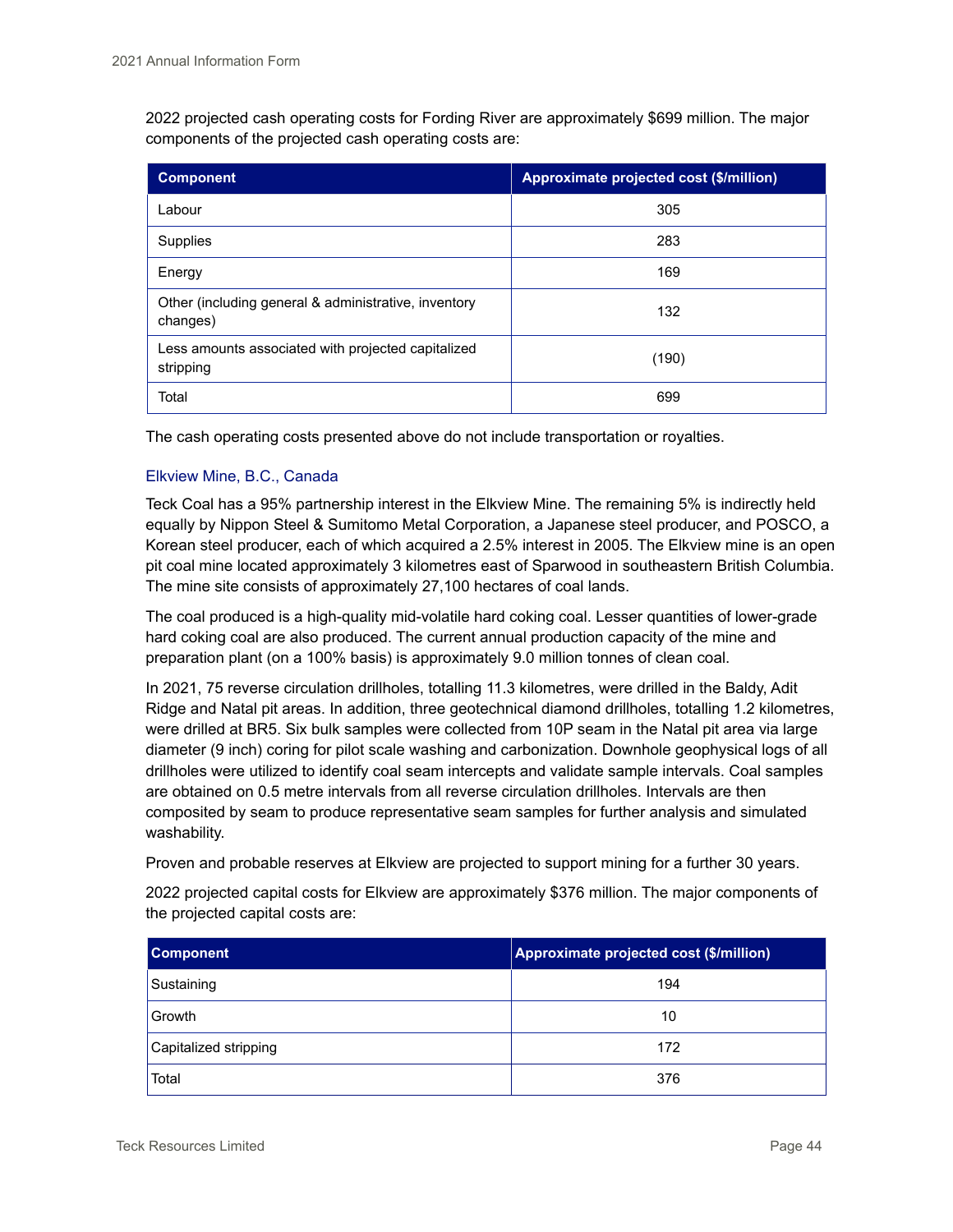The capital costs presented above do not include water quality capital costs.

2022 projected cash operating costs for Elkview are approximately \$572 million. The major components of the projected cash operating costs are:

| <b>Component</b>                                                 | Approximate projected cost (\$/million) |
|------------------------------------------------------------------|-----------------------------------------|
| Labour                                                           | 248                                     |
| Supplies                                                         | 231                                     |
| Energy                                                           | 105                                     |
| Other (including general & administrative, inventory<br>changes) | 160                                     |
| Less amounts associated with projected capitalized<br>stripping  | (172)                                   |
| Total                                                            | 572                                     |

The cash operating costs presented above do not include transportation or royalties.

#### Greenhills Mine, B.C., Canada

Greenhills is operated under a joint venture agreement among Teck Coal, POSCO Canada Limited (POSCAN) and POSCAN's parent, POSCO. Pursuant to the joint venture agreement, Teck Coal has an 80% interest in the joint venture while POSCAN has a 20% interest. Teck Coal and POSCAN own the mine equipment and preparation plant in proportion to their respective joint venture interests. Under the joint venture agreement, Teck Coal is the manager and operator of Greenhills and takes 80% of all coal produced at Greenhills. POSCAN takes the remaining 20% and pays a quarterly royalty based on the price achieved for Greenhills coal sales.

Teck Coal and POSCAN bear all costs and expenses incurred in operating Greenhills in proportion to their respective joint venture interests. POSCAN, pursuant to a property rights grant, has a right to 20% of all coal mined from certain defined lands at Greenhills until the end of the operational phase of the joint venture; POSCAN pays Teck a royalty for access to other coal reserves owned by Teck that are processed by Greenhills equipment and facilities. The joint venture agreement provides for a review of the terms of the agreement in 2022 and, in the event the parties disagree on the continuation of the terms of the agreement, the operational phase will come to an end.

The Greenhills mine is located 8 kilometres northeast of the community of Elkford, in southeastern British Columbia. The mine site consists of approximately 11,800 hectares of coal lands. In addition, the current life of mine plan contemplates that Greenhills may develop and mine an area of approximately 1,100 hectares associated with Fording River's Swift region. The reserves associated with that area are reflected in Greenhills' reserves and the life of mine estimates below. Coal mined at Greenhills is primarily steelmaking coal, although lesser quantities of lower-grade hard coking coal are also produced. The current annual production capacities of the mine and preparation plant (on a 100% basis) are 5.9 million and 5.4 million tonnes of clean coal, respectively.

To improve operational efficiency, raw coal from Greenhills may be processed at the Fording River plant.

Current production is derived primarily from the Cougar pit area. Proven and probable reserves at Greenhills are projected to support mining for a further 40 years, or less depending on the extent of Greenhills' raw coal processed at Fording River.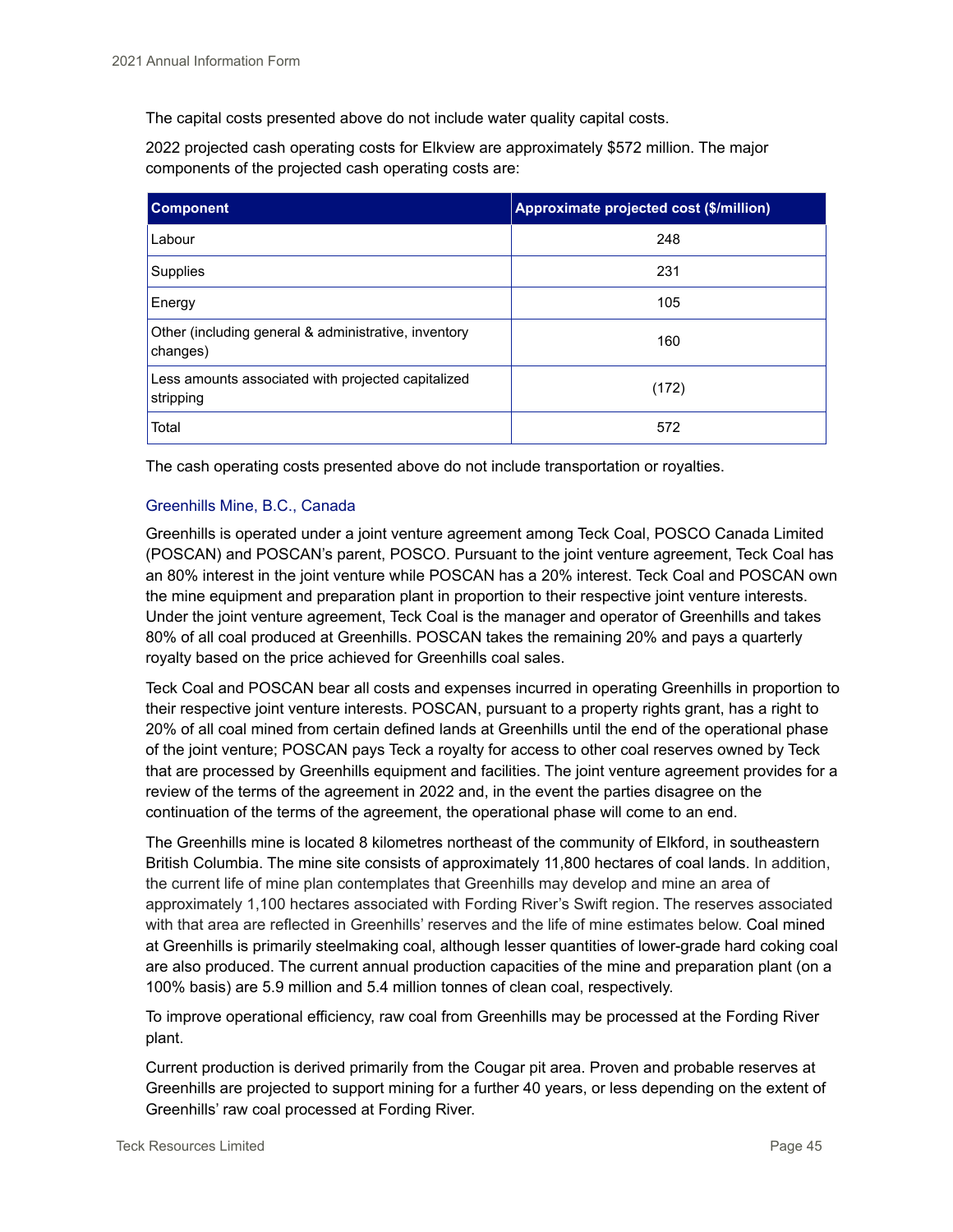In 2021, 86 reverse circulation drillholes, totalling 24.3 kilometres, including five geotechnical reverse circulation holes, were drilled in the Phase 4 and 7 active pit areas and Swift Phase 4 area. Four bulk coal samples representing nine coal seams were collected in Swift4 area via large diameter (9 inch) coring for pilot scale washing and carbonization. Downhole geophysical logs of all drillholes were utilized to identify coal seam intercepts and validate sample intervals. Coal samples are obtained on 0.5 metre intervals from all reverse circulation drillholes. Intervals are then composited by seam to produce representative seam samples for further analysis and simulated washability.

Our 80% share of 2022 projected capital costs for Greenhills is approximately \$101 million. The major components of our share of projected capital costs are:

| <b>Component</b>      | Approximate projected cost (\$/million) |
|-----------------------|-----------------------------------------|
| Sustaining            | 57                                      |
| Growth                | 6                                       |
| Capitalized stripping | 38                                      |
| Total                 | 101                                     |

The capital costs presented above do not include water quality capital costs.

Our 80% share of 2022 projected cash operating costs for Greenhills is approximately \$329 million. The major components of our share of projected cash operating costs are:

| <b>Component</b>                                                 | Approximate projected cost (\$/million) |
|------------------------------------------------------------------|-----------------------------------------|
| Labour                                                           | 126                                     |
| Supplies                                                         | 111                                     |
| Energy                                                           | 67                                      |
| Other (including general & administrative, inventory<br>changes) | 63                                      |
| Less amounts associated with projected capitalized<br>stripping  | (38)                                    |
| Total                                                            | 329                                     |

The cash operating costs presented above do not include transportation or royalties.

# Line Creek Mine, B.C., Canada

The Line Creek mine is located approximately 25 kilometres north of Sparwood in southeastern British Columbia. Line Creek supplies steelmaking and PCI coal to a variety of international and domestic customers. The Line Creek property consists of approximately 8,200 hectares of coal lands.

The current annual production capacity of the mine and preparation plant is approximately 4.0 million tonnes of clean coal. Proven and probable reserves at Line Creek are projected to support mining for a further 12 years.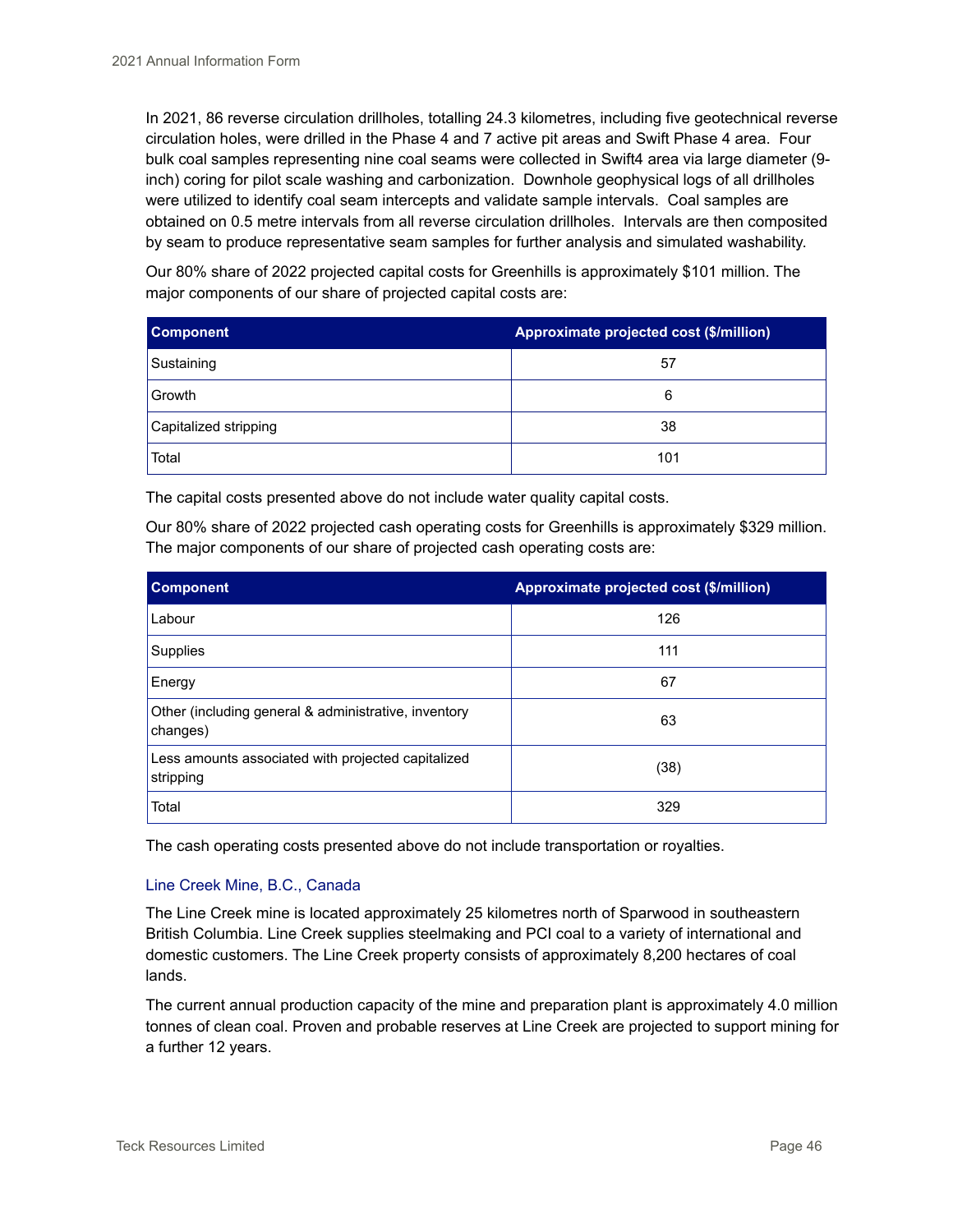#### Cardinal River Mine, Alberta, Canada

Our Cardinal River mine in Alberta has been closed since 2020 and remains on care and maintenance.

#### Coal Mountain Mine, B.C., Canada

Our Coal Mountain mine in southeastern British Columbia has been closed since 2019 and remains on care and maintenance.

#### Quintette Coal Project, B.C., Canada

Our Quintette mine in northeastern British Columbia has been closed since 2000 and remains on care and maintenance.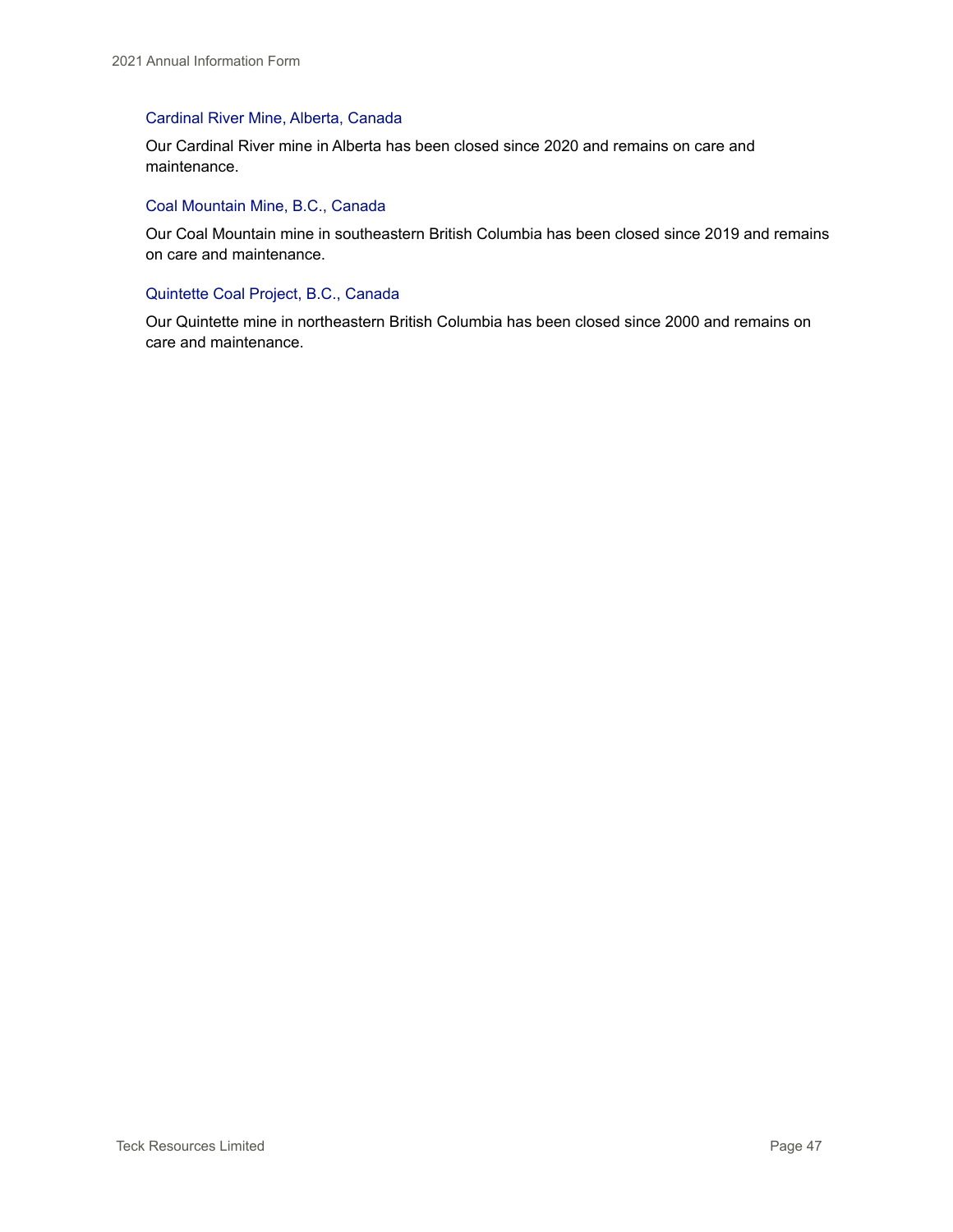#### **ENERGY**

#### *Fort Hills Mine*

Fort Hills mines, extracts and sells the recoverable bitumen found in certain oil sands deposits underlying six Alberta Oil Sands Leases No.'s 7404080933, 7404080932, 7400120008, 7406020438, 7405090634 and 7406020437. The Fort Hills leases are located approximately 90 kilometres north of Fort McMurray, Alberta, and cover a contiguous area of approximately 23,675 hectares on the east bank of the Athabasca River.

We hold a 21.3% limited partnership interest in Fort Hills Energy L.P. (the Fort Hills Partnership), which owns the Fort Hills mine. The other limited partners are Suncor Energy Inc. (Suncor) with a 54.1% interest and Total E&P Canada Ltd. (Total) with a 24.6% interest. Relations among the partners are governed by a limited partnership agreement and a unanimous shareholder agreement pertaining to the governance of Fort Hills Energy Corporation, the general partner of the Fort Hills Partnership, in which the limited partners hold *pro rata* share interests.

Suncor Energy Operating Inc., an affiliate of Suncor, acts as contract operator of Fort Hills pursuant to an operating services contract. The contract operator has exclusive authority to operate Fort Hills, subject to the oversight of a management committee on which each of the shareholders of the general partner are represented. Certain fundamental decisions concerning Fort Hills require supermajority, and in certain cases, unanimous, approval of the management committee. Subject to certain exceptions, limited partners have a right of first refusal in the event of a transfer of another's limited partnership interest.

The Fort Hills partners purchase all bitumen produced at Fort Hills from the Fort Hills Partnership in proportion to their ownership interest. To meet pipeline density and viscosity requirements Teck, along with the other Fort Hills partners, is required to purchase diluent to blend with the bitumen. The East Tank Farm blends bitumen with diluent to meet pipeline density and viscosity specifications. To facilitate this, and the transportation of blended bitumen to the market hub at Hardisty, the Fort Hills partners have jointly entered into long-term take-or-pay agreements with regional pipelines, terminals and blend facilities. These agreements relate to:

- hot bitumen transportation from Fort Hills to the East Tank Farm on the Northern Courier Pipeline, operated by Suncor;
- diluent transportation from Edmonton to the East Tank Farm on the Norlite Pipeline, operated by Enbridge;
- use of diluent and bitumen blending facility at the East Tank Farm, operated by the Thebacha partnership, a joint venture between Suncor and regional First Nations (Fort McKay First Nation and Mikisew Cree First Nation); and
- blended bitumen transportation from the East Tank Farm to the market hub at Hardisty, Alberta, on the Wood Buffalo Pipeline, operated by Enbridge.

We have separately contracted a 425,000-barrel working-capacity storage tank for our share of blended bitumen at Hardisty, Alberta, and 100,000 barrels of diluent storage capacity at Fort Saskatchewan, Alberta.

We sell our blended bitumen to customers at Hardisty and on the U.S. Gulf Coast. Our tankage at Hardisty is connected to major export pipelines, including the Enbridge common carrier pipeline, the Keystone pipeline and the Express crude oil pipeline. Our tankage is also connected to a large unit train loading facility. We have entered into a long-term take-or-pay agreement on the Keystone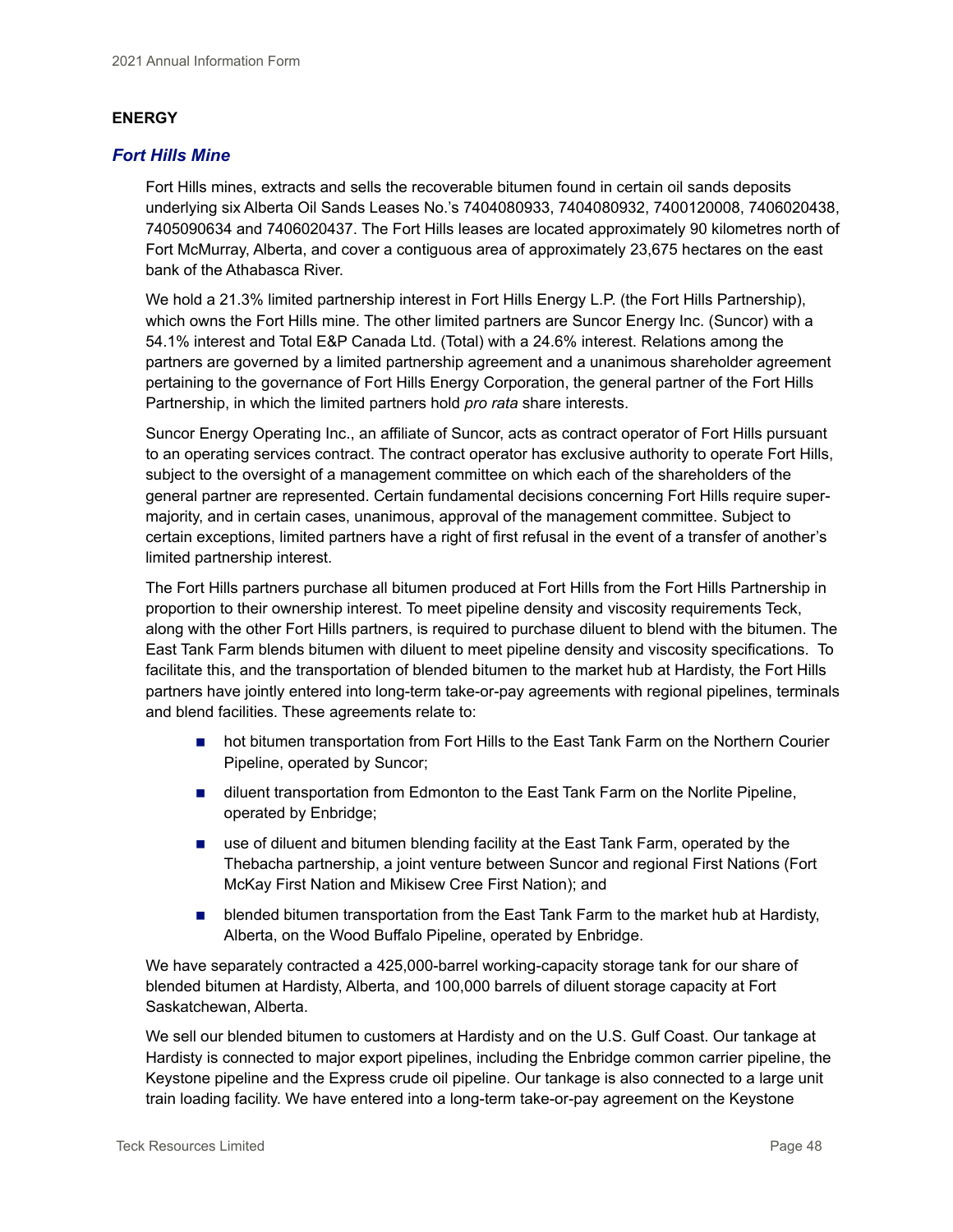pipeline to ship 10,000 barrels per day of blended bitumen to our customers on the U.S. Gulf Coast. We have also entered into an agreement to ship an additional 12,000 barrels per day on the proposed Trans Mountain pipeline expansion to customers in Burnaby, B.C. The balance of our production will then be sold at Hardisty, shipped to customers via the Enbridge common carrier pipeline, or transported by rail if required.

Our 21.3% share of bitumen production from Fort Hills was 19,935 barrels per day in 2021. This compares to 22,875 barrels per day produced in 2020. The change is primarily attributable to slower than initially planned ramp-up to two-train operation. In 2021, mining challenges associated with the mobilization and ramp-up of contractor overburden stripping, groundwater inflow from subsurface aquifers, and issues related to slope instability on the south side of the mine, which contained most of the exposed ore, delayed production ramp-up to two trains. In December 2021, Fort Hills successfully and safely ramped up to two train production and has been operating at two train rates since ramp-up.

We expect our share of Fort Hills annual production to be approximately 33,000 to 39,400 barrels per day in 2022. The Fort Hills partnership's current mine plan is expected to support mining at design production rates for over 35 years.

Fort Hills is subject to the royalty framework issued by the Government of Alberta (the Oil Sands Royalty) and regulated by the *Oil Sands Royalty Regulation 2009* and related regulations. Under the Oil Sands Royalty, royalties for Fort Hills are based on a sliding scale of 25% to 40% of net revenue, subject to a minimum royalty within a range of 1% to 9% of gross revenue. Revenues used in royalty formulas are driven by realized net prices to arm's-length customers or, if there are insufficient arm'slength sales, benchmark prices for Western Canadian Select while sliding-scale percentages in royalty formulas depend on prices for West Texas Intermediate (WTI) from CAD\$55/bbl for the minimum rate to the maximum rate at a WTI price of CAD\$120/bbl. Fort Hills remains subject to the minimum royalty (the pre-payout phase) until Fort Hills' cumulative gross revenue exceeds its cumulative costs, including an annual investment allowance. After the pre-payout phase, the higher of the minimum and regular royalty rates will apply.

Fort Hills is required to upgrade the bitumen produced from the second phase of the project in Alberta or to pay a penalty to the Government of Alberta.

Our share of Fort Hills capital expenditures for 2022 is expected to be approximately \$140 million, focused on tailings infrastructure and work to transition to the next mining area at Fort Hills.

# *Other Energy Projects*

#### Frontier Project

We wholly own the Frontier oil sands project, which consists of approximately 56,000 hectares of oil sands leases and is located on the west side of the Athabasca River. In February 2020, we withdrew the Frontier project from the regulatory review process. Since withdrawing from the regulatory review process, spending on the Frontier project has been limited to that required to maintain current leases and regulatory approvals, as well as fulfilling our commitments under agreements, including those with local Indigenous communities.

#### Lease 421 Area

We own a 50% interest in the Lease 421 Area — oil sands leases 7406120421, 7408070022, 7408070023 and 7407010899 — east of the Athabasca River (approximately 17,900 hectares on a 100% basis). To date, a total of 89 core holes have been completed in the Lease 421 Area.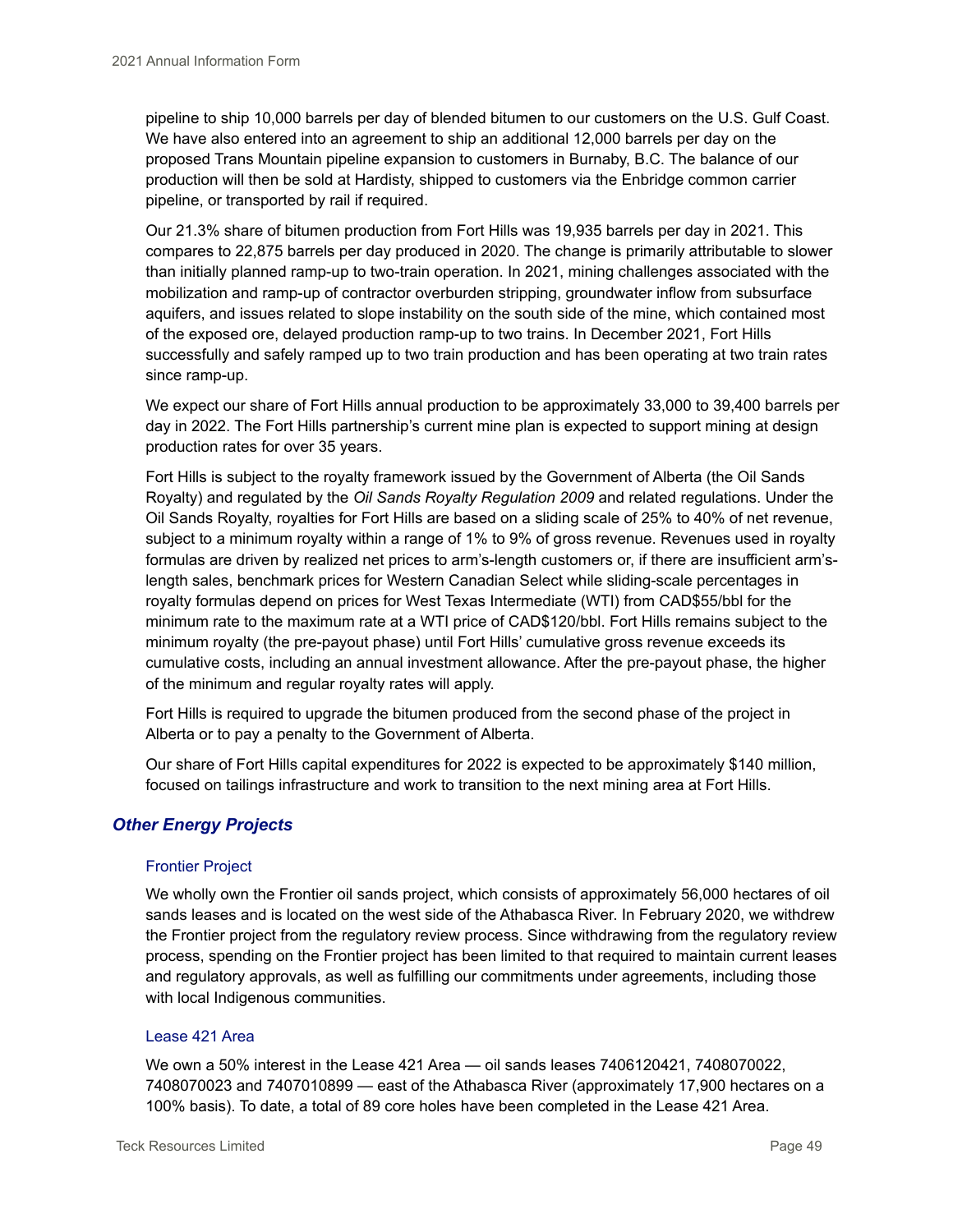# **Exploration**

In 2021, we incurred exploration expenditures of \$65 million, including \$7 million in support of mine site and development and engineering projects. Approximately 49% of the project expenditures were dedicated to exploration for copper, 20% for zinc and 24% for gold, with less than 7% dedicated to other commodities, including coal. Of the total exploration expenditures, approximately 33% was spent in South America, 50% in North America, 8% in Australia and 9 in Europe. In 2022, planned exploration expenditures are expected to be approximately \$86 million, including \$13 million in support of mine site and development and engineering projects.

Exploration is carried out through sole funding and joint ventures with major and junior exploration companies. Exploration is focused on areas in proximity to our existing operations or projects in regions that we consider have high potential for discovery.

# **Corporate**

For financial reporting purposes, we report on a corporate segment that includes all of our activities in commodities other than copper, coal, zinc and energy, our corporate development and growth initiatives, and groups that provide administrative, technical, financial and other support to all of our business units.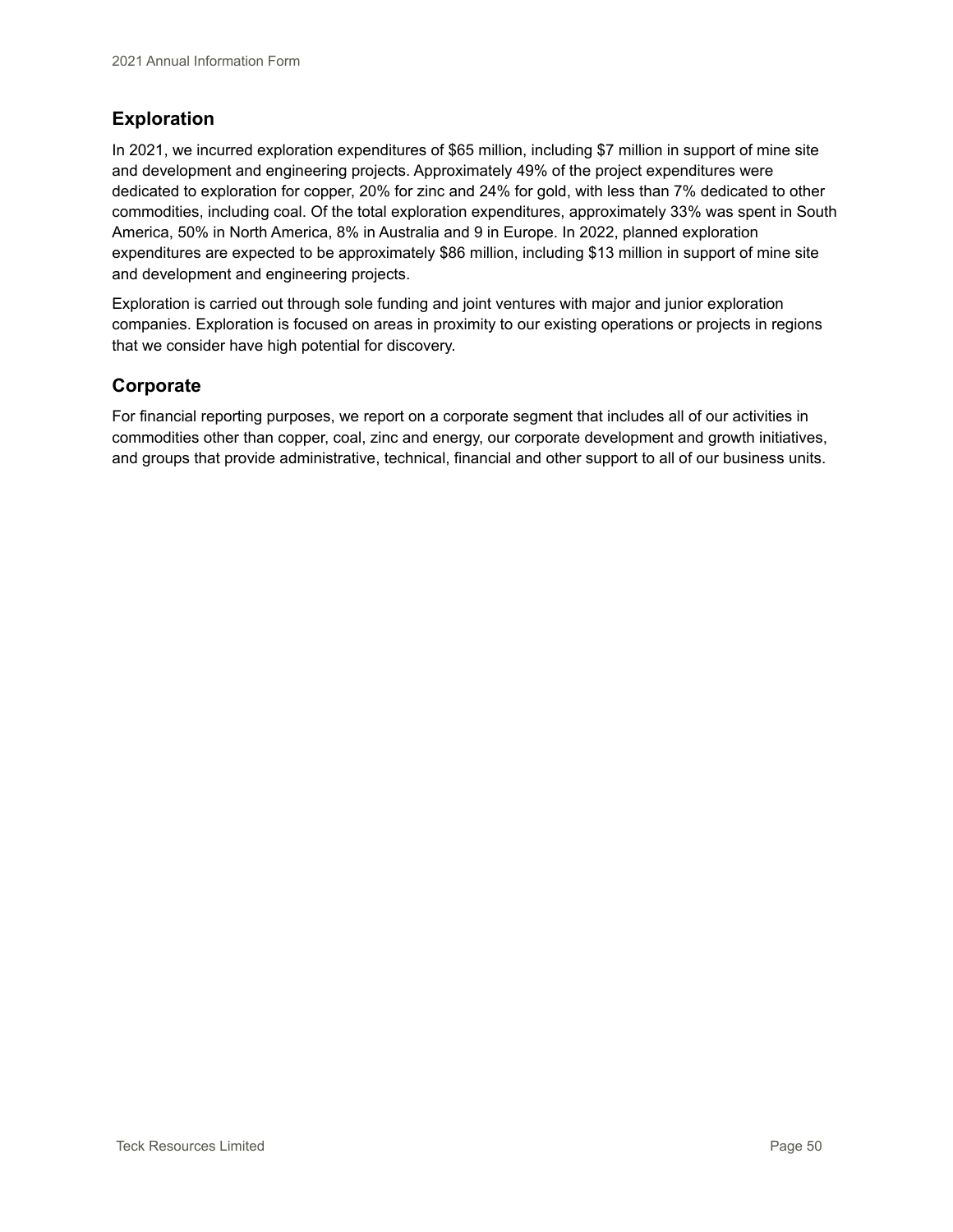# **Mineral Reserves and Resources**

See "*Notes to Mineral Reserves and Resources Tables*" below, after the Mineral Resources tables.

| MINERAL RESERVES (Metals) as at 31 December 2021 <sup>(1)</sup> |               |                                  |               |       |               |       |                           |                       |  |
|-----------------------------------------------------------------|---------------|----------------------------------|---------------|-------|---------------|-------|---------------------------|-----------------------|--|
|                                                                 |               | <b>Proven</b><br><b>Probable</b> |               |       | <b>Total</b>  |       | <b>Teck</b>               | <b>Recoverable</b>    |  |
|                                                                 | <b>Tonnes</b> | <b>Grade</b>                     | <b>Tonnes</b> | Grade | <b>Tonnes</b> | Grade | <b>Interest</b><br>$(\%)$ | Metal $(000 t)^{(2)}$ |  |
| Copper                                                          | (000's)       | (%)                              | (000's)       | (%)   | (000's)       | (% )  |                           |                       |  |
| <b>Highland Valley Copper</b>                                   | 211,300       | 0.32                             | 127,000       | 0.27  | 338,300       | 0.31  | 100                       | 900                   |  |
| Antamina                                                        |               |                                  |               |       |               |       |                           |                       |  |
| Copper only ore OP                                              | 132,900       | 0.92                             | 81,800        | 0.98  | 214,700       | 0.94  | 22.5                      | 420                   |  |
| Copper-zinc ore OP                                              | 53,100        | 0.91                             | 68,000        | 0.97  | 121,100       | 0.94  | 22.5                      | 210                   |  |
| Total                                                           | 186,000       | 0.92                             | 149,800       | 0.97  | 335,800       | 0.94  | 22.5                      | 630                   |  |
| Quebrada Blanca - Mill                                          | 1,044,400     | 0.52                             | 388,800       | 0.48  | 1,433,100     | 0.51  | 60                        | 4,010                 |  |
| Andacollo - Mill                                                | 103,000       | 0.33                             | 178,600       | 0.31  | 281,600       | 0.31  | 90                        | 690                   |  |
| NuevaUnión                                                      |               |                                  |               |       |               |       |                           |                       |  |
| Relincho                                                        | 576,400       | 0.34                             | 977,400       | 0.36  | 1,553,800     | 0.35  | 50                        | 2,390                 |  |
| La Fortuna                                                      | 386,800       | 0.58                             | 295,400       | 0.42  | 682,200       | 0.51  | 50                        | 1,520                 |  |
| Total                                                           | 963,200       | 0.43                             | 1,272,800     | 0.37  | 2,236,000     | 0.40  | 50                        | 3,910                 |  |
| Zafranal                                                        | 408,800       | 0.39                             | 32,000        | 0.21  | 440,700       | 0.38  | 80                        | 1,150                 |  |
| San Nicolás                                                     | 47.700        | 1.26                             | 57,500        | 1.01  | 105,200       | 1.12  | 100                       | 930                   |  |
| Molybdenum                                                      |               |                                  |               |       |               |       |                           |                       |  |
| <b>Highland Valley Copper</b>                                   | 211,300       | 0.007                            | 127,000       | 0.011 | 338,300       | 0.008 | 100                       | 10                    |  |
| Antamina                                                        |               |                                  |               |       |               |       |                           |                       |  |
| Copper only ore OP                                              | 132,900       | 0.036                            | 81,800        | 0.035 | 214,700       | 0.035 | 22.5                      | 10                    |  |
| Quebrada Blanca - Mill                                          | 1,044,400     | 0.020                            | 388,800       | 0.023 | 1,433,100     | 0.021 | 60                        | 140                   |  |
| NuevaUnión                                                      |               |                                  |               |       |               |       |                           |                       |  |
| Relincho                                                        | 576,400       | 0.014                            | 977,400       | 0.017 | 1,553,800     | 0.016 | 50                        | 60                    |  |
| <b>Zinc</b>                                                     |               |                                  |               |       |               |       |                           |                       |  |
| Antamina                                                        |               |                                  |               |       |               |       |                           |                       |  |
| Copper-zinc ore OP                                              | 53,100        | 2.0                              | 68,000        | 2.0   | 121,100       | 2.0   | 22.5                      | 450                   |  |
| Red Dog                                                         |               |                                  |               |       |               |       |                           |                       |  |
| Red Dog Mine                                                    |               |                                  | 42,900        | 12.6  | 42,900        | 12.6  | 100                       | 4,510                 |  |
| San Nicolás                                                     | 47,700        | 1.6                              | 57,500        | 1.4   | 105,200       | 1.5   | 100                       | 1,260                 |  |
| Lead                                                            |               |                                  |               |       |               |       |                           |                       |  |
| Red Dog                                                         |               |                                  |               |       |               |       |                           |                       |  |
| Red Dog Mine                                                    |               |                                  | 42,900        | 3.6   | 42,900        | 3.6   | 100                       | 800                   |  |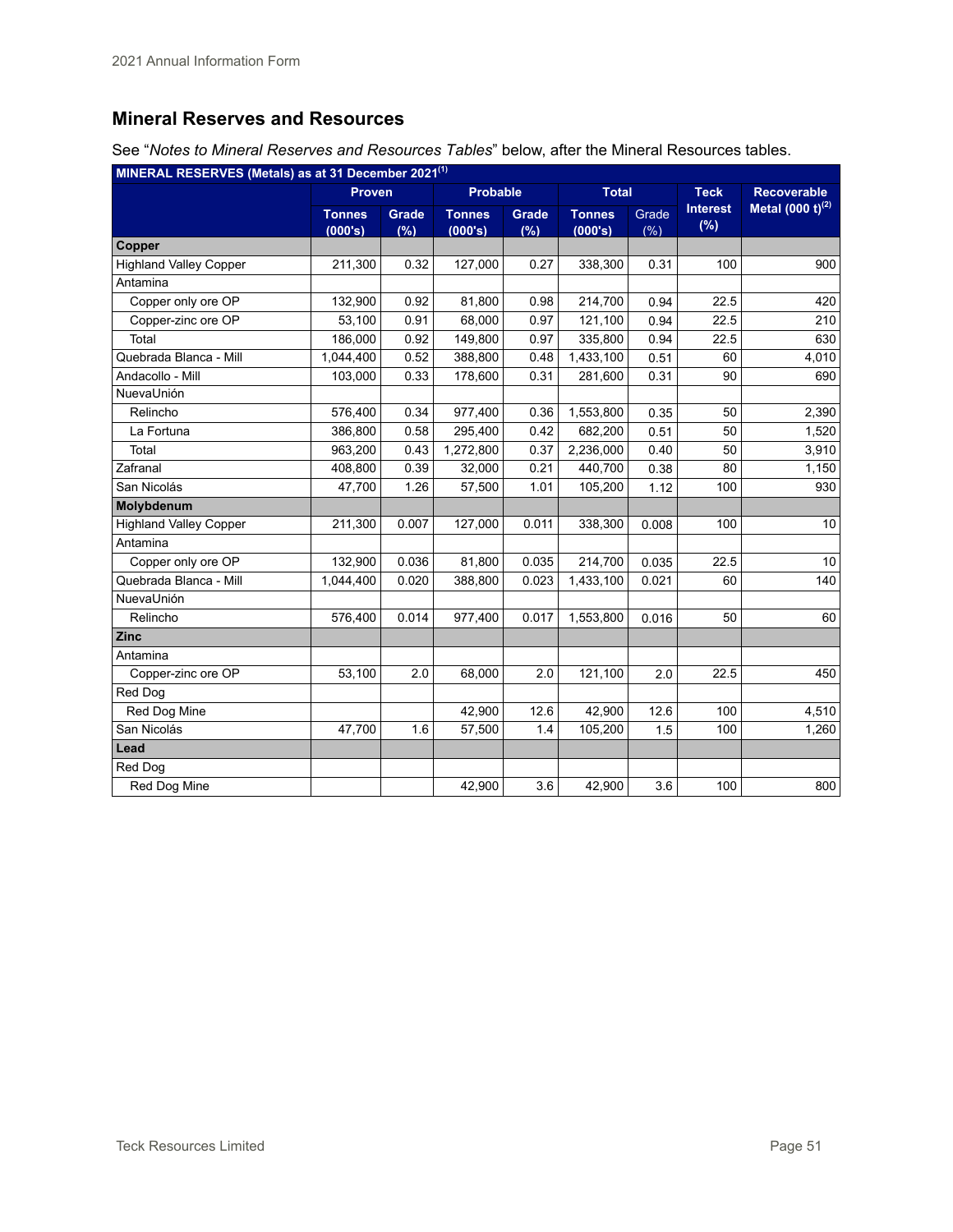| MINERAL RESERVES (Metals) as at 31 December 2021 <sup>(1)</sup> |                          |                        |                          |                               |                          |                               |                        |                                    |
|-----------------------------------------------------------------|--------------------------|------------------------|--------------------------|-------------------------------|--------------------------|-------------------------------|------------------------|------------------------------------|
|                                                                 | <b>Proven</b>            |                        | <b>Probable</b>          |                               | <b>Total</b>             |                               | <b>Teck</b>            | <b>Recoverable</b>                 |
|                                                                 | <b>Tonnes</b><br>(000's) | Grade<br>$(g/t)^{(3)}$ | <b>Tonnes</b><br>(000's) | <b>Grade</b><br>$(g/t)^{(3)}$ | <b>Tonnes</b><br>(000's) | <b>Grade</b><br>$(g/t)^{(3)}$ | <b>Interest</b><br>(%) | Metal (000<br>$oz)$ <sup>(2)</sup> |
| Gold                                                            |                          |                        |                          |                               |                          |                               |                        |                                    |
| Andacollo - Mill <sup>(4)</sup>                                 | 103,000                  | 0.10                   | 178,600                  | 0.10                          | 281,600                  | 0.10                          | 90                     | 550                                |
| NuevaUnión                                                      |                          |                        |                          |                               |                          |                               |                        |                                    |
| La Fortuna                                                      | 386,800                  | 0.55                   | 295,400                  | 0.36                          | 682,200                  | 0.47                          | 50                     | 3,380                              |
| Zafranal                                                        | 408.800                  | 0.07                   | 32,000                   | 0.05                          | 440,700                  | 0.07                          | 80                     | 440                                |
| San Nicolás                                                     | 47,700                   | 0.41                   | 57,500                   | 0.39                          | 105,200                  | 0.40                          | 100                    | 240                                |
| <b>Silver</b>                                                   |                          |                        |                          |                               |                          |                               |                        |                                    |
| Antamina                                                        |                          |                        |                          |                               |                          |                               |                        |                                    |
| Copper only ore OP(5)                                           | 132,900                  | 7.1                    | 81,800                   | 8.4                           | 214,700                  | 7.6                           | 22.5                   | 9,700                              |
| Copper-zinc ore OP <sup>(5)</sup>                               | 53,100                   | 13.1                   | 68,000                   | 14.6                          | 121,100                  | 14.0                          | 22.5                   | 10,480                             |
| Total                                                           | 186,000                  | 8.8                    | 149,800                  | 11.2                          | 335,800                  | 9.9                           | 22.5                   | 20,180                             |
| Quebrada Blanca - Mill                                          | 1,044,400                | 1.4                    | 388,800                  | 1.2                           | 1,433,100                | 1.4                           | 60                     | 26,190                             |
| NuevaUnión                                                      |                          |                        |                          |                               |                          |                               |                        |                                    |
| Relincho                                                        | 576,400                  | 1.6                    | 977,400                  | 1.5                           | 1,553,800                | 1.5                           | 50                     | 24,990                             |
| La Fortuna                                                      | 386,800                  | 0.9                    | 295,400                  | 0.7                           | 682,200                  | 0.8                           | 50                     | 6,200                              |
| Total                                                           | 963,200                  | 1.3                    | 1,272,800                | 1.3                           | 2,236,000                | 1.3                           | 50                     | 31,190                             |
| Red Dog                                                         |                          |                        |                          |                               |                          |                               |                        |                                    |
| Red Dog Mine                                                    |                          |                        | 42,900                   | 67.0                          | 42,900                   | 67.0                          | 100                    | 53,130                             |
| San Nicolás                                                     | 47,700                   | 23.9                   | 57,500                   | 20.9                          | 105,200                  | 22.3                          | 100                    | 29,100                             |
| MINERAL RESERVES $(C_{0}$ al) as at 31 December 2021 $(1)$      |                          |                        |                          |                               |                          |                               |                        |                                    |

| <b>INIIVERAL RESERVES (COAI) AS ALS LIBEGEIIDEI ZUZ I</b> |                                                |                                 |                       |                      |                   |  |  |  |  |
|-----------------------------------------------------------|------------------------------------------------|---------------------------------|-----------------------|----------------------|-------------------|--|--|--|--|
|                                                           | <b>Proven</b>                                  | <b>Probable</b><br><b>Total</b> |                       | <b>Teck Interest</b> | <b>Clean Coal</b> |  |  |  |  |
|                                                           | <b>Tonnes (000's)</b><br><b>Tonnes (000's)</b> |                                 | <b>Tonnes (000's)</b> | (%)                  | (000 t)           |  |  |  |  |
| Metallurgical Coal <sup>(6)</sup>                         |                                                |                                 |                       |                      |                   |  |  |  |  |
| <b>Fording River</b>                                      | 87,200                                         | 253,900                         | 341,100               | 100                  | 341,100           |  |  |  |  |
| Elkview                                                   | 10,900                                         | 257,900                         | 268,800               | 95                   | 255,400           |  |  |  |  |
| Greenhills <sup>(9)</sup>                                 | 14,700                                         | 219,600                         | 234,400               | 80                   | 187,500           |  |  |  |  |
| Line Creek                                                | 4,300                                          | 36,500                          | 40,800                | 100                  | 40,800            |  |  |  |  |
| Quintette (Mt Babcock)                                    | 700                                            | 35,400                          | 36,000                | 100                  | 36,000            |  |  |  |  |
| $ PC $ Coal $^{(6)}$                                      |                                                |                                 |                       |                      |                   |  |  |  |  |
| Line Creek                                                | 900                                            | 5,700                           | 6,500                 | 100                  | 6,500             |  |  |  |  |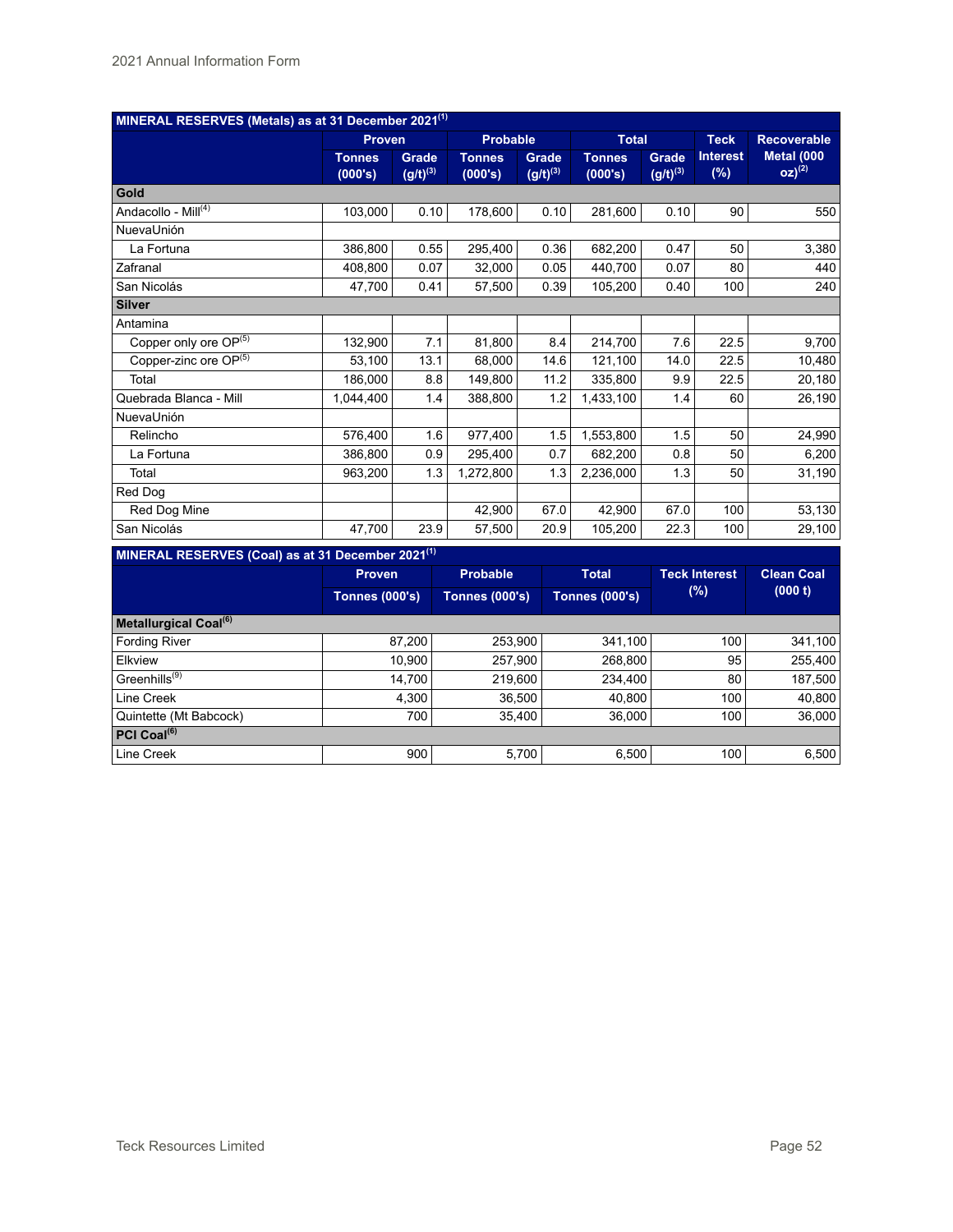| MINERAL RESOURCES (Metals) as at 31 December 2021 <sup>(1)</sup> |                          |                     |                          |              |                          |                     |                           |  |  |
|------------------------------------------------------------------|--------------------------|---------------------|--------------------------|--------------|--------------------------|---------------------|---------------------------|--|--|
|                                                                  | <b>Measured</b>          |                     | <b>Indicated</b>         |              | <b>Inferred</b>          | <b>Teck</b>         |                           |  |  |
|                                                                  | <b>Tonnes</b><br>(000's) | <b>Grade</b><br>(%) | <b>Tonnes</b><br>(000's) | Grade<br>(%) | <b>Tonnes</b><br>(000's) | <b>Grade</b><br>(%) | <b>Interest</b><br>$(\%)$ |  |  |
| Copper                                                           |                          |                     |                          |              |                          |                     |                           |  |  |
| <b>Highland Valley Copper</b>                                    | 582,800                  | 0.30                | 626,700                  | 0.26         | 232,300                  | 0.22                | 100                       |  |  |
| Antamina                                                         |                          |                     |                          |              |                          |                     |                           |  |  |
| Copper only ore OP                                               | 84,400                   | 0.69                | 319,300                  | 0.78         | 606,800                  | 0.82                | 22.5                      |  |  |
| Copper-zinc ore OP                                               | 36,100                   | 0.74                | 149,700                  | 1.00         | 239,000                  | 1.05                | 22.5                      |  |  |
| Copper only ore UG                                               |                          |                     |                          |              | 256,400                  | 1.25                | 22.5                      |  |  |
| Copper-zinc ore UG                                               |                          |                     |                          |              | 158,400                  | 1.16                | 22.5                      |  |  |
| Total                                                            | 120,500                  | 0.70                | 469,000                  | 0.85         | 1,260,600                | 0.99                | 22.5                      |  |  |
| Quebrada Blanca - Mill                                           | 890,400                  | 0.37                | 2,701,600                | 0.37         | 3,113,200                | 0.35                | 60                        |  |  |
| Andacollo - Mill                                                 | 41,500                   | 0.28                | 353,900                  | 0.25         | 72,600                   | 0.25                | 90                        |  |  |
| NuevaUnión                                                       |                          |                     |                          |              |                          |                     |                           |  |  |
| Relincho                                                         | 319,000                  | 0.19                | 463,000                  | 0.26         | 724,700                  | 0.36                | 50                        |  |  |
| La Fortuna                                                       | 9,600                    | 0.42                | 236,700                  | 0.51         | 479,700                  | 0.43                | 50                        |  |  |
| Total                                                            | 328,600                  | 0.19                | 699,700                  | 0.34         | 1,204,300                | 0.39                | 50                        |  |  |
| Galore Creek                                                     | 256,800                  | 0.72                | 846,700                  | 0.39         | 198,100                  | 0.27                | 50                        |  |  |
| <b>Schaft Creek</b>                                              | 166,000                  | 0.32                | 1,127,200                | 0.25         | 316,700                  | 0.19                | 75                        |  |  |
| Mesaba                                                           | 244,100                  | 0.47                | 1,334,100                | 0.42         | 1,462,000                | 0.35                | 100                       |  |  |
| Zafranal                                                         | 5,100                    | 0.19                | 2,300                    | 0.21         | 62,800                   | 0.24                | 80                        |  |  |
| San Nicolás                                                      | 500                      | 1.35                | 6,100                    | 1.17         | 4,900                    | 0.94                | 100                       |  |  |
| Molybdenum                                                       |                          |                     |                          |              |                          |                     |                           |  |  |
| <b>Highland Valley Copper</b>                                    | 582,800                  | 0.009               | 626,700                  | 0.010        | 232,300                  | 0.007               | 100                       |  |  |
| Antamina                                                         |                          |                     |                          |              |                          |                     |                           |  |  |
| Copper only ore OP                                               | 84,400                   | 0.018               | 319,300                  | 0.023        | 606,800                  | 0.025               | 22.5                      |  |  |
| Copper only ore UG                                               |                          |                     |                          |              | 256,400                  | 0.016               | 22.5                      |  |  |
| Total                                                            | 84,400                   | 0.018               | 319,300                  | 0.023        | 863,200                  | 0.022               | 22.5                      |  |  |
| Quebrada Blanca - Mill                                           | 890,400                  | 0.013               | 2,701,600                | 0.018        | 3,113,200                | 0.017               | 60                        |  |  |
| NuevaUnión                                                       |                          |                     |                          |              |                          |                     |                           |  |  |
| Relincho                                                         | 319,000                  | 0.006               | 463,000                  | 0.009        | 724,700                  | 0.012               | 50                        |  |  |
| <b>Schaft Creek</b>                                              | 166,000                  | 0.021               | 1,127,200                | 0.016        | 316,700                  | 0.019               | 75                        |  |  |
| Zinc                                                             |                          |                     |                          |              |                          |                     |                           |  |  |
| Antamina                                                         |                          |                     |                          |              |                          |                     |                           |  |  |
| Copper-zinc ore OP                                               | 36,100                   | 1.4                 | 149,700                  | 1.7          | 239,000                  | 1.5                 | 22.5                      |  |  |
| Copper-zinc ore UG                                               |                          |                     |                          |              | 158,400                  | 1.4                 | 22.5                      |  |  |
| Total                                                            | 36,100                   | $1.4$               | 149,700                  | 1.7          | 397,400                  | $1.5\,$             | 22.5                      |  |  |
| Red Dog                                                          |                          |                     |                          |              |                          |                     |                           |  |  |
| Red Dog Mine                                                     |                          |                     | 9,100                    | 7.5          | 9,200                    | 12.4                | 100                       |  |  |
| Red Dog District                                                 |                          |                     |                          |              | 19,400                   | 14.4                | 100                       |  |  |
| San Nicolás                                                      | 500                      | 0.4                 | 6,100                    | 0.7          | 4,900                    | 0.6                 | 100                       |  |  |
| Lead                                                             |                          |                     |                          |              |                          |                     |                           |  |  |
| Red Dog                                                          |                          |                     |                          |              |                          |                     |                           |  |  |
| Red Dog Mine                                                     |                          |                     | 9,100                    | 5.0          | 9,200                    | 4.3                 | 100                       |  |  |
| Red Dog District                                                 |                          |                     |                          |              | 19,400                   | 4.2                 | 100                       |  |  |
| <b>Nickel</b>                                                    |                          |                     |                          |              |                          |                     |                           |  |  |
| Mesaba                                                           | 244,100                  | 0.11                | 1,334,100                | 0.10         | 1,462,000                | 0.09                | 100                       |  |  |
| <b>Cobalt</b>                                                    |                          |                     |                          |              |                          |                     |                           |  |  |
| Mesaba                                                           | 244,100                  | 0.009               | 1,334,100                | 0.007        | 1,462,000                | 0.006               | 100                       |  |  |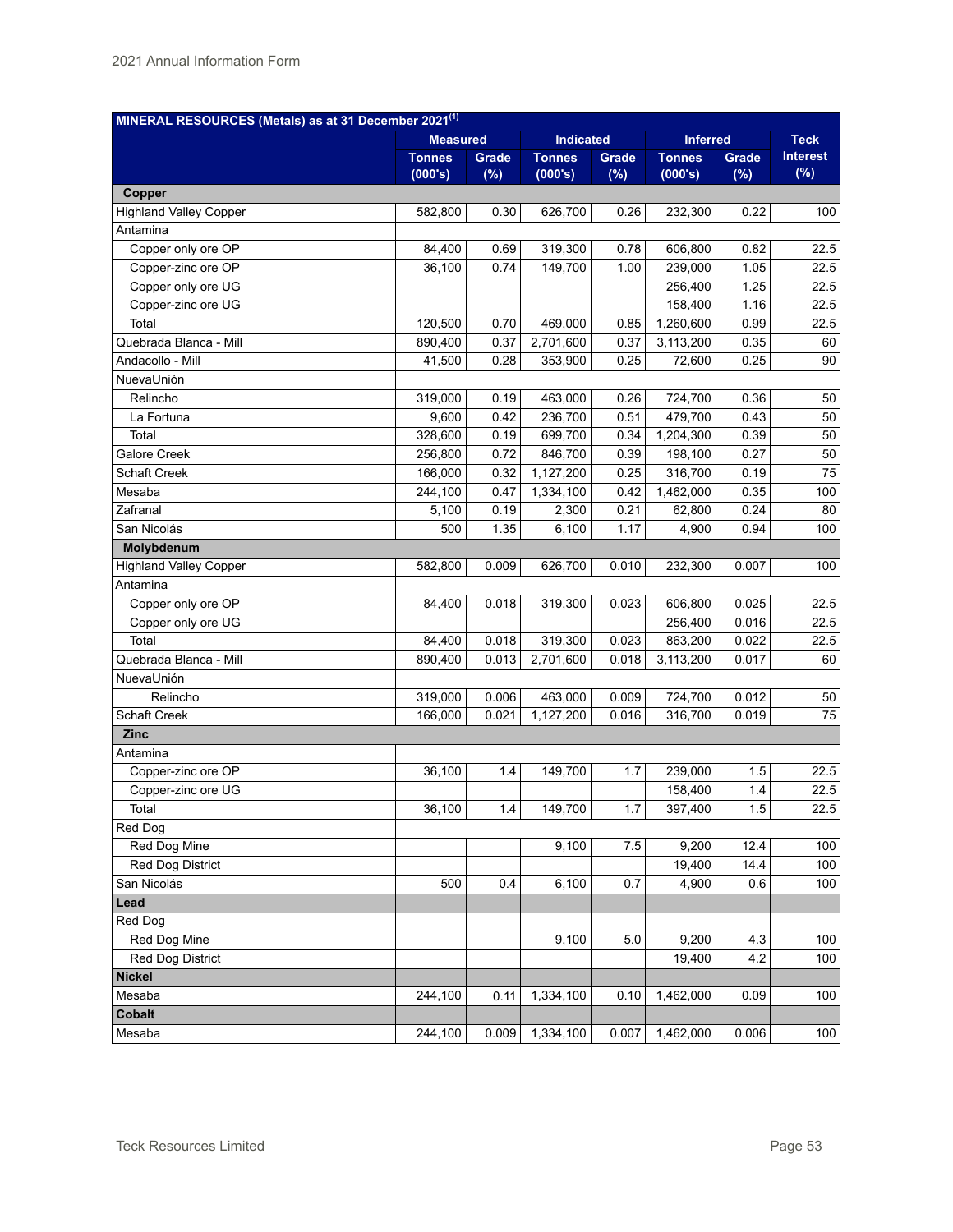| MINERAL RESOURCES (Metals) as at 31 December 2021 <sup>(1)</sup> |                 |               |                    |               |                    |               |              |  |  |  |
|------------------------------------------------------------------|-----------------|---------------|--------------------|---------------|--------------------|---------------|--------------|--|--|--|
|                                                                  | <b>Measured</b> |               | <b>Indicated</b>   |               | <b>Inferred</b>    |               | <b>Teck</b>  |  |  |  |
|                                                                  | <b>Tonnes</b>   | <b>Grade</b>  | <b>Tonnes</b>      | <b>Grade</b>  | <b>Tonnes</b>      | <b>Grade</b>  | Interest (%) |  |  |  |
|                                                                  | (000's)         | $(g/t)^{(3)}$ | (000's)            | $(g/t)^{(3)}$ | (000's)            | $(g/t)^{(3)}$ |              |  |  |  |
| Gold                                                             |                 |               |                    |               |                    |               |              |  |  |  |
| Andacollo - Mill <sup>(4)</sup>                                  | 41,500          | 0.11          | 353,900            | 0.09          | 72,600             | 0.08          | 90           |  |  |  |
| NuevaUnión                                                       |                 |               |                    |               |                    |               |              |  |  |  |
| La Fortuna                                                       | 9,600           | 0.47          | 236,700            | 0.59          | 479,700            | 0.40          | 50           |  |  |  |
| <b>Galore Creek</b>                                              | 256,800         | 0.36          | 846,700            | 0.23          | 198,100            | 0.21          | 50           |  |  |  |
| <b>Schaft Creek</b>                                              | 166,000         | 0.20          | 1,127,200          | 0.15          | 316,700            | 0.14          | 75           |  |  |  |
| Mesaba                                                           | 244,100         | 0.03          | 1,334,100          | 0.03          | 1,462,000          | 0.03          | 100          |  |  |  |
| $Za$ franal <sup>(7)</sup>                                       | 5,100           | 0.04          | 2,300              | 0.05          | 62,800             | 0.10          | 80           |  |  |  |
| San Nicolás                                                      | 500             | 0.08          | 6,100              | 0.20          | 4,900              | 0.13          | 100          |  |  |  |
| <b>Silver</b>                                                    |                 |               |                    |               |                    |               |              |  |  |  |
| Antamina                                                         |                 |               |                    |               |                    |               |              |  |  |  |
| Copper only ore OP(5)                                            | 84,400          | 7.2           | 319,300            | 8.5           | 606,800            | 7.8           | 22.5         |  |  |  |
| Copper-zinc ore OP(5)                                            | 36,100          | 20.7          | 149,700            | 18.1          | 239,000            | 15.6          | 22.5         |  |  |  |
| Copper only ore UG(5)                                            |                 |               |                    |               | 256,400            | 11.8          | 22.5         |  |  |  |
| Copper-zinc ore UG(5)                                            |                 |               |                    |               | 158,400            | 15.4          | 22.5         |  |  |  |
| Total                                                            | 120,500         | 11.2          | 469,000            | 11.6          | 1,260,600          | 11.0          | 22.5         |  |  |  |
| Quebrada Blanca - Mill                                           | 890,400         | 1.1           | 2,701,600          | 1.1           | 3,113,200          | 1.1           | 60           |  |  |  |
| NuevaUnión                                                       |                 |               |                    |               |                    |               |              |  |  |  |
| Relincho                                                         | 319,000         | 1.0           | 463,000            | 1.2           | 724,700            | 1.3           | 50           |  |  |  |
| La Fortuna                                                       | 9,600           | 0.9           | 236,700            | 1.1           | 479,700            | 1.0           | 50           |  |  |  |
| Total                                                            | 328,600         | 1.0           | 699,700            | 1.2           | 1,204,300          | 1.2           | 50           |  |  |  |
| Red Dog                                                          |                 |               |                    |               |                    |               |              |  |  |  |
| Red Dog Mine                                                     |                 |               | 9,100              | 86.3          | 9,200              | 87.6          | 100          |  |  |  |
| <b>Red Dog District</b>                                          |                 |               |                    |               | 19,400             | 73.4          | 100          |  |  |  |
| Galore Creek                                                     | 256,800         | 5.8           | 846,700            | 3.7           | 198,100            | 2.6           | 50           |  |  |  |
| <b>Schaft Creek</b>                                              | 166,000         | 1.5           | 1,127,200          | 1.2           | 316,700            | 1.1           | 75           |  |  |  |
| Mesaba                                                           | 244,100         | 1.2           | 1,334,100          | 1.0           | 1,462,000          | 0.7           | 100          |  |  |  |
| San Nicolás                                                      | 500             | 6.4           | 6,100              | 11.9          | 4,900              | 9.3           | 100          |  |  |  |
| Platinum                                                         |                 |               |                    |               |                    |               |              |  |  |  |
| Mesaba                                                           | 244,100         | 0.04          | 1,334,100          | 0.03          | 1,462,000          | 0.04          | 100          |  |  |  |
| Palladium                                                        |                 |               |                    |               |                    |               |              |  |  |  |
| Mesaba                                                           | 244,100         |               | $0.12$   1,334,100 |               | $0.09$   1,462,000 | 0.13          | 100          |  |  |  |

| MINERAL RESOURCES (Coal) as at 31 December 2021 <sup>(1)</sup> |                       |                       |                       |              |  |  |  |  |  |  |
|----------------------------------------------------------------|-----------------------|-----------------------|-----------------------|--------------|--|--|--|--|--|--|
|                                                                | <b>Measured</b>       | <b>Indicated</b>      | <b>Inferred</b>       | <b>Teck</b>  |  |  |  |  |  |  |
|                                                                | <b>Tonnes (000's)</b> | <b>Tonnes (000's)</b> | <b>Tonnes (000's)</b> | Interest (%) |  |  |  |  |  |  |
| Metallurgical Coal <sup>(8)</sup>                              |                       |                       |                       |              |  |  |  |  |  |  |
| <b>Fording River</b>                                           | 514,700               | 996,900               | 597,300               | 100          |  |  |  |  |  |  |
| Elkview                                                        | 274,000               | 158,800               | 235,900               | 95           |  |  |  |  |  |  |
| Greenhills <sup>(9)</sup>                                      | 165,900               | 221,300               | 167,600               | 80           |  |  |  |  |  |  |
| Line Creek                                                     | 340,400               | 418,300               | 443,400               | 100          |  |  |  |  |  |  |
| <b>Cardinal River</b>                                          | 35,800                | 2,900                 | 500                   | 100          |  |  |  |  |  |  |
| Quintette (Mt Babcock)                                         | 31,800                | 92,000                | 114,400               | 100          |  |  |  |  |  |  |
| Mt Duke                                                        | 24,300                | 102,400               | 122,600               | 92.68        |  |  |  |  |  |  |
| Elco                                                           | 13,800                | 106,100               | 127,200               | 75           |  |  |  |  |  |  |
| CMO Phase II (Marten Wheeler)                                  | 102,200               | 71,700                | 7,900                 | 100          |  |  |  |  |  |  |
| PCI Coal $^{(8)}$                                              |                       |                       |                       |              |  |  |  |  |  |  |
| <b>Cardinal River</b>                                          | 1,600                 | 300                   |                       | 100          |  |  |  |  |  |  |
| Coal Mountain                                                  | 56,600                | 22,900                | 4,800                 | 100          |  |  |  |  |  |  |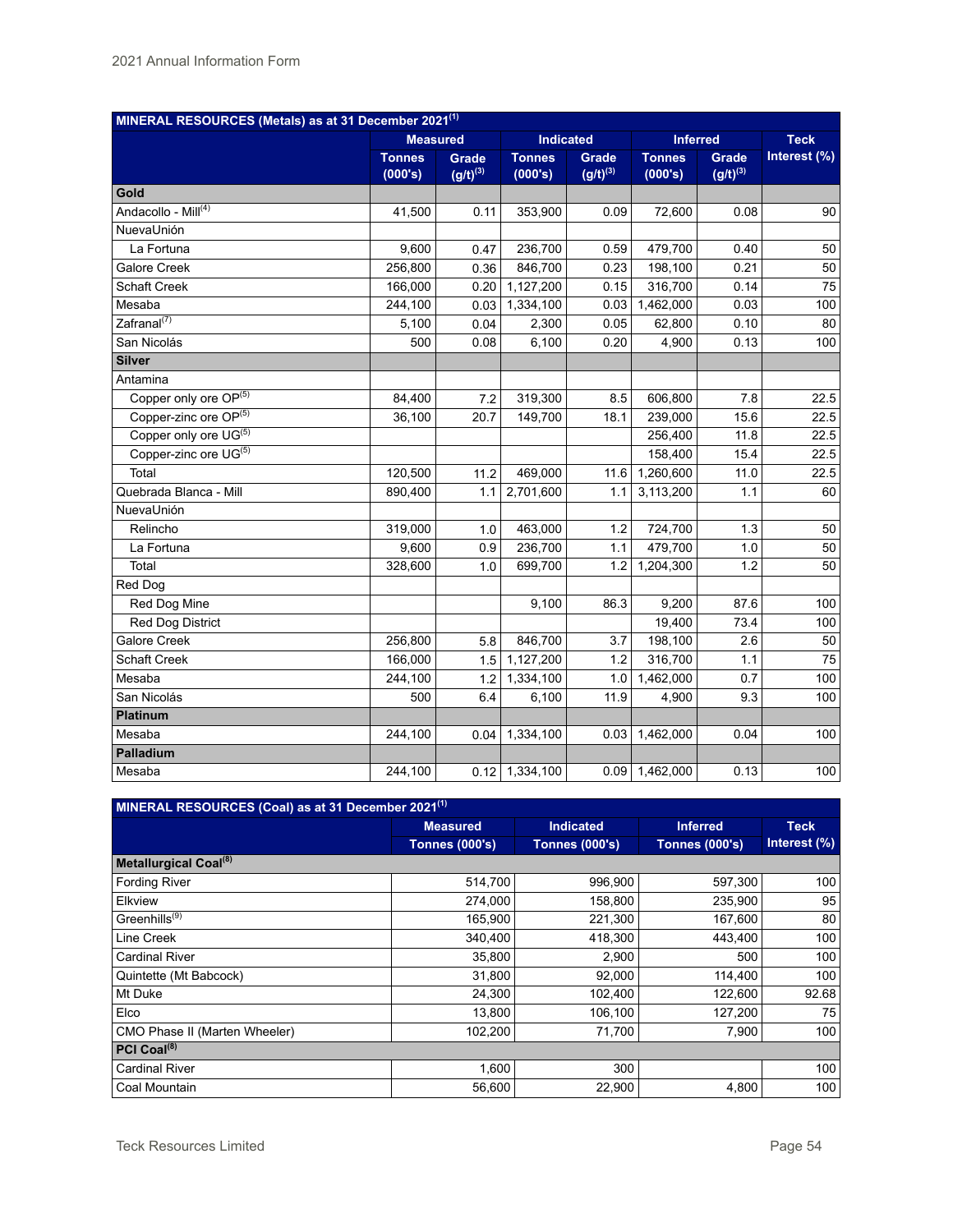#### *Notes to Mineral Reserves and Resources Tables*

- (1) Mineral reserves and resources are mine and property totals and are not limited to our proportionate interests.
- (2) Recoverable Metal refers to the amount of metal contained in concentrate or cathode copper.
- (3)  $g/t = grams$  per tonne.
- (4) In 2015, an interest in future gold production from the Andacollo mine was sold. Compañía Minera Teck Carmen de Andacollo has agreed to sell and deliver to the purchaser an amount of gold equal to 100% of the payable gold produced from the Carmen de Andacollo mine until 900,000 ounces have been delivered, and 50% thereafter. Reserves and resources are stated without accounting for this production interest.
- (5) In 2015, Teck entered into an agreement with a purchaser to deliver silver equivalent to 22.5% of the payable silver sold by Compañía Minera Antamina S.A. until 86 million ounces of silver have been delivered, after which the amount of silver to be delivered will be reduced by one-third. Reserves and resources are stated without accounting for this production interest.
- (6) Coal reserves are reported as tonnes of clean coal.
- (7) At Zafranal, gold in oxide material is considered to be non-recoverable.
- (8) Coal resources are reported as tonnes of raw coal.
- (9) Under the terms of the Greenhills joint venture agreement, during the operational phase of the joint venture POSCAN is entitled to 20% of the coal produced from the Greenhills project. The Teck Interest (%) reflects Teck's ownership interest in the joint venture, although Teck holds a 100% interest in the in situ coal.

#### **DEFINITIONS FOR MINERAL RESERVES AND MINERAL RESOURCES**

**Mineral Reserves and Mineral Resources**: "**Proven**" and "**probable**" mineral reserves and "**measured**", "**indicated**" and "**inferred**" mineral resources are estimated in accordance with the definitions of these terms adopted by the Canadian Institute of Mining, Metallurgy and Petroleum in November, 2010 updated in May 2014 and incorporated in National Instrument 43-101, *Standards of Disclosure for Mineral Projects* ("**NI 43-101**"), by Canadian securities regulatory authorities.

Mineral resources are reported separately from, and do not include, that portion of the mineral resources classified as mineral reserves.

**Metallurgical coal**: means the various grades of coal that are used to produce coke, which is used in the steel making process.

**PCI coal**: means coal that is pulverized and injected into a blast furnace. Those grades of coal used in the PCI process are generally non-coking. PCI grade coal is used primarily as a heat source in the steel making process in partial replacement for high-quality coking coals, which are typically more expensive.

The Canadian Institute of Mining, Metallurgy and Petroleum definitions for mineral resources and mineral reserves are as follows:

A "**mineral resource**" is a concentration or occurrence of solid material of economic interest in or on the Earth's crust in such form, grade or quality and quantity that there are reasonable prospects for eventual economic extraction. The location, quantity, grade or quality, continuity and other geological characteristics of a mineral resource are known, estimated or interpreted from specific geological evidence and knowledge, including sampling.

An "**inferred mineral resource**" is that part of a mineral resource for which quantity and grade or quality are estimated on the basis of limited geological evidence and sampling. Geological evidence is sufficient to imply but not verify geological and grade or quality continuity. An inferred mineral resource has a lower level of confidence than that applying to an indicated mineral resource and must not be converted to a mineral reserve. It is reasonably expected that the majority of inferred mineral resources could be upgraded to indicated mineral resources with continued exploration. An inferred mineral resource is based on limited information and sampling gathered through appropriate sampling techniques from locations such as outcrops, trenches, pits, workings and drillholes. Inferred mineral resources must not be included in the economic analysis, production schedules, or estimated mine life in publicly disclosed prefeasibility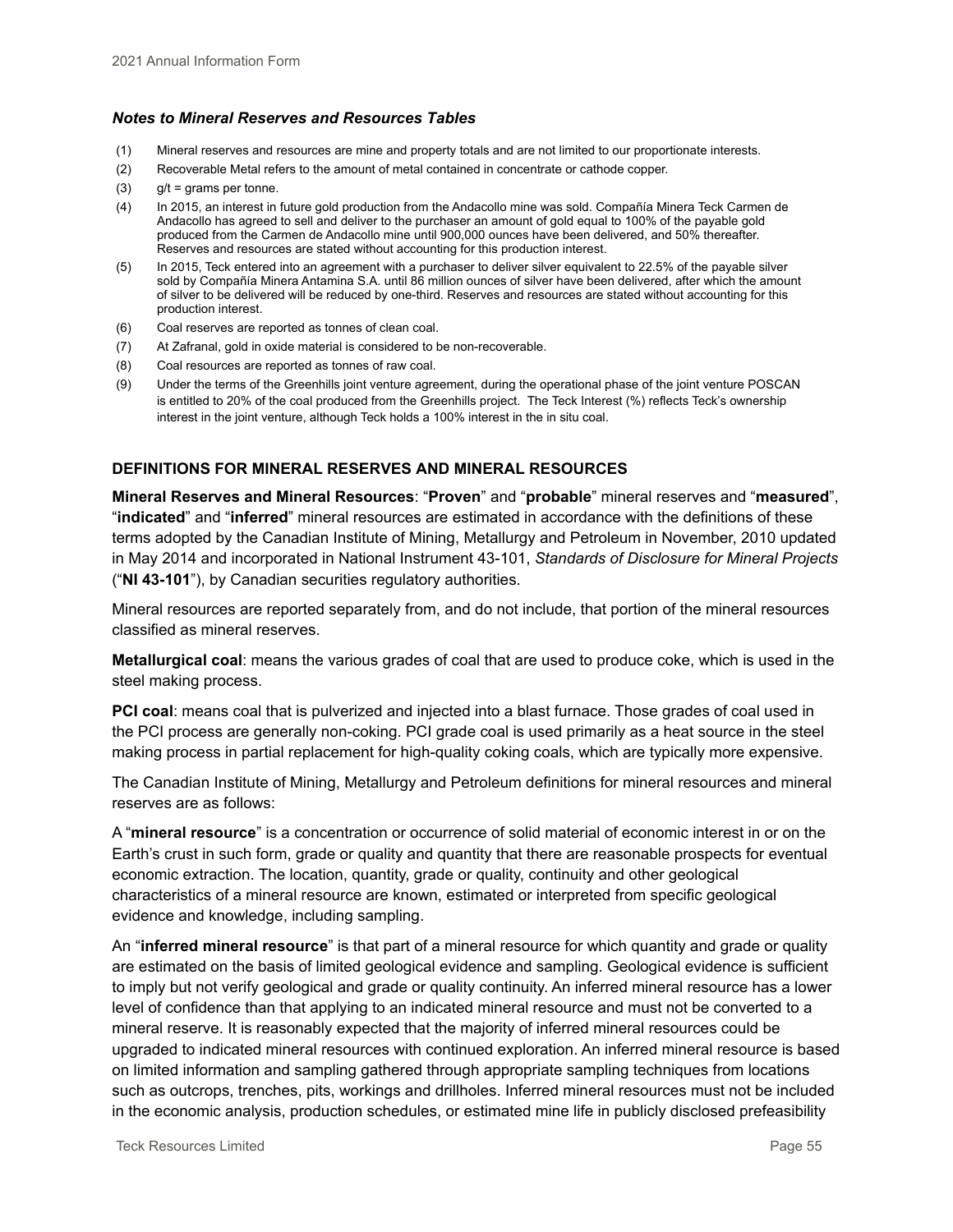or feasibility studies, or in the life of mine plans and cash flow models of developed mines. Inferred mineral resources can only be used in economic studies as provided under NI 43-101.

An "**indicated mineral resource**" is that part of a mineral resource for which quantity, grade or quality, densities, shape and physical characteristics are estimated with sufficient confidence to allow the application of modifying factors in sufficient detail to support mine planning and evaluation of the economic viability of the deposit. Geological evidence is derived from adequately detailed and reliable exploration, sampling and testing and is sufficient to assume geological and grade or quality continuity between points of observation. An indicated mineral resource has a lower level of confidence than that applying to a measured mineral resource and may only be converted to a probable mineral reserve. Mineralization may be classified as an indicated mineral resource by the qualified person when the nature, quality, quantity and distribution of data are such as to allow confident interpretation of the geological framework and to reasonably assume the continuity of mineralization. An indicated mineral resource estimate is of sufficient quality to support a prefeasibility study, which can serve as the basis for major development decisions.

A "**measured mineral resource**" is that part of a mineral resource for which quantity, grade or quality, densities, shape and physical characteristics are estimated with confidence sufficient to allow the application of modifying factors to support detailed mine planning and final evaluation of the economic viability of the deposit. Geological evidence is derived from detailed and reliable exploration, sampling and testing and is sufficient to confirm geological and grade or quality continuity between points of observation. A measured mineral resource has a higher level of confidence than that applying to either an indicated mineral resource or an inferred mineral resource. It may be converted to a proven mineral reserve or to a probable mineral reserve. Mineralization or other natural material of economic interest may be classified as a measured mineral resource when the nature, quality, quantity and distribution of data are such that the tonnage and grade or quality of the mineralization can be estimated to within close limits and that variation from the estimate would not significantly affect potential economic viability of the deposit. This category requires a high level of confidence in, and understanding of, the geology and controls of the mineral deposit.

A "**mineral reserve**" is the economically mineable part of a measured and/or indicated mineral resource. It includes diluting materials and allowances for losses, which may occur when the material is mined or extracted and is defined by studies at prefeasibility or feasibility level as appropriate that include application of modifying factors. These studies demonstrate that, at the time of reporting, extraction could reasonably be justified.

A "**probable mineral reserve**" is the economically mineable part of an indicated, and in some circumstances, a measured mineral resource. The confidence in the modifying factors applying to a probable mineral reserve is lower than that applying to a proven mineral reserve.

A "**proven mineral reserve**" is the economically mineable part of a measured mineral resource. A proven mineral reserve implies a high degree of confidence in the modifying factors.

# **METHODOLOGIES AND ASSUMPTIONS**

Mineral reserve and mineral resource estimates are based on various assumptions relating to operating matters, including with respect to production costs, mining and processing recoveries, mining dilution, cutoff values or grades, as well as assumptions relating to long-term commodity prices and, in some cases, exchange rates. Cost estimates are based on feasibility study estimates or operating history.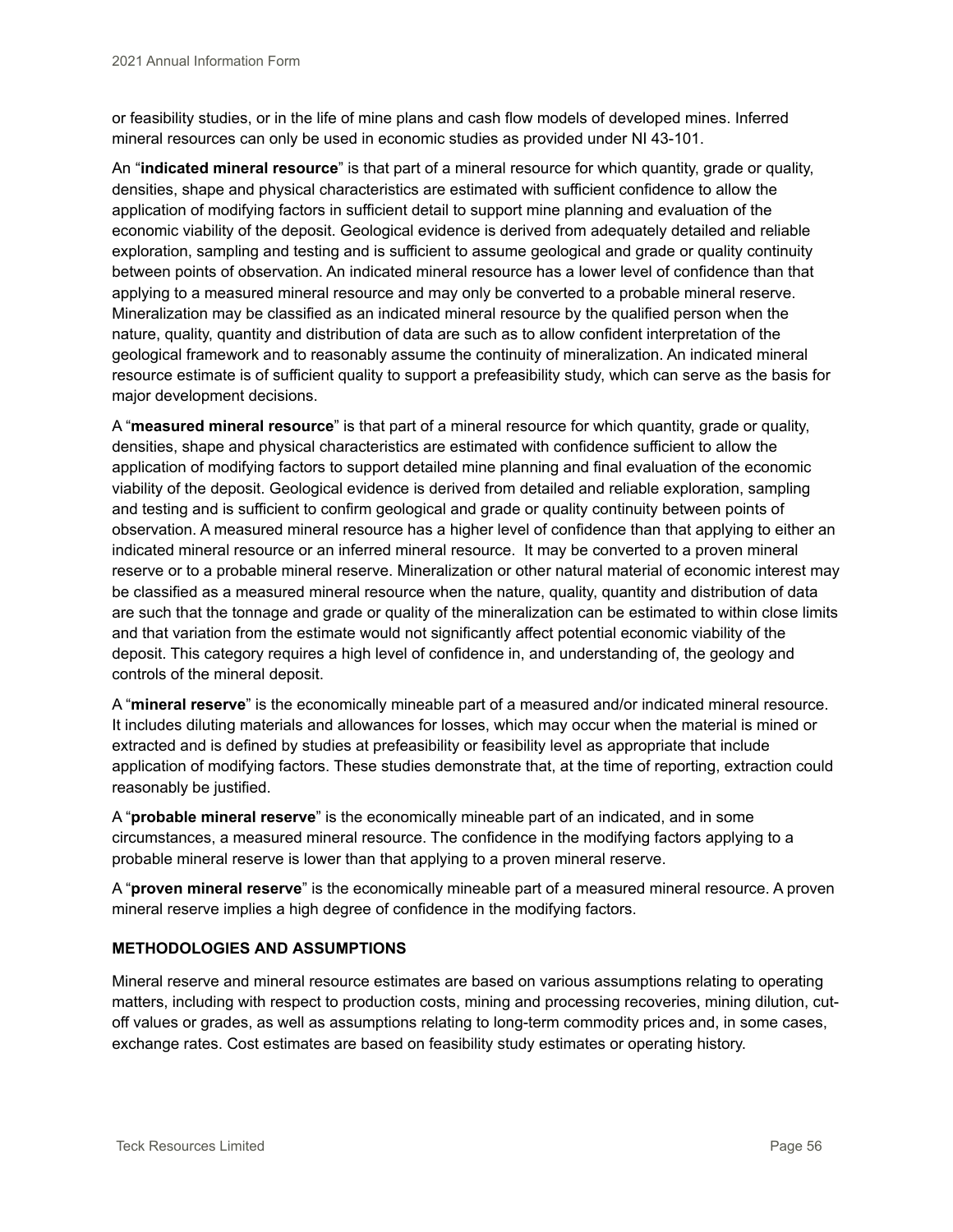Methodologies used in reserve and resource estimates vary from property to property depending on the style of mineralization, geology and other factors. Geostatistical methods, appropriate to the style of mineralization, have been used in the estimation of reserves at Teck's material base metal properties.

Assumed metal prices vary from property to property for a number of reasons. Teck has interests in a number of joint ventures for which assumed metal prices are a joint venture decision. In certain cases, assumed metal prices are historical assumptions made at the time of the relevant reserve and resource estimates. For operations with short remaining lives, assumed metal prices may reflect shorter-term commodity price forecasts.

#### **COMMENTS ON INDIVIDUAL OPERATIONS**

# *Highland Valley Copper*

Reserve and resource estimates were prepared assuming long-term metal prices of US\$3.00/lb copper, US\$9.40/lb molybdenum, US\$20.00/oz silver and US\$1,500/oz gold and an exchange rate of CAD\$1.25 per US\$1.00. Reserves and resources were calculated using a net smelter return of US\$5.10 per tonne and that is equivalent to a copper equivalent cut-off grade of 0.11% with a molybdenum factor of 1.6.

There was an overall decrease of 63.3 Mt of Proven and Probable reserves from 401.6 Mt to 338.3 Mt mostly as result of normal mining activity, changes to operating costs and mine design changes. Resources decreased by 688.0 Mt from 2,129.8 Mt to 1,441.8 Mt, mainly due to higher operating unit costs. The resource estimate at Highland Valley Copper Operations is extremely sensitive to changes in economic assumptions.

# *Antamina*

Open pit reserve estimates were prepared assuming long-term metal prices of US\$3.03/lb copper, US\$1.07/lb zinc, US\$9.40/lb molybdenum and US\$18.32/oz silver. Open pit and underground resource estimates were prepared assuming long-term metal prices of US\$3.30/lb copper, US\$1.18/lb zinc, US\$11.11/lb molybdenum and US\$25.14/oz silver.

Cut-off grades at Antamina are based on the net value before taxes that the relevant material is expected to generate per hour of concentrator operation at assumed prices, and vary by year in an effort to maximize the net present value of the pit.

# *Quebrada Blanca*

Supergene reserves continued to be processed in the SX-EW plant during 2021 but mining activities ceased in 2018. The Quebrada Blanca (mill) reserve and resource estimates were prepared assuming a long-term copper price of US\$3.00/lb and a long-term molybdenum price of US\$9.40/lb.

The hypogene mineral reserves remain at 1.4 billion tonnes and are limited by the current tailings storage capacity. Due to construction of QB2 facilities and limitations due to the COVID-19 pandemic, no additional drilling has been completed in 2021 so the resource model last update is from June 2020. Higher processing and administration costs were the most important factor in the slight reduction of 35 million tonnes in mineral resources.

# *Carmen de Andacollo*

Carmen de Andacollo Operations continues to operate a heap leach copper operation and a copper-gold hypogene concentrator. The year-end 2021 reserves and resources are supported by a resource model prepared in 2019 and validated with reconciliation results in the last couple of years of mine production.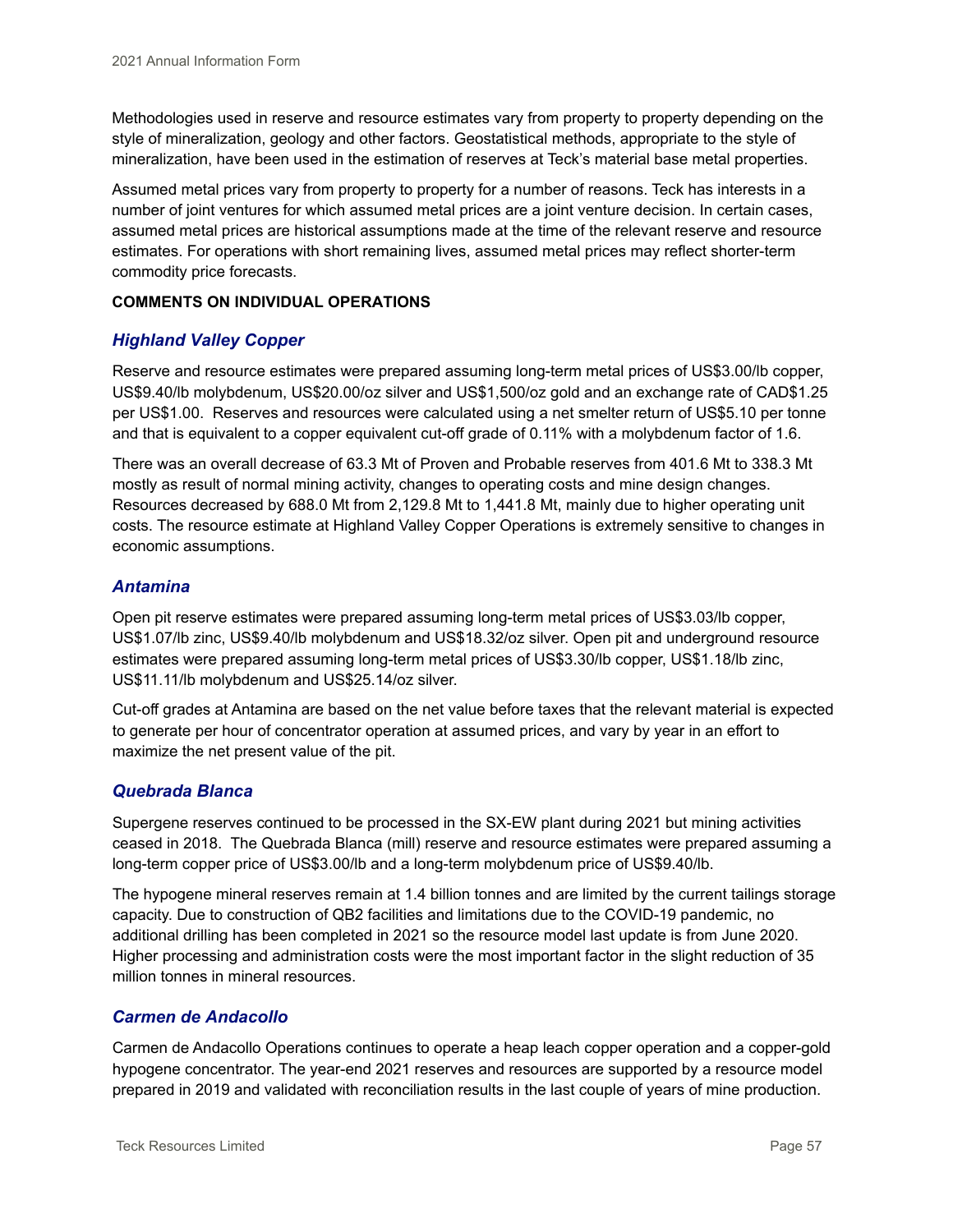Reserve estimates assume long-term metal prices of US\$3.00/lb copper and US\$1,500/oz gold. Mineral reserves show a small overall reduction from 2020 due to depletion from normal mining activities, transfer back to resources and lower processing recoveries. Hypogene resource estimates increased by a total of 62 million tonnes in comparison to 2020, mostly due to improved economic assumptions related to operational costs, higher gold prices and adjustments in mine designs.

# *Galore Creek*

Teck has a 50% interest in Galore Creek. Reported resources are unchanged from 2019 figures and are estimated based on commodity prices of US\$3.00/lb copper, US\$1,200/oz gold and US\$20.00/oz silver and a US\$8.84/tonne net smelter return cut-off.

# *Schaft Creek*

2021 reported resources remain unchanged from 2019. Open pit mineral resources are reported at a net smelter return cut-off of US\$4.31/tonne and constrained by a conceptual open pit shape.

#### *Mesaba*

There was no additional information incorporated to the Mesaba resource model in 2021 and no changes to the resource pit shell. Reported resources are unchanged from 2019 figures. The estimates are based at a cut-off of 0.2% copper, equivalent to a net smelter return cut-off of US\$5.24/ton. The net smelter return is calculated based on the following elements and prices copper (US\$3.00/lb), nickel (U\$7.60/lb), silver (US\$20.00/oz), cobalt (US\$23.00/lb), gold (US\$1,250/oz), platinum (US\$1,200/oz) and palladium (US\$900/oz).

# *Zafranal*

2021 reported reserves and resources are unchanged from 2019 reported reserves and resources. Resource and reserves estimates at Zafranal were prepared and reported in a feasibility study using price assumptions of US\$3.00/lb copper and US\$1,200/oz gold. The total contained metal used in the reserves table is based on variable metallurgical recoveries of up to 89.5% for copper and up to 56% for gold. Open pit mineral reserves are reported using a variable net smelter return cut-off of US\$6.10 to \$6.35/ tonne averaging US\$6.11/tonne.

# *San Nicolás*

The 2021 estimates for San Nicolás include mineral resources and mineral reserves unchanged from 2020 statements. The estimates assume different net smelter return cut-offs for low zinc/copper ores and high zinc/copper ores, respectively, of US\$9.71/tonne and US\$13.15/tonne net smelter return based on an estimate of the marginal cost of production for the relevant ore. Net smelter return calculations include metal price assumptions as US\$3.00/lb copper, US\$1.10/lb zinc, US\$1,300/oz gold and US\$20/oz silver and scaled costs from previous studies.

# *NuevaUnión*

Teck has a 50% interest in NuevaUnión. Reserves and resources for NuevaUnión are in respect of two deposits, Relincho and La Fortuna. Reserves at the deposits consider a bulk open-pit mining operation developed in three production phases that will alternate mining operations between the two deposits.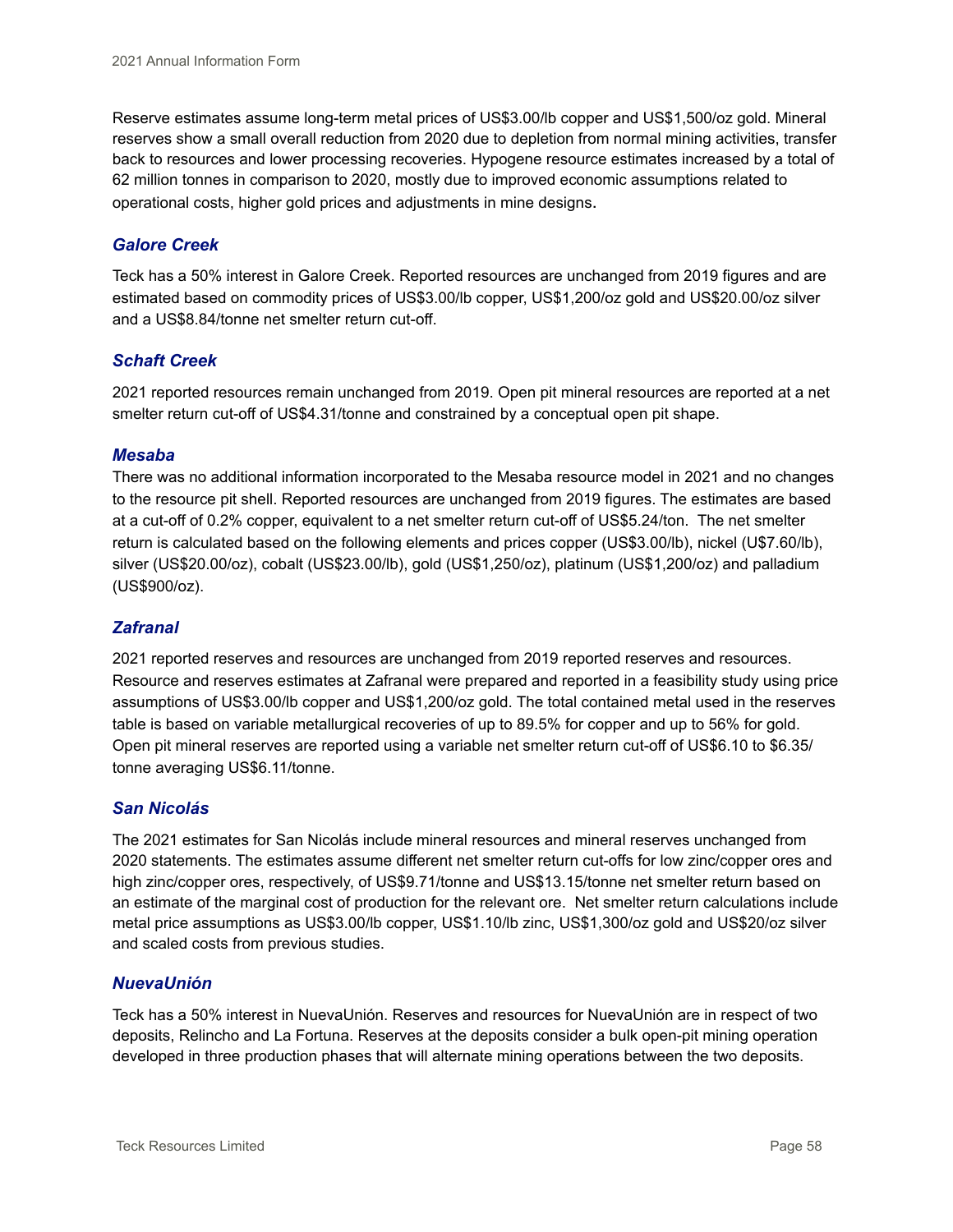Relincho mineral reserves and mineral resources are reported using an average net smelter return cut-off of US\$11.00/tonne and US\$6.72/tonne, respectively, and assuming metal prices of US\$ 3.00/lb copper and US\$10.00/lb molybdenum and US\$18.00/oz silver.

La Fortuna mineral reserves and open pit mineral resources are reported using an average net smelter return cut-off of US\$10.55/tonne and US\$9.12/tonne, respectively, and assuming metal prices of US\$3.00/lb copper and US\$1,200/oz gold. Mineral resources outside of the mineral reserve pit are defined using a conceptual underground mining envelope. This approach assumes the same recoveries, metal prices, processing and general & administration costs as used for the open pits but with mining costs and dilution assumptions that are more appropriate to bulk underground mining. The resource model was updated in 2020 to include nine holes targeting the deep portion of La Fortuna, improved geological boundaries and updated grade estimation.

# *Red Dog*

Teck reports reserves and resources for Red Dog divided into two reporting groups based on the spatial proximity and the land ownership associated with the deposits in and around Red Dog. The names assigned to these groups are "Mine" and "District".

In the "Mine" group, Teck is currently operating two deposits accessible by open pit mining: Aqqaluk and Qanaiyaq. The Aqqaluk deposit, with first ore milled in August 2010, is scheduled to be mined through Q1 2031. Mining of the Qanaiyaq deposit started with first ore milled in January 2017 and the current mine plan predicts a lifespan through 2026. The Mine area also contains the undeveloped Paalaaq deposit, which is currently only defined to a resource level of confidence.

All reserve and resources were estimated using long-term metal prices: US\$1.10/lb for zinc, US\$0.90/lb for lead and US\$20.00/oz for silver.

The "District" group consists entirely of Inferred resources from the Anarraaq deposit, which lies approximately 11 km northwest of the current Red Dog Operations. Inferred resources for this deposit are unchanged from 2017, at 19.4 million tonnes.

# *Fording River*

The reserve economics assume a long-term selling price at the Port of Vancouver of US\$140/tonne for metallurgical coal at an exchange rate of CAD\$1.25 per US\$1.00. There was a major update to the FRX geological model and mine plan resulting in a reserve increase of 34% in that area (61.7Mt).

# *Elkview*

Teck has a 95% interest in the Elkview mine. The reserve economics assume a long-term selling price at the Port of Vancouver of US\$140/tonne for metallurgical coal at an exchange rate of CAD\$1.25 per US\$1.00.

# *Greenhills*

Teck is an 80% partner in the Greenhills Joint Venture. The reserve economics assume a long-term selling price at the Port of Vancouver of US\$140/tonne for metallurgical coal at an exchange rate of CAD\$1.25 per US\$1.00.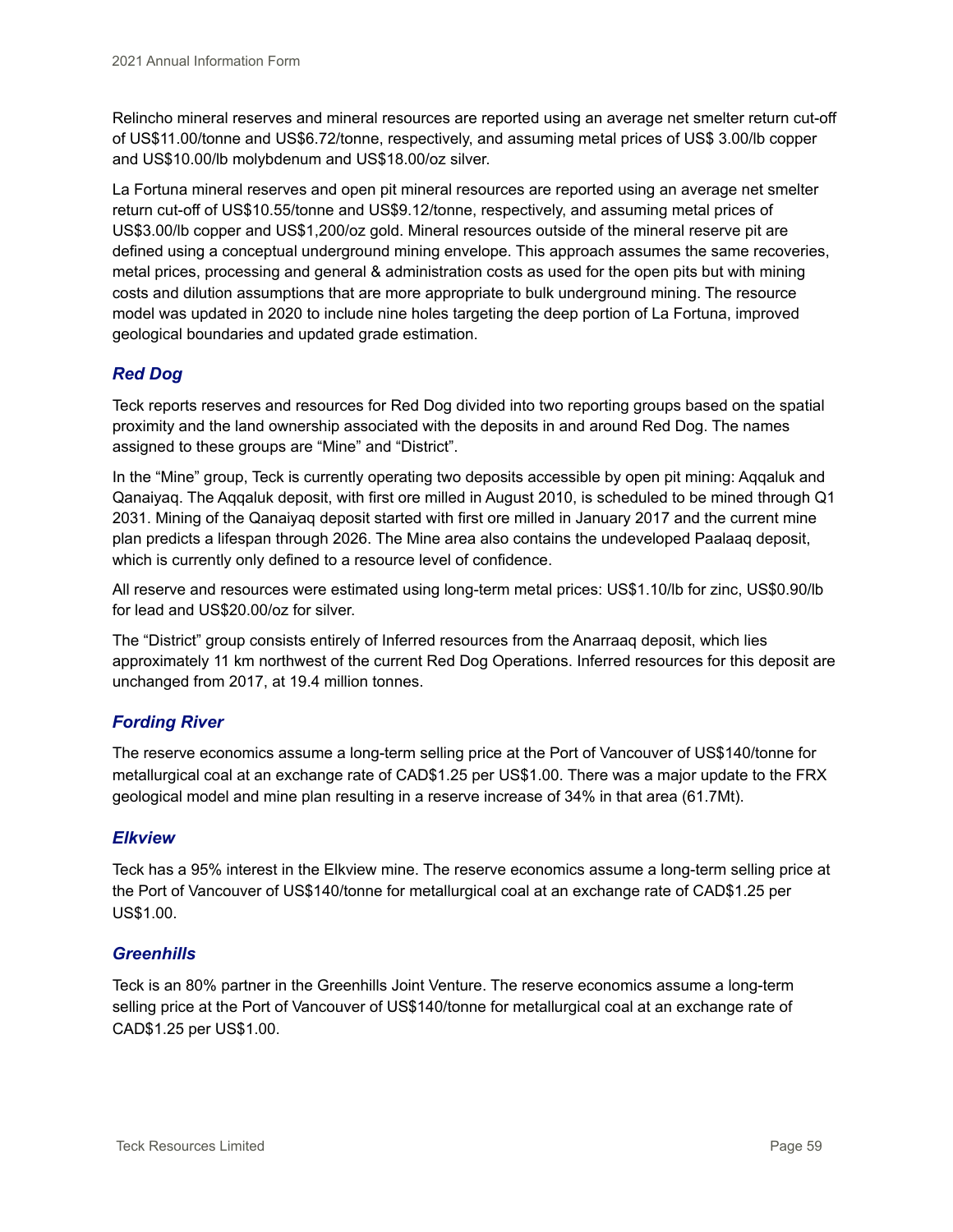# *Line Creek*

The reserve economics assume a long-term selling price at the Port of Vancouver of US\$140/tonne for metallurgical coal and US\$100/tonne for PCI coal at an exchange rate of CAD\$1.25 per US\$1.00.

# *Quintette (Mt. Babcock)*

The reserve economics assume a long-term selling price of US\$140/tonne for metallurgical coal at an exchange rate of CAD\$1.25 per US\$1.00.

#### **RISKS AND UNCERTAINTIES**

Mineral reserves and mineral resources are estimates of the size and grade of the deposits based on the assumptions and parameters currently available. These assumptions and parameters are subject to a number of risks and uncertainties, including, but not limited to, future changes in metals prices and/or production costs; differences in size, grade, continuity, geometry or location of mineralization from that predicted by geological modelling; recovery rates being less than those expected; and changes in project parameters due to changes in production plans. Except as expressly described elsewhere in this Annual Information Form, there are no known environmental, permitting, legal, title, taxation, socio-political, marketing or other issues that are currently expected to materially affect the mineral reserves or resources. Certain operations will require further permits over the course of their operating lives in order to continue operating. Where management expects such permits to be issued in the ordinary course, material that may only be mined after such permits are issued is included in Proven and Probable reserves. Specific current permitting issues are described in the narrative concerning the relevant operation under the headings "*Description of the Business*" and *"Health, Safety, Community and Environmental Protection*" and "*Risk Factors — We face risks associated with the issuance and renewal of permits*."

#### **QUALIFIED PERSONS**

Estimates of mineral reserves and resources for our base metal properties have been prepared under the general supervision of Rodrigo Marinho, P.Geo., who is an employee of Teck Resources Limited and the Qualified Person for the purposes of NI 43-101 for our base metal properties (other than Antamina). Mineral reserve and resource estimates for Antamina have been prepared under the supervision of Fernando Angeles, P.Eng. and Lucio Canchis, who is an SME Registered Member, and who are both employees of Compañía Minera Antamina S.A. Messrs. Canchis and Angeles are the Qualified Persons for the purposes of NI 43-101 in respect of Antamina. Reserve and resource estimates for coal properties were prepared under the general supervision of Jo-Anna Singleton, P.Geo. and Robin Gold, P.Eng., employees of Teck Coal Limited, who are the Qualified Persons for coal properties for the purposes of NI 43–101.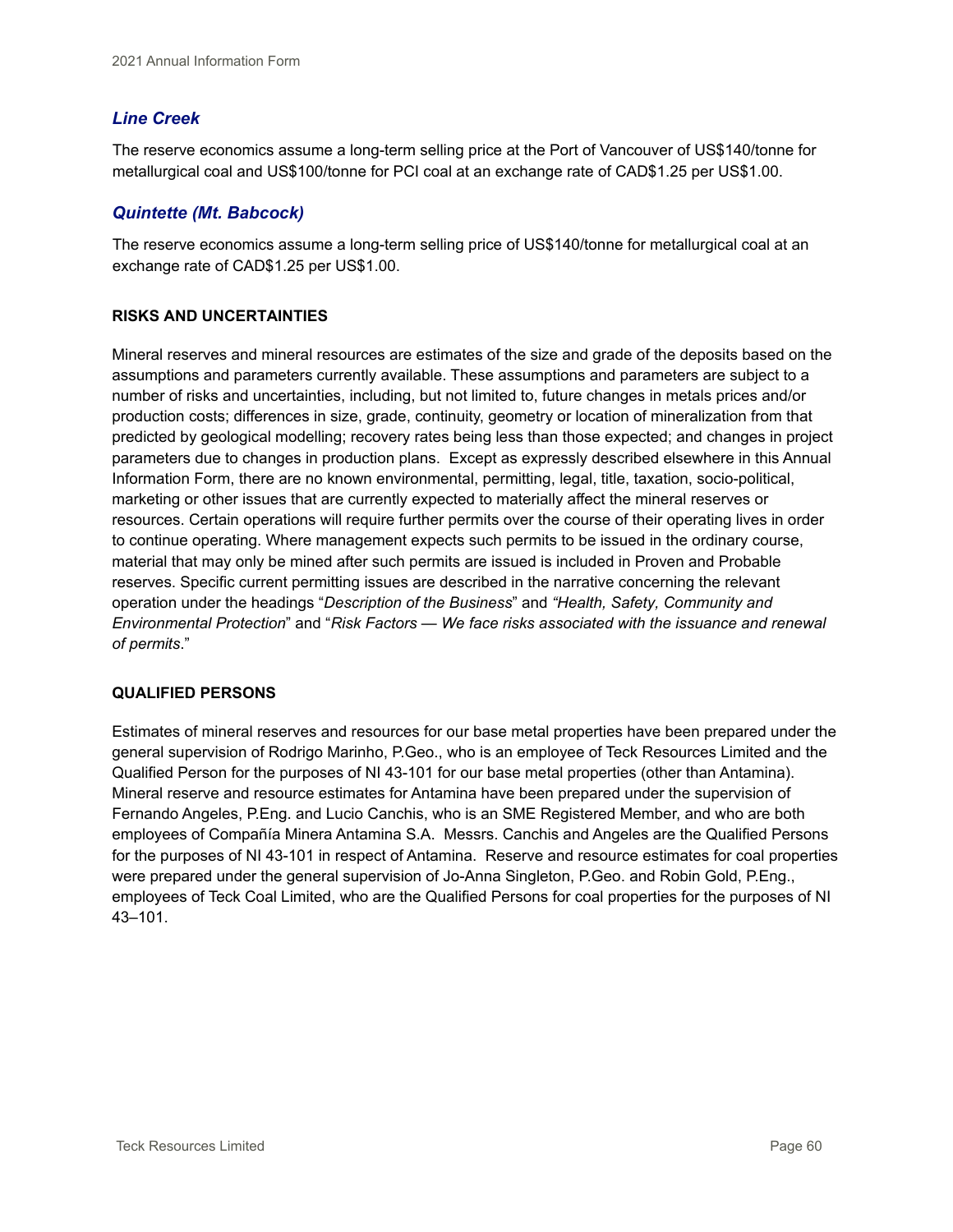# **Oil and Gas Reserves**

The reserves information set out below for the Fort Hills mine is based upon evaluations conducted by GLJ, an independent qualified reserves evaluator.

The effective date of the reserves data and other oil and gas information below for Fort Hills is December 31, 2021. Estimates of reserves and projections of production were prepared by GLJ using information provided up to November 30, 2021. The reserves information set out below for Fort Hills is taken from a report prepared by GLJ; the preparation date of the information is January 17, 2022. All reserves information in this section is based on Teck's 21.3049% interest in Fort Hills.

Classifications of oil and gas reserves as Proved or Probable are only attempts to define the degree of certainty associated with the estimates. There are numerous uncertainties inherent in estimating quantities of oil reserves. It should not be assumed that the estimates of future net revenues presented in the tables below represent the fair market value of the reserves. There is no assurance that the forecast price and cost assumptions will be attained and variances could be material. The reserves estimates provided herein are estimates only and there is no guarantee that the estimated reserves will be recovered. Actual reserves may be greater or less than the estimates disclosed.

# **RESERVE CATEGORIES**

For oil and gas, reserves are estimated remaining quantities of oil and natural gas and related substances anticipated to be recoverable from known accumulations, as of a given date, based on analysis of drilling, geological, geophysical and engineering data; the use of established technology; and specified economic conditions that are generally accepted as being reasonable. Reserves are classified into Proved or Probable according to the degree of certainty associated with the estimates.

**Proved reserves** are those reserves that can be estimated with a high degree of certainty to be recoverable. It is likely that the actual remaining quantities recovered will exceed the estimated Proved reserves.

**Probable reserves** are those additional reserves that are less certain to be recovered than Proved reserves. It is equally likely that the actual remaining quantities recovered will be greater or less than the sum of the estimated Proved plus Probable reserves.

Each of the Proved and Probable reserves categories may be divided into developed and undeveloped categories. All of Teck's reserves are currently categorized as **developed reserves** since Fort Hills is now in operation**.** Undeveloped reserves are those reserves expected to be recovered from known accumulations where a significant expenditure (e.g., construction of a primary extraction facility) is required and the necessary equipment is not yet installed to render them capable of production.

#### **FORT HILLS MINE**

The reserves data presented below summarizes our Proved and Probable reserves and the net present values of future net revenue for these reserves. The reserves data uses forecast prices and costs prior to provision for, and therefore do not take into account, interest, general and administrative expenses or the impact of any hedging activities. In addition, provisions for the abandonment and reclamation of the mines and associated facilities to which reserves have been assigned have been included; all other abandonment and reclamation costs have not been included. These forecasts and other assumptions are taken from the GLJ evaluation report with an effective date of December 31, 2021. Future net revenues have been presented on a before and after tax basis in accordance with National Instrument 51-101.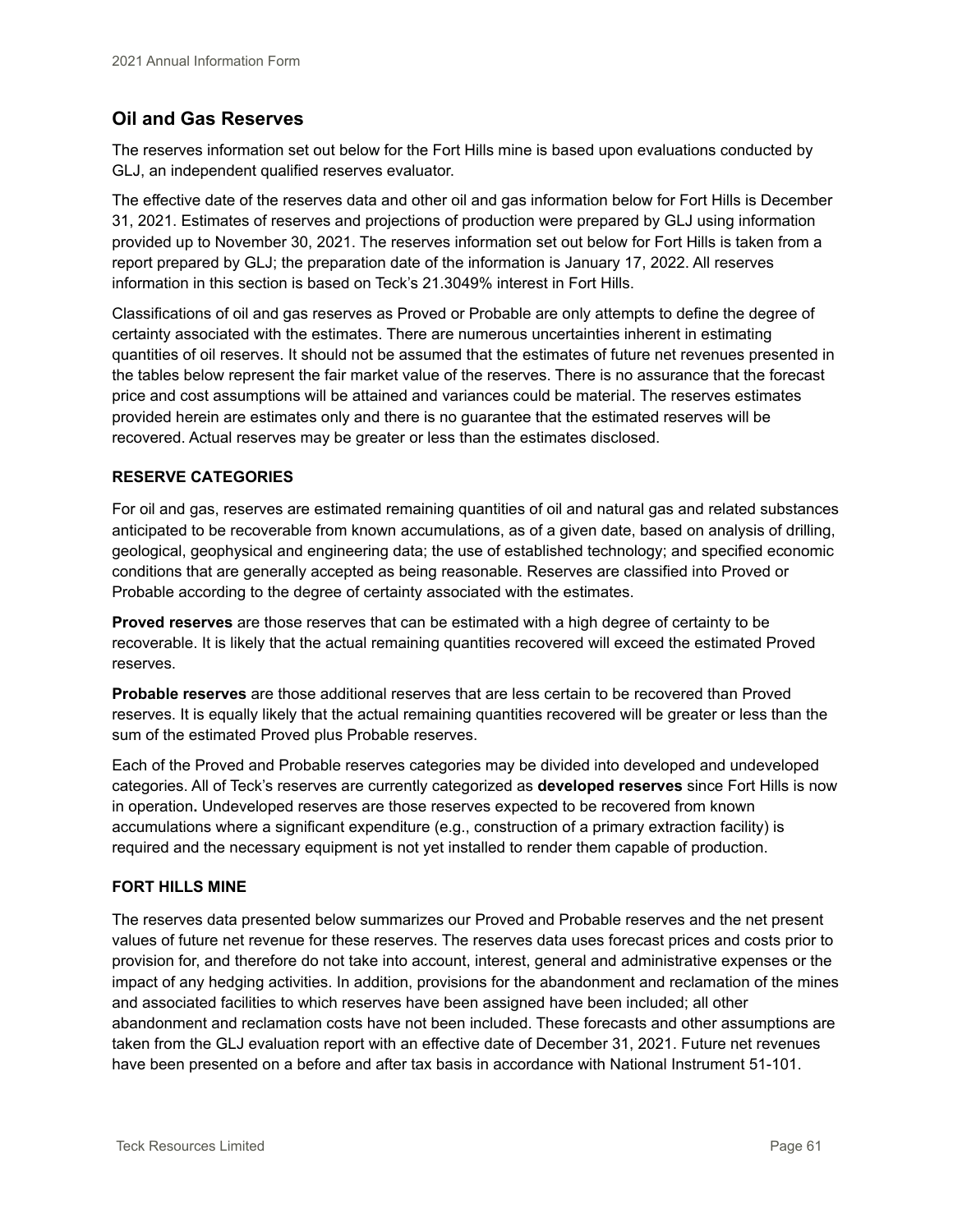The future net revenue, development and operating cost, exchange rate, price and other assumptions set out in this "*Description of the Business ― Oil and Gas Reserves ― Fort Hills Mine*" section of this Annual Information Form are the estimates or assumptions of GLJ, our independent reserves evaluator. In order to estimate reserves and future net revenues, GLJ makes a number of assumptions, including assumptions regarding inflation rates, currency exchange rates, and prices for oil and other products. For planning, project economics, forecasts, accounting and other purposes, our management makes assumptions regarding those same factors and our assumptions generally differ from those of GLJ. Different assumptions would lead to different present value and net revenue figures, and could affect reserve estimates.

GLJ estimates of capital and operating costs associated with Fort Hills are based on historical costs and Suncor's estimates, as operator, of future costs, with consideration to those achieved by other oil sands mining projects. These GLJ-estimated costs differ somewhat from those that the Fort Hills partners use for planning and decision-making for the project, which are based on detailed engineering studies. See "*Description of the Business - Individual Operations - Energy - Fort Hills Mine*" for a further description of Teck's estimates regarding costs.

All of our reserves are associated with Fort Hills. Bitumen is the only product type associated with our reserves. Reserves are presented on a gross and net basis. "**Gross**" in relation to Teck's interest in reserves means Teck's working interest as at December 31, 2021 (21.3049%) share before deduction of royalties. "**Net**" in relation to Teck's interest in reserves means Teck's working interest as at December 31, 2021 (21.3049%) share after deduction of royalties.

| (in millions of barrels)          | <b>Reserves</b> |            |  |  |  |  |
|-----------------------------------|-----------------|------------|--|--|--|--|
| <b>Reserves Category</b>          | <b>Bitumen</b>  |            |  |  |  |  |
|                                   | <b>Gross</b>    | <b>Net</b> |  |  |  |  |
| Proved                            |                 |            |  |  |  |  |
| <b>Developed Producing</b>        | 310             | 289        |  |  |  |  |
| Developed Nonproducing            | $\mathbf{0}$    | 0          |  |  |  |  |
| Undeveloped                       | $\Omega$        | 0          |  |  |  |  |
| <b>Total Proved</b>               | 310             | 289        |  |  |  |  |
| Probable                          | 182             | 163        |  |  |  |  |
| <b>Total Proved plus Probable</b> | 491             | 452        |  |  |  |  |

#### **Summary of Oil and Gas Reserves at December 31, 2021 (forecast prices and costs)**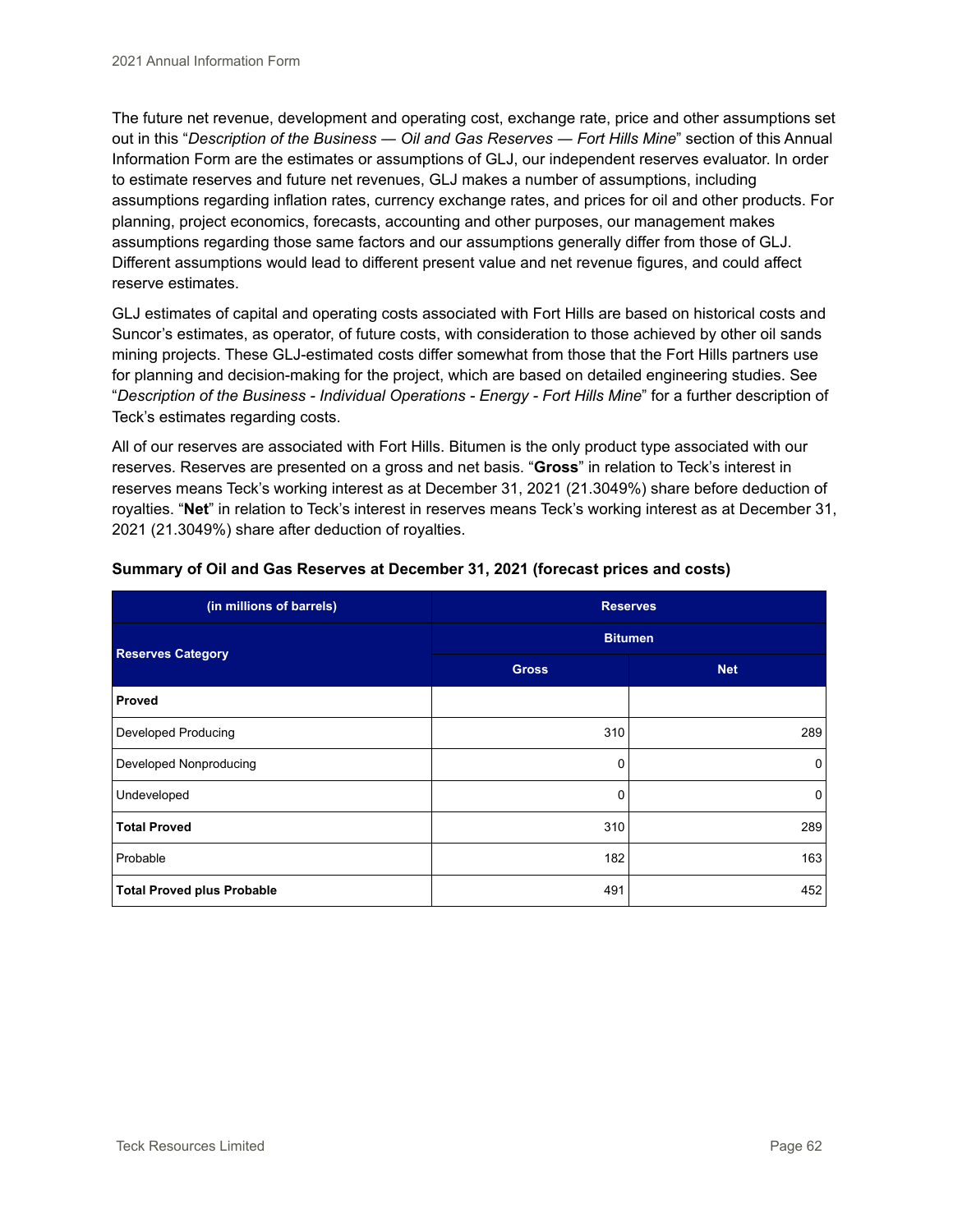# **Summary of Net Present Value of Future Net Revenue at December 31, 2021 (forecast prices and costs)**

The net present value of future net revenues below in respect of Teck's interest in Fort Hills were computed by applying an average price forecast based on forecasts from three qualified reserves evaluators (including GLJ), GLJ's forecast costs as described below, legislated tax rates and Teck's tax pools. The estimates of future net revenue do not necessarily provide a reliable estimate of the expected future cash flows to be obtained from our share of the Fort Hills reserves and do not necessarily represent the fair market value of our Proved and Probable oil reserves. The independent reserves evaluator makes various assumptions, including with respect to production rates and capital and operating costs, which may differ from those that the Fort Hills partners use for planning and decision-making for the project, which are based on detailed engineering studies and historical site cost data.

|                       |       | <b>Net Present Value of Future Net Revenue</b> |               |              |              |          |             |                           |              |          |                   |
|-----------------------|-------|------------------------------------------------|---------------|--------------|--------------|----------|-------------|---------------------------|--------------|----------|-------------------|
|                       |       | <b>Before Income Taxes</b>                     |               |              |              |          |             | <b>After Income Taxes</b> |              |          |                   |
| <b>Reserves</b>       |       | <b>Discounted at (%/year)</b>                  |               |              |              |          |             | Discounted at (%/year)    |              |          | <b>Unit value</b> |
| <b>Category</b>       |       |                                                | (\$ millions) |              |              |          |             | (\$ millions)             |              |          | $($/bbl)^{(1)}$   |
|                       | 0%    | 5%                                             | 10%           | 15%          | 20%          | 0%       | 5%          | 10%                       | 15%          | 20%      |                   |
| Proved                |       |                                                |               |              |              |          |             |                           |              |          |                   |
|                       |       |                                                |               |              |              |          |             |                           |              |          |                   |
| Developed             | 4,280 | 2,607                                          | 1,728         | 1,248        | 967          | 3,716    | 2,369       | 1,620                     | 1,197        | 942      | 5.98              |
| Producing             |       |                                                |               |              |              |          |             |                           |              |          |                   |
| Developed             |       |                                                |               | $\Omega$     | $\mathbf{0}$ | $\Omega$ | $\mathbf 0$ | $\Omega$                  | $\mathbf 0$  | 0        | $\mathbf 0$       |
| Nonproducing          |       |                                                |               |              |              |          |             |                           |              |          |                   |
| Undeveloped           |       |                                                |               | $\mathbf{0}$ | $\mathbf{0}$ | $\Omega$ | $\mathbf 0$ | $\Omega$                  | $\mathbf{0}$ | $\Omega$ | $\mathbf 0$       |
|                       |       |                                                |               |              |              |          |             |                           |              |          |                   |
| <b>Total Proved</b>   | 4,280 | 2,607                                          | 1,728         | 1,248        | 967          | 3,716    | 2,369       | 1,620                     | 1,197        | 942      | 5.98              |
|                       |       |                                                |               |              |              |          |             |                           |              |          |                   |
| <b>Total Probable</b> | 3,390 | 1,187                                          | 506           | 282          | 195          | 2,470    | 917         | 413                       | 244          | 177      | 3.11              |
|                       |       |                                                |               |              |              |          |             |                           |              |          |                   |
| <b>Total Proved</b>   | 7,670 | 3,794                                          | 2,234         | 1,530        | 1,162        | 6,187    | 3,286       | 2,033                     | 1,441        | 1,118    | 4.94              |
| plus Probable         |       |                                                |               |              |              |          |             |                           |              |          |                   |

(1) Unit values are future net revenues, before deducting estimated cash income taxes payable, discounted at 10%, using net reserves.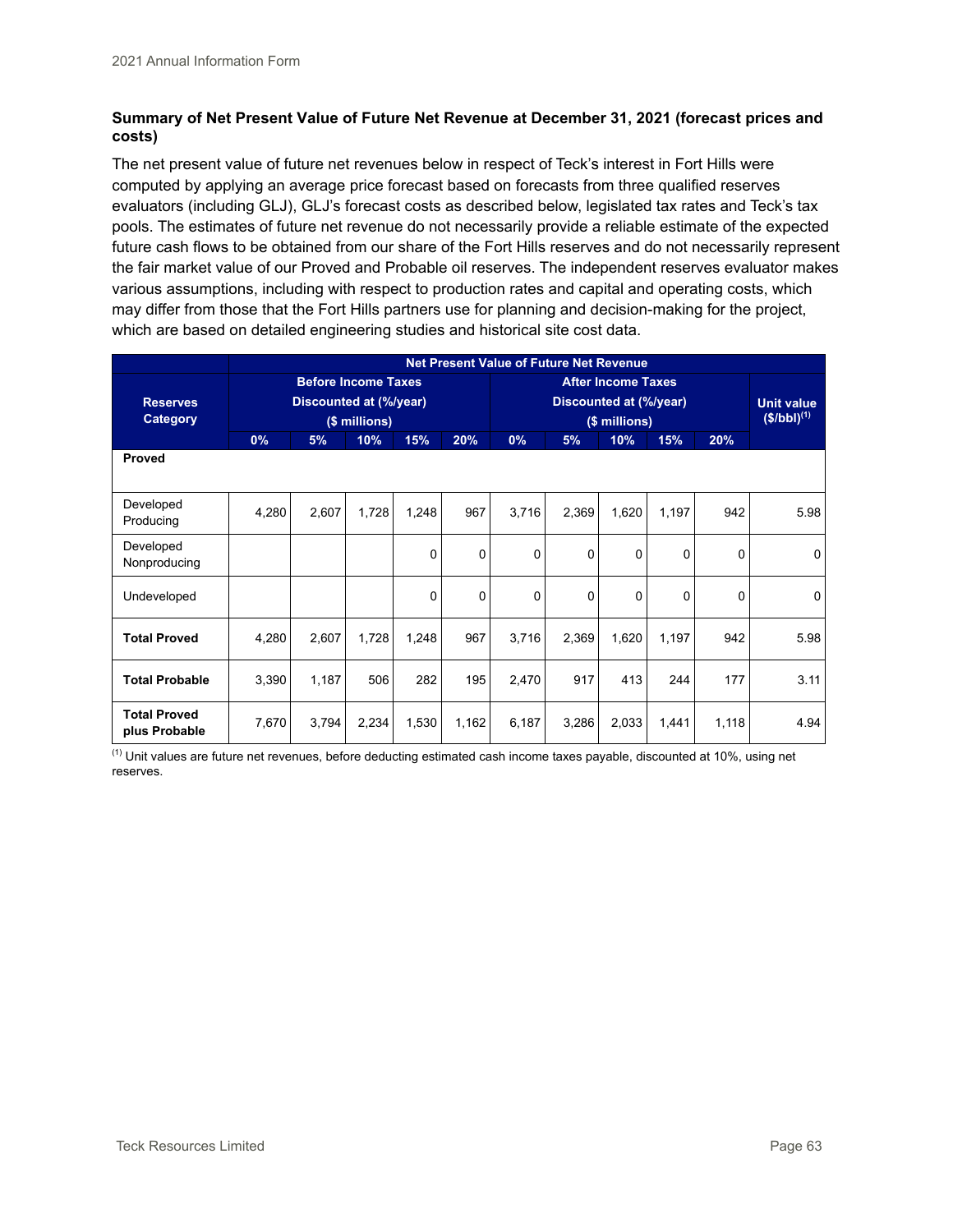#### **Total Future Net Revenue as at December 31, 2021 (undiscounted), (forecast prices and costs)**

The future net revenues below in respect of Teck's interest in Fort Hills were computed by applying an average price forecast based on forecasts from three qualified reserves evaluators (including GLJ), GLJ's forecast costs as described below, legislated tax rates and Teck's tax pools. The estimates of future net revenue do not necessarily provide a reliable estimate of the expected future cash flows to be obtained from our share of the Fort Hills reserves and do not necessarily represent the fair market value of our proved and probable oil reserves. The capital and operating costs below reflect GLJ's estimates and differ from those that the Fort Hills partners use for planning and decision-making for the project, which are based on detailed engineering studies and historical cost data. See "*Description of the Business - Individual Operations - Energy - Fort Hills Mine*" for a further description of Teck's projections regarding costs.

| <b>Reserves</b><br>Category<br>(in \$ millions)<br>(undiscounted) | <b>Revenue</b> | <b>Royalties</b> | <b>Operating</b><br><b>Costs</b> | <b>Capital</b><br><b>Developme</b><br>nt Costs | Abandon-<br>ment and<br>Reclamat-<br>ion Costs | <b>Future net</b><br>revenue<br>before<br><i>income</i><br>taxes | <b>Income</b><br>taxes | <b>Future net</b><br>revenue<br>after<br><b>income</b><br>taxes |
|-------------------------------------------------------------------|----------------|------------------|----------------------------------|------------------------------------------------|------------------------------------------------|------------------------------------------------------------------|------------------------|-----------------------------------------------------------------|
| Proved<br>Producing                                               | 20,324         | 1,376            | 11,442                           | 2,056                                          | 1,170                                          | 4,280                                                            | 564                    | 3,716                                                           |
| Proved<br>Developed<br>Nonproducing                               |                |                  |                                  |                                                |                                                |                                                                  |                        |                                                                 |
| Proved<br>Undeveloped                                             | -              | ۰                | -                                |                                                | $\overline{\phantom{a}}$                       |                                                                  | ٠                      |                                                                 |
| <b>Total Proved</b>                                               | 20,324         | 1,376            | 11,442                           | 2,056                                          | 1,170                                          | 4,280                                                            | 564                    | 3,716                                                           |
| <b>Total Probable</b>                                             | 16,324         | 1,679            | 8,571                            | 1,635                                          | 1,049                                          | 3,390                                                            | 920                    | 2,470                                                           |
| <b>Total Proved</b><br><b>Plus Probable</b>                       | 36,648         | 3,055            | 20,013                           | 3,691                                          | 2,218                                          | 7,670                                                            | 1,483                  | 6,187                                                           |

#### **Future Net Revenue by Product Type at December 31, 2021 (at forecast prices and cost)**

| <b>Reserves Category</b>          | Production     |               | Future Net Revenue Before Income Taxes <sup>(1)</sup><br>(discounted at 10%/year) |
|-----------------------------------|----------------|---------------|-----------------------------------------------------------------------------------|
|                                   | group          | (\$ millions) | (\$/bbl)                                                                          |
| <b>Proved Producing</b>           | <b>Bitumen</b> | 1,728         | 5.98                                                                              |
| <b>Total Proved</b>               | <b>Bitumen</b> | 1,728         | 5.98                                                                              |
| <b>Total Proved Plus Probable</b> | <b>Bitumen</b> | 2,234         | 4.94                                                                              |

 $(1)$  Unit values are based on Teck's net reserves.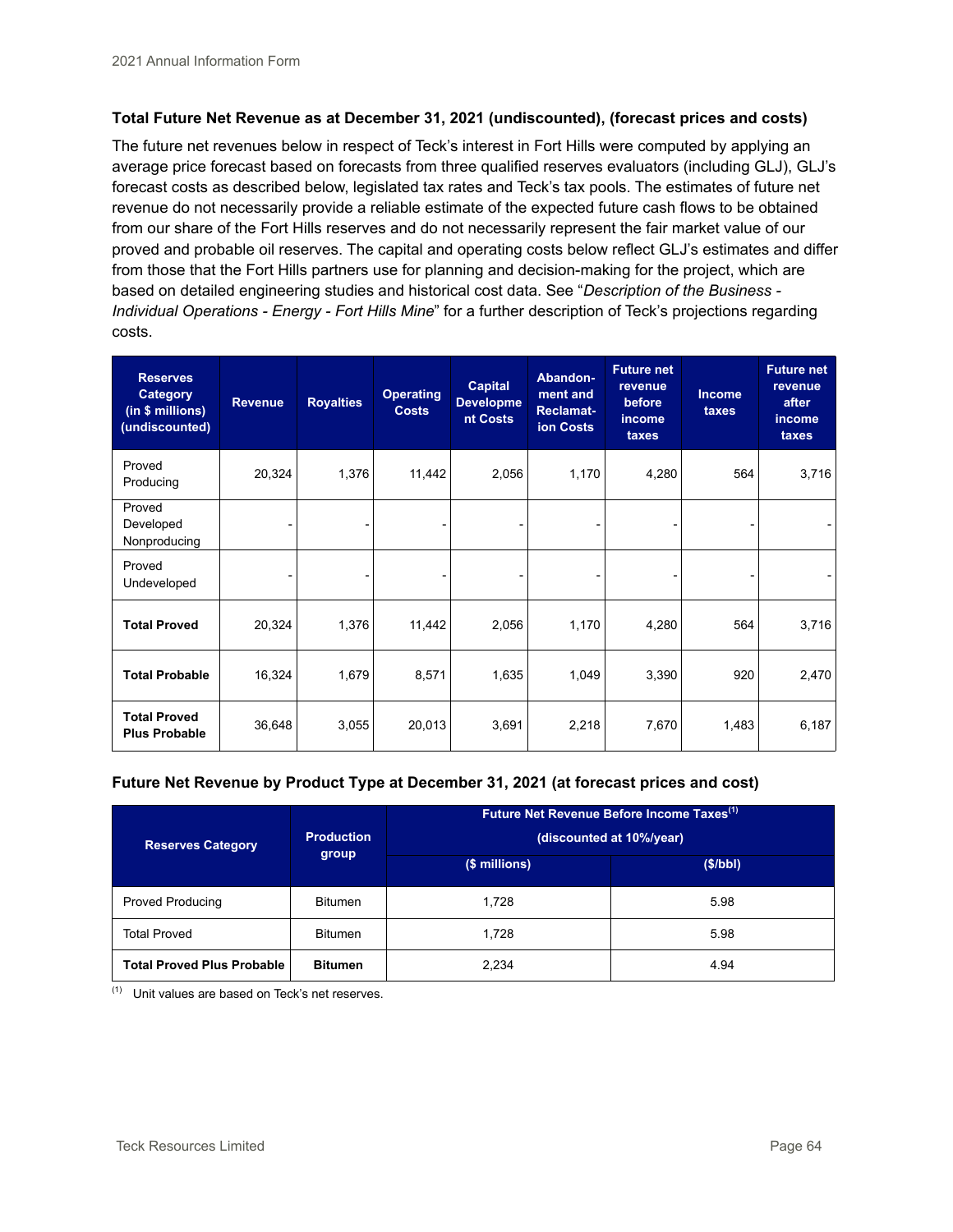#### **Summary of Forecast Prices Used in Estimates**

The determination of reserves requires assumptions of crude oil, natural gas and other important benchmark reference prices, as well as inflation and exchange rates. The forecast prices used in preparing Teck's reserves data, including estimated future net revenues, are provided below and were used by GLJ, our independent qualified reserves evaluator.

The forecast information table below reflects a December 31, 2021 average of three qualified reserves evaluators (GLJ, McDaniel & Associates Consultants Ltd. & Sproule Associates Limited), forecast reference prices, and associated inflation and exchange rates. For determining costs associated with Fort Hills, GLJ has included a nil inflation rate for 2022, a 2.3% inflation rate for 2023, and 2.0% thereafter.

The forecast reference prices, exchange rates, inflationary assumptions and other forecasts used in preparing the reserves data do not necessarily reflect the assumptions of Teck's management or the Fort Hills partners. The forecast price and other assumptions noted below are not used in Teck's investment or management decisions or for Teck's accounting purposes.

| Year         | <b>Exchange Rate</b><br>(SUS/SCAD) | <b>West Texas</b><br>Intermediate Crude<br><b>Oil at Cushing</b><br><b>Oklahoma \$US/bbl</b><br>(then current USD) | <b>Western Canadian</b><br><b>Select Crude at</b><br><b>Hardisty \$CAD/bbl</b><br>(then current CAD) | <b>Edmonton</b><br><b>Pentanes Stream</b><br>Quality \$CAD/bbl <sup>(1)</sup><br>(then current CAD) | <b>AECO / NIT Spot</b><br>(then current CAD) |
|--------------|------------------------------------|--------------------------------------------------------------------------------------------------------------------|------------------------------------------------------------------------------------------------------|-----------------------------------------------------------------------------------------------------|----------------------------------------------|
| $2021^{(2)}$ | 0.7976                             | 67.92                                                                                                              | 68.79                                                                                                | 85.53                                                                                               | 3.63                                         |
| 2022         | 0.7967                             | 72.83                                                                                                              | 74.43                                                                                                | 91.85                                                                                               | 3.56                                         |
| 2023         | 0.7967                             | 68.78                                                                                                              | 69.17                                                                                                | 85.53                                                                                               | 3.20                                         |
| 2024         | 0.7967                             | 66.76                                                                                                              | 66.54                                                                                                | 82.98                                                                                               | 3.05                                         |
| 2025         | 0.7967                             | 68.09                                                                                                              | 67.87                                                                                                | 84.63                                                                                               | 3.10                                         |
| 2026         | 0.7967                             | 69.45                                                                                                              | 69.23                                                                                                | 86.33                                                                                               | 3.17                                         |
| $2027^{(3)}$ | 0.7967                             | $+2.0\%$ /yr                                                                                                       | $+2.0\%$ /yr                                                                                         | $+2.0\%$ /yr                                                                                        | $+2.0\%$ /yr                                 |

(1) Price used when determining the cost of diluent associated with bitumen reserves. Assumed diluent prices equal the posted pentanes prices less a discount of CAD\$0.50/bbl (2022 dollars).

 $(2)$  Pricing for 2021 reflects Teck's historical weighted average prices.

(3) GLJ has included a 2% inflation rate from 2028 onwards.

# **Reconciliation of Changes in Reserves**

National Instrument 51-101 requires a reporting issuer to disclose changes between the reserves estimates as at the effective date and the corresponding estimates made as at the last day of the preceding financial year of the reporting issuer.

|                          | <b>Total Oil Reserves</b><br><b>Bitumen (Company Gross)</b>     |        |        |  |  |  |  |  |
|--------------------------|-----------------------------------------------------------------|--------|--------|--|--|--|--|--|
| (in millions of barrels) |                                                                 |        |        |  |  |  |  |  |
|                          | <b>Proved Plus Probable</b><br><b>Probable</b><br><b>Proved</b> |        |        |  |  |  |  |  |
| At December 31, 2020     | 340.5                                                           | 217.9  | 558.4  |  |  |  |  |  |
| Production               | (7.1)                                                           | 0.0    | (7.1)  |  |  |  |  |  |
| Acquisitions             | 0                                                               | 0      | 0      |  |  |  |  |  |
| Revisions                | (23.6)                                                          | (36.4) | (60.0) |  |  |  |  |  |
| At December 31, 2021     | 309.8                                                           | 181.5  | 491.3  |  |  |  |  |  |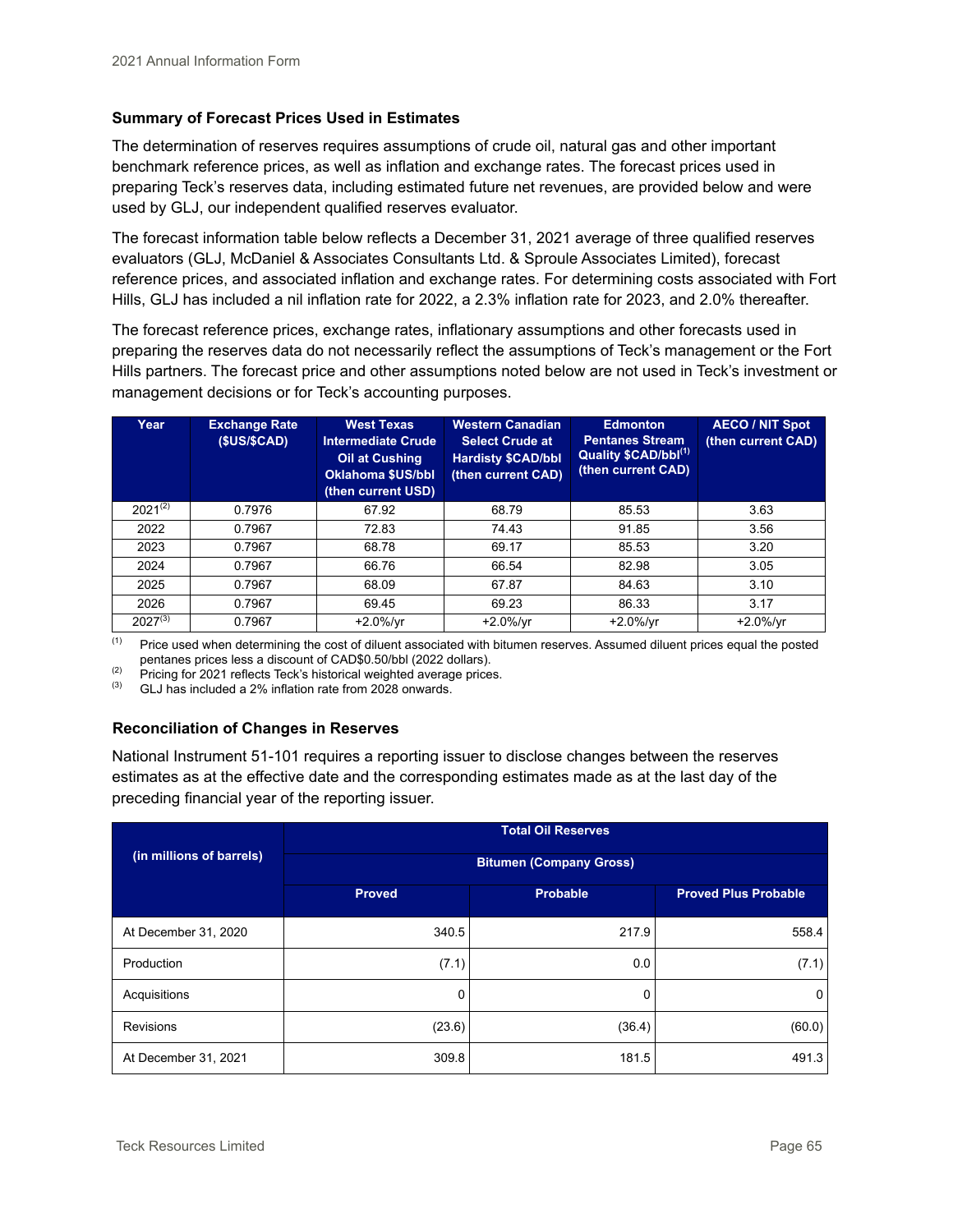#### **Additional Information Relating to Reserves Data**

All of Teck's Proved and Probable undeveloped reserves relate to Fort Hills and were first attributed to Teck in 2013, with additional amounts attributed to Teck in 2017 solely due to Teck's increased ownership interest in Fort Hills. On October 30, 2013, the co-owners of Fort Hills announced project sanction. The plant began producing limited quantities of a bitumen froth product in the fourth quarter of 2017, followed by the first oil milestone on January 27, 2018 when the secondary extraction plant began operating. Undeveloped reserves were re-categorized as developed producing reserves following commercial sales of bitumen in 2018. Since the move to producing reserves in 2018, no subsequent evaluations have included undeveloped reserves.

#### **Future Development Costs**

The table below provides the development costs GLJ has estimated and assumed are to be incurred for purposes of the estimation of the future net revenue attributable to the reserves. The GLJ future development costs set out below differ from those that the Fort Hills partners use for construction planning and decision-making for the project, which are based on detailed engineering studies and historical cost data. See "*Description of the Business ― Individual Operations ― Energy ― Fort Hills Mine*" for a further description of Teck's projections regarding development costs.

| <b>Reserves Category</b><br>(\$ thousands) | 2022    | 2023    | 2024    | 2025   | 2026    | <b>Remainder</b> | <b>Total</b> | <b>Total (10%</b><br>discounted) |
|--------------------------------------------|---------|---------|---------|--------|---------|------------------|--------------|----------------------------------|
| Total Proved                               | 163,594 | 98.079  | 106.534 | 90.554 | 174.174 | 1.422.897        | 2,055,832    | 946,175                          |
| Total Proved plus<br>Probable              | 173.508 | 103.848 | 112.622 | 95.729 | 184.730 | 3.020.540        | 3,690,977    | 1,127,768                        |

We believe that internally generated cash flows, existing credit facilities and access to capital markets will be sufficient to fund our future development costs. However, there can be no guarantee that the necessary funds will be available or that we will allocate funding to develop all of our reserves. Failure to develop those reserves would have a negative impact on our future cash flow.

The interest or other costs of external funding are not included in the reserves and future net revenue estimates and would reduce future net revenue, depending upon the funding sources utilized. We do not believe that interest or other funding costs would make development of any property uneconomic.

#### **Costs Incurred in 2021**

| 2021                               | <b>Exploration</b> | <b>Proved Property</b>   | <b>Unproved Property</b> | <b>Development</b> | <b>Total</b> |
|------------------------------------|--------------------|--------------------------|--------------------------|--------------------|--------------|
| (\$ millions)                      | <b>Costs</b>       | <b>Acquisition Costs</b> | <b>Acquisition Costs</b> | <b>Costs</b>       |              |
| Canada - Fort Hills <sup>(1)</sup> | -                  | -                        |                          | \$98               | \$98         |

(1) Reflects Teck's 21.3049% interest.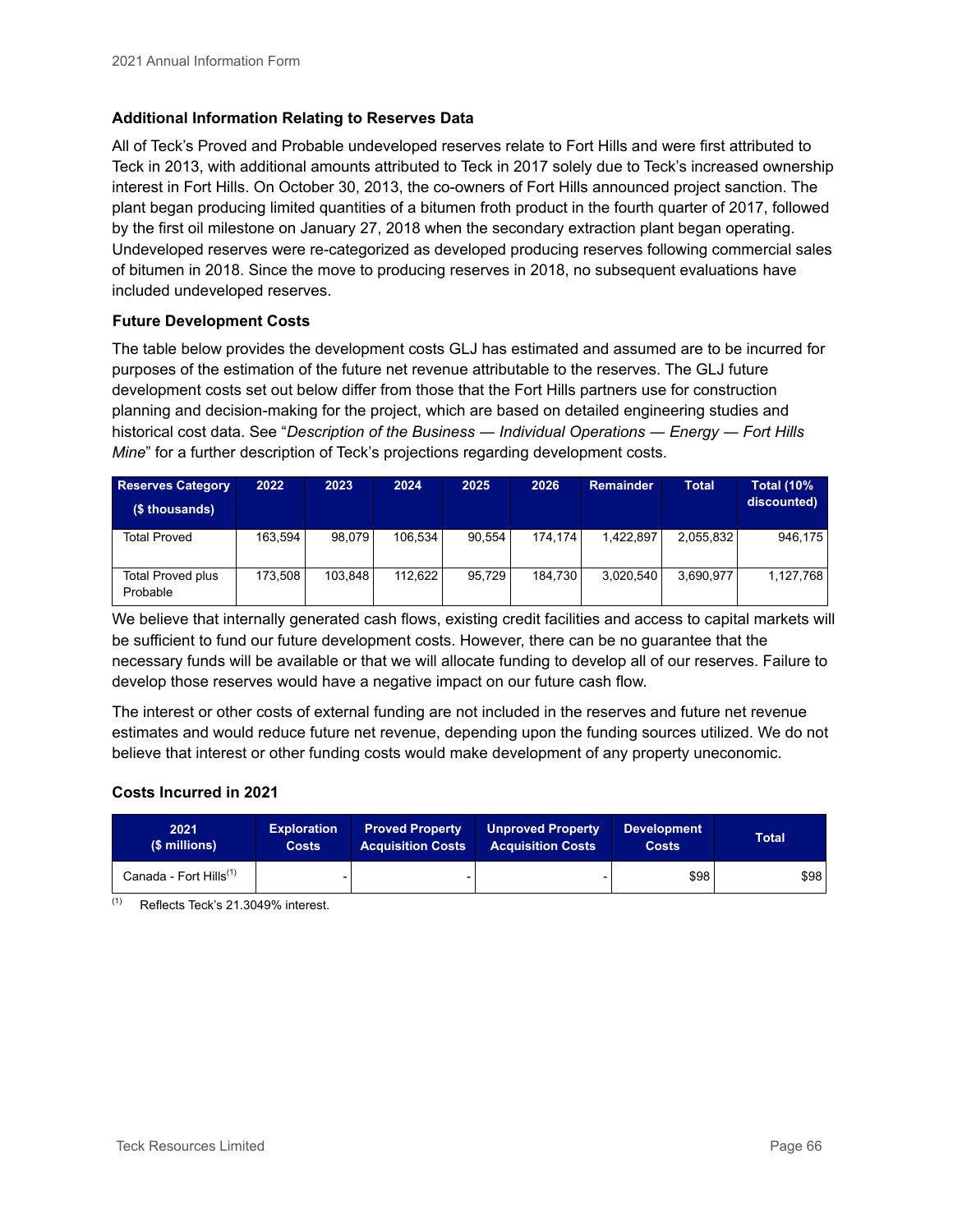# **Production History**

| 2021 - Fort Hills                           | <b>Unit</b> | Q <sub>1</sub> | Q2        | Q3        | Q <sub>4</sub> | Average   |
|---------------------------------------------|-------------|----------------|-----------|-----------|----------------|-----------|
| Total bitumen production                    | bbls/d      | 20.059         | 17.806    | 19.984    | 21.872         | 19.935    |
| Bitumen price realized <sup>(1)</sup>       | \$/bbI      | \$49.59        | \$58.50   | \$66.46   | \$70.58        | \$61.78   |
| Crown royalties <sup><math>(2)</math></sup> | \$/bbI      | \$(0.88)       | \$(1.69)  | \$(2.80)  | \$(3.16)       | \$(2.18)  |
| Transportation costs <sup>(3)</sup>         | \$/bbI      | \$(14.53)      | \$(14.67) | \$(15.96) | \$(14.70)      | \$(14.96) |
| Adjusted operating costs <sup>(4)</sup>     | \$/bbI      | \$(40.68)      | \$(49.74) | \$(49.56) | \$(51.09)      | \$(47.89) |
| Operating netback                           | \$/bbl      | \$(6.50)       | \$(7.25)  | \$(1.86)  | \$1.63         | \$(3.25)  |

(1) Bitumen price realized represents the realized petroleum revenue (blended bitumen sales revenue) net of diluent expense and before royalties. Blended bitumen sales revenue represents revenue from our share of the heavy crude oil blend known as Fort Hills Reduced Carbon Life Cycle Dilbit Blend (FRB), sold at the Hardisty and U.S. Gulf Coast market hubs. FRB is comprised of bitumen produced from the Fort Hills oil sands mining and processing operations blended with purchased diluent. The cost of blending is affected by the amount of diluent required and the cost of purchasing, transporting and blending the diluent. A portion of diluent expense is effectively recovered in the sales price of the blended product. Diluent expense is also affected by Canadian and U.S. benchmark pricing and changes in the value of the Canadian dollar relative to the U.S. dollar.

- $(2)$  The royalty rate applicable to pre-payout oil sands operations starts at 1% of gross revenue and increases for every dollar by which the WTI crude oil price in Canadian dollars exceeds \$55 per barrel, to a maximum of 9% when the WTI crude oil price is \$120 per barrel or higher. Fort Hills is currently in the pre-payout phase.
- <sup>(3)</sup> Transportation costs represent pipeline and storage costs downstream of the East Tank Farm blending facility. We use various pipeline and storage facilities to transport and sell our blend to customers throughout North America. Sales to the U.S. markets require additional transportation costs, but realize higher selling prices.
- <sup>(4)</sup> Adjusted operating costs represent the costs to produce a barrel of bitumen from the Fort Hills mining and processing operation.

# **Production Estimate**

GLJ has forecast Teck's gross share of Fort Hills production for 2022 to be 35,153 barrels per day and 37,284 barrels per day in the total proved and the total proved plus probable reserves categories, respectively.

# **OTHER OIL AND GAS INFORMATION**

# *Tax Horizon*

Because of available tax pools, we are currently shielded from cash income taxes, but not resource taxes, in Canada. We remain subject to cash taxes in foreign jurisdictions. When we will become subject to cash income taxes in Canada is dependent on a number of factors, including but not limited to the price of the commodities that our various business units deal in and the level of our future investments in Canadian operations. At current commodity prices, we expect to be accruing for current Canadian corporate income taxes starting in the first quarter of 2022.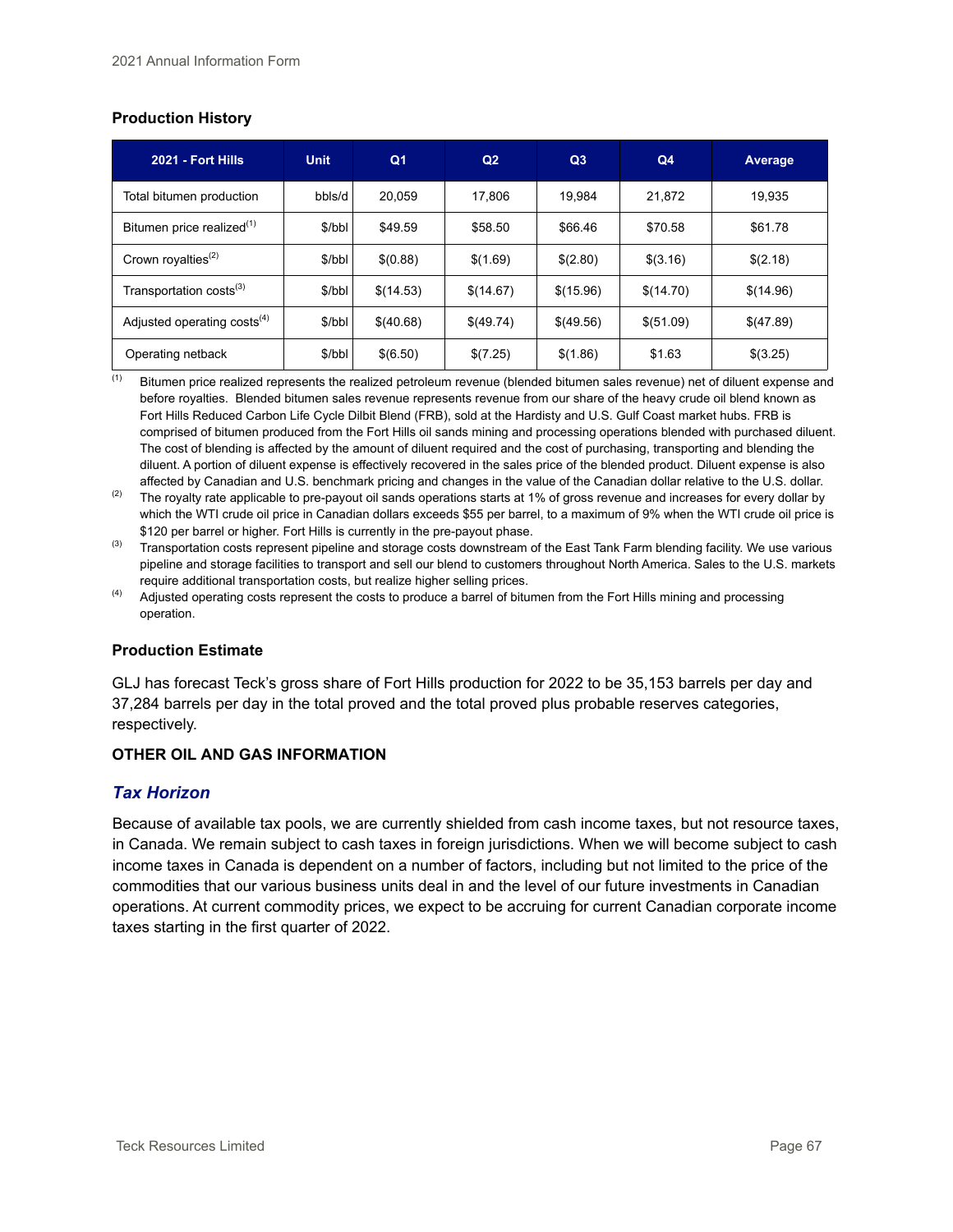# **Health, Safety, Community and Environmental Protection**

Our current and future operations, including development activities and commercial production, on our properties or areas in which we have an interest, are subject to laws and regulations in Canada, the U.S., Chile and elsewhere governing occupational health and safety, protection and remediation of the environment, site reclamation, management of toxic substances, permit approvals and similar matters. Compliance with these laws and regulations can affect the planning, design, operation, closure and remediating of our mines, refineries and other facilities.

Whether in Canada, the U.S., Chile or elsewhere, we work to apply technically proven and economically feasible measures to protect the environment, communities and worker health and safety throughout the mining life cycle of exploration, construction, mining, processing and closure. Although we believe that, except as may be described elsewhere in this Annual Information Form, our operations and facilities are currently in substantial compliance in all material respects with all existing laws, regulations and permits, there can be no assurance that additional significant costs will not be incurred to comply with current or future regulations or that liabilities associated with non-compliance will not be incurred.

We are an active participant in public regulatory review, revision and development processes with government agencies and non-governmental organizations and, as such, typically have insight regarding emerging regulatory developments and trends. We apply this insight when we estimate risks and liabilities associated with current and future regulatory matters including in the areas of health and safety, community engagement, the environment and other permitting. We conduct regular environmental and health and safety audits and we regularly consult with and seek consent from communities, including Indigenous People. The overall objective of our audits is to assess key environmental, community and health and safety risks and their associated controls and to assess regulatory compliance. Environmental, health and safety and community-related obligations embedded in regulations are constantly evolving and it can be a significant challenge to meet changing standards.

# **HEALTH AND SAFETY**

Safety is a core value at Teck. Safety performance and workplace occupational health and hygiene are key priorities for us. Safety statistics are collected from each business unit and operation monthly. Targets for health and safety key performance indicators are set each year and are one factor used in determining management compensation. Safety incidents are thoroughly investigated and findings reports are shared across our business, and occasionally across the industry, to assist in the prevention of similar incidents. We continue to implement our occupational health and hygiene strategy to prevent occupational disease and our High-Potential Risk Control strategy and hazard identification training program to prevent serious injuries and fatalities. Our Courageous Safety Leadership program also helps us build a positive culture of safety across Teck. At this time, we do not anticipate significant liability associated with long-term occupational health issues.

In 2021, as part of our continued efforts to safeguard the health of our employees, we implemented a requirement for full vaccination in our North American corporate offices and for all new hires within Canada and the United States, absent an approved exemption request.

# **RECLAMATION AND CLOSURE**

In order to obtain mining permits and approvals from regulatory authorities, mine operators must typically submit a reclamation plan for restoring, upon prolonged suspension or completion of mining operations, the mined property to a productive use and to meet many other permitted conditions. Typically, we submit the necessary permit applications several years before we plan to begin activities. Some of the permits we require are becoming increasingly difficult and expensive to obtain, and the application and review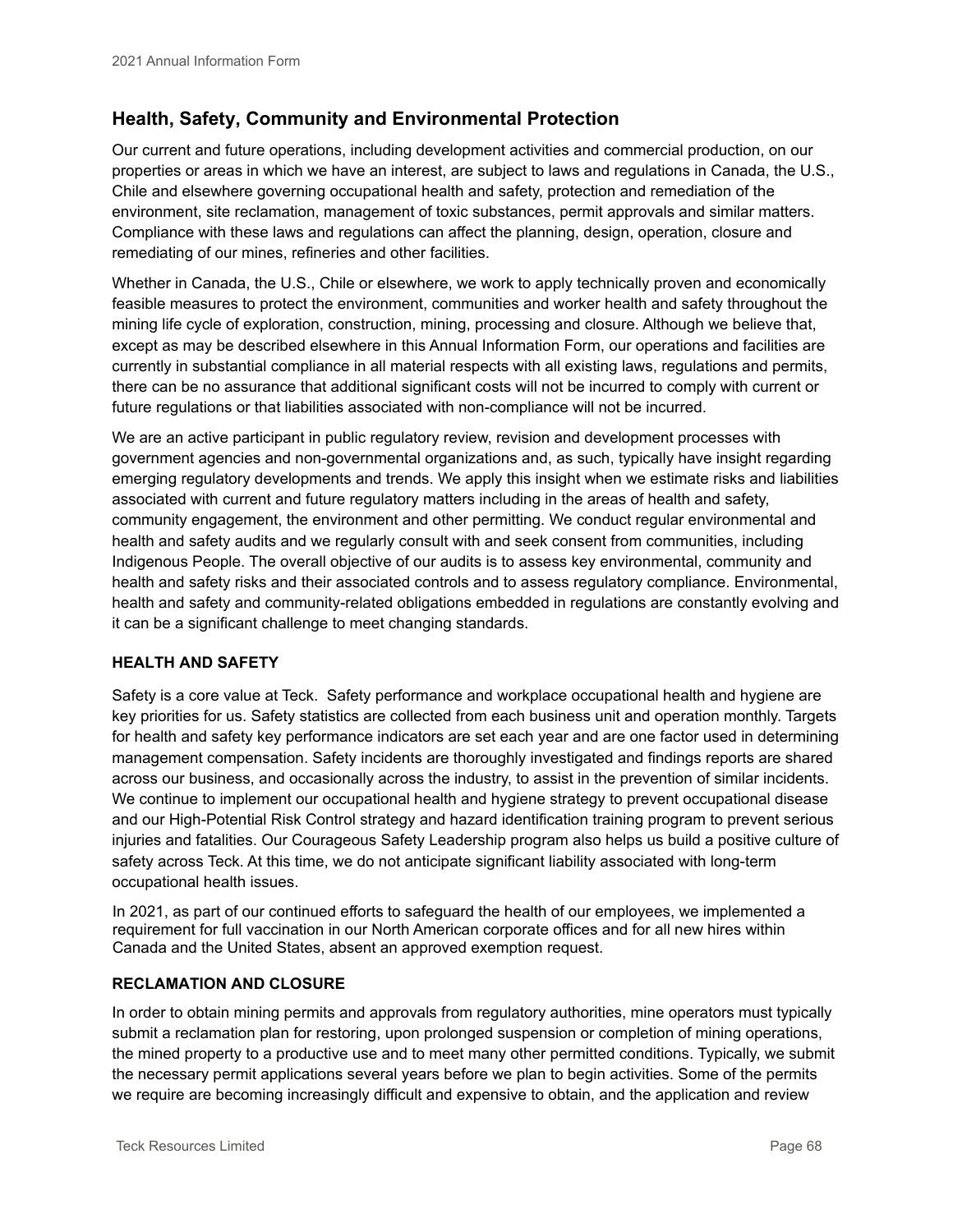processes are taking longer to complete, are increasingly complex in terms of required background information and can be subject to challenge. For a further discussion of risks associated with the issuance and renewal of permits, see "*Risk Factors — We face risks associated with the issuance and renewal of permits*".

For accounting purposes, current costs associated with permit compliance are treated as normal operating costs necessary to maintain operations on an ongoing basis. In addition, amounts are accrued in our accounts to provide for certain and probable future decommissioning, reclamation, site restoration and other closure costs. Financial assurance of various forms, including letters of credit and surety bonds, are posted with various governmental authorities as security to cover estimated reclamation obligations. Our provisions for future reclamation and site restoration are estimated based on known requirements. Many of our sites undergo extensive progressive reclamation during operations to proactively address mined-out areas and lessen the works required upon mine closure. In addition, certain closed mines are under continuous care and maintenance as well as ongoing closure activities.

The reclamation programs are guided by land capability assessments, which integrate several factors in the reclamation approach, including biological diversity, establishment of sustainable vegetation, diversity of physical landforms and requirements for end land use and reclamation. All of our mining operations have closure plans in place that are developed to the level of detail appropriate to the stage of life of the operation. All of the plans and cost estimates undergo regular updates and revisions as they are refined and implemented. These reviews and updates typically include input and oversight from regulatory agencies and other stakeholders.

Our decommissioning and restoration provision, as at December 31, 2021, is \$3.7 billion, of which \$1.4 billion is attributable to our operating coal operations, \$738 million is attributable to our operating copper operations, \$723 million is attributable to our operating zinc operations, \$141 million is attributable to our energy operations and \$675 million is attributable to closed properties. Of that amount, we expect to spend approximately \$144 million in 2022. As at December 31, 2021, we had letters of credit and other bonding in place in the aggregate amount of approximately \$3.0 billion, primarily to secure our reclamation obligations. British Columbia is continuing to review its reclamation security policies and requirements, which may result in future increases to the financial security that we may be required to post in respect of our reclamation obligations in that jurisdiction.

See the disclosure regarding environmental matters under the respective descriptions of our material operations for further details of environmental matters impacting those operations.

# **CLIMATE CHANGE AND CARBON PRICING**

As part of the ongoing efforts to address climate change, regulations to control greenhouse gas emissions continue to be developed and enhanced in many jurisdictions. Regulatory uncertainty and resulting uncertainty regarding the costs of technology required to comply with current or anticipated regulations make it difficult to predict the ultimate costs of compliance. Societal focus on controlling carbon emissions, minimizing climate change and preparing for climate change adaptation continues to mount.

Recognizing our role in combating climate change, we continue to take action to reduce greenhouse gas emissions by improving our energy efficiency and implementing low-carbon technologies at our operations and by working with governments and regulators to advocate for effective and efficient carbon pricing. In February 2020, we announced our objective to be carbon neutral across all our operations and activities by 2050. We also have a focus on growing our copper business to further rebalance our portfolio to metals and minerals essential for low-carbon technologies, while continuing to produce the high-quality steelmaking coal required for the low-carbon transition.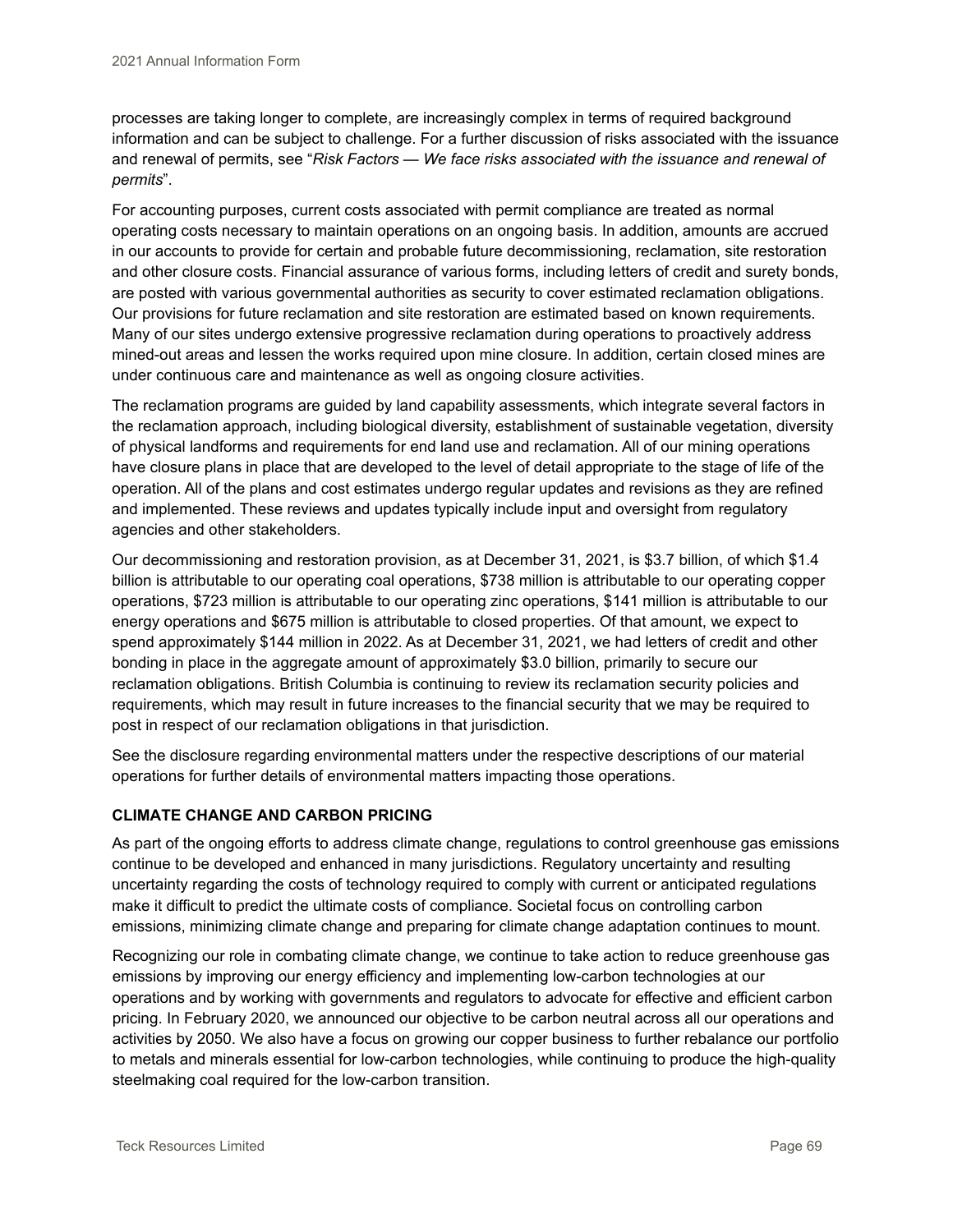The Government of Canada advanced climate action initiatives in 2021, such as enacting the *Canadian Net-Zero Emissions Accountability Act* to formalize Canada's target to achieve net-zero greenhouse gas emissions by 2050 and progessing its *"A Healthy Environment and a Healthy Economy*" climate plan to advance actions to achieve Canada's climate goals, which includes a proposal to increase the federal price of carbon to \$170 per tonne of carbon dioxide-equivalent (CO2e) by 2030. The Government of Canada also formally submitted Canada's enhanced Nationally Determined Contribution to the United Nations, committing Canada to cut its greenhouse gas emissions by 40%-45% below 2005 levels by 2030.

In 2021, British Columbia's carbon tax under the *Carbon Tax Act* increased to \$45 per tonne of CO<sub>2</sub>e and is set to increase to \$50 per tonne of  $CO<sub>2</sub>e$  in 2022.

Alberta's *Technology Innovation and Emissions Reduction* (TIER) system implements carbon pricing for large industrial facilities in Alberta with  $CO<sub>2</sub>e$  emissions in excess of 100,000 tonnes per year, which includes our Fort Hills mine. Large industrial emitters were required to reduce emissions by 10% in 2020 and are required to reduce emissions by a further 1% per year thereafter. Emissions above the target will be assessed at the then-prevailing carbon price. In 2021, the carbon price under the system was increased to \$40 per tonne of CO<sub>2</sub>e.

B.C.'s *Carbon Tax Act* and the large industrial emitter provisions of Alberta's TIER system are considered substantially similar to the federal *Greenhouse Gas Pollution Pricing Act;* and therefore our B.C. and Alberta operations are not subject to the federal *Greenhouse Gas Pollution Pricing Act*. However, effective January 1, 2020, the federal carbon tax on greenhouse gas emissions resulting from the combustion of fossil fuels for certain purposes applied to our Alberta operations.

While climate change regulations continue to evolve in most jurisdictions in which we operate, we expect that regional, national or international regulations that seek to reduce greenhouse gas emissions will continue to be established or revised. The cost of reducing our emissions or of obtaining the equivalent amount of credits or offsets in the future, if regulations permit this, remains uncertain. The cost of compliance with various climate change regulations will ultimately be determined by the regulations themselves and by the markets that evolve for carbon credits and offsets. Teck's Scope 1 and 2 greenhouse gas emissions attributable to our operations for 2021 are estimated to be approximately 2.9 million tonnes of  $CO<sub>2</sub>e$ . The most material indirect emissions associated with our activities are those from the use of our steelmaking coal by our customers. Based on our 2021 sales volumes, emissions from the use of our steelmaking coal would have been approximately 69 million tonnes of  $CO<sub>2</sub>e$ .

We may in the future face similar taxation for our activities in other jurisdictions. Similarly, customers of some of our products may also be subject to new carbon costs or taxation in the future in the jurisdictions where the products are ultimately used.

For 2021, our B.C.-based operations incurred \$81.7 million in British Columbia provincial carbon tax. Our Cardinal River Operation paid \$0.4 million in carbon costs and our Fort Hills mine incurred approximately \$12.4 million (100% basis) in carbon costs under the Alberta TIER system. As a result of the CleanBC Program for Industry, we received back \$10.6 million of the \$66.7 million we paid under the British Columbia provincial carbon tax in 2020, and we expect to receive a similar portion of our 2021 carbon tax payments back in 2022.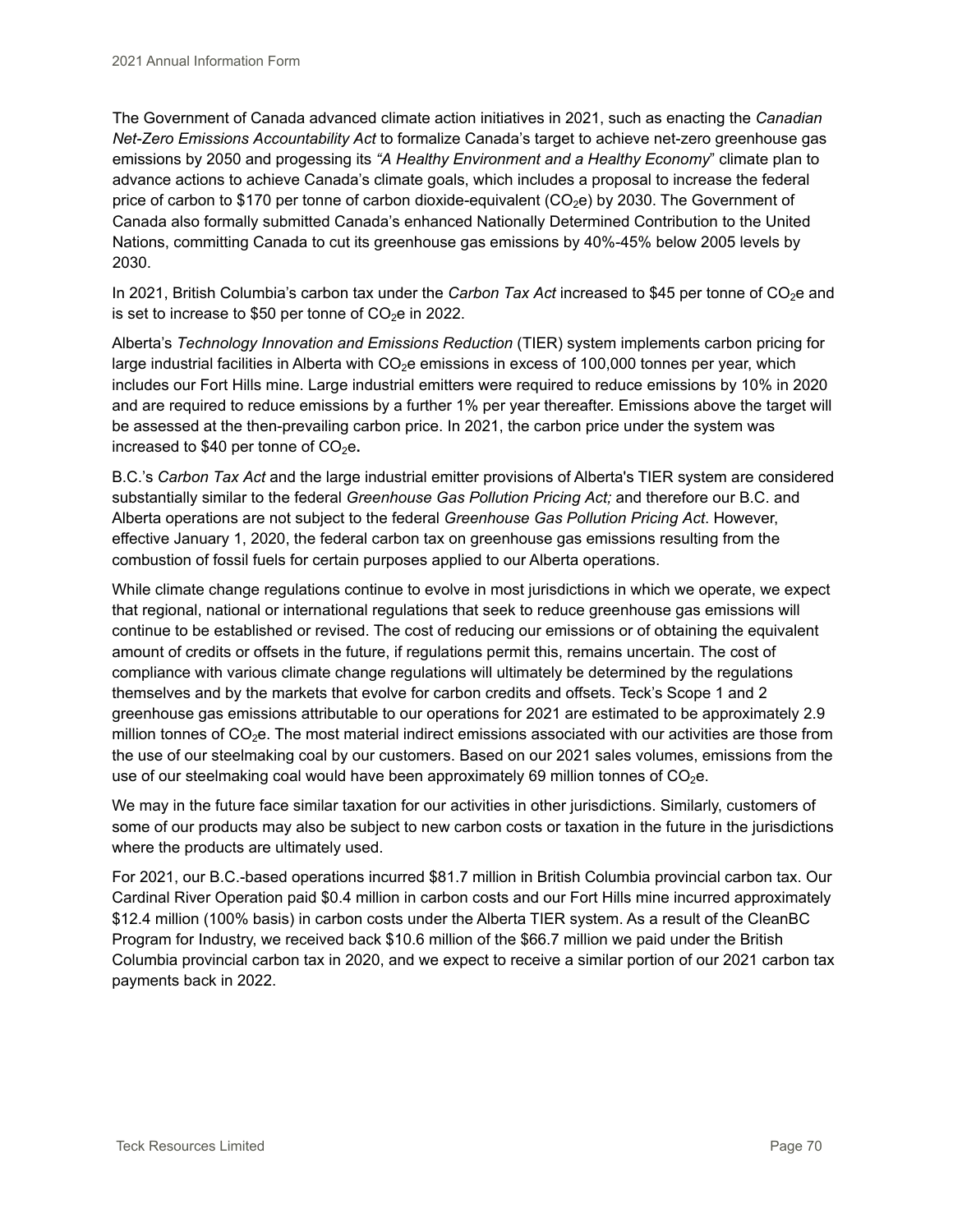#### **WATER REGULATION**

In addition to climate change, issues surrounding water regulation remain of particular importance. We continue to monitor regulatory initiatives and participate in consultation opportunities with governments. For example, we are participating in the Canadian federal government consultation focused on developing a Coal Mining Effluent Regulation. The ultimate form of this regulation may have a material effect on compliance costs, mine plans, and our capital and operating costs at affected mines. See *"Risk Factors — Changes in environmental, health and safety laws may have a material adverse effect on our operations and projects"* for further information. We are continuing to work to implement a plan for the management of selenium and other constituents at all of our operating steelmaking coal mines in the Elk Valley. Our costs of implementing this plan and other measures that may be required to address water quality issues are uncertain and will depend on the results of ongoing environmental monitoring, other technical developments and future actions by regulators. See "*Description of the Business — Individual Operations — Steelmaking Coal" and "Risk Factors — We face risks associated with the issuance and renewal of permits*" for further information.

#### **SOCIAL AND ENVIRONMENTAL POLICIES**

We have adopted and implemented a management system that provides governance over social and environmental issues at our operations. Our operating practices are governed by the principles set out in our Code of Ethics and our Code of Sustainable Conduct.

Our Code of Sustainable Conduct reflects Teck's commitment to sustainability and our efforts to make a positive contribution to the environment and to the communities where we operate. This Code sets out how we work to achieve support for our activities through responsible social, economic and environmental performance.

In addition to the Code of Ethics and the Code of Sustainable Conduct, we have adopted a Health and Safety Policy, a Water Policy, a Human Rights Policy, an Inclusion and Diversity Policy, an Indigenous Peoples Policy, a Tax Policy and a Policy setting out our expectations for suppliers and contractors. We have taken steps to implement the Code of Sustainable Conduct and related policies through the implementation of our Health, Safety, Environment and Community Management Standards, which provide direction to all operations and provide criteria against which performance may be measured. Safety and sustainability (including environment and community) performance are metrics used in our bonus plan and, from 2022, in our performance-linked equity unit plan.

We set objectives in these areas for improvement on an annual basis, and these are used to determine specific objectives for corporate and operational groups within our organization. Overall responsibility for achievement of objectives rests with senior personnel. For example, our corporate Health, Safety, Environment and Community Risk Management Committee and our Materials Stewardship Committee, which are comprised of members of senior management, provide oversight in these areas and report to the Safety and Sustainability Committee of the Board, which in turn reports to the Board of Directors.

We measure and report our performance on an ongoing and comprehensive basis. Internal monthly, quarterly and annual reporting tracks performance indicators, including compliance with permits, environmental monitoring, health and safety performance, materials inputs and outputs, community concerns expressed, engagement with Indigenous groups and actions taken in response, and reclamation and remediation activities.

In 2020, we approved new short- and long-term goals for sustainability within eight strategic themes: health and safety, climate change, circular economy, employees, water, tailings management, communities and Indigenous Peoples, and biodiversity and reclamation. Our long-term sustainability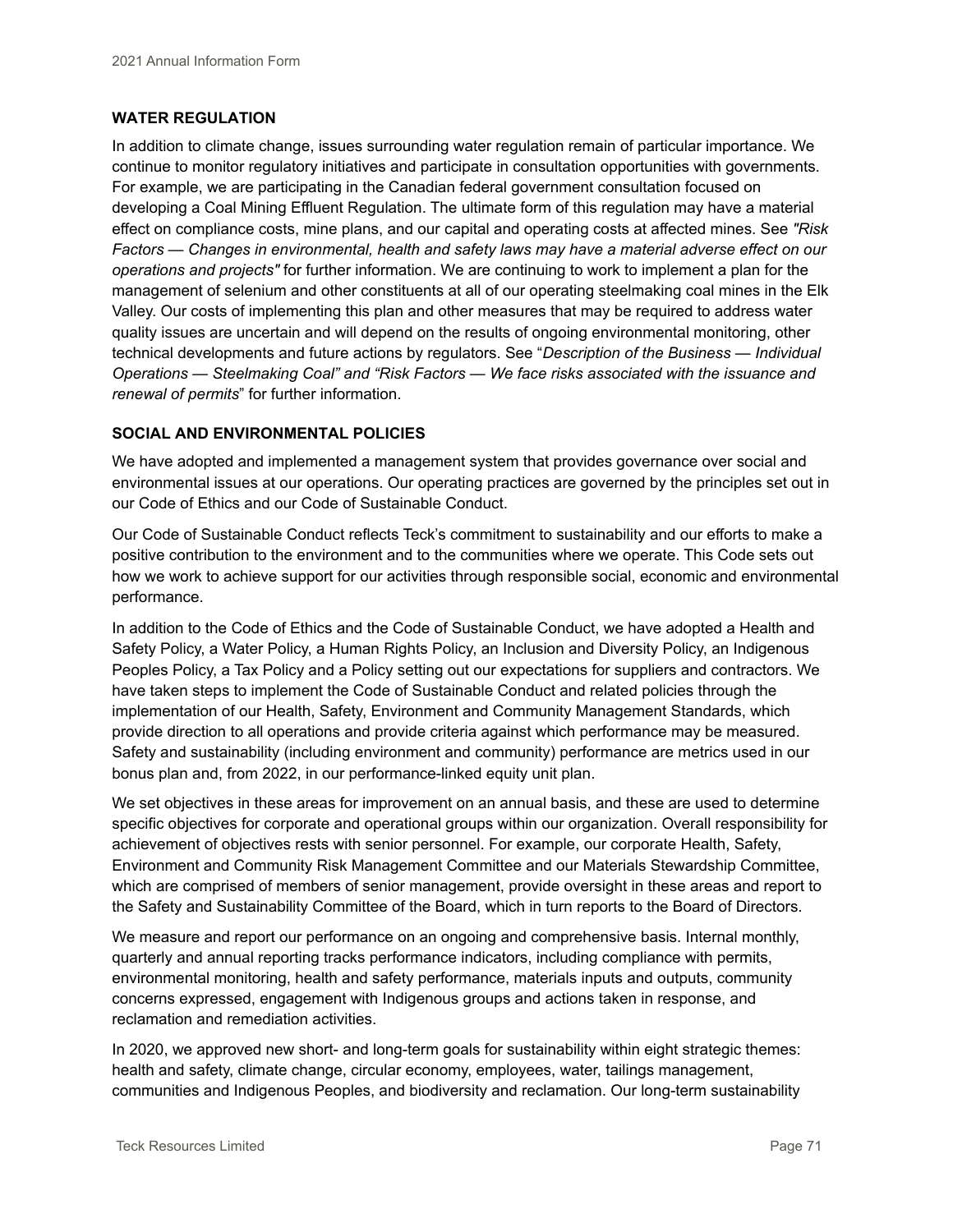goals include: achieving carbon neutrality across all our operations and activities by 2050; eliminating fatalities, serious injuries and occupational disease; working towards disposing zero industrial waste by 2040; being a leader in responsibly providing the metals and minerals needed for the transition to a circular economy; fostering a workplace where everyone is included, valued and equipped for today and the future; transitioning to seawater or low-quality water sources for all operations in water-scarce regions by 2040; implementing innovative water management and water treatment solutions to protect water quality downstream of all our operations; continuing to manage our tailings across their life cycle in a safe and environmentally responsible way; collaborating with communities and Indigenous Peoples to generate economic benefits, advance reconciliation efforts and improve community well-being; and working towards securing a net-positive impact on biodiversity.

## **Human Resources**

As at December 31, 2021, there were approximately 10,600 employees classified as "regular" employees working at the various operations and projects we manage, as well as our corporate offices. Of those employees, approximately 4,500 were employed by our Coal operations, 2,900 by our Copper operations, 2,000 by our Zinc operations and a total of approximately 1,200 by our Exploration, Energy, projects and corporate groups. These figures exclude employees classified as casual, fixed-term or inactive.

Collective bargaining agreements covering unionized employees at our principal operations (including Antamina) are as follows:

|                               | <b>Expiry Date of Collective Agreement</b>                                                    |
|-------------------------------|-----------------------------------------------------------------------------------------------|
| Antamina                      | July 31, 2024                                                                                 |
| Carmen de Andacollo           | September 30, 2022 (Operators' Union) and December<br>31, 2022 (Supervisors' Union)           |
| <b>Flkview</b>                | October 31, 2026                                                                              |
| <b>Fording River</b>          | April 30, 2027                                                                                |
| <b>Highland Valley Copper</b> | September 30, 2026                                                                            |
| Line Creek                    | May 31, 2024                                                                                  |
| Quebrada Blanca               | January 31, 2025 (Union Admin); November 30, 2025<br>(Union 1); and March 31, 2025 (Union 2); |
| Trail                         | May 31, 2022                                                                                  |

In 2021, we reached multi-year collective agreements at our Antamina, Quebrada Blanca, Fording River and Elkview Operations extending them until 2024, 2025, 2027 and 2026, respectively. In January 2022, we also renegotiated our collective agreement at Highland Valley Copper, extending it until 2026.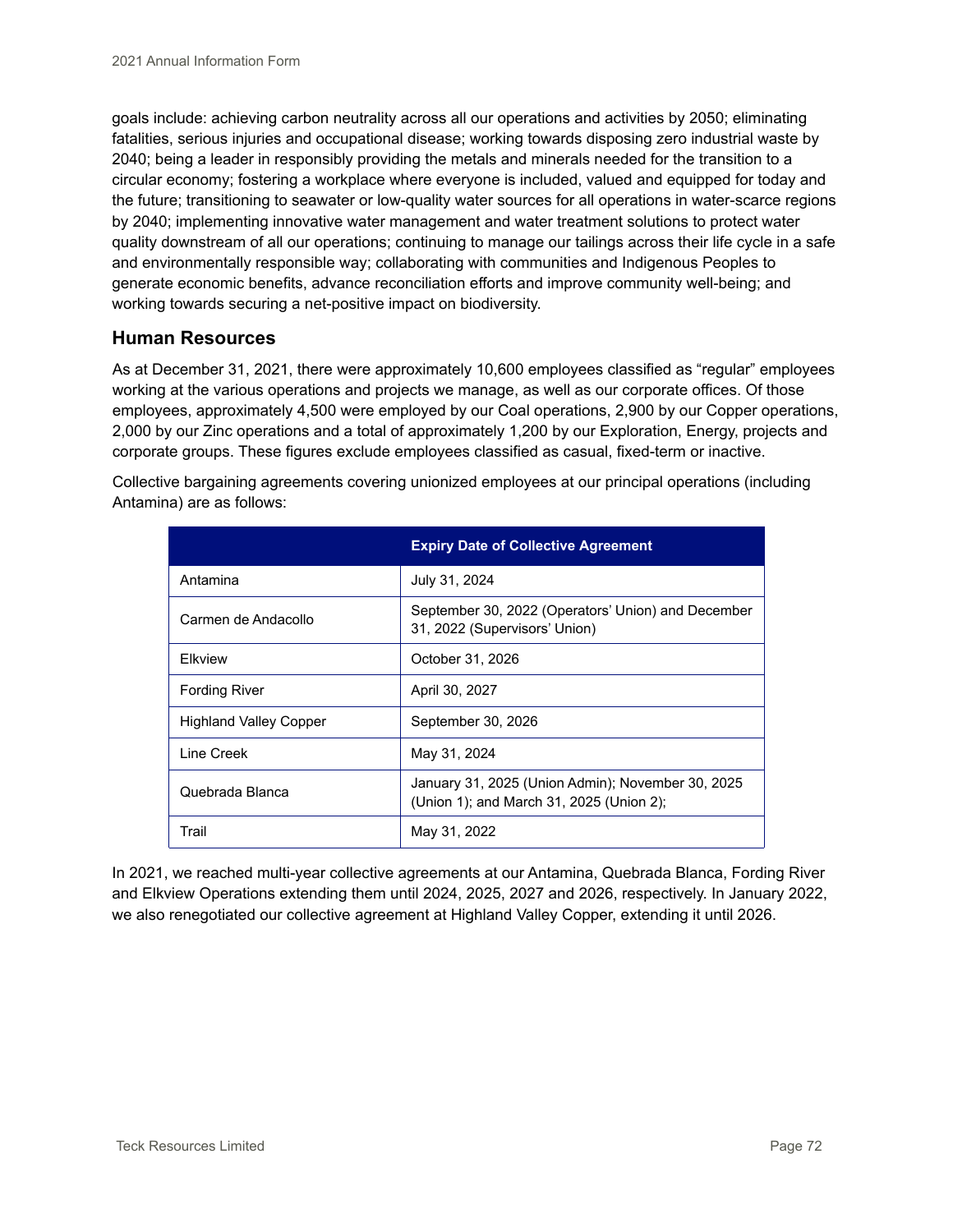# **Technology and Innovation**

Teck undertakes and participates in a number of research and innovation programs designed to improve exploration, mining and processing for new projects and operations, environmental performance in operations, and technologies to assist the sale of products, and ultimately enhance overall competitiveness and reduce costs.

In May 2019, we began implementing RACE21™, our innovation-driven business transformation program. RACE21™ is a company-wide approach to **R**enewing our technology infrastructure, **A**ccelerating and scaling automation and robotics, **C**onnecting data systems to enable broad application of advanced analytics and artificial intelligence, and **E**mpowering our employees, all with a focus on improving our operating results through 2021 and beyond.

We are in the process of completing the RACE21™ program with the implementation of a limited number of initiatives remaining and are compiling program results, which will be communicated in due course. Our digital transformation continues and our team is focused on our longer-term digital transformation with a continued emphasis on increased efficiencies and value creation.

We also have technology and research groups at our Technical Services Trail facility, our Technical Services Richmond facility and our Product Technology Centre in Mississauga, Ontario. The primary focus of these facilities is to create value through the development, testing and implementation of technologies related to our principal products as well as extractive technologies related to existing operations or development projects. The programs are aligned with business units and are integrated with operations and other business activities.

Our research and innovation expense for 2021 was \$129 million.

# **Foreign Operations**

The Red Dog mine located in Alaska, the Antamina mine located in Peru, and the Quebrada Blanca and Carmen de Andacollo mines located in Chile are our significant operating assets located outside of Canada. We hold a 22.5% interest in Antamina through our equity interest in CMA, the operating company for the mine. We hold a 100% interest in the Red Dog mine, subject to the royalty in favour of NANA as described under the heading "*Description of the Business - Individual Operations - Zinc - Red Dog Mine, United States (Zinc, Lead)*" above. We own 90% of the Chilean operating company that owns Carmen de Andacollo and we hold a 60% indirect interest in QBSA, which holds our Quebrada Blanca Operations and our QB2 project. Foreign operations accounted for approximately 29% of our 2021 consolidated revenue and represented approximately 40% of our total assets as at December 31, 2021.

We also have interests in various exploration and development projects in various foreign countries, with significant activities in Australia, Chile, Ireland, Mexico, Peru, Turkey and the United States. We currently have foreign exploration offices in all of those countries, except Mexico and the United States. See "*Risk Factors — We operate in foreign jurisdictions and face added risks and uncertainties due to different economic, cultural and political environments*" for further information on the risks associated with these foreign properties.

# **Competitive Conditions**

Our business is to sell base metals, steelmaking coal, metal concentrates, specialty metals and blended bitumen at prices determined by world markets over which we have no influence or control. These markets are cyclical. Our competitive position is determined by our costs and product quality compared to those of other producers throughout the world, and by our ability to maintain our financial capacity through metal, coal and oil price cycles and currency fluctuations. Costs are governed principally by the location,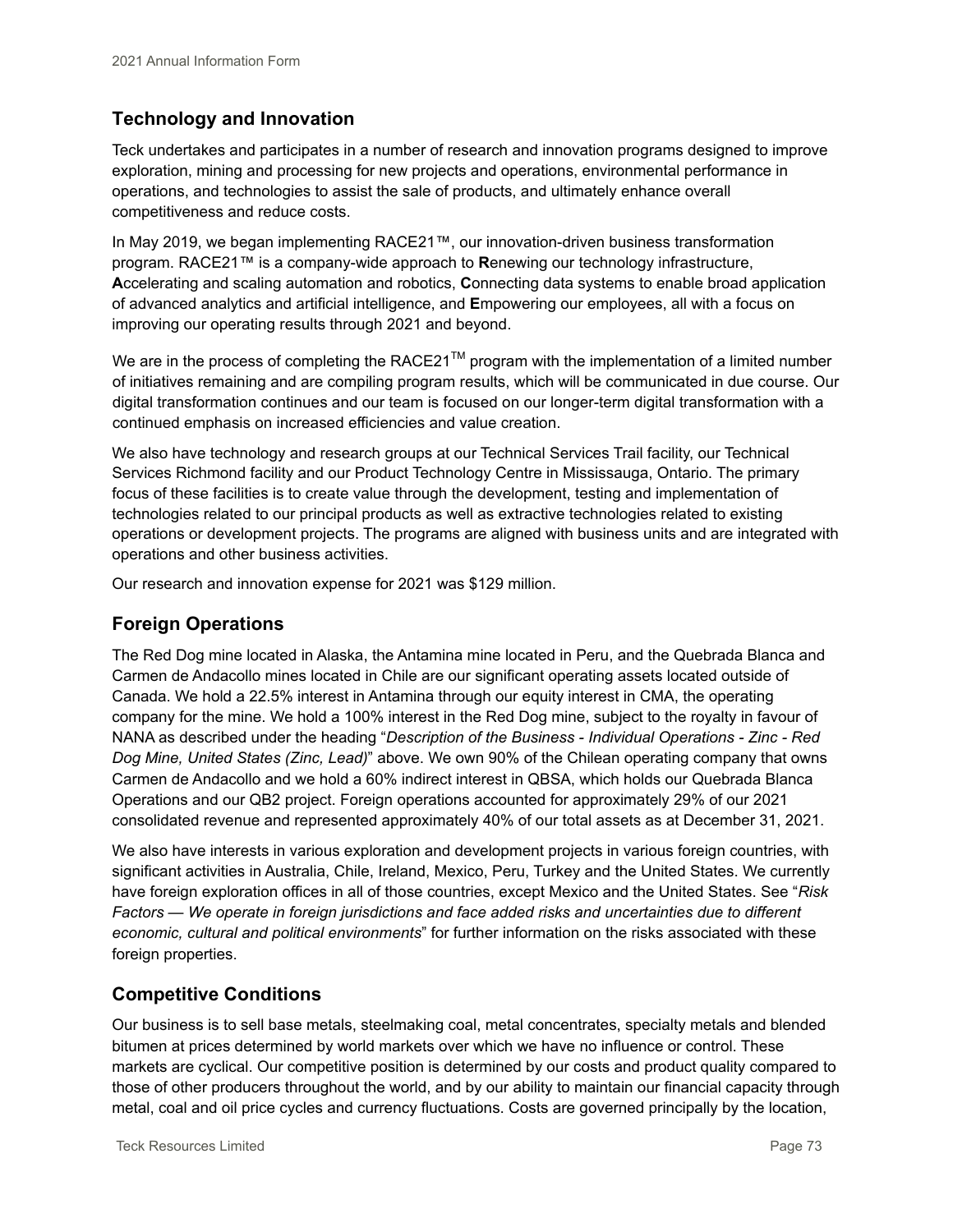grade and nature of orebodies and mineral deposits; costs of equipment, labour, fuel, power and other inputs; costs of transport and other infrastructure; the location of our Trail metal refining facility and its cost of power; and by operating and management skill.

Over the long term, our competitive position will be determined by our ability to locate, acquire and develop economic orebodies and replace current production, as well as by our ability to hire and retain skilled employees. In this regard, we also compete with other mining companies for employees, mineral properties, joint venture agreements and the acquisition of investments in other mining companies. See "*Description of the Business — Product Summary*", "*Risk Factors — We face competition in product markets and from other natural resource companies"* and "*Risk Factors — We may not be able to hire enough skilled employees to support our operations".*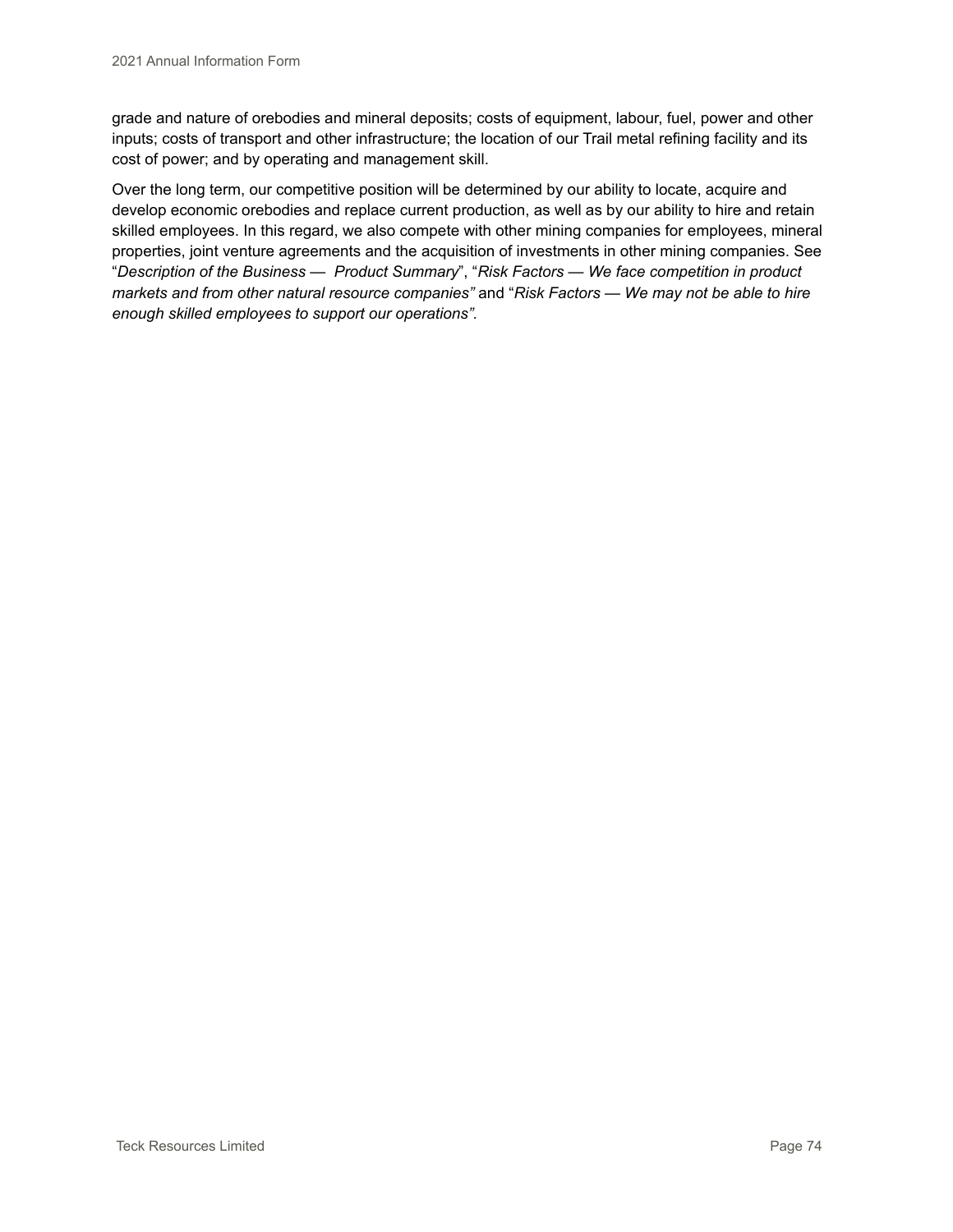# **Risk Factors**

You should carefully consider the risks and uncertainties described below as well as in other sections of this Annual Information Form. These risks and uncertainties are not the only ones facing us. Additional risks and uncertainties not presently known to us or that we currently consider immaterial may also impair our business operations. If any of these events actually occur, our business, prospects, financial condition, cash flows and operating results could be materially harmed.

**The COVID-19 pandemic has resulted in significant disruption and volatility in financial and commodities markets, and restrictions on the conduct of business in many jurisdictions, and has caused general economic uncertainty, any of which may have a significant adverse effect on our operations, business and financial condition.**

In March 2020, the World Health Organization declared a global pandemic related to COVID-19 which remains ongoing. The impacts of the pandemic on global commerce have and continue to be extensive and far-reaching. To date there has been significant stock market volatility, volatility in commodity and foreign exchange markets, restrictions on the conduct of business in many jurisdictions and the global movement of people has become restricted. There continues to be significant ongoing uncertainty surrounding COVID-19 and the extent and duration of the impacts that it may have on demand and prices for the commodities we produce, on our suppliers, on our employees and on global financial markets.

We continue to make efforts to safeguard the health of our employees, while continuing to operate safely and responsibly maintain employment and economic activity. These measures, combined with commodity market fluctuations resulting from COVID-19, have affected our financial results.

The extent and duration of impacts that COVID-19 may have on demand and prices for our commodities, on our suppliers and employees and on global financial markets are not known at this time, but could be material. In the current environment, assumptions about future commodity prices, exchange rates, interest rates and customer credit performance are subject to greater variability than normal, which could, in the future, significantly affect the valuation of our assets, both financial and non-financial.

While the full extent of the impact that the COVID-19 pandemic will have is not known, continued disruption and volatility in financial and commodities markets, restrictions on the conduct of business, and continued general economic uncertainty, and any potential shutdown of our operations or the operations of other businesses, industries or economies upon which we rely, may have a significant adverse effect on our operations, business and financial condition.

To the extent that the COVID-19 pandemic adversely affects our business and financial results, it may also have the effect of heightening many of the other risks described herein, including, but not limited to, risks relating to fluctuations in the market price of our products; risks related to our development projects; our reputation and community relations; volatility in commodity and financial markets; market access restrictions or tariffs; fluctuations in the price and availability of consumed commodities; labour unrest and disturbances; availability of skilled employees; depletion of mineral reserves; disruptions of information technology systems; changes in law or policies in relation to taxes; fees and royalties; and transportation and other services from third parties.

## **We face risks in the mining, metals and oil business.**

The business of exploring for natural resources and the development and production of mining operations are inherently risky. Many projects are unsuccessful and there are no assurances that current or future exploration or development programs will be successful. During development and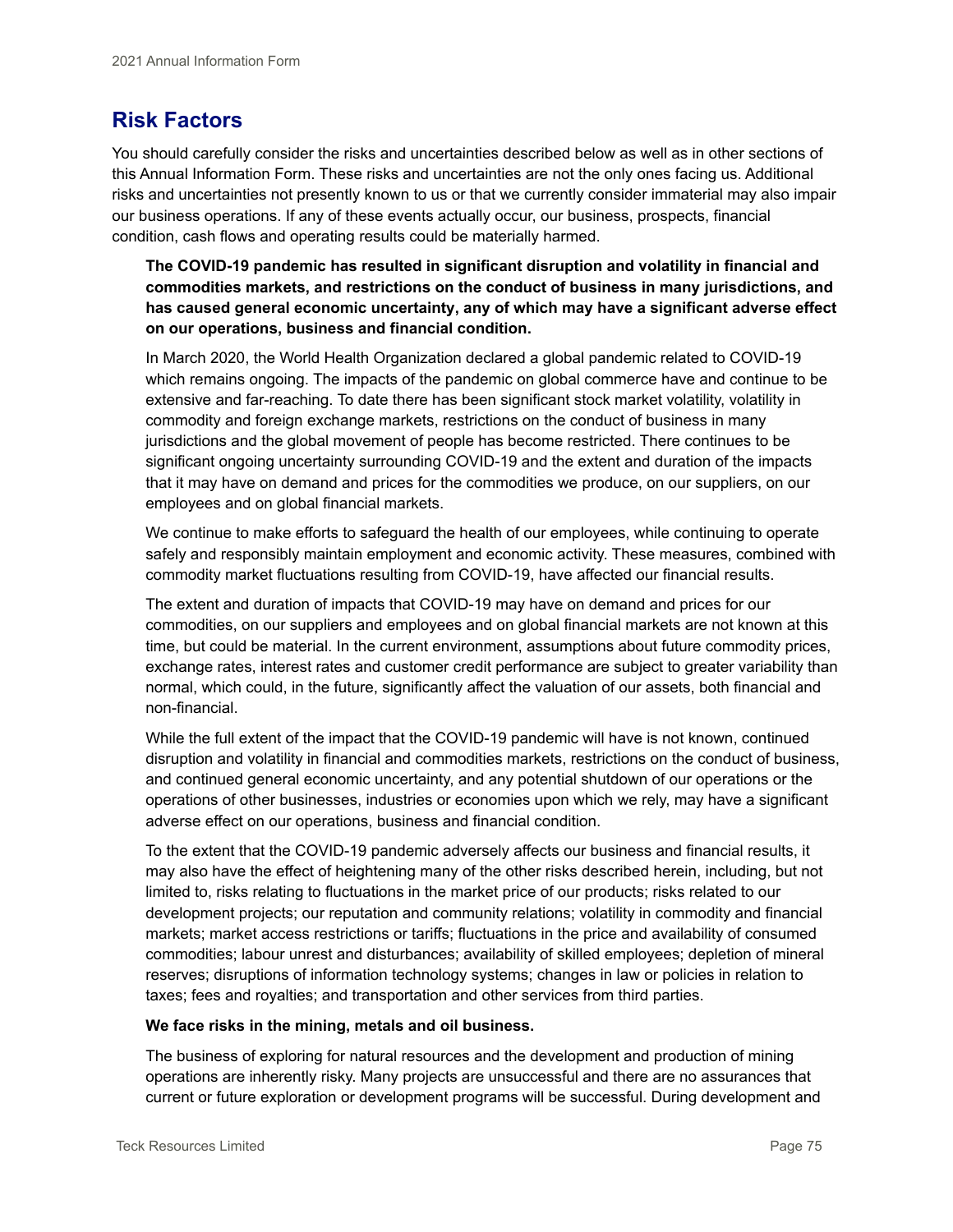after the commencement of mining operations, our projects and operations are subject to significant risks and hazards, some beyond our control, including environmental hazards, industrial accidents, unexpected increases in capital or operating costs, unusual or unexpected geological formations, unanticipated metallurgical difficulties, ground control problems, restrictions on water availability, seismic activity, weather events, security incidents, failure of unproven or evolving technology, labour-force disruptions, supply problems and delays, natural disasters, such as flooding, and regulatory changes, including but not limited to changes to fiscal regimes in the jurisdictions in which we operate.

Our mining, oil and exploration operations require reliable infrastructure such as roads, rail, ports, pipelines, power sources and transmission facilities, and water supplies. As orebodies become more remote, and as the availability of fresh water becomes more restricted in certain areas, the complexity and cost of infrastructure for mining projects are increasing. Availability and cost of infrastructure affects the production and sales from operations, as well as our capital and operating costs.

The Trail metallurgical operations, our processing facilities, our coal preparation plants, and our oil extraction and processing plants are also subject to risks and hazards, including process upsets and equipment malfunctions. Equipment and supplies may from time to time be unavailable on a timely basis.

Our operating mines and certain closed sites have large tailings facilities, which could fail as a result of seismic activity or for other reasons.

The occurrence of any of the foregoing could result in damage to or destruction of mineral properties or production or logistics facilities, personal injuries or death, environmental damage, delays or interruption of production, failure to achieve production targets, increases in operating costs, monetary losses, legal liability and/or adverse governmental action, any of which may have a significant adverse effect our operations, business and financial condition.

## **Fluctuations in the market price of steelmaking coal, base metals, blended bitumen and specialty metals may significantly adversely affect the results of our operations.**

The results of our operations are significantly affected by the market prices of steelmaking coal, base metals, blended bitumen, and specialty metals, which are cyclical and subject to substantial price fluctuations. Our earnings are particularly sensitive to changes in the market price of steelmaking coal, copper, zinc and blended bitumen. Market prices can be affected by numerous factors beyond our control, including new sources of production of our products; levels of supply and demand for our products and for a broad range of other industrial products; substitution of new or different products in critical applications for our existing products; government action to address climate change or societal pressures towards low-carbon technologies to replace carbon-intensive ones; expectations with respect to the rate of inflation, the relative strength of the Canadian dollar and of certain other currencies; interest rates; speculative activities; transportation restrictions and pipeline capacity; global or regional political or economic crises; government policy changes, including taxes and tariffs; trade disputes or the potential for trade disputes; the impact of the COVID-19 pandemic and sales of commodities by holders in response to such factors.

Prices for our blended bitumen can be highly volatile due to global and regional factors that are beyond our control including, among other things, constraints on rail and pipeline capacity, regional supply and demand imbalances, permitting decisions in relation to pipeline construction and other political or regulatory developments, decisions by the Organization of the Petroleum Exporting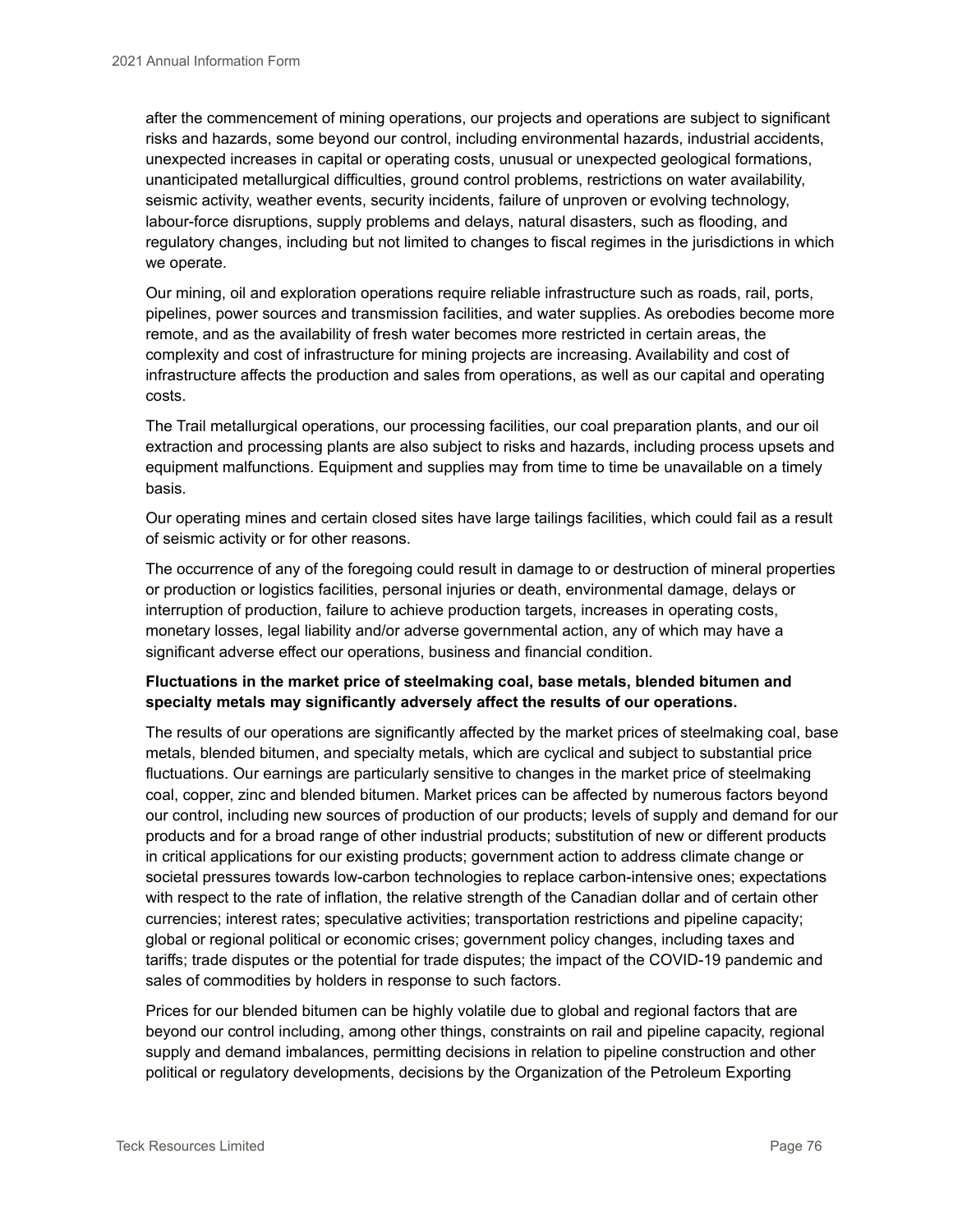Countries (OPEC) or governments to impose or not impose quotas, compliance or non-compliance with agreed quotas by OPEC members, and weather.

The Chinese market is a significant source of global demand for commodities, including steelmaking coal, zinc and copper. A sustained slowdown in China's growth or demand, or a significant slowdown in other markets, in either case, that is not offset by reduced supply or increased demand from other regions could have an adverse effect on the price and/or demand for our products. COVID-19 and efforts to contain it may have a significant effect on Chinese commodity prices and demand and potentially broader impacts on the global economy.

A prolonged period of low and/or volatile commodity prices, particularly of one or more of our principal products, could have a significant adverse effect on our operations, business and financial condition. If prices should decline below our cash costs of production and remain at such levels for any sustained period, we could determine that it is not economically feasible to continue commercial production at any or all of our operations. We may also curtail or suspend some or all of our exploration activities, with the result that our depleted reserves are not replaced.

A substantial reduction or sustained decrease in hard coking coal prices would have a material adverse effect on our business. Our general policy has been not to hedge changes in prices of our mineral or energy products. From time to time, however, we have in the past and may in the future undertake hedging programs in specific circumstances, with an intention to reduce the risk of declines in a commodity's market price while optimizing upside participation, to protect against currency fluctuations, or to maintain adequate cash flows and profitability to contribute to the longterm viability of our business. There are, however, risks associated with hedging programs including, among other things, the risk of opportunity losses in the event of an increase in the world price of the commodity, an increase in interest rates, the possibility that rising operating costs will make delivery into hedged positions uneconomic, counterparty risks and the impact of production interruption events.

#### **We face risks associated with the issuance and renewal of permits.**

Numerous permits or approvals are required for mining operations. We have significant permitting activities currently underway for new projects and for the extension or expansion of existing operations. In addition, many existing permits require periodic renewals. Examples of current significant permitting efforts include our Quebrada Blanca Phase 2 project, our steelmaking coal mine operations in the Elk Valley, particularly the Fording River Extension Project, our Highland Valley Copper 2040 project and Zafranal. When we apply for these permits and approvals, we are often required to prepare and present data to various government authorities pertaining to the potential effects or impacts that any proposed project may have on the environment and on communities. The authorization, permitting and implementation requirements imposed by any of these authorities may be costly and time-consuming, and may delay commencement or continuation of mining operations. There can be no certainty that these approvals or permits will be granted in a timely manner, or at all. Regulations also provide that a mining permit or modification can be delayed, refused or revoked. In certain jurisdictions, some parties have extensive rights to appeal the issuance of permits or to otherwise intervene in the regulatory process. Permits may be stayed or withdrawn during the pendency of appeals. See *"Risk Factors — Changes in environmental, health and safety laws may have a material adverse effect on our operations and projects*" for a discussion of the changes to the Canadian federal environmental assessment and regulatory process.

Past or ongoing violations of mining or environmental laws could provide a basis to revoke existing permits or to deny the issuance of additional permits. In addition, evolving reclamation requirements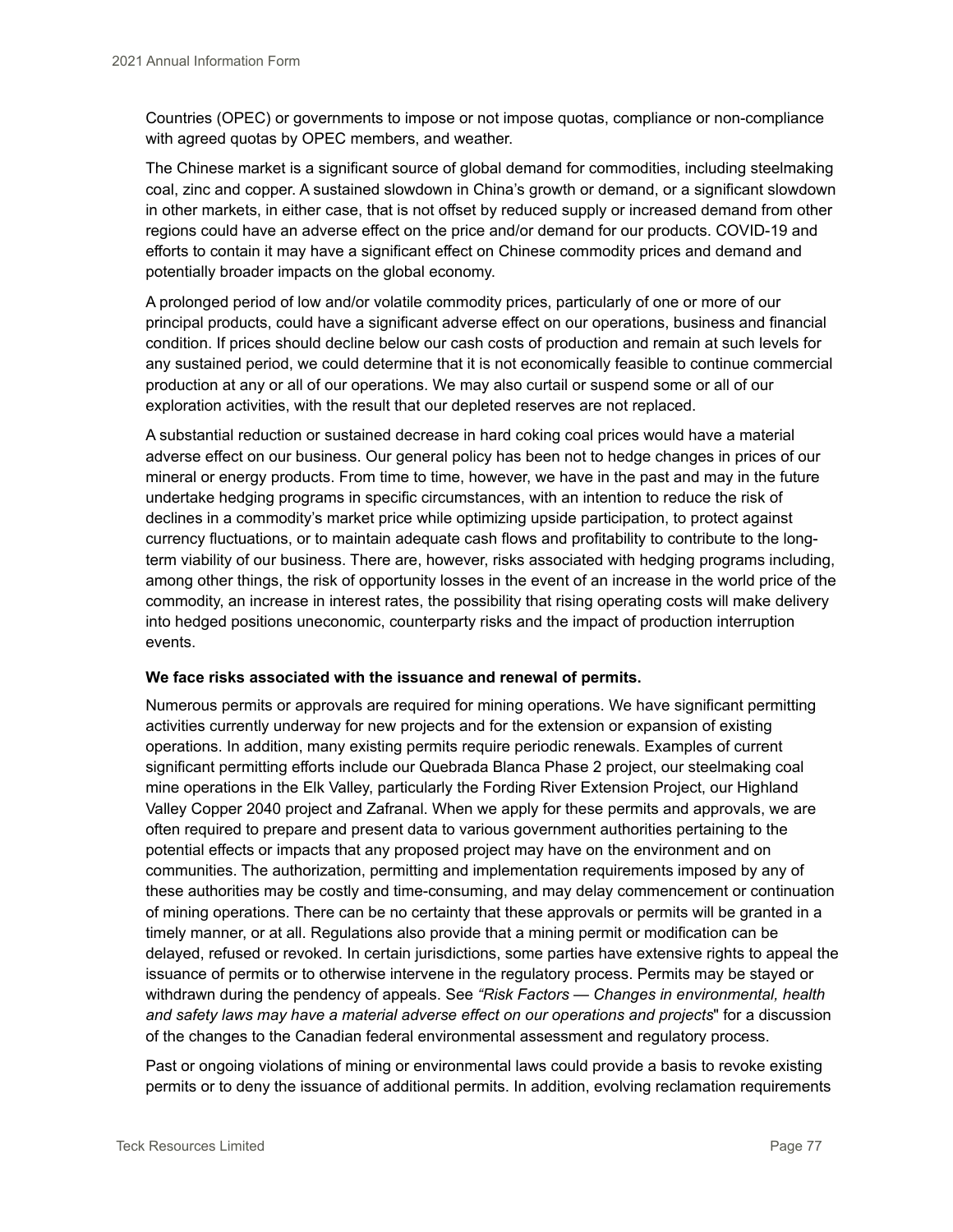or environmental concerns may threaten our ability to renew existing permits or obtain new permits in connection with future development, expansions and operations.

Delays associated with permitting may cause us to incur material additional costs in connection with the development of new projects or the expansion of existing operations, including penalties or other costs in relation to long-lead equipment orders and other commitments associated with projects or operations. Failure to obtain certain permits may result in damage to our reputation, cessation of development of a project or the inability to proceed with the expansion of existing operations, increased costs of development or production, and litigation or regulatory action, any of which may have a material adverse effect on our operations, business and financial position.

Ongoing operation of our steelmaking coal mines in the Elk Valley, British Columbia, continually requires new permits or amendments to existing permits from applicable government agencies. We received approval in 2014 of a plan to manage water quality for the Elk Valley watershed as a whole. The Elk Valley Water Quality Plan is intended to provide a regulatory framework for permitting current and future projects and for managing the cumulative effects of new projects. The plan contemplates ongoing monitoring of the receiving environment, and adjustment of water quality targets if unacceptable environmental impacts are identified. There can be no assurance that the water quality targets set out in our Elk Valley Water Quality Plan will prove to be suitably protective of the environment, that our planned mitigation efforts will be sufficient to meet those targets or that ongoing monitoring will not disclose unanticipated environmental effects of our operations that will require additional mitigation. We are currently not in compliance with certain water quality parameters set out in the Elk Valley Water Quality Plan.

Fish surveys have revealed unanticipated declines in fish populations and lower-than-expected recruitment in certain mine-affected waters. Subsequent investigations have found that, while some of the causes appear to be natural, mining development may have exacerbated some stressors. Research into these impacts is ongoing. Depending on the outcome of these investigations, the regulatory response, if any, and the nature of any required mitigation measures, we may face delays in permitting or restrictions on our mining activities in the Elk Valley. See "*Individual Operations – Steelmaking Coal – Elk Valley Water Quality Management Plan*" for more details.

Notwithstanding the approval of the Elk Valley Water Quality plan in 2014, the *Fisheries Act* and its current associated regulations do not contain a specific authorization mechanism that applies to the non-point source discharges from our coal mines and we continue to struggle to comply with the current requirements. In March 2021, we pled guilty to two offences under the *Fisheries Act* in connection with discharges of selenium and calcite from coal mines in the Elk Valley, and agreed to pay a fine of \$2 million and make a contribution to the Environmental Damages Fund of \$28 million for each such offence for a total of \$60 million. See "*Legal Proceedings and Regulatory Actions – Fisheries Act*" for more details. These regulatory issues may create additional difficulties in obtaining permits for our Elk Valley operations. First Nations in Canada have increasing influence in both federal and provincial environmental assessment and permitting processes, and may have perspectives regarding economic development and the environment that are at odds with those of federal and provincial authorities.

Any negative developments relating to matters referred to above may result in enforcement action, including but not limited to potential prosecutions, or consequential delays in permitting new mining areas in the Elk Valley or on restrictions being placed on our mining activities in the Elk Valley, which would limit our ability to maintain or increase steelmaking coal production in accordance with our long-term plans or to realize the projected mine life of our operations. The potential shortfall in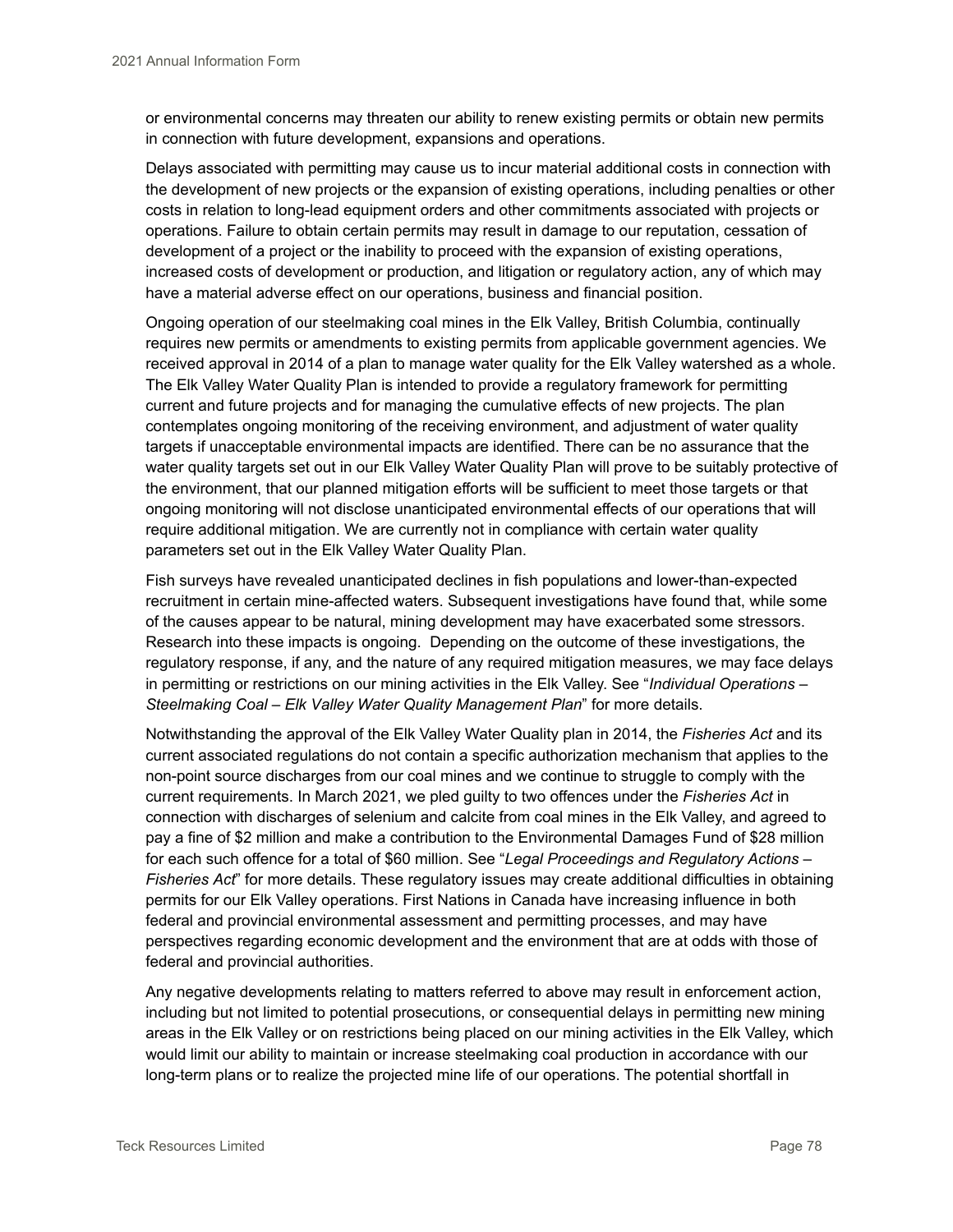production may be material and may have a material adverse effect on our operations, business and financial position.

#### **We face risks associated with our development projects.**

We are involved in a number of development projects. Our major projects include our Quebrada Blanca Phase 2 project. Development and exploitation of the hypogene resource at Quebrada Blanca Phase 2 requires considerable capital expenditures and various environmental and other permits and governmental authorizations. We also have a number of other projects in our development portfolio, including NuevaUnión, Galore Creek, San Nicolás, Mesaba, Schaft Creek and Zafranal. Our ability to maintain or increase our annual production of our principal products is dependent, to a significant extent, on our ability to bring new mines into production and expand existing mines.

Development projects typically require a number of years and significant expenditures before production is possible. Estimates of such expenditures or of future operating costs may differ materially from actual capital or operating costs. Such projects could experience unexpected problems or delays during development, production or mine start-up.

Construction and development of these projects are subject to numerous risks, including, without limitation, risks relating to:

- significant cost overruns due to, among other things, delays, changes to inputs or changes to engineering;
- delays in construction, and technical and other problems, including adverse geotechnical conditions and other obstacles to construction;
- our ability to obtain regulatory approvals or permits, on a timely basis or at all;
- our ability to comply with any conditions imposed by regulatory approvals or permits, maintain such approvals and permits, or obtain any required amendments to existing regulatory approvals or permits;
- accuracy of reserve and resource estimates;
- accuracy of engineering and changes in scope;
- adverse regulatory developments, including the imposition of new regulations;
- significant fluctuation in prevailing prices for copper and other metals, oil, other petroleum products and natural gas, which may affect the profitability of the projects;
- community action or other disruptive activities by stakeholders;
- adequacy and availability of a skilled workforce;
- difficulties in procuring or a failure to procure required supplies and resources to construct and operate a mine;
- the fact that we do not own 100% of many of our projects and certain decisions will require the agreement of one or more of our partners (See "*Risk Factors —* "*We face risks associated with our joint venture operations and projects"*);
- availability, supply and cost of water and power;
- weather or severe climate impacts;
- litigation;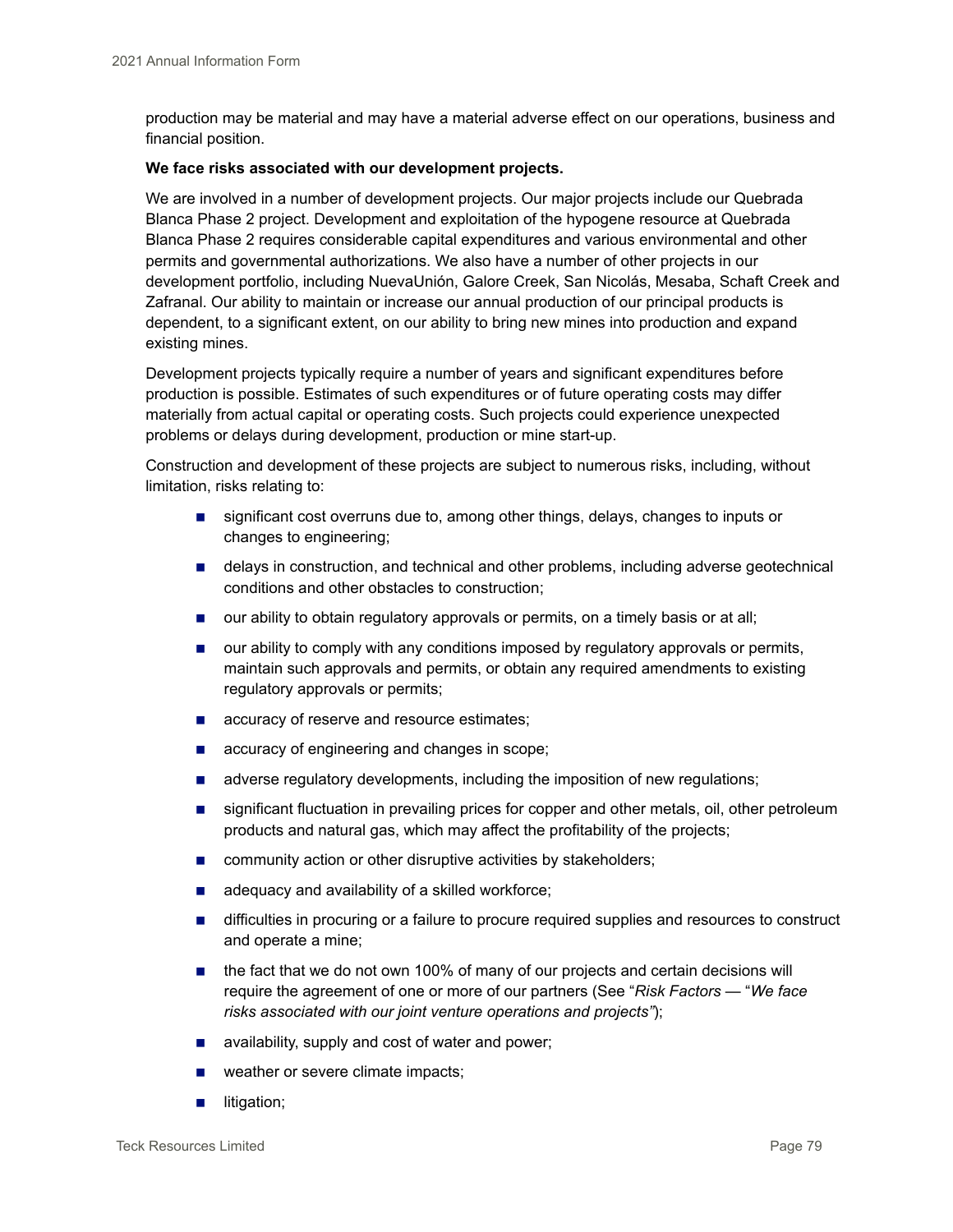- our dependence on third parties for services and utilities;
- development of required infrastructure;
- a failure to develop or manage a project in accordance with our planning expectations or to properly manage the transition to an operating mine;
- the ability of our partners to finance their respective shares of project expenditures;
- the reliance on contractors and other third parties for management, engineering, construction and other services, and the risk that they may not perform as anticipated and that unanticipated disputes may arise between them and us;
- our ability to finance our share of project costs or obtain financing for these projects on commercially reasonable terms, or at all; and
- the effects of the COVID-19 pandemic or other potential pandemics, including regulatory measures intended to address the pandemic or operating restrictions imposed to protect workers, supply chain impacts and other factors.

The economic feasibility analysis with respect to each project is based upon, among other things, the interpretation of geological data obtained from drillholes and other sampling techniques, feasibility studies, pricing assumptions for inputs and products produced, the configuration of the orebody, expected recovery rates, anticipated climate conditions, and estimates of labour, productivity, royalty and tax rates. Actual operating results may differ materially from those anticipated.

#### **Regulatory efforts to control or reduce greenhouse gas emissions or societal pressures in relation to climate change could materially negatively affect our business.**

Our businesses include several operations that emit large quantities of greenhouse gases, or that produce products that emit large quantities of greenhouse gases when consumed by end users. This is particularly the case with our steelmaking coal operations and our oil sands operation and projects. Carbon dioxide and other greenhouse gases are the subject of increasing public concern and regulatory scrutiny. See "*Health, Safety, Community and Environmental Protection* — *Climate Change and Carbon Pricing*".

Climate change may result in increased regulations for our operations or those of our customers and/ or restrict the development of our projects, which may increase costs and/or limit production. Changes in carbon regulation or taxation may decrease demand for our products, particularly steelmaking coal and blended bitumen.

Our operations depend significantly on hydrocarbon energy sources to conduct daily operations, and there are typically no economic substitutes for these forms of energy. While carbon tax legislation has been adopted in several jurisdictions where we operate, and while we expect that carbon taxes will increase over time, it is not yet possible to reasonably estimate the nature, extent, timing, cost or other impacts of any future taxes or other programs that may be enacted.

Most of our steelmaking coal products are sold outside of Canada, and sales are not expected to be significantly affected by the greenhouse gas emissions targets that Canada committed to under the Paris Agreement or the resulting provincial and federal carbon tax legislation. All of our blended bitumen is sold in North America and such sales are not currently subject to any significant carbon tax or similar requirements. However, the broad adoption of emission limitations or other regulatory efforts to control or reduce greenhouse gas emissions by other countries could materially negatively affect the demand for steelmaking coal and oil, as well as restrict development of new steelmaking coal or oil sands projects and increase production and transportation costs.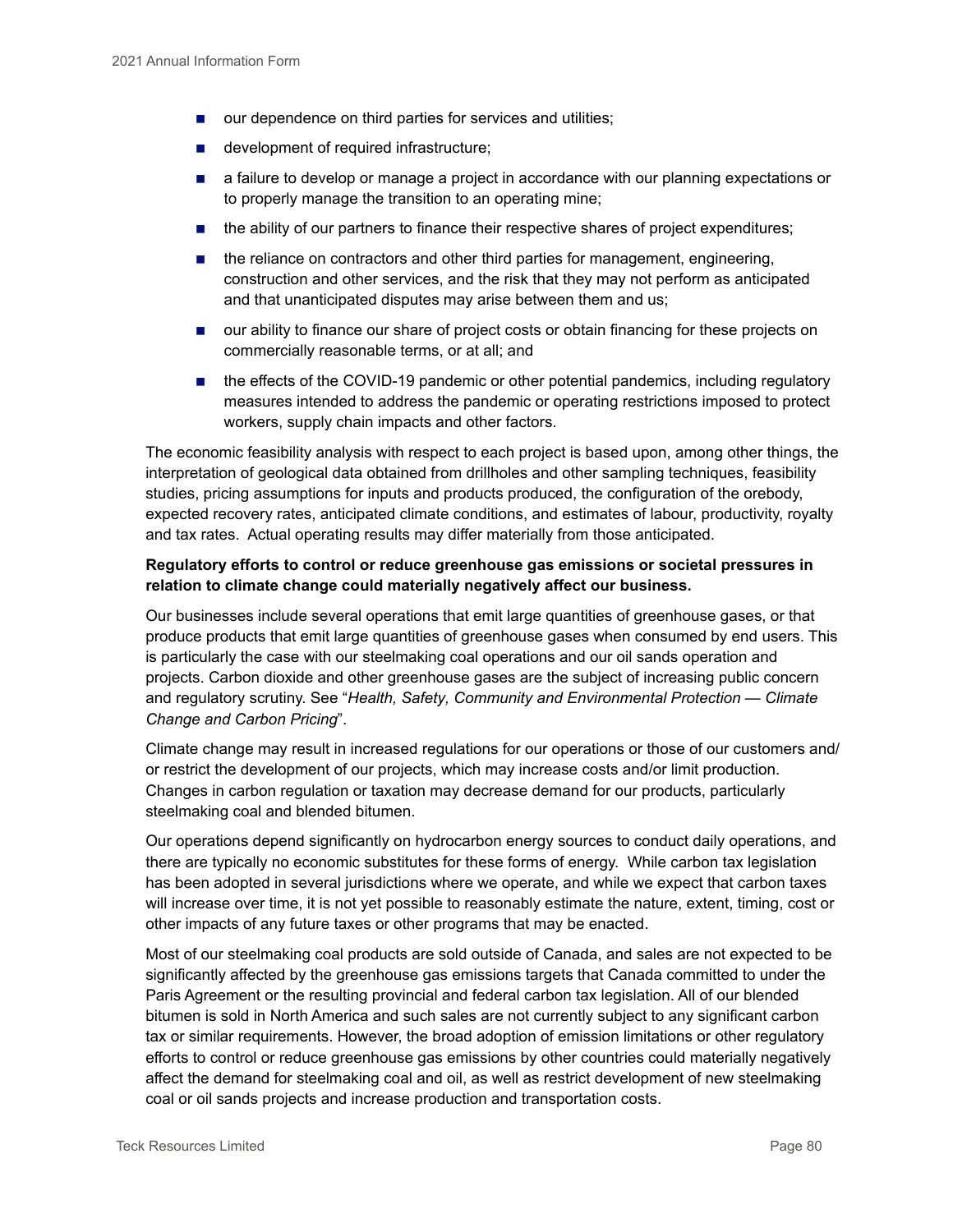As a result of public concern regarding climate change, natural resource companies like Teck face increasing public scrutiny of our activities and our impacts. Societal pressures in relation to climate change may adversely affect our social licence to operate and may impair our ability to obtain required permits, increase regulatory action or result in litigation against us, and negatively affect our reputation and our relationships with stakeholders. Concerns around climate change may also affect the market price of our shares, as institutional investors and others may divest interests in carbonintensive industries due to societal pressures, and may also affect our ability to borrow money or obtain insurance for our carbon-intensive assets on reasonable terms. See "*Risk Factors — Damage to our reputation may result in decreased investor confidence, challenges in maintaining positive community relations and increased risks in obtaining permits or financing for our development properties and expansions to our existing operations.*"

#### **Climate change may have an adverse effect on demand for our products or on our operations.**

As the world transitions to a lower-carbon economy, there is increasing focus on low-carbon technologies to replace carbon-intensive ones. This is increasing the pressure on steel producers to develop less carbon-intensive production processes that do not rely on high-quality hard coking coal. Government action to address climate change and societal pressures towards a lower-carbon economy may reduce the demand for our products. Concerns regarding climate change may lead to technological development of alternatives to certain of our products, such as steelmaking coal and oil. Climate change and policy responses to climate change may have similar impacts on our customers, reducing demand for our products.

A decrease in demand for our products, particularly of one or more of our principal products, could have a significant adverse effect on our operations, business and financial condition.

Climate change may, among other things, cause or result in increases in extreme weather events, sea level increases, changes in precipitation, changes in fresh water levels, melting permafrost in the Arctic, and resource shortages. Extreme weather events have the potential to disrupt operations at our mines and to impact our transportation infrastructure. In 2021, we experienced significant disruptions to our operations and our logistics chains in British Columbia caused by wildfires in the summer and extreme flooding in November. Extreme weather events may also affect the length of our shipping season at our Red Dog mine. The frequency and severity of extreme weather events in British Columbia, at Red Dog and at our other operations has been increasing, and these events will likely continue to impact our operations and our logistics and supply chains, which may require additional spending to mitigate weather-related impacts and potential constraints on production in the future. Any increase in the frequency or severity of extreme weather events could have a material impact on our ability to produce and deliver our products and a material impact on the cost of operations, which may result in a material adverse effect on our business and financial position.

Our Red Dog mine is located in the Arctic and could be materially impacted by melting permafrost. In 2020, the mine was impacted by measures required to manage high water levels at the site resulting from the impact of melting permafrost on the receiving environment, which limited the discharge of mine-affected water. While our mining and refining operations are located well above sea level, an increase in sea level could affect our ocean transportation and shipping facilities.

Climate change may also result in shortages in certain consumables and other products required to sustain our operations, and any such shortage could impact our production capacity.

Although we make efforts to anticipate potential costs associated with climate change to mitigate the physical risks of climate change, and work with governments to influence regulatory requirements regarding climate change, there can be no assurance that these efforts will be effective or that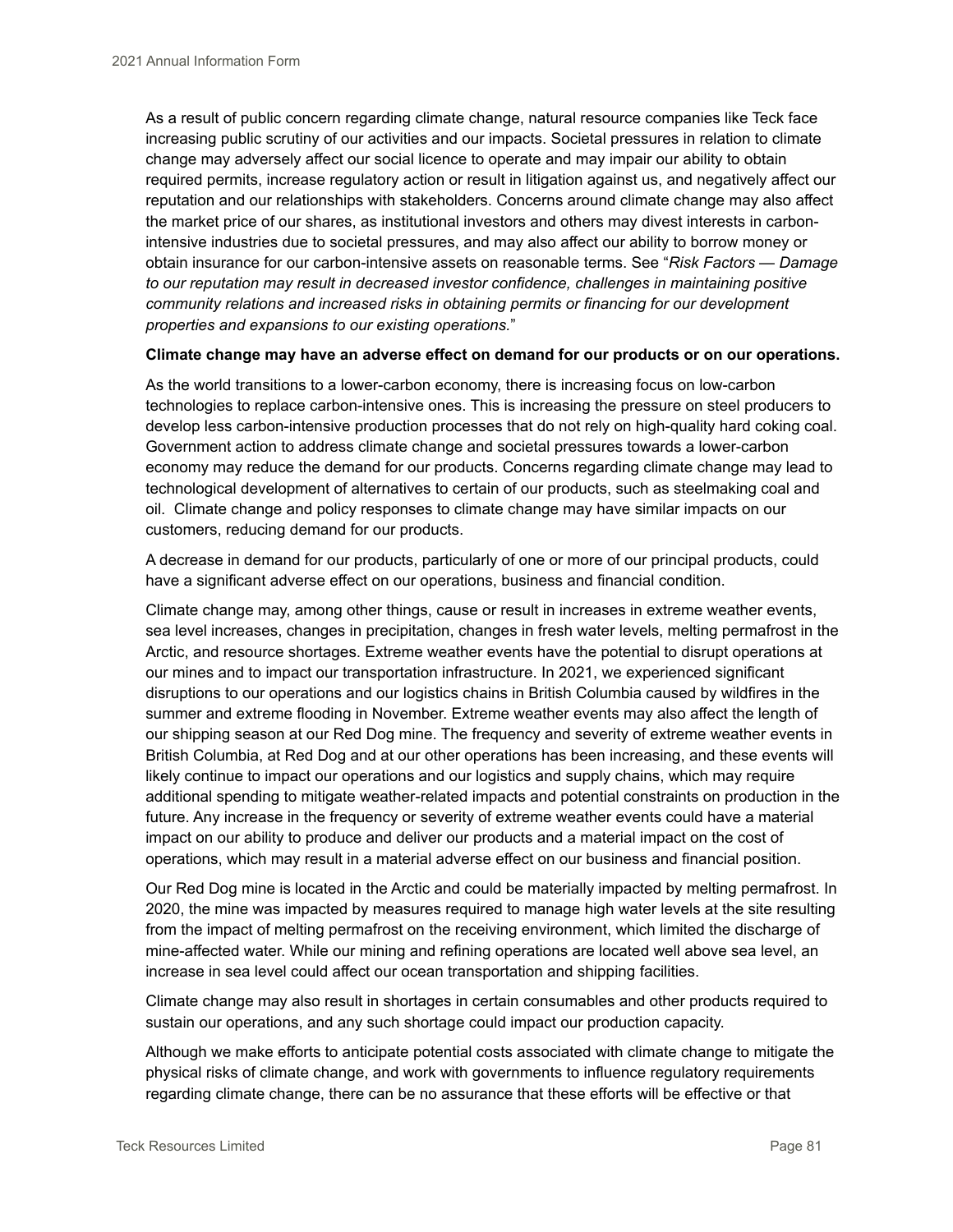climate change or associated governmental action will not have an adverse impact on our operations and therefore our profitability.

## **Failure to comply with environmental, health and safety laws may have a material adverse effect on our operations and projects.**

Environmental, health and safety legislation affects nearly all aspects of our operations, including mine development, worker health and safety, waste disposal, emissions controls, and protection of endangered and protected species. Compliance with environmental, health and safety legislation can require significant expenditures and can restrict the manner in which mining and other operations can be conducted.

In addition, failure to comply with environmental, health or safety legislation may result in the imposition of significant fines and/or penalties; the temporary or permanent suspension of operations or other regulatory sanctions including cleanup costs arising out of contaminated properties; damages; damage to reputation; the loss of existing permits or inability to obtain future permits; and civil suits or criminal charges. Exposure to these liabilities arises not only from our existing operations, but also from operations that have been closed or sold to third parties. Some of our historical operations have generated significant environmental contamination and other issues in the context of current regulation. We could also be held liable for worker or public exposure to hazardous substances. There can be no assurance that we will at all times be in compliance with all environmental, health and safety regulations or that steps to achieve compliance would not materially adversely affect our operations, business and financial condition.

## **Changes in environmental, health and safety laws may have a material adverse effect on our operations and projects.**

In February 2018, the Government of Canada proposed new regulations under the *Fisheries Act* relating to coal mining effluent. While these regulations are still in development, they could impose significant costs and operating limitations on our steelmaking coal operations. In the absence of these new regulations, the *Fisheries Act* does not contain any mechanisms to authorize non-point source discharges from our coal mines. There can be no assurance that the new regulations will completely remedy this situation.

In 2019, the Canadian *Impact Assessment Act* came into force with significant changes to the federal government's current environmental assessment and regulatory processes for resource development projects. While the new legislation does not affect Teck's projects that are already in regulatory approval processes, it will apply to new projects that meet certain criteria. For example, the federal government announced in 2020 that our Fording River Extension Project (formerly named Castle Project) required a federal review under the new *Impact Assessment Act*. Similarly, in 2018, the British Columbia government reformed the province's environmental assessment process for resource projects, introducing significant new changes into the environmental assessment process for industrial and resource projects in British Columbia, including new rules surrounding project notifications, early engagement and increased public participation, along with new timelines dictating when certain steps must be taken throughout the environmental assessment process. These changes and any other new legislation may affect our ability to obtain or renew permits for our operations and projects in an efficient and cost-effective manner or at all.

In addition, in 2019 the Government of British Columbia passed the *Declaration of the Rights of Indigenous Peoples Act*, to implement the United Nations Declaration on the Rights of Indigenous Peoples (UNDRIP) in British Columbia. The legislation commits to a systematic review of the province's laws with respect to UNDRIP while also encouraging new agreements with Indigenous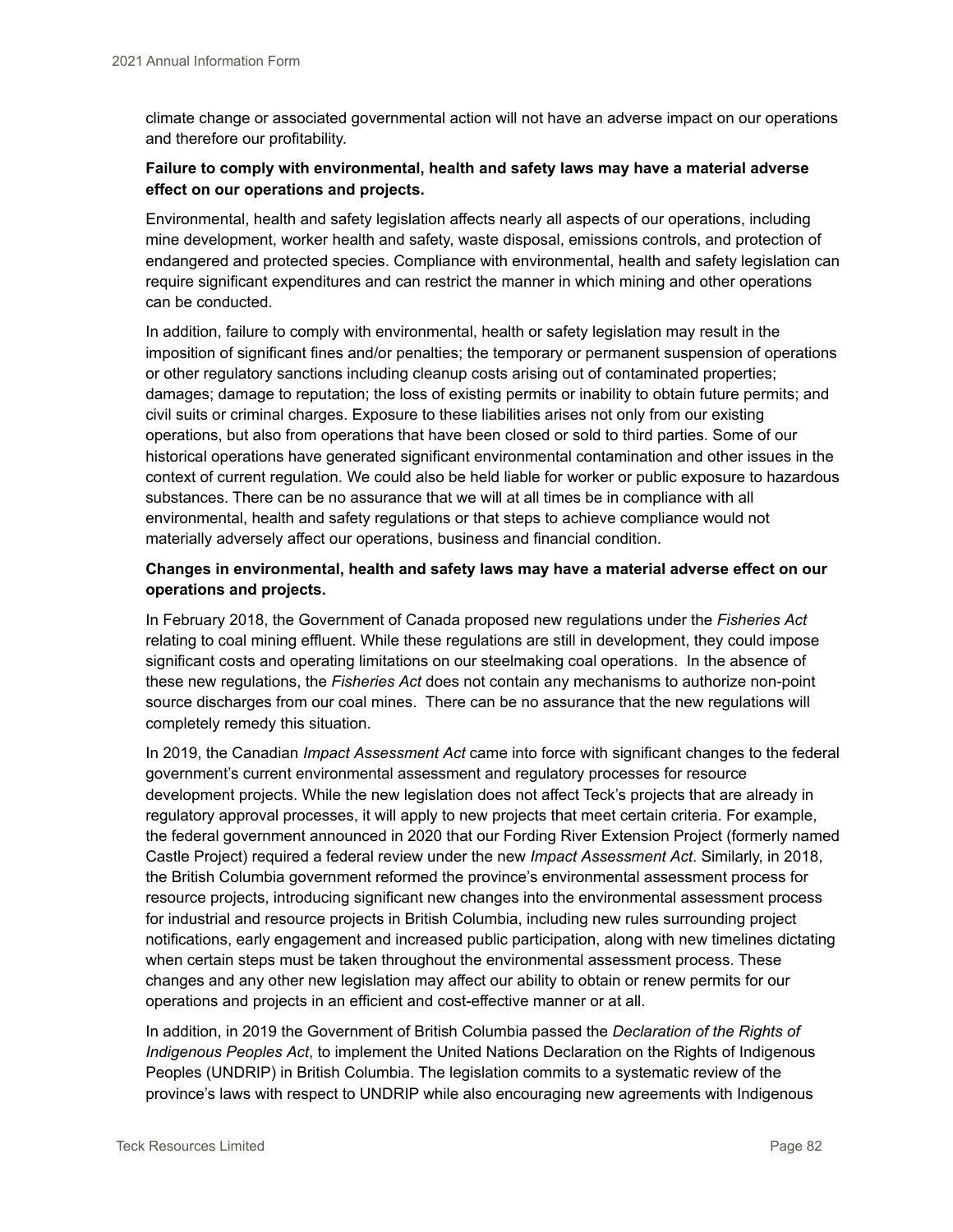nations that are intended to address outstanding governance questions around the nature of Indigenous rights and title interests in B.C. In 2021, the Canadian federal government enacted comparable legislation. While the potential risks of this legislation remain to be determined they could be significant, particularly with respect to Teck's permitting efforts.

In 2021, the *Canadian Net-Zero Emissions Accountability Act* came into force, setting out the government's long-term objective of achieving net-zero emissions by 2050. The Act defers the specific measures and strategies to meet this target to regular emissions reductions plans, the first of which is expected to be released in March 2022. These measures may have a material adverse impact on our existing operations or our ability to obtain permits for new projects or expanded operations.

Environmental, health and safety laws and regulations are evolving in all jurisdictions where we have activities. We are not able to determine the specific impact that future changes in laws and regulations may have on our operations and activities, and our resulting financial position; however, we anticipate that capital expenditures and operating expenses will increase in the future as a result of the implementation of new and increasingly stringent environmental, health and safety regulations. For example, emissions standards for carbon dioxide and sulphur dioxide are becoming increasingly stringent, as are laws relating to the use and production of regulated chemical substances and the consumption of water by industrial activities. Further changes in environmental, health and safety laws; new information on existing environmental, health and safety conditions or other events, including legal proceedings based upon such conditions; or an inability to obtain necessary permits, could require increased financial reserves or compliance expenditures, or otherwise have a material adverse effect on us. Changes in environmental, health and safety legislation could also have a material adverse effect on product demand, product quality, and methods of production and distribution. In the event that any of our products were demonstrated to have negative health effects, we could be exposed to workers' compensation and product liability claims, which could have a material adverse effect on our business.

#### **Product alternatives may reduce demand for our products.**

Most of our products are primarily used in specific applications, such as the use of copper in electrical wiring and electronic applications, the use of refined zinc to galvanize steel, the use of steelmaking coal in steel production, and the use of heavy crude oils, such as our blended bitumen, to make refined petroleum products. Alternative technologies are continually being investigated and developed with a view to reducing production costs or for other reasons, such as minimizing environmental or social impact. If competitive technologies emerge that use other materials in place of our products, demand and price for our commodities might fall.

For example, the large majority of our coal production is high-quality hard coking coal, which commands a significant price premium over other forms of coal because of its value in use in blast furnaces for steel production. High-quality hard coking coal is globally scarce, and has specific physical and chemical properties that are necessary for efficient blast furnace operation. Steel producers are continually investigating alternative steel production technologies with a view to reducing production costs. Many of those alternative technologies are designed to use lower-quality coals or other sources of carbon instead of higher-cost high-quality hard coking coal, and increasingly efforts are focused on development of technologies to eliminate or dramatically reduce carbon emissions from the steelmaking process. While conventional blast furnace technology has been the most economic large-scale steel production technology for decades, and while emergent technologies typically take many years to commercialize, there can be no assurance that, over the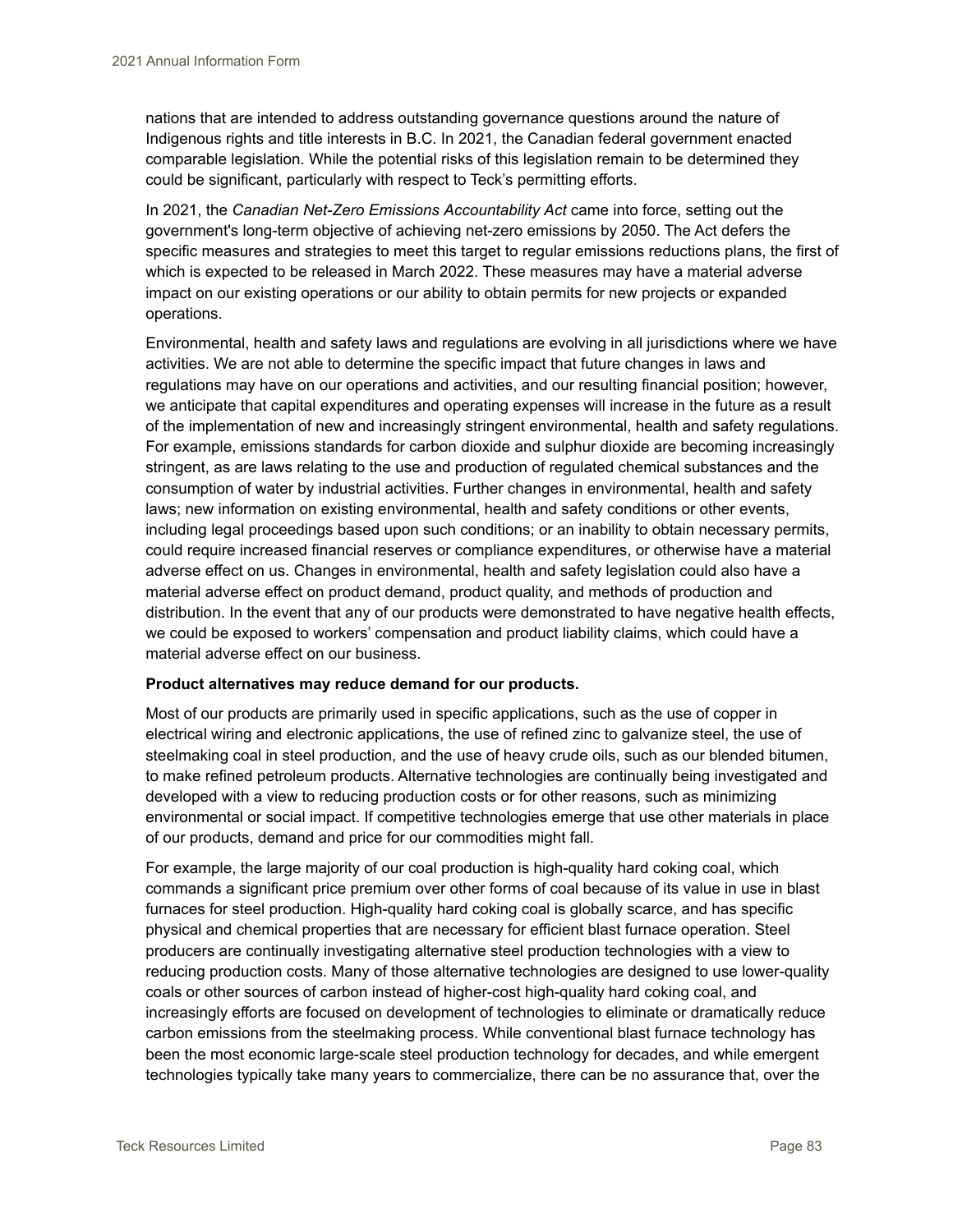longer term, competitive technologies not reliant on hard coking coal could emerge, which could reduce demand and price premiums for hard coking coal.

## **Damage to our reputation may result in decreased investor confidence, challenges in maintaining positive community relations, and increased risks in obtaining permits or financing for our development properties and expansions of our existing operations.**

Damage to our reputation can occur from our actual or perceived actions or inactions and a variety of events and circumstances, many of which are out of our control. The growing use of social media to generate, publish and discuss community news and issues and to connect with others has made it significantly easier for individuals and groups to share their opinions of us and our activities, whether accurate or not. We do not directly control how we are perceived by others. Loss of reputation could result in, among other things, a decrease in the price of our shares, decreased investor confidence, challenges in maintaining positive relationships with the communities in which we operate and other important stakeholders, and increased risks in obtaining permits or financing for our development properties or expansions to our existing operations, any of which could have a material adverse effect on our operations, development projects, business and financial position.

In recent years, an increasing number of investors, financial institutions and insurance providers have adopted positions, or been encouraged to adopt positions, to restrict investment in, lending to or insurance of, projects or companies associated with carbon-intensive activities, such as fossil fuels or coal production. Large institutional investors are also adopting investment policies that take environmental, social and governance or "ESG" criteria, such as the carbon footprint of assets under management, into consideration when making investment decisions.

#### **We face risks associated with our reclamation obligations.**

We are required to reclaim properties as mining progresses and after mining is completed and specific requirements vary among jurisdictions. We are required by various governments in the jurisdictions in which we operate to provide financial assurances to cover any reclamation obligations we may have at our mine sites. The amount of these financial assurances is significant and is subject to change from time to time by the governments in the jurisdictions in which we operate, and may exceed our estimates for such costs. The amount and nature of our financial assurance obligations depend on a number of factors, including our financial condition and reclamation cost estimates.

Reclamation cost estimates can escalate because of new regulatory requirements, changes in site conditions or conditions in the receiving environment, or changes in analytical methods or scientific understanding of the impacts of various constituents in the environment. Since 2016, the B.C. government has been carrying out a review of its financial assurance requirements for reclamation obligations. While still under development, new requirements may be announced as early as 2022, and are expected to result in an increase to our financial assurance requirements, for both our ongoing operations and our projects in B.C.

Changes to the form or amount of our financial assurance obligations in respect of reclamation obligations could significantly increase our costs, making the maintenance and development of existing or new mines less economically feasible. Increases in financial assurance requirements could severely impact our credit capacity and our ability to raise capital for other projects or acquisitions. We may be unable to obtain letters of credit or surety bonds to satisfy these requirements, in which case we may be required to deposit cash as financial assurance. If we are unable to satisfy these requirements, we may face loss of permits, fines and other material and negative consequences.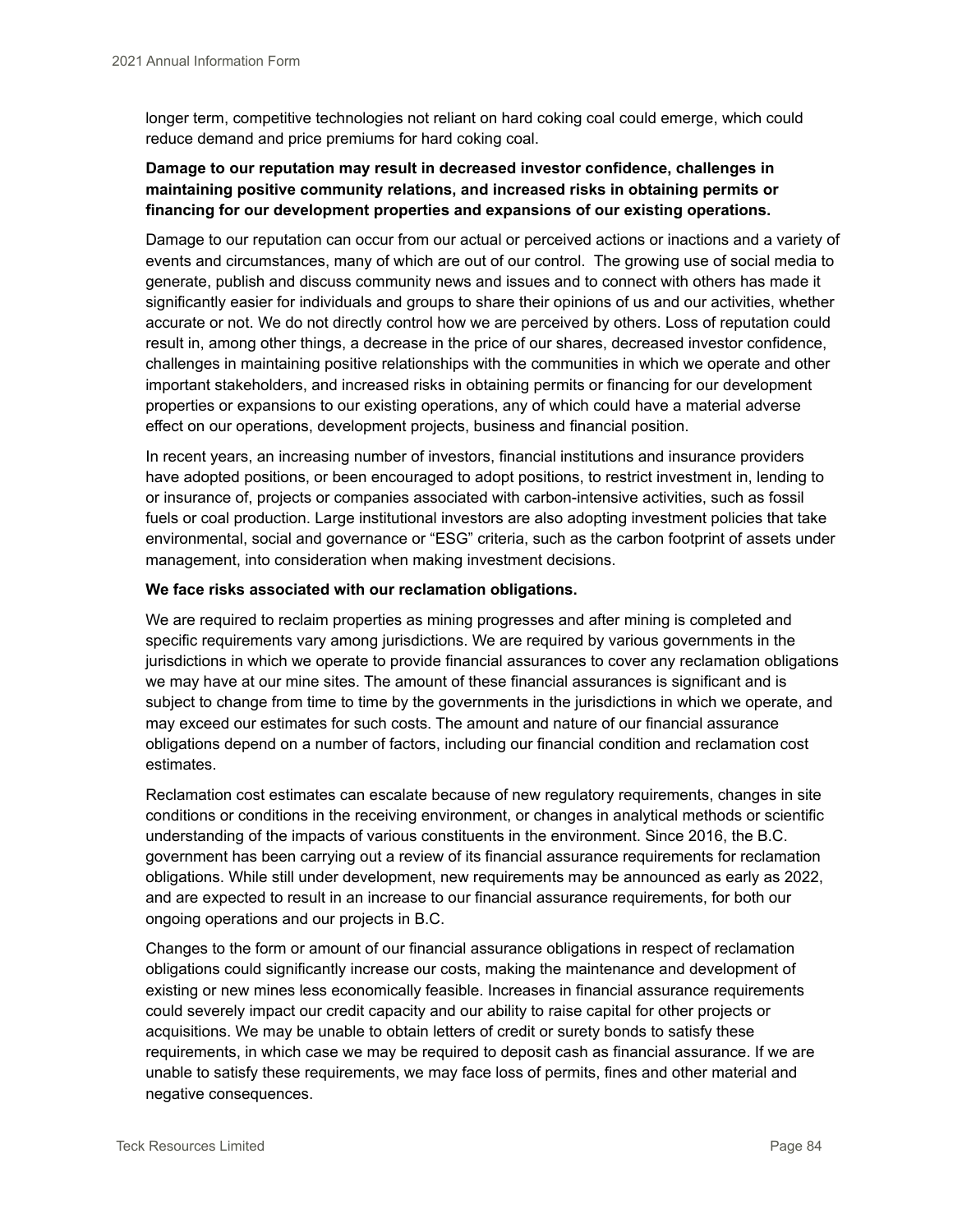Although we currently make provisions for our reclamation obligations, there can be no assurance that these provisions will be accurate in the future. Any underestimated or unanticipated reclamation costs could materially affect our business, operations and financial condition. Failure to provide regulatory authorities with the required financial assurances could potentially result in the closure of one or more of our operations, which could result in a material adverse effect on our operations and therefore our profitability.

## **Failure to secure water rights or restrictions or loss of existing water rights could have negative effects on our operations and financial condition.**

Water rights are an area of significant and increasing focus for our foreign operations, and community relations are significantly impacted by access and sourcing of water. Our mining operations require significant quantities of water for mining, ore processing and related support facilities. Certain of our operations and projects are located in areas where water is scarce and competition among users for access to water is significant. If water supplies become scarce or are negatively affected by environmental events or factors such as drought, water supplies to our operations might be reduced in order to maintain supply to the local communities in which we operate or for ecological purposes, whether or not we have legal rights to draw water. Laws and regulations may be introduced in certain jurisdictions that could limit our access to water resources. For newer projects such as our QB2 project we may rely on desalination for water supply. Desalination facilities are capital-intensive, subject to process upsets, operational and labour issues, and environmental compliance requirements.

Any reduction or interruption in the availability of water may preclude development of otherwise potentially economic mineral deposits or may negatively affect costs, production and/or sales from our affected operations.

#### **We are subject to legal proceedings, the outcome of which may affect our business.**

The nature of our business subjects us to numerous regulatory investigations, claims, lawsuits and other proceedings in the ordinary course of our business. The results of these legal proceedings cannot be predicted with certainty and the costs of these legal proceedings can be significant. Additionally, although largely unsuccessful to date, natural resource issuers are facing a significant increase in climate change related litigation. There can be no assurances that these matters will not have a material adverse effect on our reputation, our support by various stakeholders, our ability to secure permits, the market price of our shares, or on our operations, business or financial condition generally. See "*Legal Proceedings and Regulatory Actions"* below.

#### **We face risks associated with our joint venture operations and projects.**

A number of our projects and operations are developed and operated through joint venture or shared ownership arrangements with third parties. These joint arrangements include, among others, Quebrada Blanca, Fort Hills, Antamina, NuevaUnión, Zafranal, Galore Creek, Schaft Creek, Elkview and Greenhills. We face risks from the fact that at certain of our operations, like Fort Hills and Antamina, we are a minority partner and certain major decisions may be made without our consent, meaning we may not have control over a number of factors, including, timing and amount of capital and operating expenditures, operation and production decisions, risk management and other operational practices.

We also face risks from the fact that at certain other projects, like NuevaUnión and Galore Creek, in which we hold a 50% interest, many decisions require the consent of our partner, and, even at projects or operations where we hold a majority interest, such as Quebrada Blanca, Zafranal, Schaft Creek, Elkview and Greenhills, major decisions affecting the project or operation may require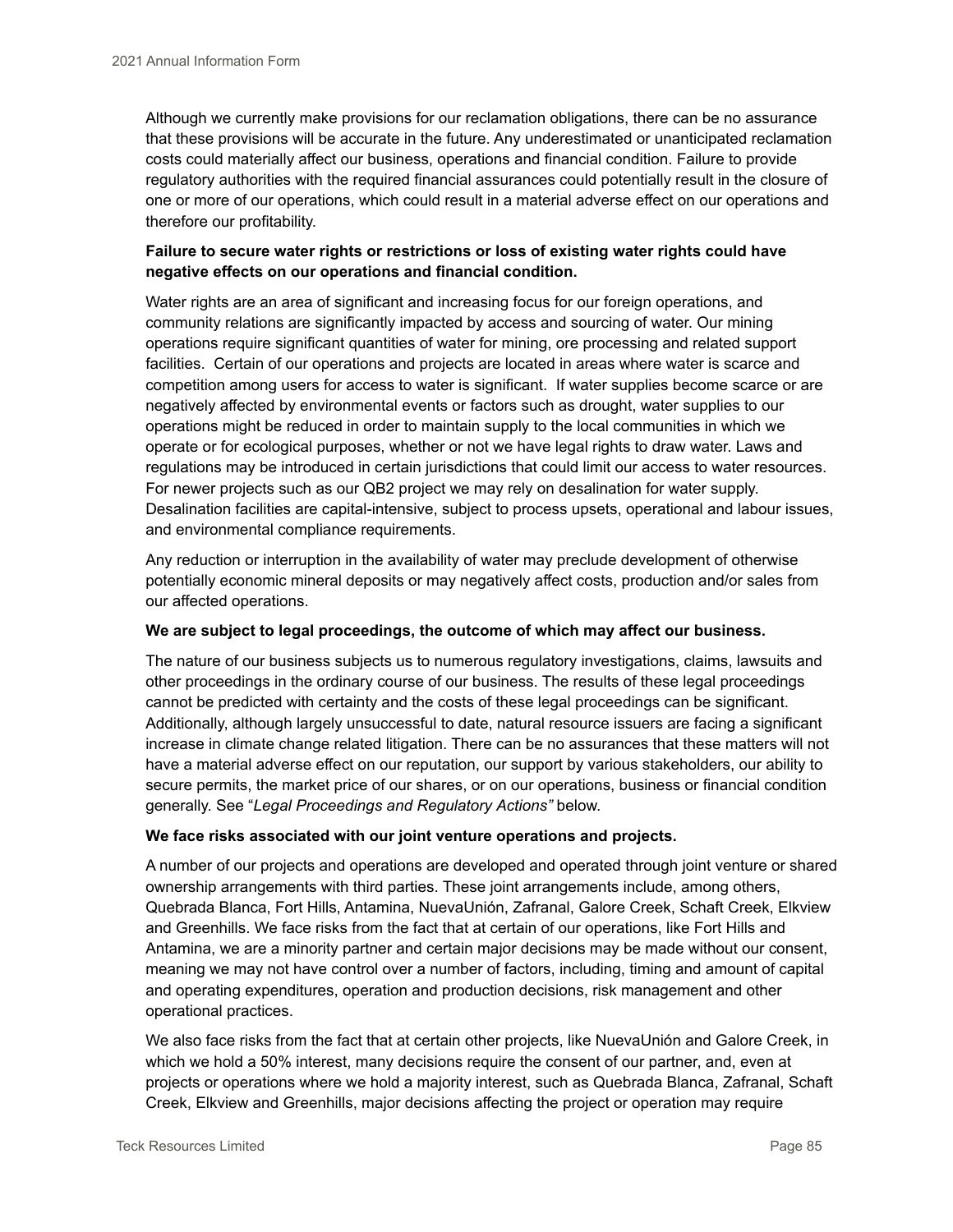agreement with our partners. Dispute resolution provisions with respect to major decisions in the relevant agreements may result in major decisions being made without our consent, or may trigger other remedies.

The success and timing of these operations and projects depend on a number of factors that may be outside our control, including the financial resources of our partners and the objectives and interests of our partners. While joint venture partners may generally reach consensus regarding the direction and operation of the operation or project, there are no assurances that this will always be the case or that future demands and expectations will continue to align. Failure of joint venture partners to agree on matters requiring consensus may lead to development or operational delays, failure to obtain necessary permits or approvals in an efficient manner or at all, remedies under dispute resolution mechanisms, or the inability to progress with production at the relevant operation or development of the relevant project in accordance with expectations or at all, which could materially affect the operation or development of such projects or operations and our business and financial condition.

## **Volatility in commodity markets and financial markets may adversely affect our ability to operate and our financial condition, and may cause the market price of our shares to fluctuate significantly.**

Recent global financial conditions and commodity markets have been volatile. From time to time, access to financing has been negatively affected by many factors, including the financial distress of banks and other credit market participants and global market uncertainty. This volatility has from time to time affected and may in the future affect our ability to obtain equity or debt financing on acceptable terms, and may make it more difficult to plan our operations and to operate effectively. If volatility or market disruption affects our access to financing on reasonable terms, our operations and financial condition could be adversely affected.

Furthermore, the market price of our shares may fluctuate significantly in response to a number of factors, including, without limitation, variations in our operating results; changes in market conditions; announcements by us of strategic developments, acquisitions and other material events; speculation about us in the press or investment community; changes in market valuation of similar companies; developments in the mining business generally; activism; widespread adoption of investment policies that seek to reduce investment in companies involved in certain carbon-intensive activities, such as coal or oil sands; regulatory changes; and changes in political environments and changes in global financial markets generally. Any of these events could result in a material decline in the price of our shares. Many of these and other events and factors that impact the market price of our shares are beyond our control.

## **Our dual class share structure may limit our access to capital and affect our ability to enter into certain transactions.**

Teck's share structure consists of Class A common shares, which carry 100 votes per share, and Class B subordinate voting shares, which carry one vote per share. There is consequently a large disparity between the voting and equity economic ownership interests of holders of Class A common shares. The Class A common shares are listed on the Toronto Stock Exchange, and over 25% of them are held by shareholders other than Temagami Mining Company Limited and related parties. See "*Ownership by Directors and Officers and Interests in Material Transactions"* for further information on Temagami. Holders of our Class A common shares will have significant influence over a number of matters requiring shareholder approval, including the election of directors. This may affect the composition of the Board.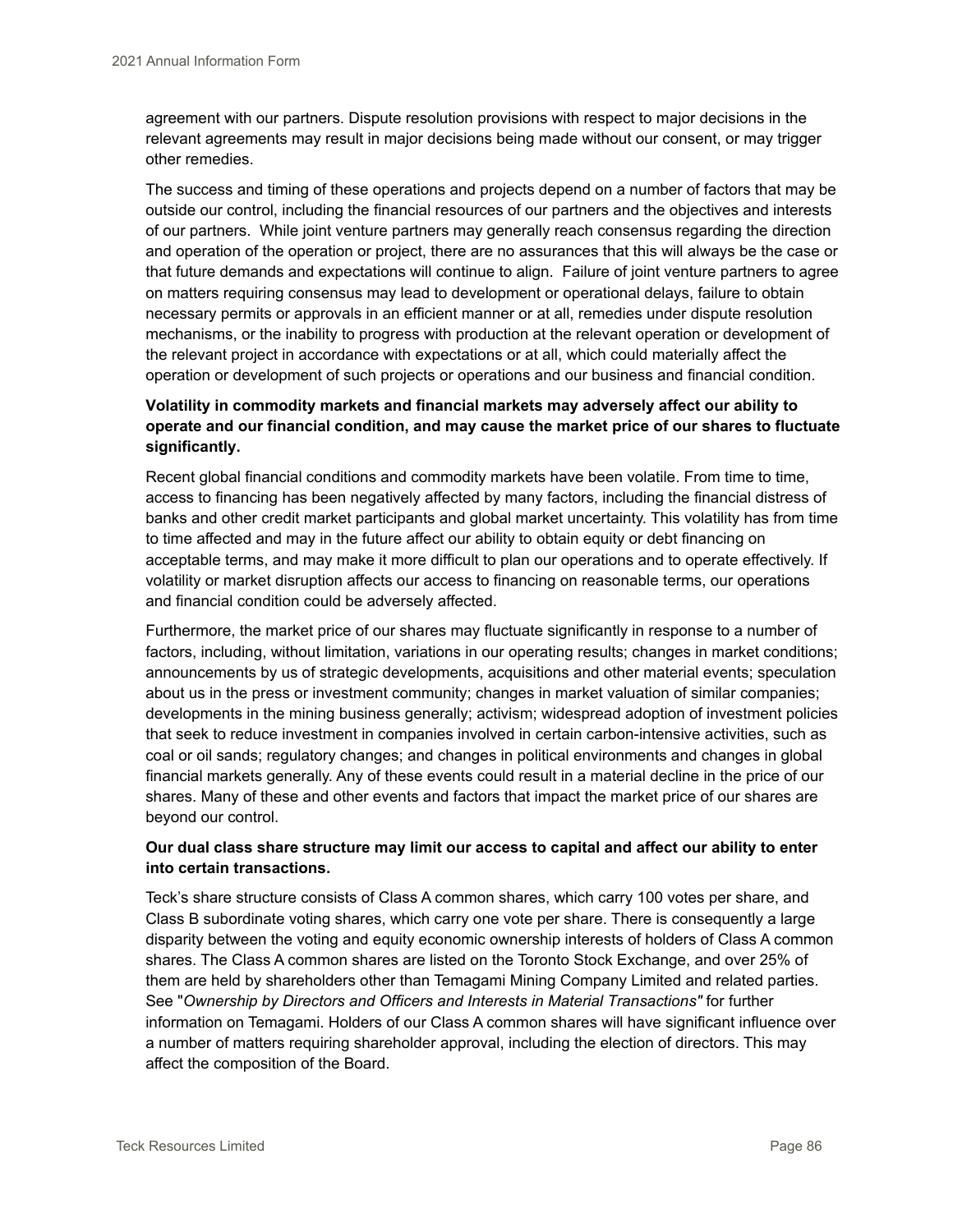In addition, certain investors have limited appetite to invest in companies with dual-class share structures that feature differential voting rights, which could adversely affect the market price of our shares. There is a risk that our dual-class share structure may result in our exclusion from certain stock indices, or may limit our ability to list our Class B subordinate voting shares on certain stock exchanges. Potential strategic transaction counterparties may not be willing to accept Class B subordinate voting shares as consideration in acquisition transactions, which could limit our ability to acquire significant assets or otherwise engage in beneficial strategic transactions. Certain strategic transactions may require the approval of Class A common shareholders and Class B subordinate voting shareholders, in some cases voting separately as a class. There is a risk that the interests of the two classes of shareholders are not aligned in respect of any specific transaction or other corporate matter.

#### **We have indebtedness to service and repay.**

As of December 31, 2021, we and our consolidated subsidiaries had total debt, determined in accordance with IFRS, of \$8.1 billion. We must generate sufficient amounts of cash to service and repay our debt, and our ability to generate cash will be affected by general economic, financial, competitive, legislative, regulatory and other factors that are beyond our control.

## **Our material financing agreements contain financial and other covenants that may impose restrictions on our business and, if breached by us, may require us to redeem, repay, repurchase or refinance our existing debt obligations prior to their scheduled maturity.**

We are party to a number of financing agreements, including our credit facilities and the indentures governing our various public indebtedness, that contain financial and other covenants, including restrictive covenants. If we breach covenants contained in our financing agreements, we may be required to redeem, repay, repurchase or refinance our existing debt obligations prior to their scheduled maturity, and our ability to do so may be restricted or limited by the prevailing conditions in the capital markets, available liquidity and other factors. If we are unable to refinance any of our debt obligations in such circumstances, our ability to make capital expenditures and our financial condition and cash flows could be adversely impacted. In addition, our ability to borrow under our credit facilities is subject to our compliance with certain covenants, and the making of certain representations and warranties at the time of a borrowing request. See "*Description of Capital Structure - General Description of Capital Structure - Credit Facilities*" and "*Description of Capital Structure - General Description of Capital Structure - Public Indebtedness*" for further information regarding, and a further discussion of the covenants in, our financing arrangements.

In addition, from time to time, new accounting rules, pronouncements and interpretations are enacted or promulgated that may require us, depending on the nature of those new accounting rules, pronouncements and interpretations, to reclassify or restate certain elements of our financing agreements and other debt instruments, which may in turn cause us to be in breach of the financial or other covenants contained in our financing agreements and other debt instruments.

## **Future funding requirements may affect our business and we may not have access to credit in the future.**

Future investments, including development projects, acquisitions and other investments, may require significant capital expenditures. Our operating cash flow may not be sufficient to meet all of these expenditures depending on the timing and costs of development. As a result, new sources of capital may be needed to fund acquisitions or these investments. Additional sources of capital may not be available when required or on acceptable terms and, as a result, we may be unable to grow our business, finance our projects, take advantage of business opportunities, fund our ongoing business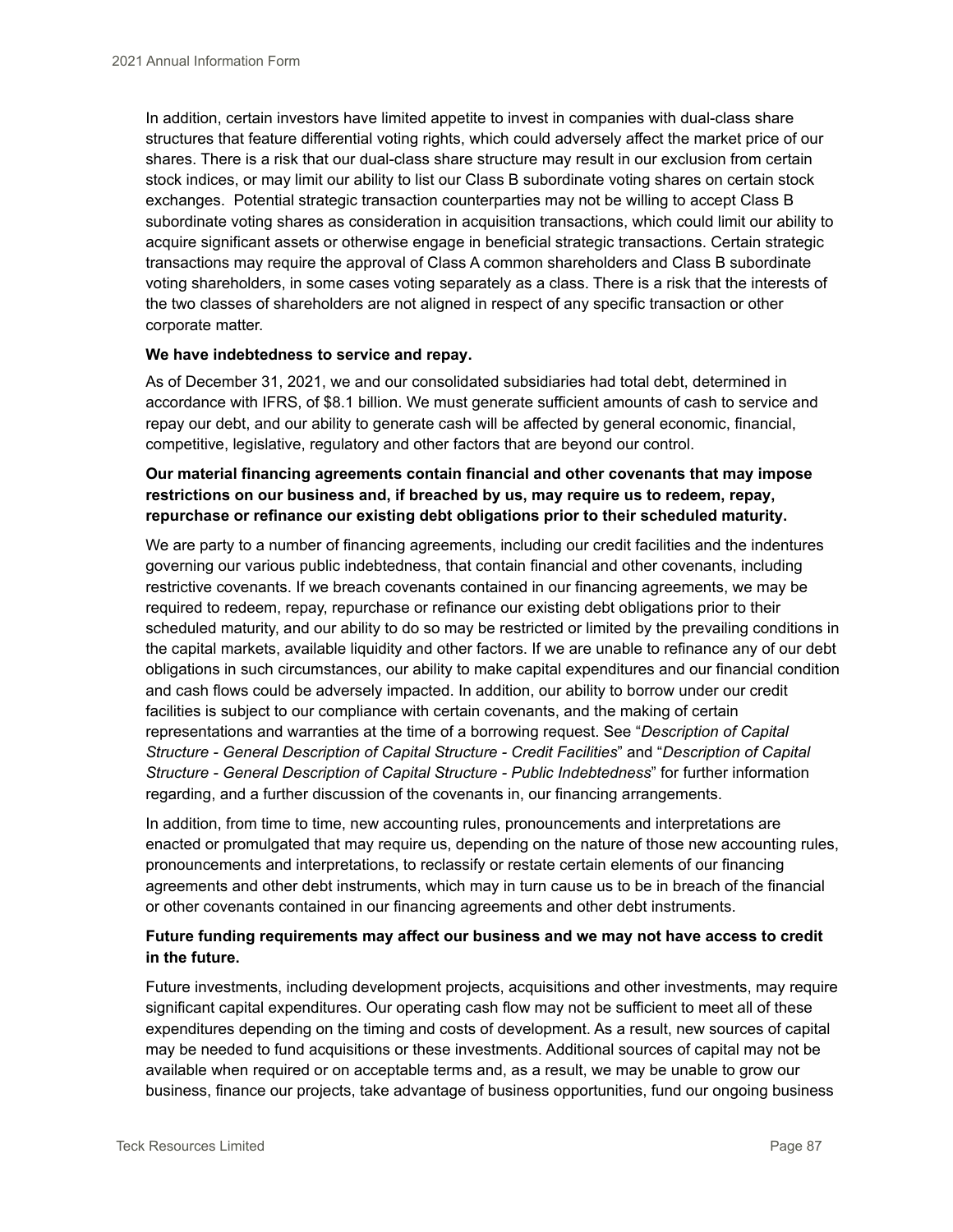activities, respond to competitive pressure, retire or service outstanding debt, or refinance maturing debt.

We have significant financial support in the form of outstanding letters of credit issued by banks, which reduces the amount of other credit, including loans, that issuing banks may be willing to extend to us by way of debt financing. We also have a significant amount of surety bonds issued by insurance companies. These letters of credit and surety bonds are required for a number of purposes, mainly as security for reclamation obligations. If we are no longer rated investment grade, we may be required to deliver a significant amount of letters of credit to support our parent guarantees of the take-or-pay commitments in respect of our Fort Hills downstream arrangements and Quebrada Blanca Phase 2 power arrangements.

The surety bonds and the credit facilities that support our letters of credit do not currently require us to deliver cash collateral or other security, although we may elect to do so from time to time to reduce borrowing costs. If letters of credit, surety bonds or other acceptable financial assurance are not available to us on an unsecured basis, we may be required to deliver cash collateral to a financial institution that will issue the financial assurance, which would reduce our cash available for use in our business.

In addition, certain of our letters of credit are issued under uncommitted standby facilities. Our standby letter of credit facilities may be terminated at the election of the bank counterparty upon at least 90 days' notice. In the event that a standby letter of credit facility is terminated, we would be required to deliver cash collateral to the bank counterparty if we were unable to terminate the letter of credit issued by the bank. Providers of our surety bonds also have the right to require the delivery of cash collateral upon 60 days' notice.

Investor or general societal pressures may limit the appetite of certain institutions to lend to companies in carbon-intensive industries, or industries with a track record of social and environmental controversy, despite our efforts to adhere to leading industry practices regarding social and environmental matters. This trend appears to be accelerating. Certain financial institutions have announced that they will no longer provide funding to companies involved in oil sands or other projects, due to environmental concerns, and more financial institutions may do so in the future.

Our credit ratings have been subject to change over the years. There can be no assurance that the credit ratings currently assigned to Teck's debt securities will not be lowered. A downgrade by any rating agency could adversely affect the value of our outstanding debt securities, the value of our existing debt and our ability to obtain new financing on favourable terms, if at all, and may increase our borrowing costs and require us to provide additional financial support in respect of certain obligations relating to our operations, which in turn could have a material adverse effect on our operations, business and financial position.

#### **We may be adversely affected by interest rate changes.**

Our exposure to changes in interest rates results from investing and borrowing activities undertaken to manage our liquidity and capital requirements. We have incurred indebtedness that bears interest at fixed and floating rates, and we may from time to time enter into interest rate swap agreements to effectively convert some fixed rate exposure to floating rate exposure. There can be no assurance that we will not be materially adversely affected by interest rate changes in the future. In addition, our use of interest rate swaps exposes us to the risk of default by the counterparties to those arrangements. Any default by a counterparty could have a material adverse effect on our business.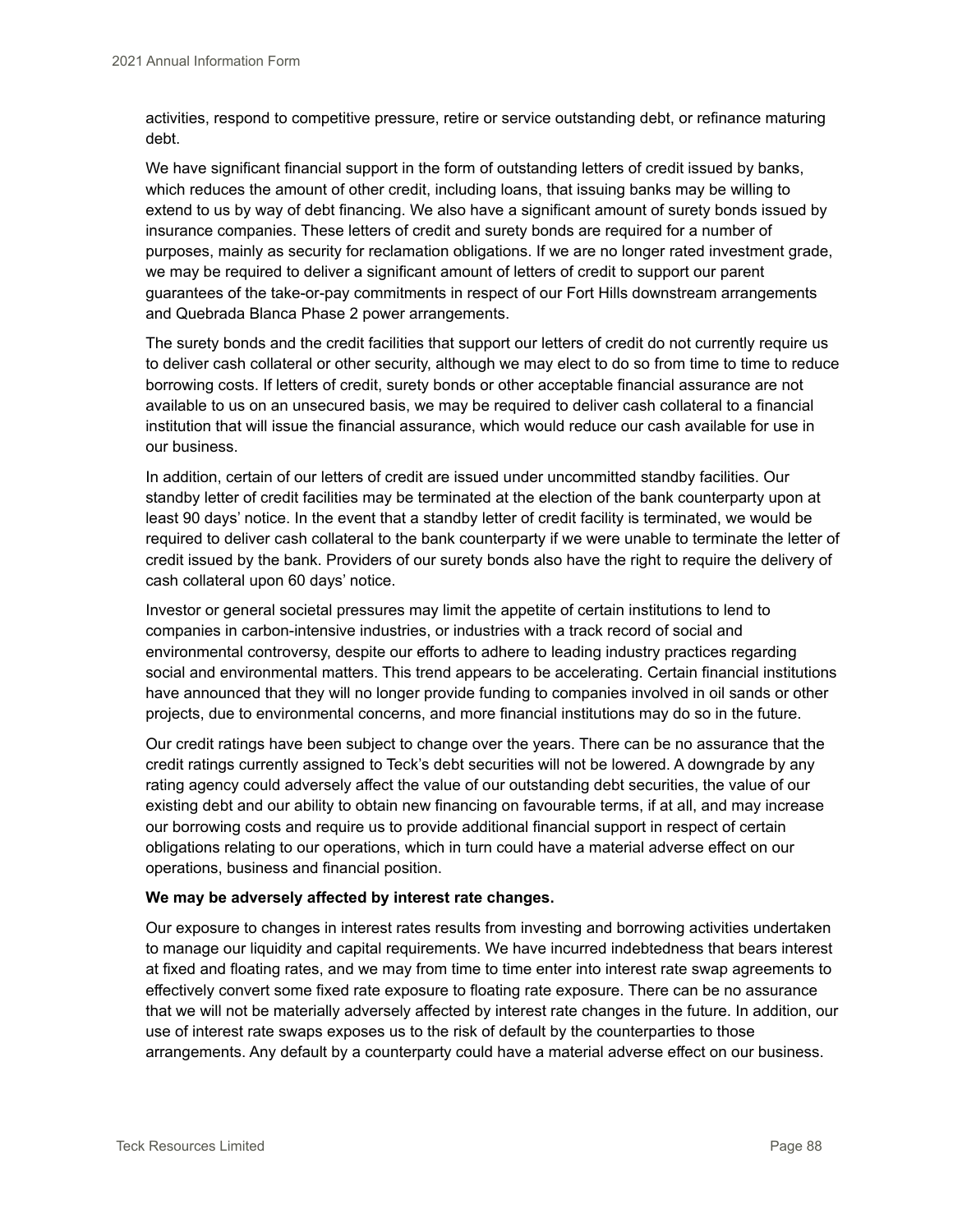#### **We may be adversely affected by currency fluctuations.**

Our operating results and cash flow are affected by changes in currency exchange rates relative to the currencies of other countries. Exchange rate movements can have a significant impact on results, as a significant portion of our operating costs are incurred in Canadian and other currencies, most revenues are earned in U.S. dollars, and a significant portion of the capital costs for our QB2 project will be incurred in Chilean pesos. To reduce the exposure to currency fluctuations, we enter into foreign exchange contracts from time to time, but these hedges do not eliminate the potential that those fluctuations may have an adverse effect on us. In addition, foreign exchange contracts expose us to the risk of default by the counterparties to those contracts, which could have a material adverse effect on our business. In addition, our operating costs are influenced by the strength of the currencies of those countries where our operations are located, such as Chile, Peru and the United States.

Our general policy has been not to hedge currency exchange rates. From time to time, however, we have in the past and may in the future undertake currency hedging activities in specific circumstances. There can be no assurance that we will enter into these currency hedging activities or that these currency hedging activities will not cause us to experience less favourable economic outcomes than we would have experienced if we did not engage in such activities.

#### **We face competition in product markets and from other natural resource companies.**

The mining industry in general is intensely competitive and even if commercial quantities of mineral resources are developed, a profitable market may not exist for the sale of the minerals. We must sell base metals, metal concentrates, by-product metals and concentrate, blended bitumen and steelmaking coal at prices determined by world markets over which we have no influence or control. Our competitive position is determined by our costs in comparison to those of other producers in the world. If our costs increase due to our locations, climate change impacts, COVID-19 impacts, grade and nature of orebodies, foreign exchange rates, government policy changes, permitting costs or our operating and management skills, our profitability may be affected. We have to compete with larger companies that have greater assets and financial and human resources than us, and that may be able to sustain larger losses than us.

We also compete with other natural resource companies to hire and retain skilled employees, and obtain specialized equipment, components and supplies to develop our projects or operate our mines. Competition in these areas could result in significant delays or increased costs to us in the development of our projects or the operation of our mines.

In addition, we face strong competition for exploration and producing properties. Competition in this area could impede our ability to acquire suitable exploration or producing properties on reasonable terms or at all in order to offset the depletion of our current reserves.

#### **We may face market access restrictions or tariffs.**

Access to our markets may be subject to ongoing interruptions or trade barriers due to policies and tariffs of individual countries, and the actions of certain interest groups to restrict the import of certain commodities. Our products may also be subject to tariffs that do not apply to producers based in other countries. In 2018, the Chinese government imposed tariffs on our zinc and lead concentrates produced in the U.S. While these tariffs do not currently materially affect our business or our access to Chinese markets, there is no assurance that they will not do so in the future or that those tariffs will not increase in the future. The Chinese government has also from time to time placed restrictions on imports of steelmaking coal. Restrictions imposed by the Chinese government on the import of Australian coal in late 2020 have had a major impact on global steelmaking coal markets. Other than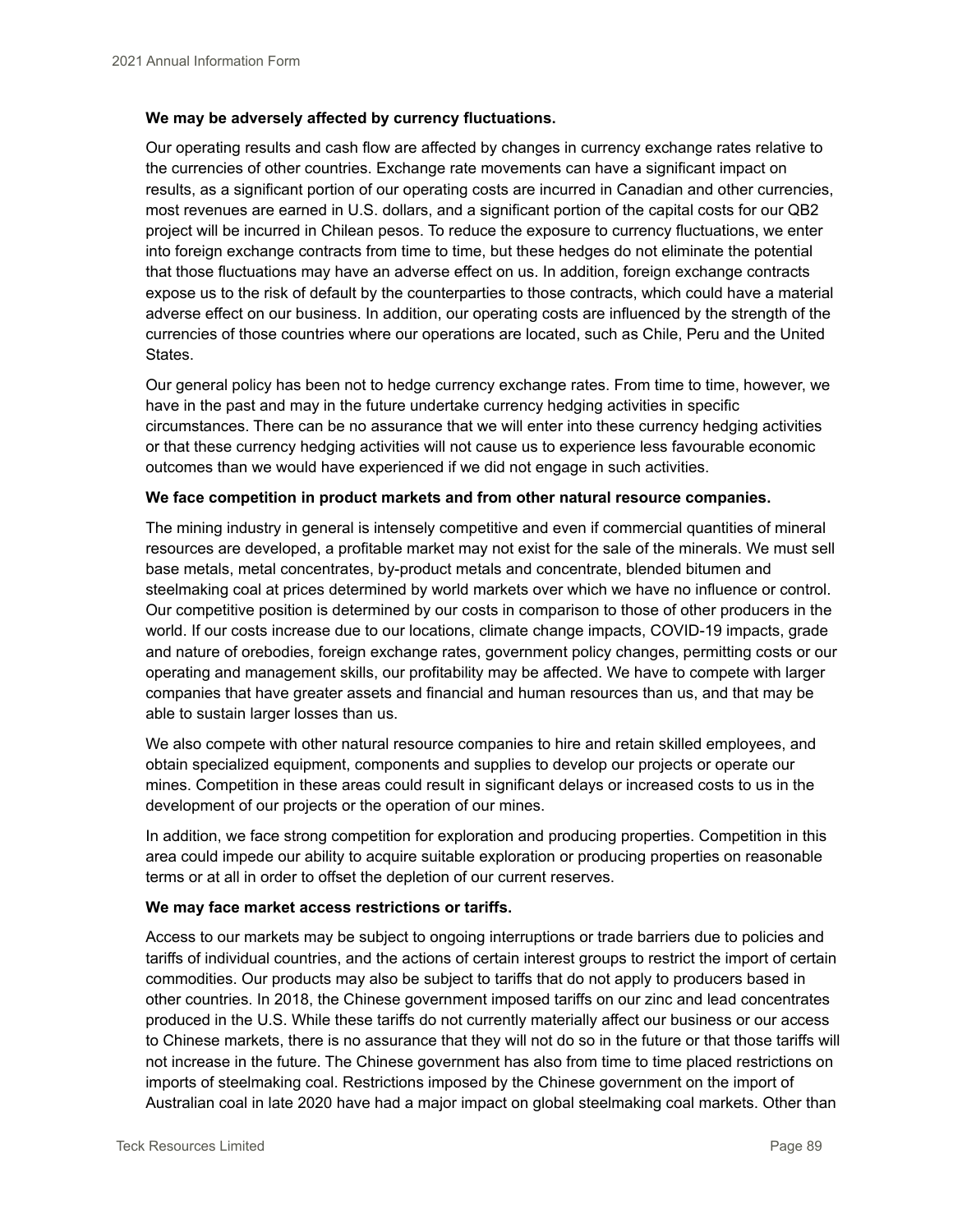the foregoing, there are currently no significant trade barriers existing or impending of which we are aware that do, or could, materially affect our access to certain markets; however, there can be no assurance that our access to these markets will not be restricted in the future, or that tariffs or similar measures will not impair the competitiveness of our products.

## **Fluctuations in the price and availability of consumed commodities affect our costs of production.**

Prices and availability of commodities consumed or used in connection with exploration, development, mining, smelting, refining and blending, such as natural gas, diesel, oil, diluent and electricity, as well as reagents such as copper sulphate, fluctuate and these fluctuations affect the costs of production at our various operations. Our smelting and refining operations at Trail require concentrates, some of which are produced at our Red Dog mine and some of which we purchase from third parties. The availability of those concentrates and the treatment charges we can negotiate fluctuate depending on market conditions. These fluctuations are unpredictable, can occur over short periods, and may have a material adverse impact on our operating costs or on the timing and costs of various projects. Our general policy is not to hedge our exposure to changes in prices of the commodities we use in our business.

## **We could be subject to labour unrest or other labour disturbances as a result of the failure of negotiations in respect of our collective agreements.**

Approximately 5,500 of our approximately 10,600 regular employees (as of December 31, 2021) are employed under collective bargaining agreements. We could be subject to labour unrest or other labour disturbances as a result of delays in or the failure of negotiations in respect of our collective agreements, which could, while ongoing, have a material adverse effect on our business. See "*Description of the Business — Human Resources*" for a description of our regular employee category and the expiry dates of the collective bargaining agreements covering unionized employees at our material projects.

#### **We may not be able to hire enough skilled employees to support our operations.**

We compete with other mining companies to attract and retain key executives and skilled and experienced employees. The mining industry is labour-intensive and our success depends to a significant extent on our ability to attract, hire, train and retain qualified employees, including our ability to attract employees with needed skills in the geographic areas in which we operate. We face competition for limited candidates in many trades and professions, and may see current employees leave to pursue other opportunities. We could experience increases in our recruiting and training costs, and decreases in our operating efficiency, productivity and profit margins if we are not able to attract, hire and retain a sufficient number of skilled employees to support our operations. The impact of COVID-19 could also result in labour or employee shortages if employees fall ill or are required to self-isolate.

#### **Our reserve and resource estimates may prove to be incorrect.**

Disclosed reserve and mine life estimates should not be interpreted as assurances of mine life or of the profitability of current or future operations. We estimate and report our mineral and oil and gas reserves and resources in accordance with the requirements of the applicable Canadian securities regulatory authorities and industry practice.

We disclose both mineral reserves and mineral resources. Mineral resources are concentrations or occurrences of minerals that are judged to have reasonable prospects for economic extraction, but for which the economics of extraction cannot be assessed, whether because of insufficiency of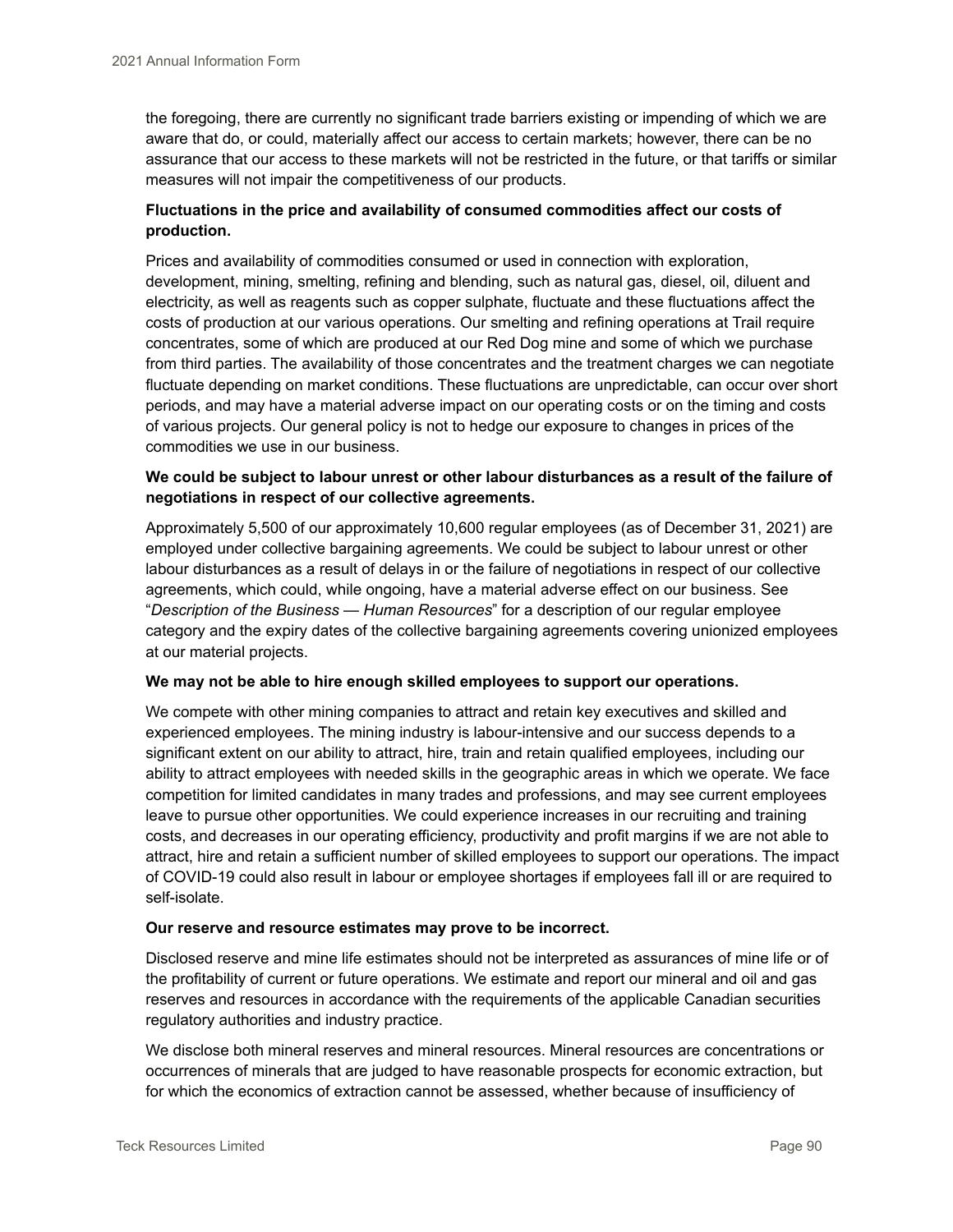geological information or lack of feasibility analysis, or for which economic extraction cannot be justified at the time of reporting. Consequently, mineral resources are of a higher risk and are less likely to be accurately estimated or recovered than mineral reserves.

In general, our mineral and coal reserves and resources are estimated by persons who are, or were at the time of their report, employees of the respective operating company for each of our operations. These individuals are not "independent" for purposes of applicable securities legislation. Generally, we do not use outside sources to verify mineral reserves or resources; however, we may do so at the initial feasibility stage and through periodic external audits.

We disclose both oil and gas reserves and resources other than reserves in accordance with applicable Canadian securities requirements. Resources other than reserves (further defined as contingent or prospective) are less certain due to geologic, economic, legal, market, political, social or regulatory conditions, as well as level of corporate commitment. These resources may not be developed, and are less likely to be accurately estimated or recovered than reserves.

The reserve and resource figures included in this disclosure document are estimates based on the interpretation of limited sampling and subjective judgments regarding the grade, continuity and existence of mineralization, as well as the application of economic assumptions, including assumptions as to operating costs, production costs, mining and processing recoveries, cut-off grades, long-term commodity prices and, in some cases, exchange rates, inflation rates, capital costs, and applicable taxes and royalties. As a result, changes in estimates or inaccuracy of estimates may affect our reserves and resources. The sampling, interpretations or assumptions underlying any reserve or resource estimate may be incorrect, and the impact on reserves or resources may be material.

Should the mineralization and/or configuration of a deposit ultimately turn out to be significantly different from that implied by our estimates, or should regulatory standards or enforcement change, then the proposed mining plan may have to be altered in a way that could affect the tonnage and grade of the reserves mined and rates of production and, consequently, could adversely affect the profitability of the mining operations. In addition, short-term operating factors relating to the reserves, such as the need for orderly development of orebodies or the processing of new or different ores, may cause reserve and resource estimates to be modified or operations to be unprofitable in any particular fiscal period.

There can be no assurance that our projects or operations will be, or will continue to be, economically viable, that the indicated amount of minerals or hydrocarbons will be recovered, or that they can be recovered profitably at the prices assumed for purposes of estimating reserves.

## **The depletion of our mineral reserves may not be offset by future discoveries or acquisitions of mineral reserves.**

We must continually replace mineral reserves depleted by production to maintain production levels over the long term. This is done by expanding known mineral reserves or by locating or acquiring new mineral deposits.

There is, however, a risk that depletion of reserves will not be offset by future discoveries or acquisitions of mineral reserves. Exploration for minerals and oil and gas is highly speculative and involves many risks. Few properties that are explored are ultimately developed into producing mines. The reasons why a mineral property may be non-productive often cannot be anticipated in advance. Further, significant costs are incurred to establish mineral or oil and gas reserves and to construct mining and processing facilities. Development projects have no operating history upon which to base estimates of future cash flow and are subject to the successful completion of feasibility studies,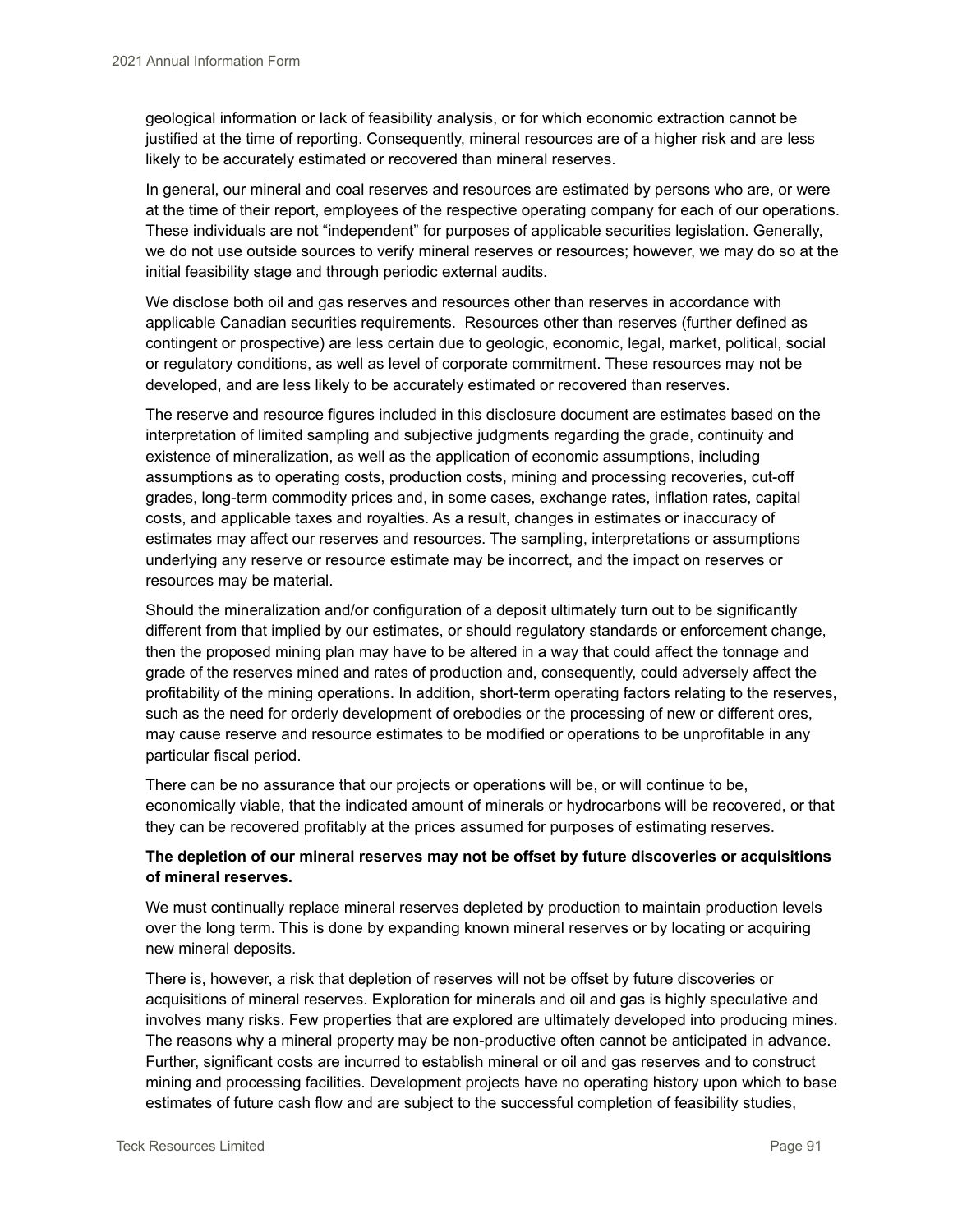obtaining necessary government permits, obtaining title or other land rights, and availability of financing, among other things. In addition, assuming discovery of an economic orebody, depending on the type of mining operation involved, many years may elapse from the initial phases of drilling until commercial operations are commenced. Accordingly, there can be no assurances that our current work programs will result in any new commercial mining operations or yield new reserves to replace and/or expand current reserves in a timely manner.

## **Our operations depend on information technology systems, which may be disrupted or may not operate as desired.**

We rely on information technology systems and networks in our operations. This reliance is increasing as we continue to incorporate more advanced technology in our operations, including autonomous haulage and automated process controls. Our information technology systems are subject to disruption, damage or failure from a variety of sources, including, without limitation, security breaches, cybersecurity attacks, computer viruses, malicious software, natural disasters or defects in software or hardware systems. Our system and procedures for protecting against such attacks and mitigating such risks may prove to be insufficient in the future and such disruption, damage or failure could result in, among other things, production downtime, operational delays, theft of information or funds, destruction or corruption of data, damage to reputation, environmental or physical damage to our operations or surrounding areas, or legal or regulatory consequences, any of which could have a material adverse effect on our financial condition, operations, production, sales and business. We could also be adversely affected in a similar manner by system or network disruptions if new or upgraded information technology systems are defective, not installed properly or not properly integrated into our operations.

## **Our systems may be targeted for cyberattack or other information technology security events.**

As technologies evolve and cybersecurity attacks become more sophisticated, we may incur significant costs to upgrade or enhance our security measures to mitigate potential harm. Our exposure to these risks is increasing as we take steps to further integrate information technology in our operations through the adoption of technologies through our RACE21™ program. We continue to invest in increasing our cybersecurity capability in line with our other technology investments and changes in the risk landscape. Despite this investment, our security systems and procedures may be inadequate and we may be impacted by a cyber event resulting in, among other things, production downtime, destruction or corruption of data, reputational damage, physical damage to our operations, theft of information or funds, environmental impact, or legal and regulatory consequences.

In addition to risks we face from cybersecurity incidents directed against our systems, we also face risks from cybersecurity incidents impacting third-parties, including but not limited to contractors, consultants and suppliers directly or indirectly involved in our business and operations. We are vulnerable to damage and interruptions from incidents involving these third-parties, and are exposed to consequences that could have a material adverse effect on our financial condition, operations, production, sales and business.

## **Title defects or claims may affect our existing operations as well as our development projects and future acquisitions.**

Title to our properties may be challenged or impugned. Our mining properties may be subject to prior unregistered agreements, transfers or subject to challenge by governments or private parties. Claims and title may be affected by, among other things, undetected defects. A determination of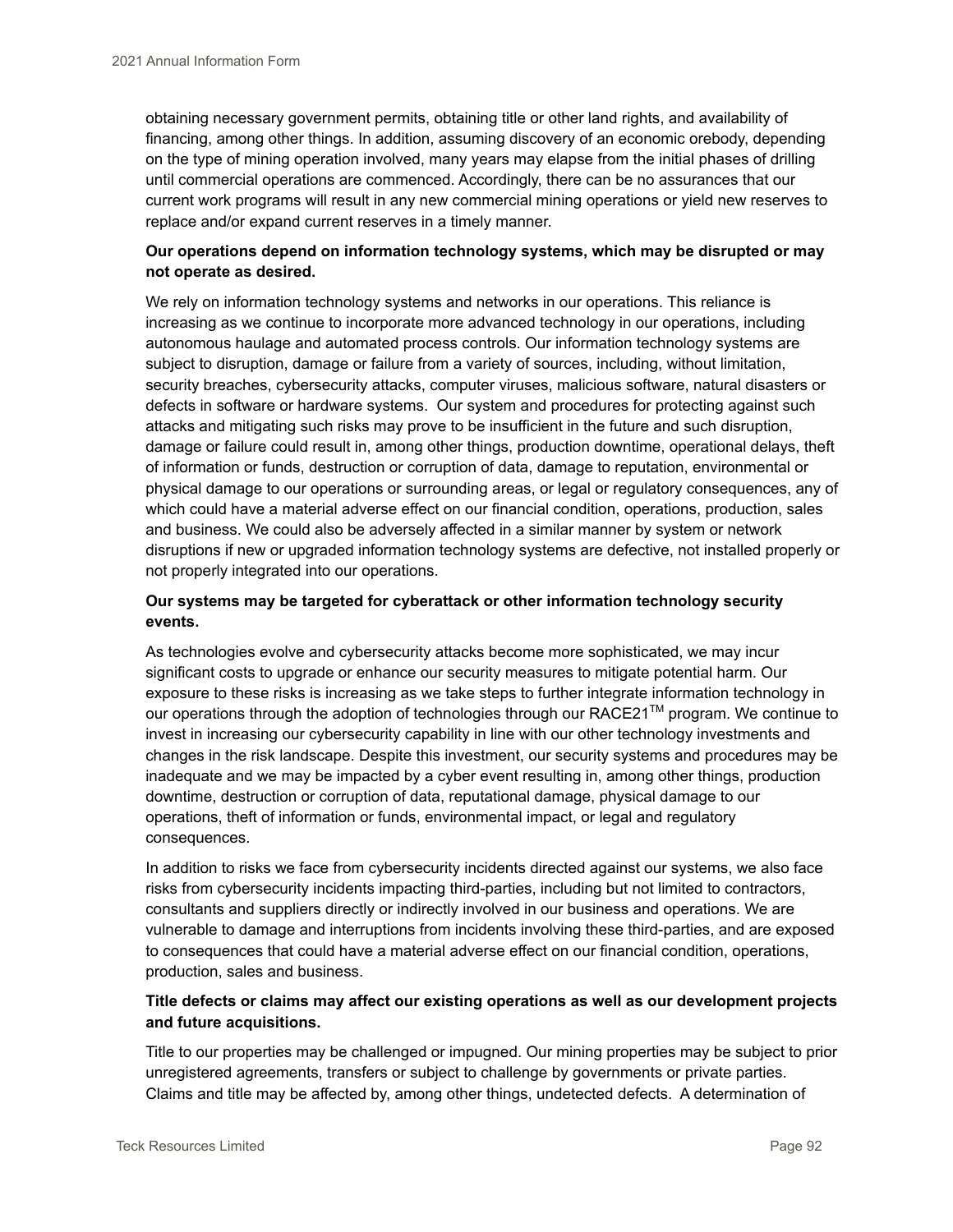defective title or a challenge to title rights could impact our existing operations as well as exploration and development projects and future acquisitions, which may have a material adverse effect on our operations, business and cash flow.

## **Indigenous Peoples' claims and rights to consultation and accommodation may affect our existing operations worldwide, as well as development projects and future acquisitions.**

Governments in many jurisdictions must consult with Indigenous Peoples with respect to grants of mineral rights and the issuance or amendment of project authorizations. These requirements are subject to change from time to time. As examples, the Government of British Columbia and the Canadian federal government have introduced legislation to implement the United Nations Declaration on the Rights of Indigenous Peoples, which legislation requires further legislative changes to ensure that other acts are consistent with the Declaration. See "*Risk Factors - Changes in environmental, health and safety laws may have a material adverse effect on our operations and projects*" for more information. Teck supports consultation and engagement with local communities, and consultation and other rights of Indigenous Peoples may require accommodations, including undertakings regarding financial compensation, employment and other matters in impact and benefit agreements. This may affect our ability to acquire within a reasonable time frame effective mineral titles or environmental permits in these jurisdictions, including in some parts of Canada in which Aboriginal title is claimed, and may affect the timetable and costs of development of mineral properties in these jurisdictions. The scope of Indigenous Peoples' rights and the potential liability of private parties in respect of the infringement of those rights is evolving in Canada and other jurisdictions. Unforeseen Indigenous Peoples' claims or grievances could affect existing operations as well as development projects and future acquisitions, as well as give risk to liability for alleged historical infringements. These legal requirements and the risk of Indigenous Peoples' opposition may increase our operating costs and affect our ability to expand or transfer existing operations or to develop new projects.

#### **We are subject to changes in law or policy in relation to taxes, fees and royalties.**

We are subject to taxes (including income taxes, mineral taxes and carbon taxes), various fees and royalties imposed by various levels of government across the jurisdictions in which we operate. The laws imposing these taxes, fees and royalties and the manner in which they are administered may in the future be changed or interpreted in a manner that materially and adversely affects our business, financial position and results of operations.

## **We operate in foreign jurisdictions and face added risks and uncertainties due to different economic, cultural and political environments.**

Our business operates in a number of foreign countries where there are added risks and uncertainties due to the different economic, cultural and political environments. Some of these risks include nationalization and expropriation; social unrest and political instability; uncertainties in perfecting mineral titles; delays or inability to obtain permits; trade barriers and exchange controls; limitations on repatriation of funds; and material changes in taxation. Further, developing country status or an unfavourable political climate may make it difficult for us to obtain financing for projects in some countries.

A substantial portion of our base metals business is in Chile, which has recently been subject to significant social unrest and is undergoing a constitutional reform process. While our QB2 project has the benefit of a mining tax stability agreement, social conditions or political developments in Chile may result in tax increases or may disrupt our business, and the impact may be material.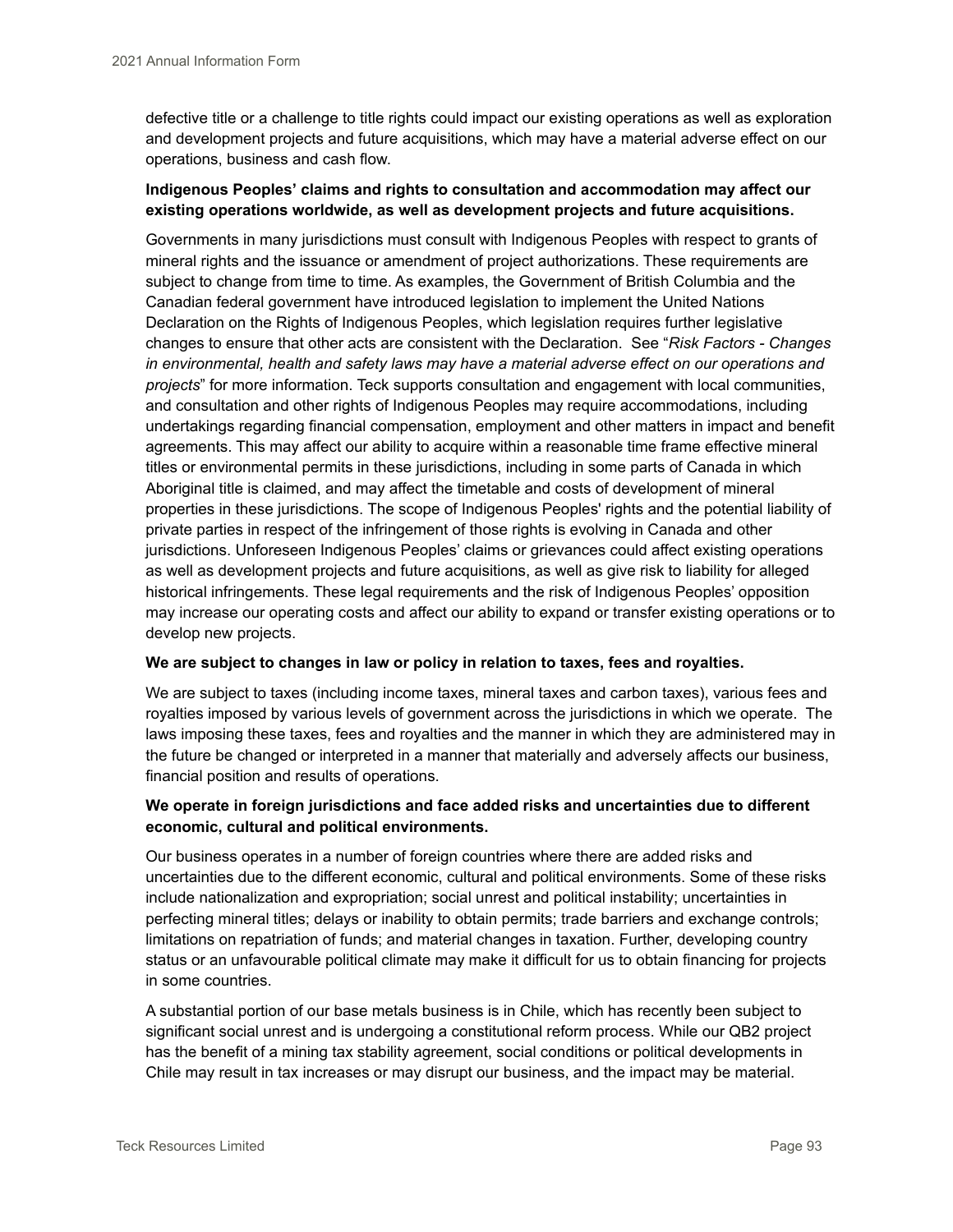## **Our business is subject to the Canadian** *Corruption of Foreign Public Officials Act***, the U.S.** *Foreign Corrupt Practices Act* **and similar anti-bribery laws in other jurisdictions, a breach or violation of which could lead to civil and criminal fines and penalties, loss of licences or permits, and reputational harm.**

We operate in certain jurisdictions that have experienced governmental and private sector corruption to some degree, and, in certain circumstances, strict compliance with anti-bribery laws may conflict with certain local customs and practices. For example, the Canadian *Corruption of Foreign Public Officials Act*, the U.S. *Foreign Corrupt Practices Act*, and anti-corruption and anti-bribery laws in other jurisdictions generally prohibit companies and their intermediaries from making improper payments for the purpose of obtaining or retaining business or other commercial advantage. In recent years, there has been a general increase in both the frequency of enforcement and the severity of penalties under such laws, resulting in greater scrutiny of and punishment of companies convicted of violating anti-corruption and anti-bribery laws. Furthermore, a company may be found liable for violations not only by its employees, but also by its contractors and third-party agents.

Our Code of Ethics, our Anti-Bribery and Corruption Policy and other corporate policies mandate compliance with these anti-corruption and anti-bribery laws, and we have implemented training programs, internal monitoring and controls, and reviews and audits to ensure compliance with such laws. However, there can be no assurance that our internal control policies and procedures will always protect us from recklessness, fraudulent behaviour, dishonesty or other inappropriate acts committed by our affiliates, employees, contractors or agents. Violations of these laws, or allegations of such violations, could lead to civil and criminal fines and penalties, litigation, loss of operating licences or permits, or withdrawal of mining tenements, and may damage our reputation, which could have a material adverse effect on our business, financial position and results of operations, or cause the market value of our shares to decline. We may face disruption in our permitting, exploration or other activities resulting from our refusal to make "facilitation payments" in certain jurisdictions where such payments are otherwise prevalent.

## **We are highly dependent on third parties for the provision of transportation services and are subject to government action regarding production.**

Due to the geographical location of many of our mining properties and operations, we are highly dependent on third parties for the provision of transportation services, including rail, pipeline and port services. We negotiate prices for the provision of these services in circumstances where we may not have viable alternatives to using specific providers, or have access to regulated rate setting mechanisms. Contractual disputes; demurrage charges; rail, pipeline and port capacity issues; availability of vessels and railcars; extreme weather events; or other factors can have a material adverse effect on our ability to transport materials according to schedules and contractual commitments, and result in lower-than-anticipated sales volumes and revenue. In recent years we have experienced a loss of revenue and an increase in the cost of coal product due, in part, to logistics issues with our transportation service providers and extreme weather events.

We have experienced significant challenges with pipeline capacity for our energy products resulting in low realized prices for our blended bitumen.

There can be no assurance that pipeline capacity constraints or production curtailment will not continue or increase in the future, each of which may materially affect our energy operations and revenue.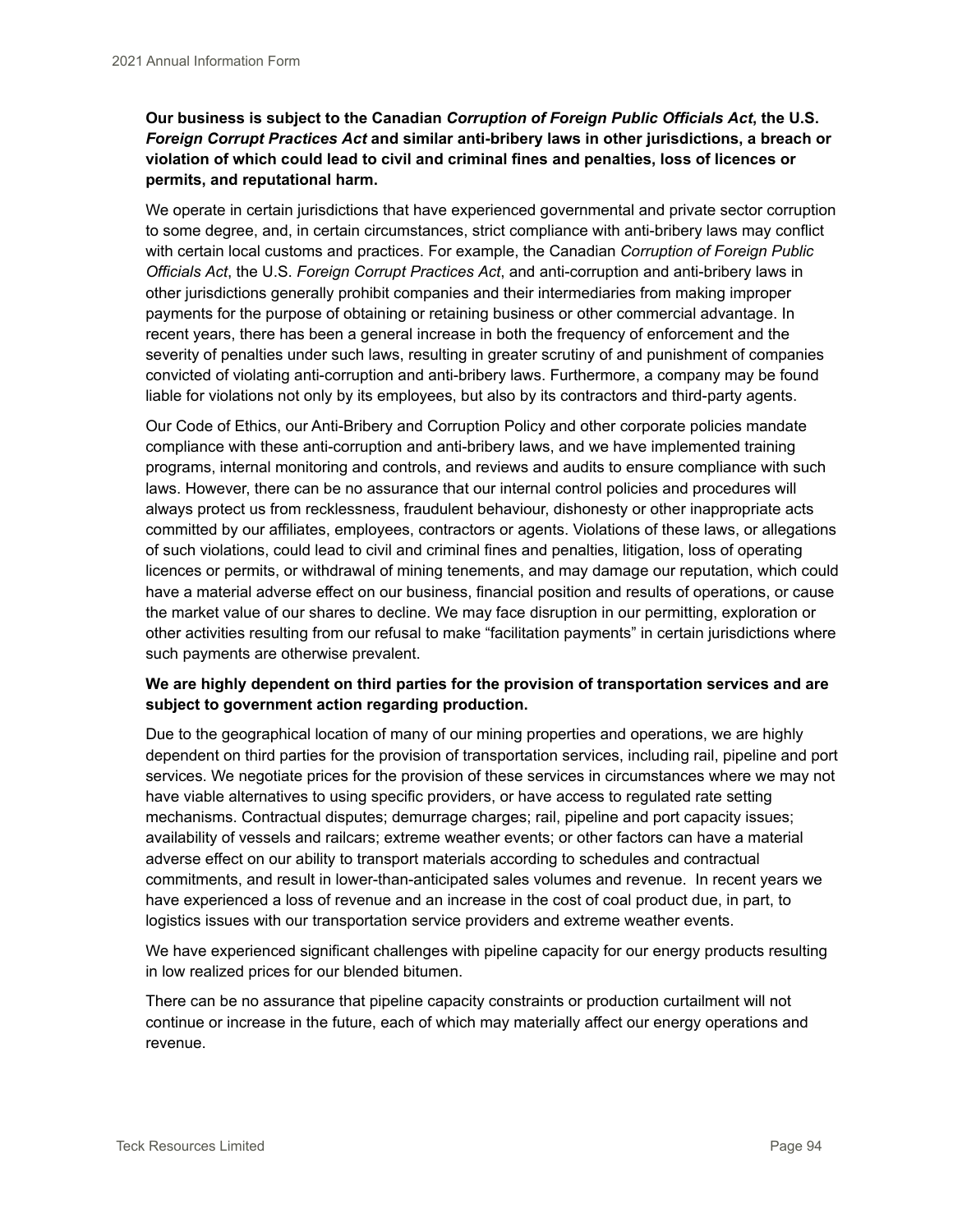## **A number of our concentrate products include varying amounts of minor elements that are subject to increasing environment regulation, which may expose us to higher smelter treatment charges, penalties or limit our ability to sell certain products.**

Our customer smelters are subject to increasingly stringent environmental regulation, in particular with respect to minor elements such as arsenic, mercury, cadmium and thallium, which could adversely affect their ability to treat copper, zinc and lead concentrates from certain of our operations. We rely on customer smelters to process our concentrates into metals for sale. We are already restricted in our ability to sell certain products in certain jurisdictions for regulatory reasons. We may be required to pay higher smelter treatment charges or specific penalties relating to minor elements present in our concentrates, we may incur additional costs to blend certain products, or we may not be able to sell certain products at all in certain jurisdictions, depending on the regulatory environment.

#### **The profitability of our Trail Operations depends in part on our ability to sell various products that may face more stringent environmental regulation.**

In addition to zinc and lead, Trail Operations produces various minor metals and other compounds, which are sold into specialized markets. Changes in market demand for these products, or changes in export regulations or other regulatory restrictions, may limit our ability to sell these products. If we are unable to sell certain products at a profit, we may incur significant storage and disposal costs, or costs to change our production facilities or processes.

## **Our arrangements relating to our relationship with BC Hydro regarding the Waneta hydroelectric plant may require us to incur substantial costs.**

In connection with the sale of our interest in the Waneta hydroelectric plant in 2018, we entered into a 20-year arrangement with BC Hydro, with the ability to renew for an additional 10 years, to use a portion of the energy derived from the Waneta hydroelectric plant for our Trail Operations. Under our arrangement with BC Hydro, Teck Metals is required to provide firm delivery of a portion of the energy from the Waneta hydroelectric plant to BC Hydro until 2036. If Teck Metals does not deliver power as required, it could be required to purchase replacement power in the open market or to pay liquidated damages to BC Hydro based on the market rate for power at the time of the shortfall. These costs are generally not covered by our insurance policies and we could incur substantial costs, especially if the shortfall is protracted.

In addition, BC Hydro has contracted to make power available to Teck Metals at favourable rates in amounts sufficient to meet the current and anticipated future requirements of our Trail Operations. If our entitlement to power from the Waneta hydroelectric plant (taking into account our arrangements with BC Hydro) is not sufficient to supply the requirements of our Trail Operations, we may be required to reduce production at our Trail Operations, or purchase power in the open market, in order to address any shortfall. Following expiry of this arrangement, we may be required to purchase power in the open market to power our Trail Operations, which may require us to incur substantial additional costs to operate our Trail Operations.

## **We face risks in connection with our committed downstream arrangements in connection with Fort Hills.**

Under the arrangements governing Fort Hills, we are obliged to lift our *pro rata* share of project production, and to supply the diluent required in order to create a bitumen blend that meets pipeline specifications. In order to meet our lifting obligations and to ensure that our share of project production reaches a market, we are required to enter into commitments to secure tankage and transportation (pipeline, rail) capacity. These commitments involve long-term take-or-pay obligations.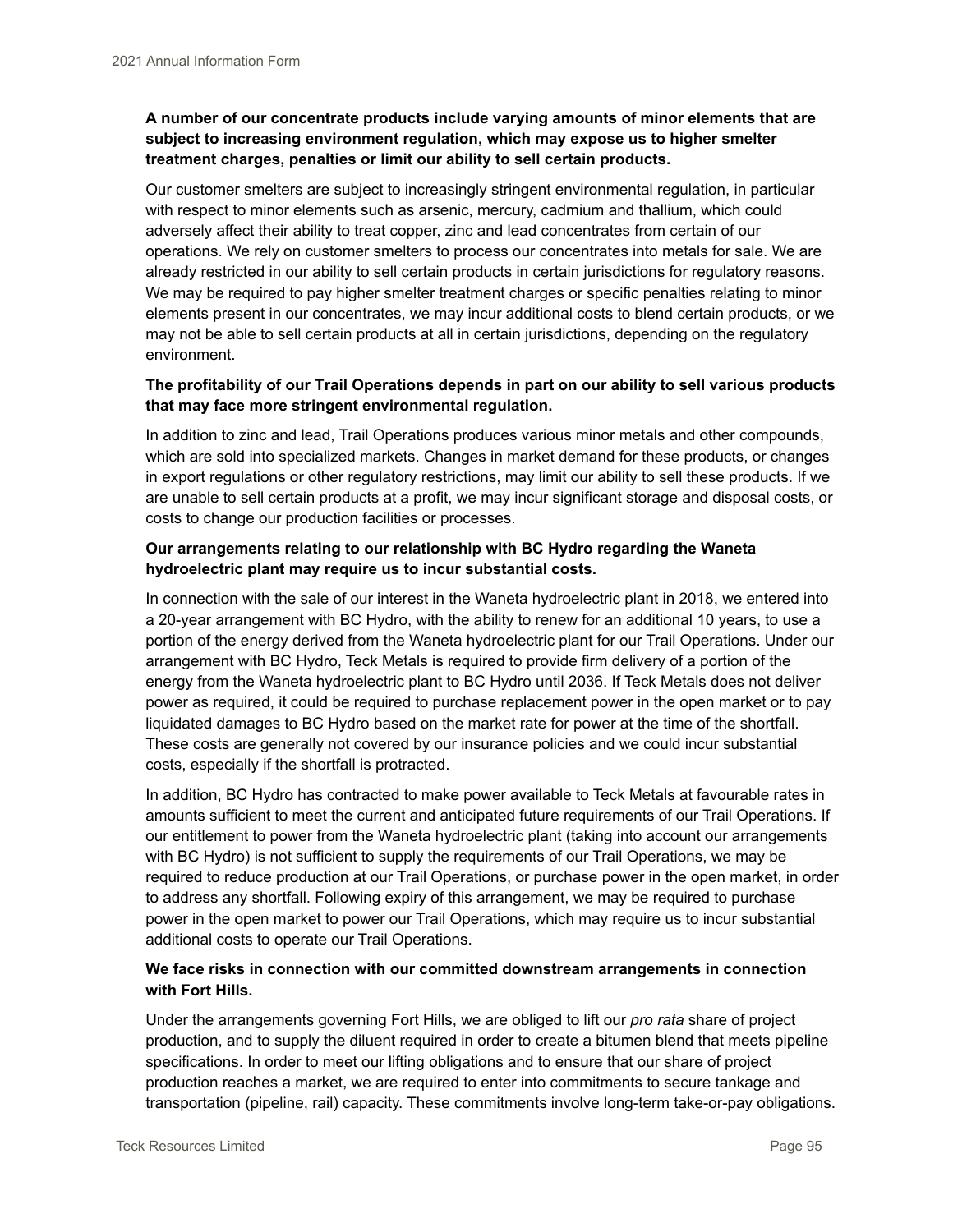There is a risk that there may be delays or interruptions in the availability of appropriate pipeline or rail capacity, that we may be unable to provide the required diluent despite our efforts to secure diluent supply, or that unanticipated events may otherwise interfere with our ability to lift and dispose of our share of Fort Hills production. In any of these events, we may face additional costs or penalties under the Fort Hills arrangements. In addition, interruptions in production at Fort Hills may not relieve us of take-or-pay obligations incurred in connection with our downstream arrangements, causing us to incur significant costs. We may face material losses in any of these situations, which may not be covered by insurance.

#### **Our Red Dog Operations are subject to a limited annual shipping window, which increases the consequences of restrictions on our ability to ship concentrate from the operation.**

Like our other mines, our Red Dog mine operates year-round on a 24-hour-per-day basis. Due to sea ice and weather conditions, the annual production of the mine must be stored at the port site and shipped within an approximate 100-day window when sea ice and weather conditions permit. Two purpose-designed shallow draft barges transport the concentrates to deepwater moorings. The barges cannot operate in severe swell conditions.

Unusual ice or weather conditions, or damage to the barges or ship loading equipment could restrict our ability to ship all of the stored concentrate. In 2021 we experienced a late start due to weather and ice conditions, as well as record weather disruptions. Failure to ship the concentrate during the shipping season could have a material adverse effect on our sales, as well as on our Trail Operations, and could materially restrict mine production subsequent to the shipping season.

#### **Although we believe our financial statements are prepared with reasonable safeguards to ensure reliability, we cannot provide absolute assurance.**

We prepare our financial reports in accordance with accounting policies and methods prescribed by International Financial Reporting Standards as issued by the International Accounting Standards Board. In the preparation of financial reports, management may need to rely upon assumptions, make estimates or use their best judgment in determining the financial condition of Teck. Significant accounting policies are described in more detail in the notes to our annual consolidated financial statements for the year ended December 31, 2021. In order to have a reasonable level of assurance that financial transactions are properly authorized, assets are safeguarded against unauthorized or improper use, and transactions are properly recorded and reported, we have implemented and continue to analyze our internal control systems for financial reporting. Although we believe our financial reporting and financial statements are prepared with reasonable safeguards to ensure reliability, we cannot provide absolute assurance in that regard.

#### **Our insurance may not provide adequate coverage.**

We maintain large self-insured retentions and insure against most risks up to reasonably high limits through captive insurance companies. Our property, business interruption and liability insurance may not provide sufficient coverage for losses related to certain hazards, and large losses within our captive insurers could have an effect on our consolidated financial position. We may elect not to maintain insurance for certain risks due to the high premiums associated with insuring those risks and for various other reasons. In other cases, insurance against certain risks, including certain liabilities for environmental pollution, may not be available to us or to other companies within the industry. Insurance availability at any time is driven by a number of factors, and availability will be further pressured by the announced intentions of certain providers to restrict underwriting of certain industries, assets or projects, such as oil sands. In addition, our insurance coverage may not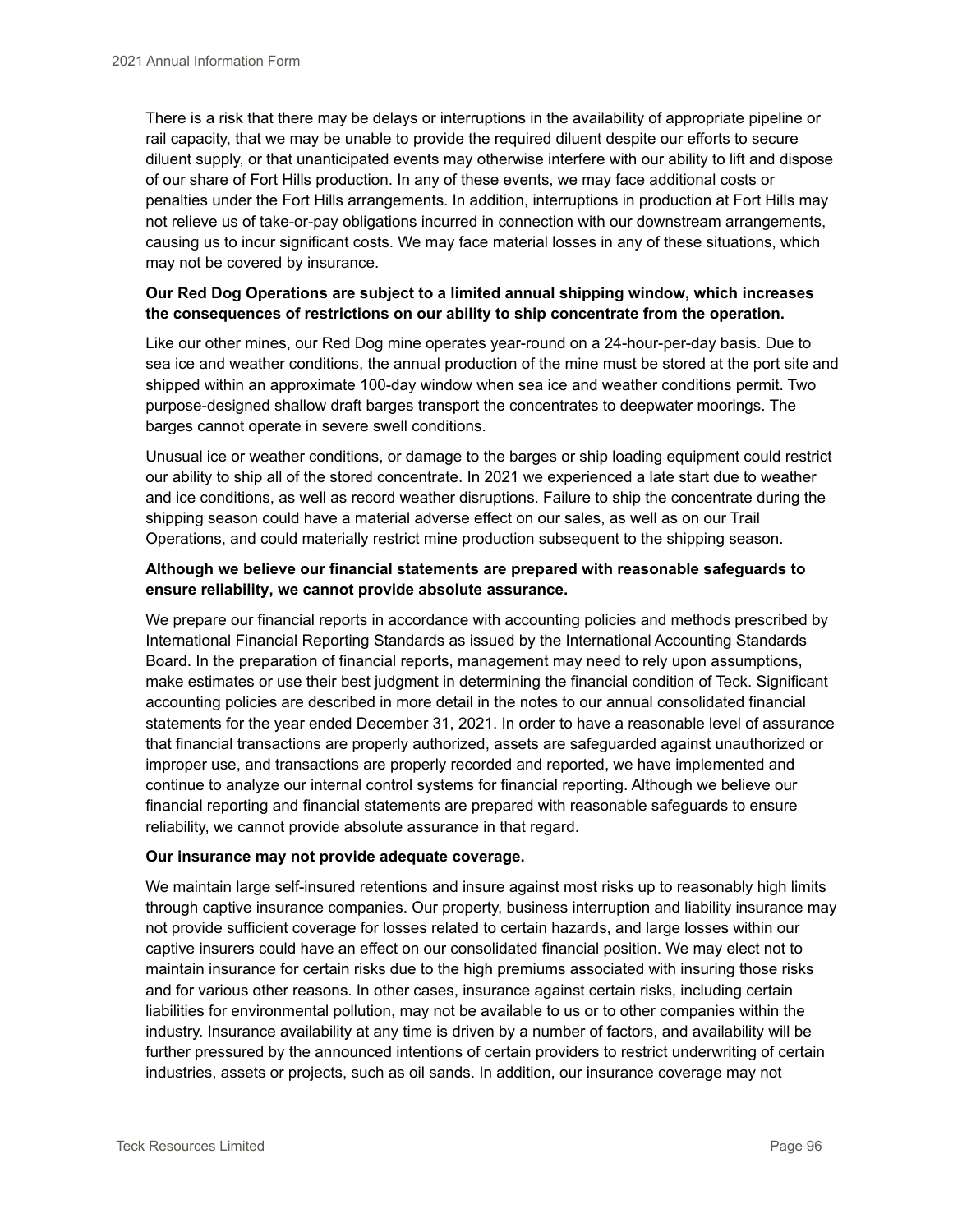continue to be available at economically feasible premiums, or at all. Any such event could have a material adverse effect on our business, operations or financial position.

#### **Our pension and other post-retirement liabilities and the assets available to fund them could change materially.**

We have substantial assets in defined benefit pension plans, which arise through employer contributions and returns on investments made by the plans. The returns on investments are subject to fluctuations, depending upon market conditions, and we are responsible for funding any shortfall of pension assets compared to our pension obligations under these plans.

We also have certain obligations to current and former employees with respect to post-retirement benefits. The cost of providing these benefits can fluctuate and the fluctuations can be material.

Our liabilities under defined benefit pension plans and in respect of other post-retirement benefits are estimated based on actuarial and other assumptions. These assumptions may prove to be incorrect and may change over time, and the effect of these changes can be material.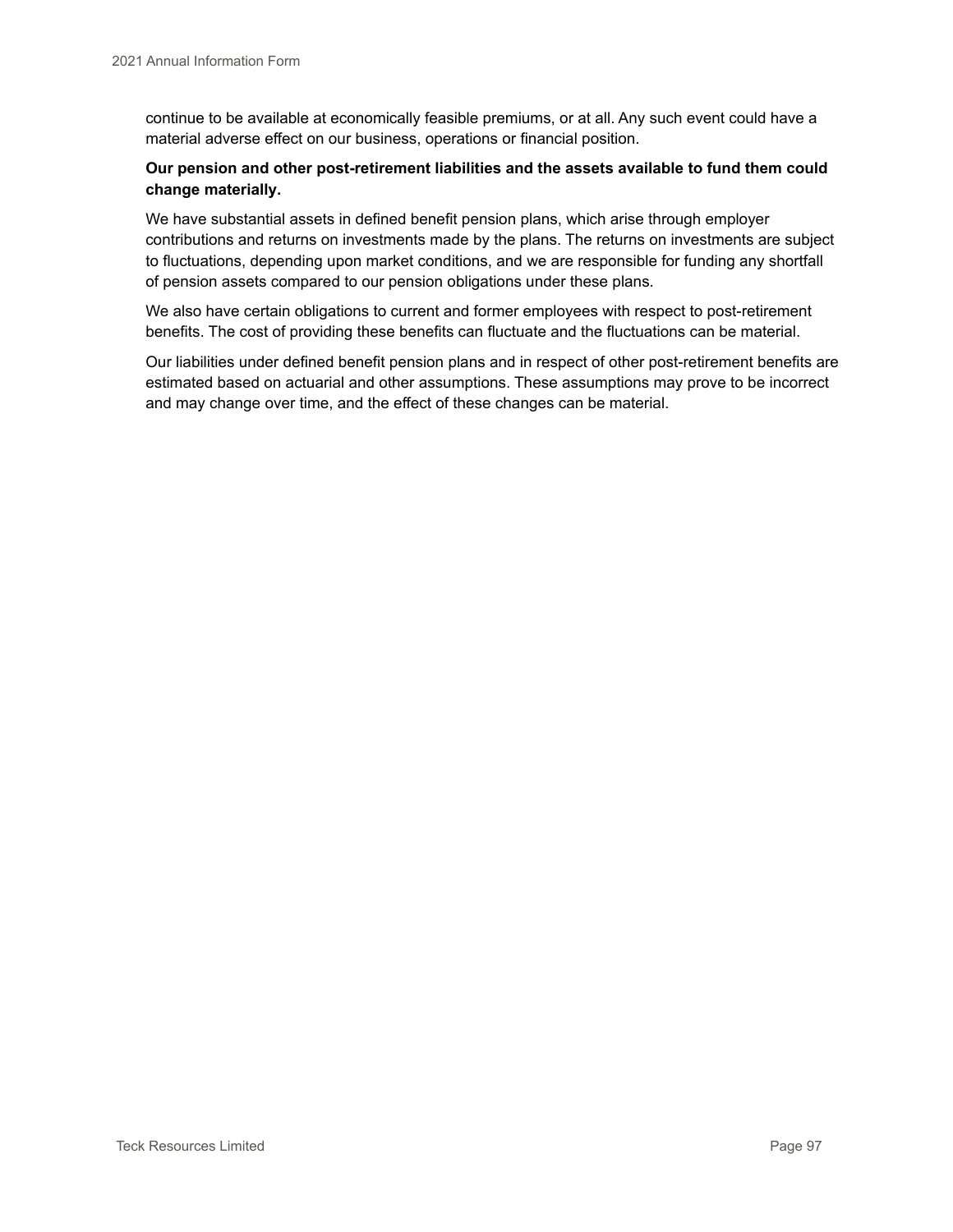# **Dividends**

Our Class A common shares and Class B subordinate voting shares rank equally as to the payment of dividends. Total dividends per share declared and paid in the past three years were:

| <b>Year ended December 31</b> | 2021   | 2020   | 2019   |
|-------------------------------|--------|--------|--------|
| Dividends paid per share      | \$0.20 | \$0.20 | \$0.20 |

Our previous dividend policy contemplated the payment of an annual base dividend of \$0.20 per share, paid quarterly, and annual consideration of a supplemental dividend. On February 23, 2022, the Board amended our dividend policy to increase the annual base dividend to \$0.50 per share, paid quarterly, beginning in 2022.

Each year, the Board reviews the free cash flow generated by the business, the outlook for business conditions and priorities regarding capital allocation in accordance with our capital allocation framework, and determines whether a supplemental dividend should be paid. If declared, supplemental dividends may be highly variable from year to year, given the volatility of commodity prices and the potential need to conserve cash for certain project capital expenditures or other corporate policies. In accordance with the policy, in 2021 we declared and paid an aggregate \$0.20 per share base dividend and no supplemental dividend.

On February 23, 2022, the Board declared an eligible dividend of \$0.625 per share, to be paid on March 31, 2022, to shareholders of record at the close of business on March 15, 2022, consisting of the \$0.125 per share quarterly base dividend and a supplemental dividend of \$0.50 per share.

The payment of dividends is at the discretion of the Board, who will review the dividend policy regularly in the context of our capital allocation framework.

All dividends paid on our Class A common shares and Class B subordinate voting shares after 2005 are eligible dividends for purposes of the federal and provincial enhanced dividend tax credit that may be claimed by Canadian resident individuals.

We may not pay dividends on the Class A common shares and Class B subordinate voting shares unless all dividends on any preferred shares outstanding have been paid to date. We do not currently have any preferred shares outstanding.

# **Description of Capital Structure**

## **General Description of Capital Structure**

## **SHARE CAPITAL**

Teck is authorized to issue an unlimited number of Class A common shares and Class B subordinate voting shares and an unlimited number of preference shares, issuable in series.

Class A common shares carry the right to 100 votes per share. Class B subordinate voting shares carry the right to one vote per share. Each Class A common share is convertible, at the option of the holder, into one Class B subordinate voting share. In all other respects, including dividend rights and the distribution of property upon dissolution or winding-up of Teck, the Class A common shares and Class B subordinate voting shares rank equally.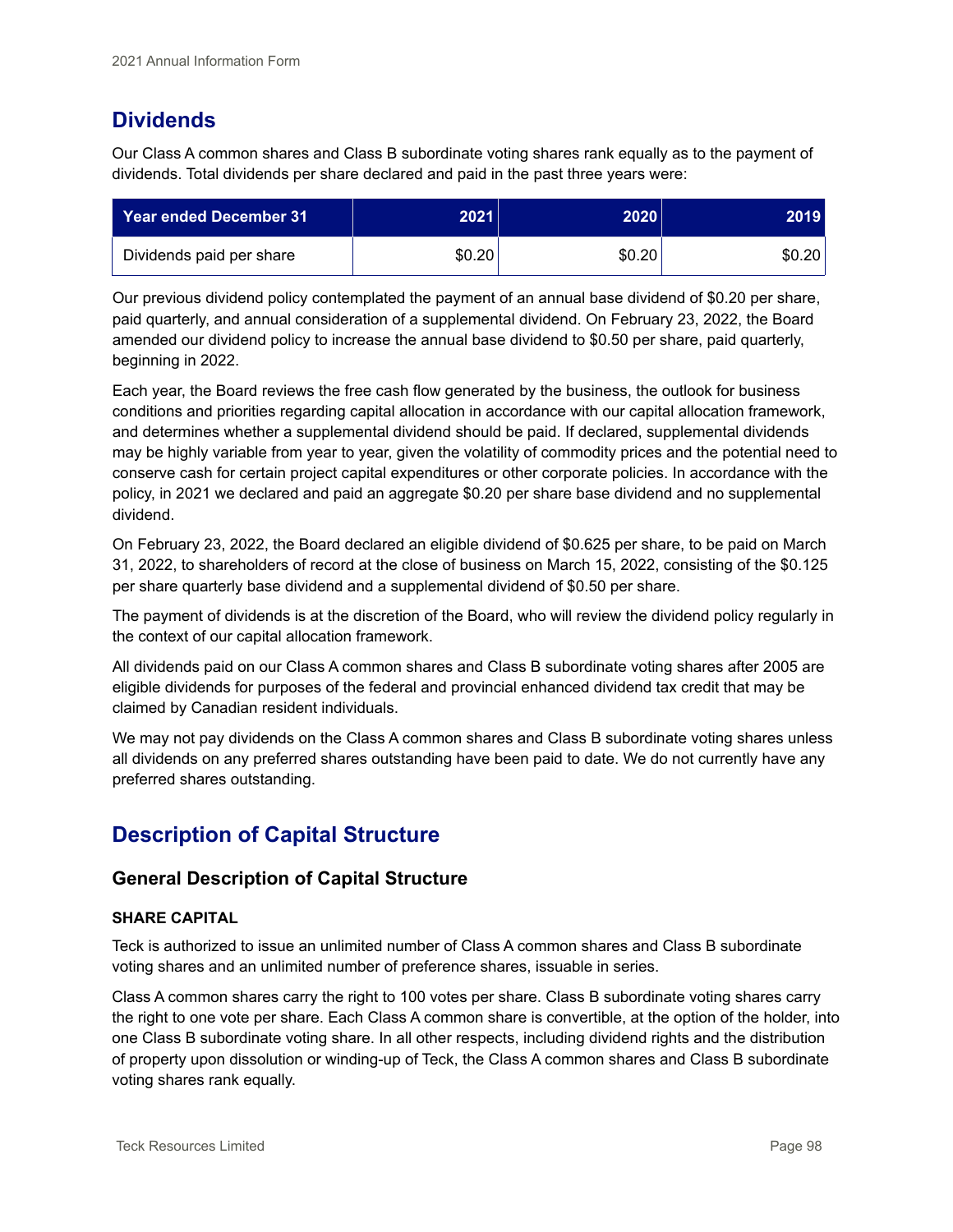The attributes of the Class B subordinate voting shares contain so called "coattail" provisions, which provide that, in the event that an offer (an Exclusionary Offer) to purchase Class A common shares, which is required to be made to all or substantially all holders thereof, is not made concurrently with an offer to purchase Class B subordinate voting shares on identical terms, then each Class B subordinate voting share will be convertible into one Class A common share at the option of the holder during a certain period, provided that any Class A common shares received upon such conversion are deposited to the Exclusionary Offer. Any Class B subordinate voting shares converted into Class A common shares pursuant to such conversion right will automatically convert back to Class B subordinate voting shares in the event that any such shares are withdrawn from the Exclusionary Offer or are not otherwise ultimately taken up and paid for under the Exclusionary Offer.

The Class B subordinate voting shares will not be convertible in the event that holders of a majority of the Class A common shares (excluding those shares held by the offeror making the Exclusionary Offer) certify to Teck that they will not, among other things, tender their Class A common shares to the Exclusionary Offer.

If an offer to purchase Class A common shares does not, under applicable securities legislation or the requirements of any stock exchange having jurisdiction, constitute a "takeover bid" or is otherwise exempt from any requirement that such offer be made to all or substantially all holders of Class A common shares, the coattail provisions will not apply.

The above is a summary only. Reference should be made to the articles of Teck, a copy of which may be obtained on SEDAR at www.sedar.com or by writing to the Corporate Secretary.

## *Securities subject to contractual restriction on transfer*

On July 15, 2009, Teck issued 101.3 million Class B subordinate voting shares to Fullbloom Investment Corporation (Fullbloom), a wholly owned subsidiary of China Investment Corporation (CIC). Each of Fullbloom and CIC have agreed that neither of them will, without the prior written consent of Teck, knowingly dispose or agree to dispose (directly or indirectly) of all or a significant portion of their Class B subordinate voting shares to any person that at the time of the disposition is (i) either itself, or through its affiliates, a direct participant in the mining, metals or minerals industries with respect to a substantial portion of the business of itself and its affiliates taken together, (ii) a material customer of Teck, or (iii) a person who, based on Fullbloom and CIC's actual knowledge without inquiry, is not dealing at arm'slength with any of the persons referred to in (i) or (ii) in connection with securities of Teck, in each case anywhere in the world. These transfer restrictions are subject to certain exceptions.

In September 2017, Fullbloom sold 42 million of its Class B subordinate voting shares. As a result, 59.3 million shares remain subject to the restrictions described above, representing 11.3% of Teck's outstanding Class B subordinate voting shares as at February 23, 2022.

## **CREDIT FACILITIES**

We maintain various committed and uncommitted credit facilities for liquidity and for the issuance of letters of credit. As at December 31, 2021, we or our subsidiaries were party to various credit agreements establishing the following credit facilities (collectively, the credit facilities):

- A US\$4 billion revolving credit facility provided by a syndicate of lenders, which matures on October 15, 2026. As at December 31, 2021 the facility was undrawn.
- A \$200 million uncommitted standby letter of credit facility with Bank of Montreal. As at December 31, 2021, \$179 million of letters of credit under the facility were outstanding.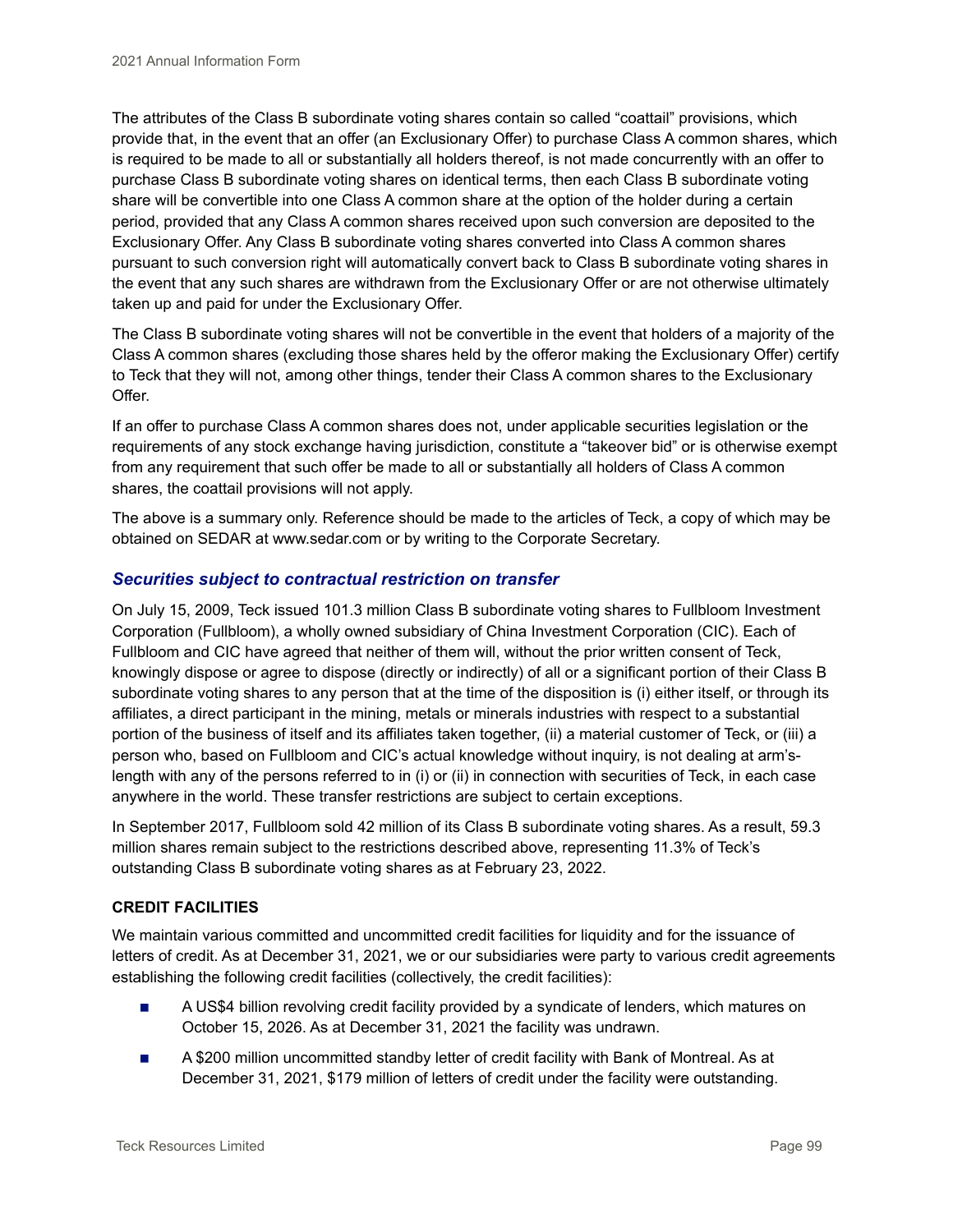- A \$150 million uncommitted credit facility with Royal Bank of Canada. As at December 31, 2021, \$131 million of letters of credit under the facility were outstanding.
- A \$150 million uncommitted standby letter of credit facility with Canadian Imperial Bank of Commerce. As at December 31, 2021, \$123 million of letters of credit under the facility were outstanding.
- A \$100 million uncommitted standby letter of credit facility with the Toronto-Dominion Bank. As at December 31, 2021, \$76 million of letters of credit under the facility were outstanding.
- A \$125 million uncommitted standby letter of credit facility with BNP Paribas. As at December 31, 2021, \$116 million of letters of credit under the facility were outstanding.
- A \$125 million uncommitted standby letter of credit facility with United Overseas Bank. As at December 31, 2021, \$115 million of letters of credit under the facility were outstanding.
- A \$100 million uncommitted standby letter of credit facility with National Bank of Canada. As at December 31, 2021, \$100 million of letters of credit under the facility were outstanding.
- A \$75 million uncommitted standby letter of credit facility with Sumitomo Mitsui Banking Corporation. As at December 31, 2021, \$67 million of letters of credit under the facility were outstanding.
- A \$50 million uncommitted standby letter of credit facility with MUFG Bank Ltd. As at December 31, 2021, \$39 million of letters of credit under the facility were outstanding.
- A \$50 million uncommitted standby letter of credit facility with MIZUHO Bank Ltd. As at December 31, 2021, \$50 million of letters of credit under the facility were outstanding.
- A US\$450 million Performance Security Guarantee Issuance and Indemnity Agreement with Export Development Canada (EDC), regarding our Red Dog mine. As at December 31, 2021, US\$419 million of letters of credit, issued by third-party banks but secured by EDC under this arrangement, were outstanding.
- A \$150 million Performance Security Guarantee Issuance and Indemnity Agreement with EDC, regarding our coal operations. As at December 31, 2021, \$144 million of letters of credit, issued by third-party banks but secured by EDC under this arrangement, were outstanding.
- A credit facility with Goldman Sachs Mortgage Company for up to US\$100 million of letters of credit. As at December 31, 2021, US\$30 million of letters of credit under the facility were outstanding.

In addition to the letters of credit outstanding under the facilities listed above, we also had, as at December 31, 2021, \$438 million of various other letters of credit and \$840 million of surety bonds outstanding. The letters of credit are issued by financial institutions on an as-negotiated basis mainly to support our reclamation obligations. While a variety of banks issue these letters of credit, approximately \$101 million were issued on a stand-alone basis by Scotiabank Chile and approximately \$192 million were issued on a stand-alone basis by the Bank of Nova Scotia. The surety bonds are provided by insurance companies and support our reclamation obligations.

Our uncommitted standby letter of credit facilities may be terminated at the election of the bank counterparty upon at least 90 days' notice, and we would be required to deliver cash collateral to the bank counterparty if we were unable to replace any outstanding letters of credit prior to termination. From time to time, at our election, we may reduce the fees paid to banks issuing letters of credit by making shortterm cash deposits with those banks. The deposits earn a competitive rate of interest and are generally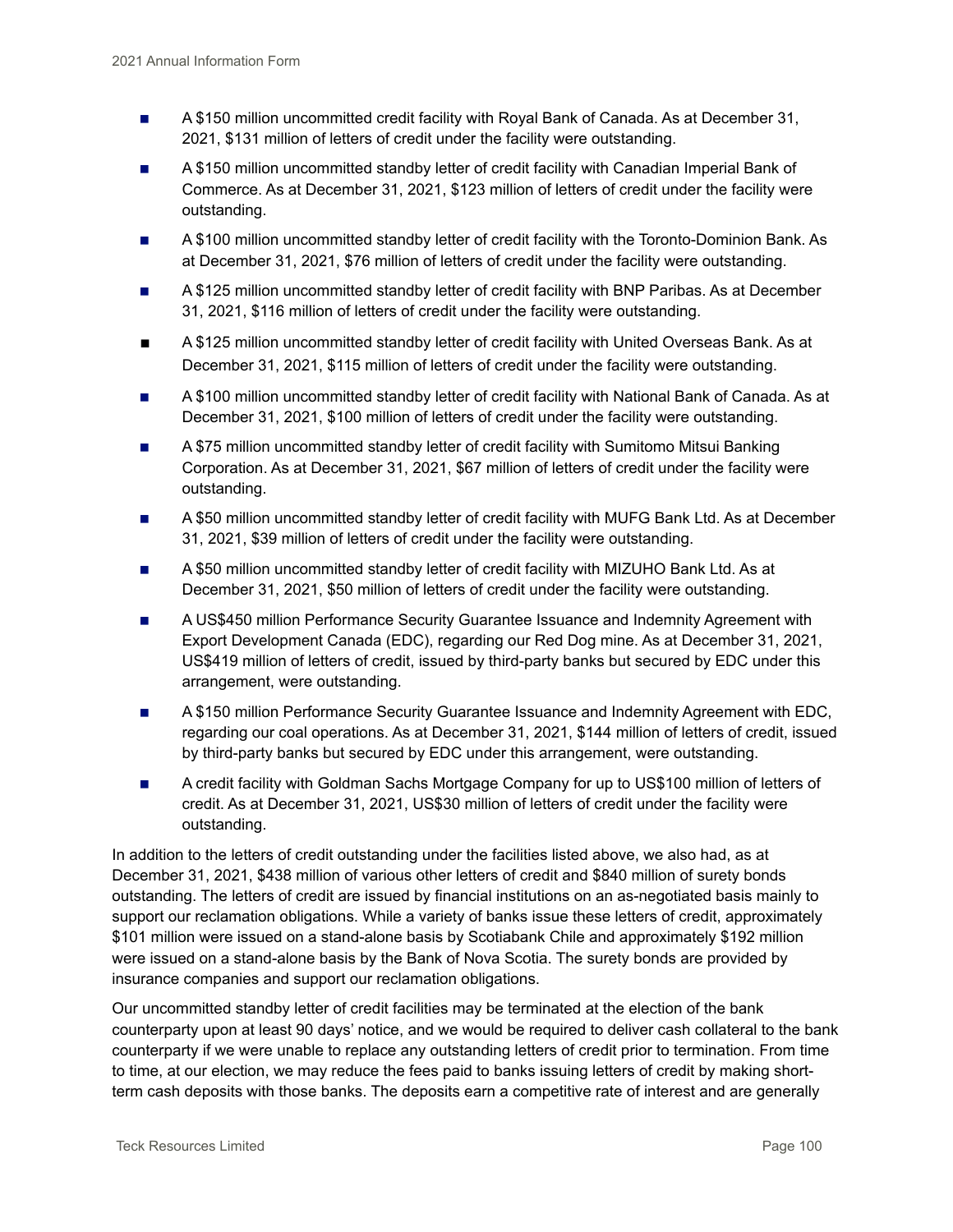refundable on demand. At December 31, 2021, we had \$559 million on deposit with those banks. Our surety bonds provide the insurance issuer with the right, on between 30 and 60 days' notice, to require Teck to obtain the return of a surety bond or to deliver cash collateral if we are unable to return the bond.

In addition to the above, Compañía Minera Teck Quebrada Blanca, S.A. (QBSA) is a party to a US\$2.5 billion limited recourse project financing facility in respect of the QB2 project. As at December 31, 2021, US\$2.3 billion was outstanding under this facility. Project finance loans issued under this facility are secured against the assets of QBSA and are guaranteed pre-completion on a several basis by Teck, Sumitomo Metal Mining Co., Ltd. and Sumitomo Corporation *pro rata* to their respective interests in the Series A shares of QBSA. Borrowing by QBSA under the project finance arrangements is subject to a number of conditions, including there being no event of default under the arrangements.

The owner of the Antamina project, CMA, is party to credit facilities. We hold a 22.5% interest in CMA. As at December 31, 2021, our proportionate share of CMA's borrowings under its credit facilities was US\$176 million. The Antamina facilities are non-recourse to us and the other Antamina project sponsors.

Our US\$4.0 billion revolving credit facility is a sustainability linked facility, which involves pricing adjustments that are aligned with our sustainability performance and strategy. Our sustainability performance over the term of the facility is measured by greenhouse gas intensity, percentage of women in Teck's workforce and safety. Our revolving credit facility contains restrictive and financial covenants, including:

- a requirement to maintain a net debt to total capitalization (net debt over debt-plus-equity) ratio of not more than 0.60:1.0;
- a restriction on certain of our subsidiaries incurring indebtedness of more than an aggregate of US\$675 million unless the relevant subsidiary guarantees the credit facility;
- a provision requiring prepayment in the event of a change of control at Teck; and
- a prohibition on agreements that might restrict certain subsidiaries from issuing dividends or other distributions to, or making or repayment of loans to, Teck.

Borrowing under our primary committed credit facility is subject to our compliance with the covenants in the relevant agreement and our ability to make certain representations and warranties at the time of the borrowing request.

Our reclamation obligations are included in the "Provisions and other liabilities" line item on our balance sheet. Associated letters of credit and surety bonds would not become a liability unless the letter of credit or surety bond is drawn by the beneficiary, which drawing would be triggered if we did not perform our obligations under the relevant contract or permit. In the event of a drawing, we would be required to reimburse the issuing bank or surety bond provider for the amount drawn on the letter of credit or surety bond, respectively.

There are no restrictions on borrowing, or additional covenants, triggered under our credit facilities as a result of ratings downgrades, although the pricing under certain of our credit facilities varies with credit ratings. Teck's indebtedness outstanding under each of the credit facilities ranks *pari passu* in right of payment with the indebtedness under each of the other credit facilities and with all of Teck's other indebtedness for borrowed money, except that which is secured by liens permitted by the credit facilities and indentures.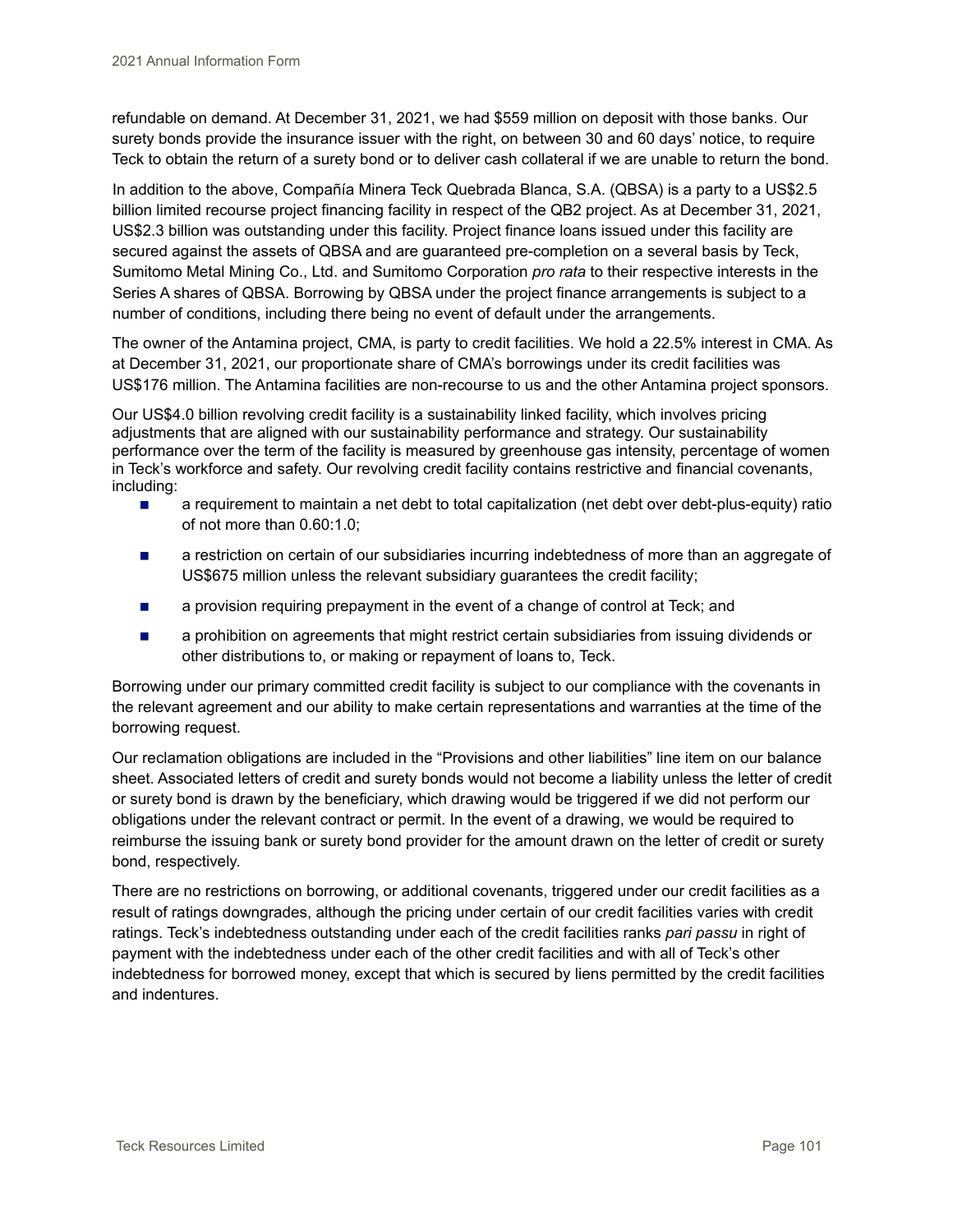#### **PUBLIC INDEBTEDNESS**

As of December 31, 2021, our public indebtedness consisted of eight series of outstanding notes.

We have issued notes under an indenture dated September 12, 2002, an indenture dated August 17, 2010 (as supplemented from time to time in connection with an offering of notes) and an indenture dated June 20, 2020. The Bank of New York Mellon acts as trustee under each indenture. All of our notes are issued under the 2010 indenture, except for our 6.125% notes due October 1, 2035, which were issued under the 2002 indenture and our 3.900% notes due 2030, which were issued under the 2020 indenture.

The details of the outstanding principal amount, coupon and maturity date of each of our outstanding series of notes as of December 31, 2021 follows:

- US\$150 million of 4.750% notes due 2022;
- US\$108 million of 3.750% notes due 2023;
- US\$550 million of 3.900% notes due 2030;
- US\$609 million of 6.125% notes due 2035;
- US\$491 million of 6.000% notes due 2040;
- US\$795 million of 6.250% notes due 2041;
- US\$399 million of 5.200% notes due 2042; and
- US\$377 million of 5.400% notes due 2043.

Our 4.750% notes matured in January 2022 and were repaid.

The 2020 indenture and indentures supplementing the 2010 indenture include a covenant requiring us to offer to purchase the notes in the event of a change in control (as defined in the related supplemental indentures), and all of the bond indentures include restrictive covenants regarding liens on certain assets of Teck and certain restricted subsidiaries (as defined in the indentures). The indentures also provide for customary events of default, which include non-payment of principal or interest, failure to comply with covenants, the bankruptcy or insolvency of Teck or a material subsidiary, final judgments against Teck or a material subsidiary in excess of US\$100 million, failure to pay other indebtedness in excess of US\$100 million, or an acceleration of other indebtedness in excess of US\$100 million.

The above is a summary of the terms of our public notes and is qualified in its entirety by reference to the indentures under which the notes were issued. A copy of the indentures can be found under Teck's profile on SEDAR at www.sedar.com.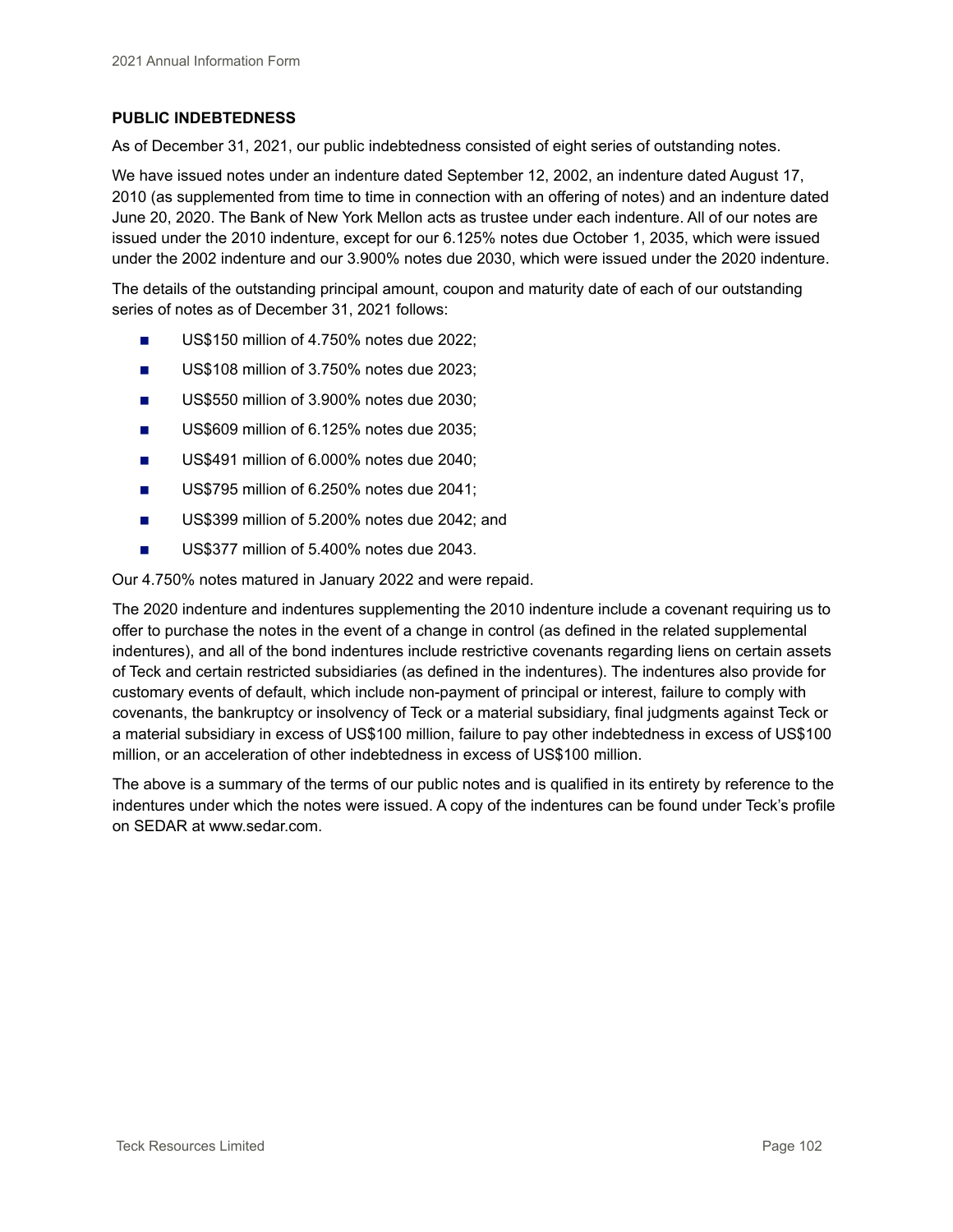#### **RATINGS**

The following table sets forth the current ratings that we have received from rating agencies in respect of our outstanding securities. The cost of funds under our credit facilities depend in part on our credit ratings from time to time, and our obligation to deliver letters of credit to support certain obligations also depends on our credit ratings. In addition, credit ratings affect our ability to obtain other short-term and long-term financing and the cost of such financing. The drawn and undrawn costs under some of our credit facilities are based upon our credit ratings, and could increase, or decrease, if Teck's credit ratings are downgraded, or upgraded, respectively.

Credit ratings are not recommendations to purchase, hold or sell securities and do not address the market price or suitability of a specific security for a particular investor. Credit ratings may not reflect the potential impact of all risks on the value of securities and may be revised or withdrawn at any time by the credit rating organization. In addition, real or anticipated changes in the ratings assigned to a security will generally affect the market value of that security. We cannot guarantee that a rating will remain in effect for any given period of time or that a rating will not be revised or withdrawn entirely by a rating agency in the future.

Our current credit ratings are as follows:

|                                       | Moody's | <b>Standard &amp;</b><br>Poor's | <b>Fitch</b> | <b>DBRS</b> |
|---------------------------------------|---------|---------------------------------|--------------|-------------|
| Senior unsecured notes <sup>(1)</sup> | Baa3    | BBB-                            | BBB-         | <b>BBB</b>  |

 $<sup>(1)</sup>$  All of our outstanding notes are senior unsecured notes.</sup>

A description of the rating categories of each of the rating agencies is set out below.

#### **MOODY'S INVESTOR SERVICE (MOODY'S)**

Moody's long-term credit ratings are on a rating scale that ranges from Aaa to C, which represents the range from highest to lowest quality of securities rated. Moody's "Baa3" rating assigned to our senior unsecured notes is the fourth-highest major rating of 10 major rating categories. Under Moody's definitions, an obligation rated "Baa3" is subject to moderate credit risk and is considered medium-grade and as such, may possess certain speculative characteristics. Moody's appends numerical modifiers from 1 to 3 to its long-term debt ratings, which indicates where the obligation ranks within its ranking category, with 1 being the highest.

#### **STANDARD & POOR'S (S&P)**

S&P's long-term issue credit ratings are on a rating scale that ranges from AAA to D, which represents the range from highest to lowest quality of securities rated. S&P's "BBB-" rating assigned to our senior unsecured notes is the fourth-highest major rating of 10 major rating categories. Under S&P's definitions, an obligation rated "BBB-" exhibits adequate protection parameters. However, adverse economic conditions or changing circumstances are more likely to weaken the obligor's capacity to meet its financial commitments on the obligation. S&P uses "+" or "-" designations to indicate the relative standing of securities within a particular rating category.

#### **FITCH RATINGS (FITCH)**

Fitch's long-term credit ratings are on a scale ranging from AAA to D, representing the range from highest to lowest quality of securities rated. Fitch's "BBB-" rating assigned to our senior unsecured notes is the fourth-highest of nine major rating categories. Under Fitch's definitions, an obligation rated "BBB-" is in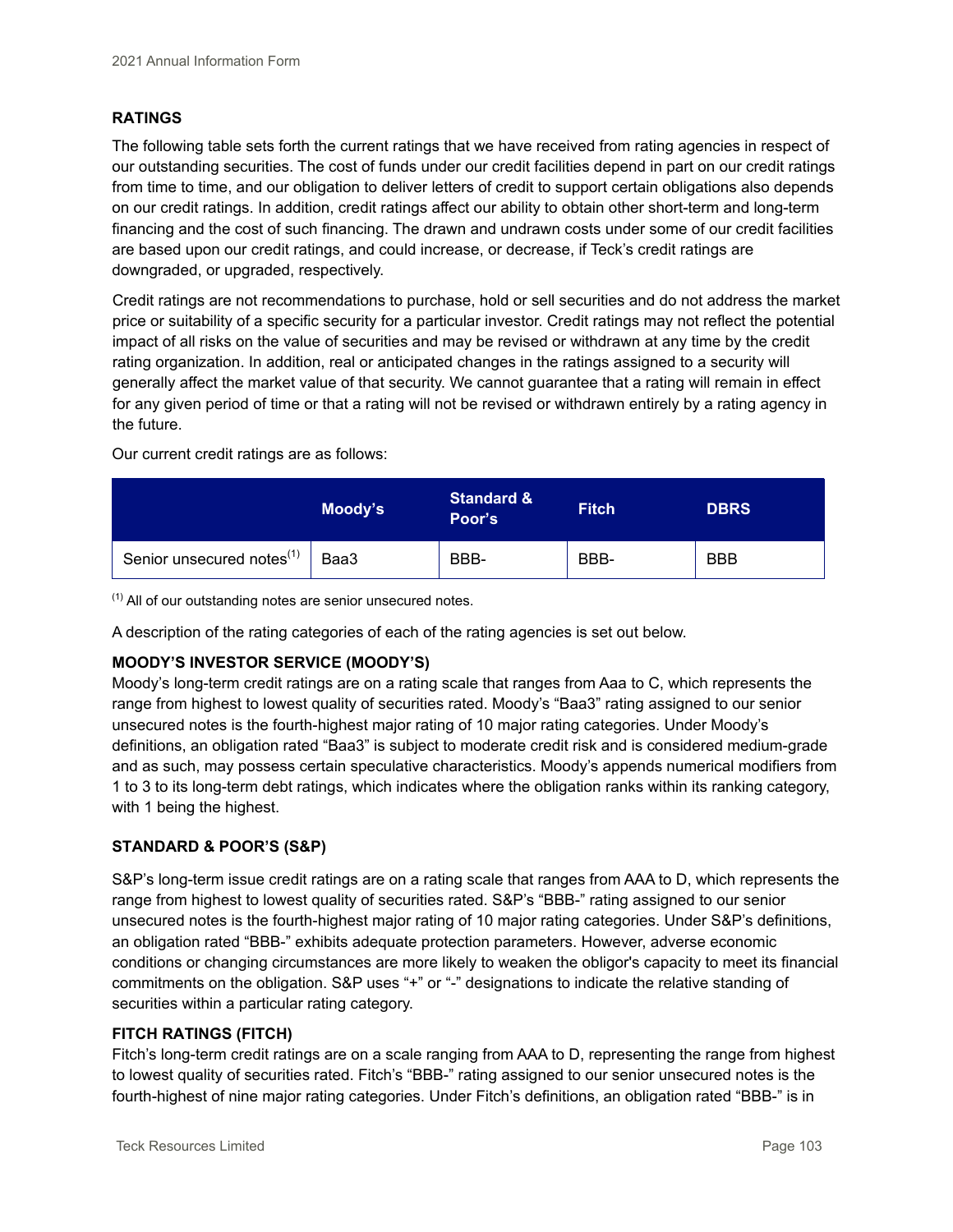the category of good credit quality. The rating indicates that expectations of default risk are currently low and the capacity for payment of financial commitments is considered adequate, but adverse business or economic conditions are more likely to impair this capacity. Fitch may append the modifier "+" or "-" to a rating to denote the relative status of a security within a major rating category.

## **MORNINGSTAR DOMINION BOND RATING SERVICE (DBRS)**

DBRS's long-term credit ratings are on a rating scale that ranges from AAA to D, which represents the range from highest to lowest quality of securities rated. DBRS's "BBB" rating assigned to our senior unsecured notes is the fourth-highest major rating of the eight major rating categories. Under DBRS' definitions, an obligation rated "BBB" is of adequate credit quality with the capacity for payment of financial obligations considered acceptable; however, may be vulnerable to future events. A reference to "high" or "low" reflects the relative strength within the rating category.

#### **PAYMENTS TO AGENCIES**

We have made payments in respect of certain services provided to us by each of Moody's, S&P and Fitch during the last two years.

# **Market for Securities**

## **Trading Price and Volume**

Our Class A common shares are listed on the Toronto Stock Exchange under the ticker symbol TECK.A. Our Class B subordinate voting shares are listed on the Toronto Stock Exchange under the ticker symbol TECK.B and on the New York Stock Exchange under the symbol TECK. The following tables set out the monthly price ranges and volumes traded on The Toronto Stock Exchange during 2021 for the Class A common shares and Class B subordinate voting shares.

|                 |           | <b>Teck Resources A</b> |         | <b>Teck Resources B</b> |            |            |
|-----------------|-----------|-------------------------|---------|-------------------------|------------|------------|
| Date            | High (\$) | Low $(\$)$              | Volume  | High (\$)               | Low $(\$)$ | Volume     |
| January         | \$30.00   | \$25.26                 | 79,267  | \$27.08                 | \$23.13    | 41,859,029 |
| February        | \$34.75   | \$25.25                 | 106,775 | \$29.81                 | \$22.56    | 46,033,723 |
| March           | \$34.00   | \$29.07                 | 86,614  | \$28.56                 | \$21.86    | 59,675,416 |
| April           | \$34.75   | \$30.72                 | 50,539  | \$28.51                 | \$23.99    | 34,983,764 |
| May             | \$41.00   | \$31.80                 | 91,831  | \$32.27                 | \$25.81    | 54,383,705 |
| June            | \$42.50   | \$33.75                 | 51,141  | \$31.00                 | \$25.05    | 43,144,503 |
| July            | \$37.10   | \$32.25                 | 40,787  | \$29.54                 | \$25.11    | 35,891,256 |
| August          | \$35.70   | \$28.70                 | 30,267  | \$29.47                 | \$24.84    | 33,075,121 |
| September       | \$38.00   | \$33.22                 | 47,376  | \$34.25                 | \$27.88    | 47,192,934 |
| October         | \$40.00   | \$35.06                 | 44,920  | \$37.00                 | \$30.46    | 37,736,870 |
| <b>November</b> | \$40.00   | \$36.21                 | 42,333  | \$36.75                 | \$32.05    | 42,914,550 |
| December        | \$39.00   | \$35.30                 | 22,683  | \$37.11                 | \$32.32    | 30,638,415 |

Source: TSX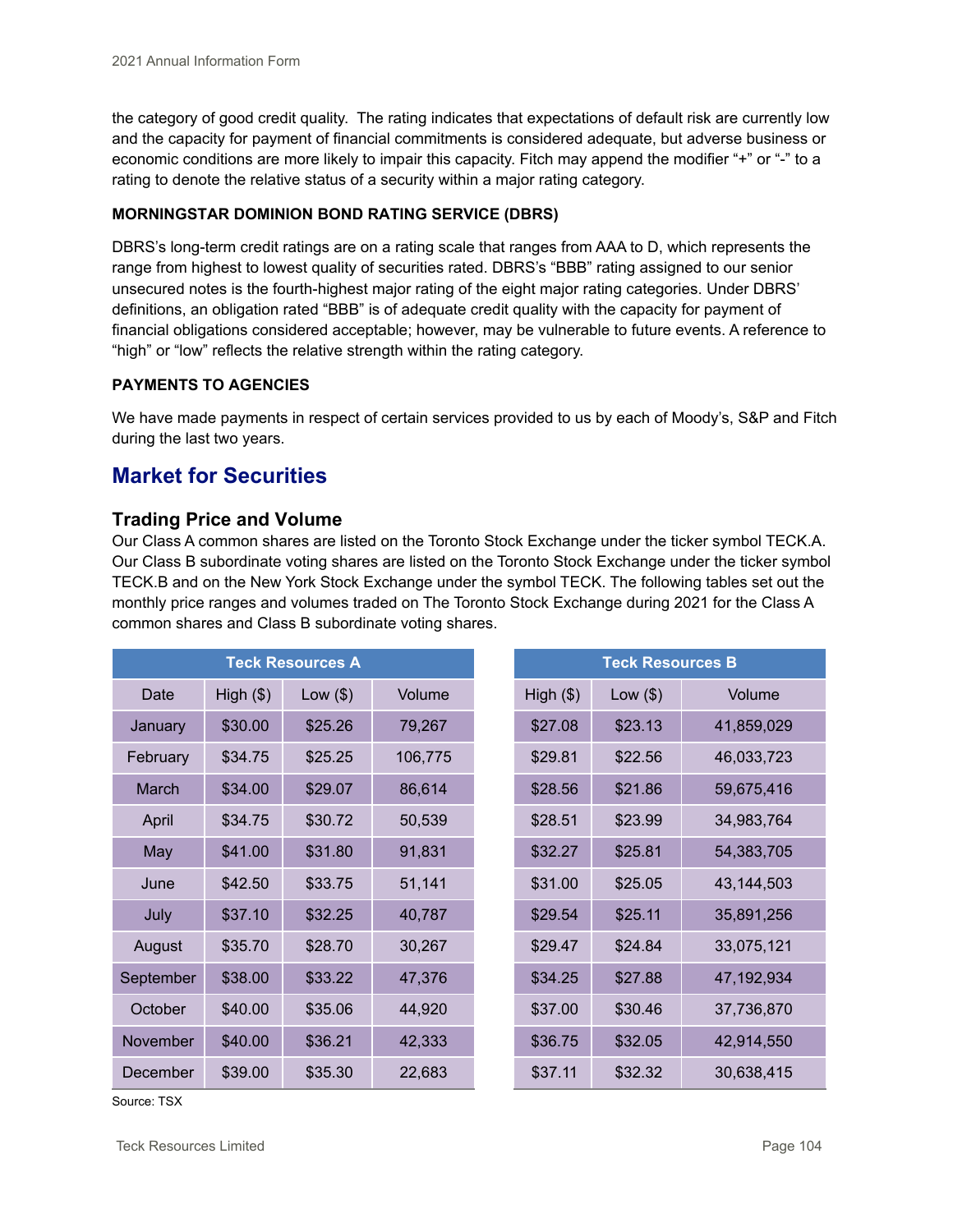# **Directors and Officers**

## **Directors**

As at February 23, 2022, the Directors of Teck are as follows:

| Name, City, Province/State<br>and Country of Residence | <b>Principal Occupations within Previous Five Years</b>            | <b>Director Since</b> |
|--------------------------------------------------------|--------------------------------------------------------------------|-----------------------|
| Mayank M. Ashar <sup>(2)(3)(6)</sup>                   | Principal, Bison Refining LLC since 2019; previously, principal of | November              |
| Calgary, Alberta, Canada                               | CanOilX LLC; an advisor for Reliance Industries Limited;           | 2007                  |
|                                                        | Managing Director, and Chief Executive Officer of Cairn India      |                       |
|                                                        | Limited from November 2014 to June 2016. Director of Enbridge      |                       |
|                                                        | Inc.                                                               |                       |
| Quan Chong                                             | Chair of the China Society for World Trade Organization Studies;   | April 2016            |
| Beijing, China                                         | previously, Deputy China International Trade Representative        |                       |
|                                                        | (Vice-Ministerial level) from 2010 to 2018.                        |                       |
| Edward C. Dowling <sup>(1)(3)(4)(6)</sup>              | Chairman, Copper Mountain Mining Company and Polyus Public         | September             |
| Mattapoisett, Massachusetts,                           | Joint-Stock Company and a director of SSR Mining Inc.              | 2012                  |
| <b>United States</b>                                   |                                                                    |                       |
| Toru Higo <sup>(5)</sup>                               | Director, Executive Officer and General Manager of the             | September             |
| Tokyo, Japan                                           | Corporate Planning Department of Sumitomo Metal Mining Co.,        | 2019                  |
|                                                        | Ltd.; previously held various other roles within the Sumitomo      |                       |
|                                                        | Metal Mining group since 1986.                                     |                       |
| Norman B. Keevil III <sup>(1)</sup>                    | Vice Chair of Teck and President of Boydel Wastewater              | April 1997            |
| Victoria, British Columbia,<br>Canada                  | Technologies Inc.; previously Chief Operating Officer of           |                       |
|                                                        | Sunpump Solar Inc. 2015 to 2016 and President of Poncho            |                       |
|                                                        | Wilcox Engineering from 2009 to 2015. Director of Lupaka Gold      |                       |
| Donald R. Lindsay <sup>(1)</sup>                       | Corp.<br>President and Chief Executive Officer of Teck since 2005. | February 2005         |
| Vancouver, British Columbia,                           | Director of Manulife Financial Corporation.                        |                       |
| Canada                                                 |                                                                    |                       |
| Tracey L. McVicar <sup>(1)(2)(5)</sup>                 | Partner of CAI Capital Partners since 2003.                        | November              |
| Vancouver, British Columbia,                           |                                                                    | 2014                  |
| Canada                                                 |                                                                    |                       |
| Sheila A. Murray <sup>(1)(4)</sup>                     | Chair of the Board since February 2020. Corporate Director;        | April 2018            |
| Toronto, Ontario, Canada                               | previously, President, Executive Vice-President and General        |                       |
|                                                        | Counsel and Secretary of CI Financial Corp. Director of BCE Inc.   |                       |
|                                                        | and CI Financial Corp. and a Trustee of Granite REIT.              |                       |
| Kenneth W. Pickering <sup>(3)(5)(6)</sup>              | Corporate Director and private international mining operations     | April 2015            |
| Chemainus, British Columbia,                           | and project development consultant since 2010; previously, VP      |                       |
| Canada                                                 | Major Products, Closed Mines & North American Assets, BHP          |                       |
|                                                        | Billiton Base Metals; Director of Endeavour Silver Corporation,    |                       |
|                                                        | Northern Dynasty Minerals Ltd., and Taseko Mines Limited.          |                       |
| Una M. Power (1)(2)(3)(4)                              | Corporate Director; previously, Chief Financial Officer of Nexen   | April 2017            |
| Vancouver, British Columbia,                           | Energy ULC from 2009 to 2016. Director of Bank of Nova Scotia      |                       |
| Canada                                                 | and TC Energy Corporation.                                         |                       |
| Paul G. Schiodtz                                       | Chairman of the Asociación Chilena de Seguridad since 2017         | February 2022         |
| Santiago, Chile                                        |                                                                    |                       |
| Sarah A. Strunk                                        | Chair and Director of Fennemore Craig P.C. since 2000. Director    | February 2022         |
| California, United States                              | of Arizona Sonoran Copper Company.                                 |                       |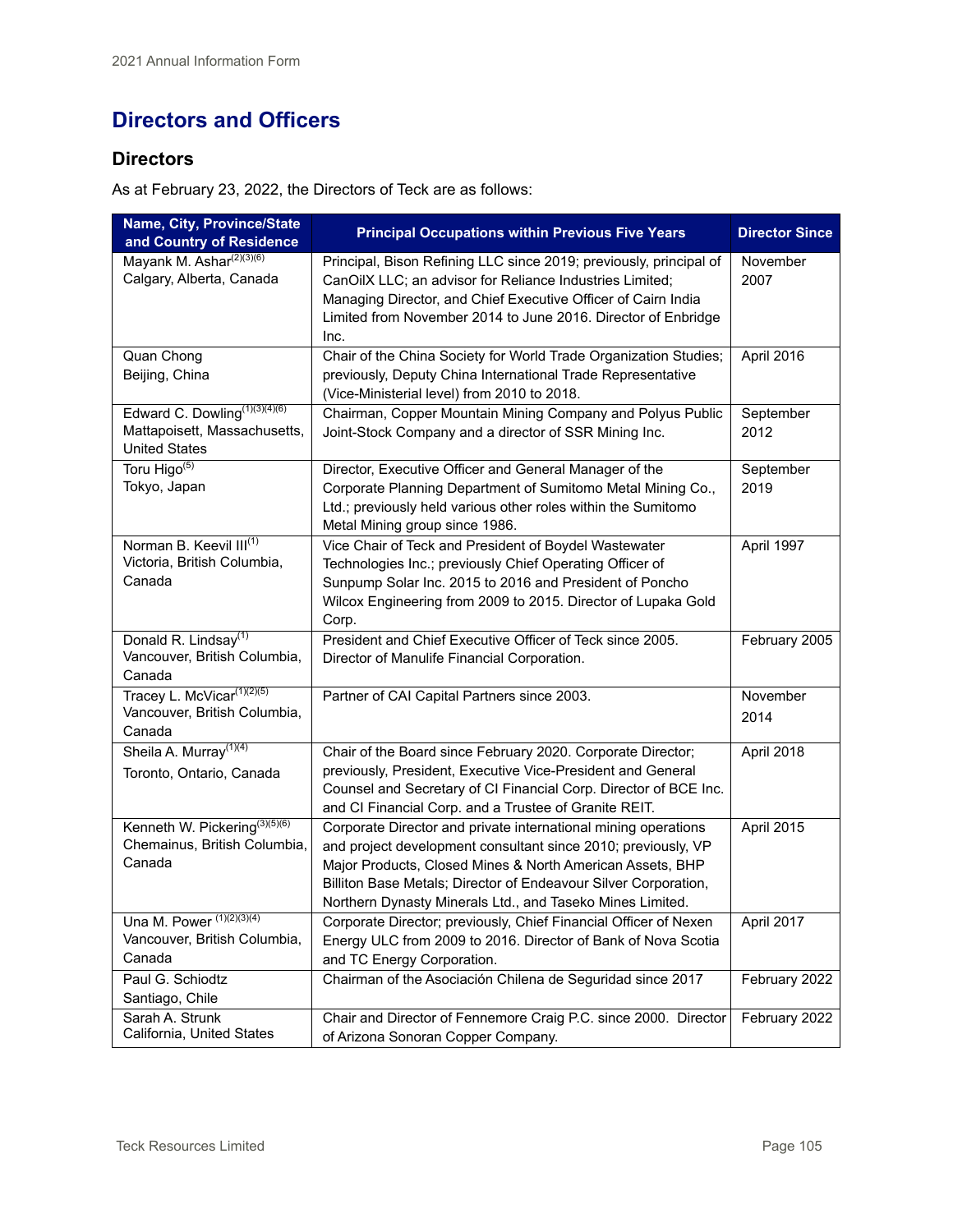| Name, City, Province/State<br>and Country of Residence | <b>Principal Occupations within Previous Five Years</b>        | <b>Director Since</b> |
|--------------------------------------------------------|----------------------------------------------------------------|-----------------------|
| Timothy R. Snider $(1)(4)(5)(6)$                       | Chairman of Cupric Canyon Capital LP/GP since 2010;            | <b>April 2015</b>     |
| Tucson, Arizona, United                                | previously, President & COO, Freeport-McMoRan Copper and       |                       |
| <b>States</b>                                          | Gold, Inc. Director of lamgold Corporation.                    |                       |
| Masaru Tani                                            | President and Director, Sumitomo Metal Mining Canada Ltd.      | December              |
| Vancouver, British Columbia.                           | since 2021; previously, Executive Officer and General Manager, | 2021                  |
| Canada                                                 | Administration Department, Mineral Reserves Division, at       |                       |
|                                                        | Sumitomo Metal Mining Co. Ltd. from 2016 to 2021.              |                       |

(1) Member of the Executive Committee

(2) Member of the Audit Committee

(3) Member of the Compensation & Talent Committee

(4) Member of the Corporate Governance & Nominating Committee

(5) Member of the Safety & Sustainability Committee

(6) Member of the Technical Committee

(7) Ms. McVicar was a director of G.L.M. Industries LP (GLM), a portfolio company of CAI Capital Management Co. In July 2015, at the time Ms. McVicar was a director of GLM, a court order granted by the Court of Queen's Bench of Alberta placed GLM into receivership and appointed a receiver of GLM. Ms. McVicar was a director of Tervita Corporation until December 2016. In December 2016, Tervita completed a recapitalization by way of a court-approved plan of arrangement reducing Terivita's total debt.

In addition to the above committees, directors may participate in subcommittees of the Board from time to time formed on an ad hoc basis to review certain matters in further detail. Each of the Directors is elected to hold office until our next annual meeting or until a successor is duly elected or appointed. Our next annual meeting is scheduled to be held on April 27, 2022.

## **Officers**

| Name, City, Province/State and      | <b>Office Held with Teck and Principal Occupations</b>                  |
|-------------------------------------|-------------------------------------------------------------------------|
| <b>Country of Residence</b>         | within Previous Five Years                                              |
| Sheila A. Murray                    | Chair of the Board since February 2020; Corporate Director; previously, |
| Toronto, Ontario, Canada            | President, Executive Vice-President and General Counsel and Secretary   |
|                                     | of CI Financial Corp.                                                   |
| Norman B. Keevil III                | Vice Chair of the Board since September 2018; President of Boydel       |
| Victoria, British Columbia, Canada  | Wastewater Technologies Inc.; previously Chief Operating Officer of     |
|                                     | Sunpump Solar Inc. 2015 to 2016                                         |
| Donald R. Lindsay                   | President and Chief Executive Officer of Teck                           |
| Vancouver, British Columbia, Canada |                                                                         |
| Shehzad Bharmal                     | Senior Vice President, Base Metals, since December 2021; previously     |
| Vancouver, British Columbia, Canada | Senior Vice President, Base Metals, North America and Peru, Vice        |
|                                     | President, North American Operations, Base Metals, Vice President,      |
|                                     | Planning & Development, Base Metals and Vice President, Strategy &      |
|                                     | Development, Copper                                                     |
| Alex N. Christopher                 | Senior Vice President, Projects & Technical Services, since January 1,  |
| Vancouver, British Columbia, Canada | 2022; previously, Senior Vice President, Exploration, Projects &        |
|                                     | Technical Services since July 2016                                      |
| Harry M. Conger                     | Executive Vice President and Chief Operating Officer since September    |
| West Vancouver, British Columbia,   | 2020; previously President and Chief Operating Officer, Americas,       |
| Canada                              | Freeport-McMoRan Inc.                                                   |
| Réal Foley                          | Senior Vice President, Marketing and Logistics since January 2020;      |
| Calgary, Alberta, Canada            | previously, Vice President, Marketing, Coal and Base Metals and Vice    |
|                                     | President, Coal Marketing                                               |

As at February 23, 2022, the officers of Teck are as follows: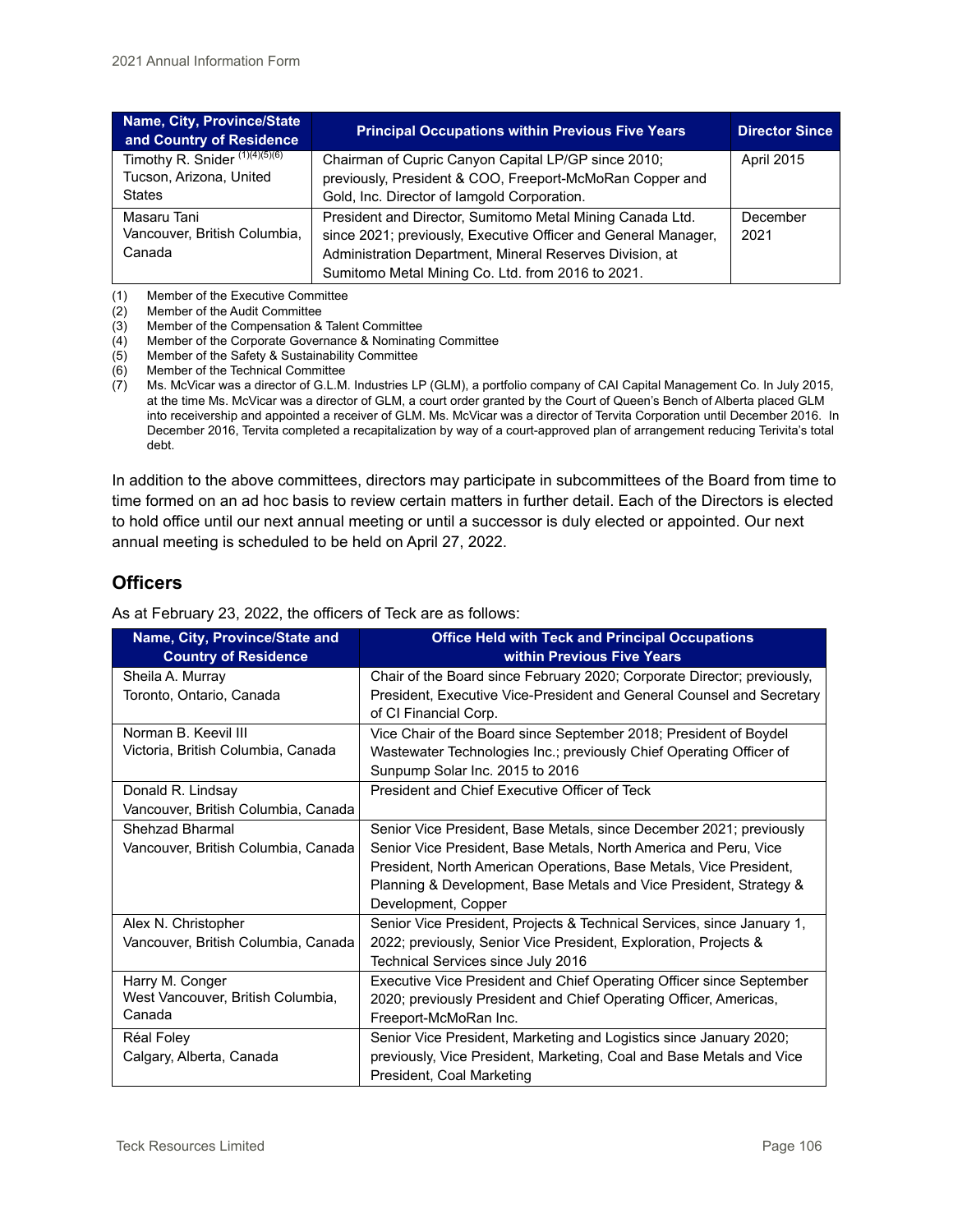| Name, City, Province/State and              | <b>Office Held with Teck and Principal Occupations</b>                                                                                 |  |  |
|---------------------------------------------|----------------------------------------------------------------------------------------------------------------------------------------|--|--|
| <b>Country of Residence</b>                 | within Previous Five Years                                                                                                             |  |  |
| Nicholas P.M. Hooper                        | Senior Vice President, Corporate Development & Exploration since                                                                       |  |  |
| Toronto, Ontario, Canada                    | January 1, 2022; previously, Senior Vice President, Corporate                                                                          |  |  |
|                                             | Development since September 2020; previously, Managing Director,                                                                       |  |  |
|                                             | Rothschild & Co.                                                                                                                       |  |  |
| Ralph J. Lutes                              | Senior Vice President Asia and Europe since December 2021;                                                                             |  |  |
| London, United Kingdom                      | previously, Vice President, Asia                                                                                                       |  |  |
| Kieron McFadyen                             | Senior Vice President, Energy since March 2018; previously, Executive                                                                  |  |  |
| Calgary, Alberta, Canada                    | Vice President and President, Upstream Oil and Gas, Cenovus Energy                                                                     |  |  |
|                                             | Inc. and prior to that Vice President, Non-Operated Joint Ventures, Royal                                                              |  |  |
|                                             | Dutch Shell plc                                                                                                                        |  |  |
| Andrew K. Milner                            | Senior Vice President and Chief Transformation Officer since September                                                                 |  |  |
| Vancouver, British Columbia, Canada         | 2019; previously, Senior Vice President, Technology and Innovation at                                                                  |  |  |
|                                             | Teck and prior to that Vice President, Production Systems, BHP Billiton                                                                |  |  |
|                                             | Limited.                                                                                                                               |  |  |
| H. Fraser Phillips                          | Senior Vice President, Investor Relations and Strategic Analysis since                                                                 |  |  |
| Vancouver, British Columbia, Canada         | March 2017; previously, Managing Director, RBC Capital Markets                                                                         |  |  |
| Jonathan H. Price                           | Executive Vice President and Chief Financial Officer since December 1,                                                                 |  |  |
| Vancouver, British Columbia, Canada         | 2021; previously, Senior Vice President and Chief Financial Officer since                                                              |  |  |
|                                             | October 2020; previously, Chief Transformation Officer at BHP                                                                          |  |  |
| Peter C. Rozee                              | Senior Vice President, Commercial and Legal Affairs                                                                                    |  |  |
| West Vancouver, British Columbia,           |                                                                                                                                        |  |  |
| Canada                                      |                                                                                                                                        |  |  |
| Robin B. Sheremeta                          | Senior Vice President, Coal since May 2016; previously, Vice President,                                                                |  |  |
| Fernie, British Columbia, Canada            | Operations, Coal                                                                                                                       |  |  |
| Marcia M. Smith                             | Senior Vice President, Sustainability and External Affairs                                                                             |  |  |
| Vancouver, British Columbia, Canada         |                                                                                                                                        |  |  |
| Dean C. Winsor                              | Senior Vice President and Chief Human Resources Officer since                                                                          |  |  |
| West Vancouver, British Columbia,<br>Canada | November 2018; previously, Vice President, Human Resources                                                                             |  |  |
| lan K. Anderson                             |                                                                                                                                        |  |  |
| Calgary, Alberta, Canada                    | Vice President, Logistics since October 2019; previously, General<br>Manager, Fording River Operations and General Manager, Line Creek |  |  |
|                                             | Operations                                                                                                                             |  |  |
| Greg J. Brouwer                             | Vice President, Transformation since September 2019; previously, Vice                                                                  |  |  |
| North Vancouver, British Columbia,          | President, Technology and Innovation, General Manager, Technology                                                                      |  |  |
| Canada                                      | and Innovation, and General Manager, Teck Highland Valley Copper                                                                       |  |  |
| Douglas B. Brown                            | Vice President, Corporate Affairs since September 2020; previously,                                                                    |  |  |
| Vancouver, British Columbia, Canada         | Director, Public Affairs since 2016                                                                                                    |  |  |
| Anne J. Chalmers                            | Vice President, Risk and Security and Chair, Materials Stewardship                                                                     |  |  |
| Vancouver, British Columbia, Canada         | Committee                                                                                                                              |  |  |
| Amparo Cornejo                              | Vice President, Corporate Affairs and Sustainability, South America since                                                              |  |  |
| Santiago, Chile                             | December 2021; previously, Vice President, Chile Sustainability and                                                                    |  |  |
|                                             | Corporate Affairs and Director, Social Responsibility and Corporate                                                                    |  |  |
|                                             | Affairs                                                                                                                                |  |  |
| Larry M. Davey                              | Vice President, Maintenance since December 2020; previously, Vice                                                                      |  |  |
| Tobiano, British Columbia, Canada           | President, Planning & Development, Coal since May 2016; previously                                                                     |  |  |
|                                             | Vice President, Development, Coal and General Manager Elkview Coal                                                                     |  |  |
|                                             | Mine                                                                                                                                   |  |  |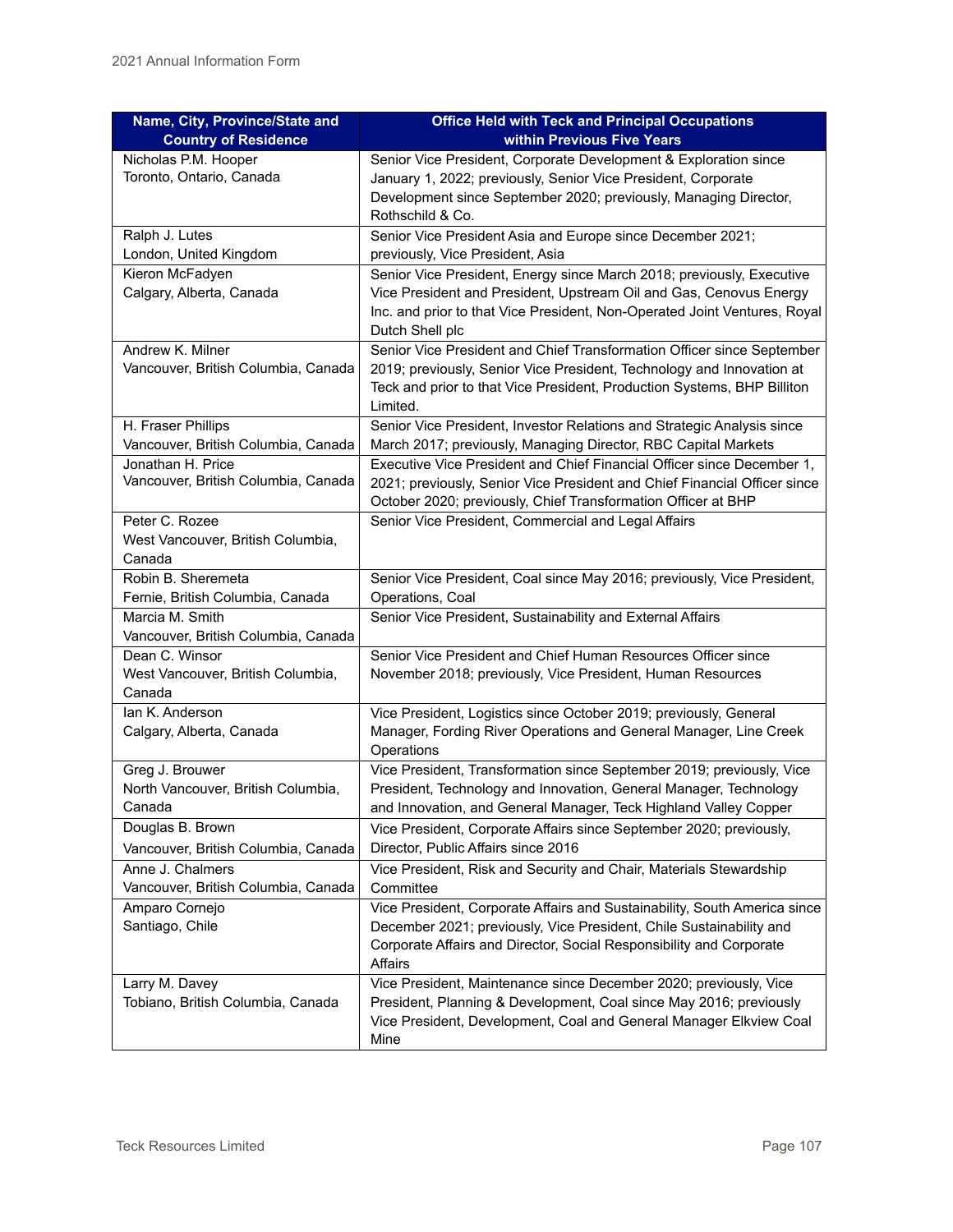| Name, City, Province/State and               | <b>Office Held with Teck and Principal Occupations</b>                                                                                  |  |  |
|----------------------------------------------|-----------------------------------------------------------------------------------------------------------------------------------------|--|--|
| <b>Country of Residence</b>                  | within Previous Five Years                                                                                                              |  |  |
| Sepanta Dorri                                | Vice President, Decarbonization since January 1, 2022; previously, Vice                                                                 |  |  |
| Toronto, Ontario, Canada                     | President, Corporate Development since December 2018; previously,                                                                       |  |  |
|                                              | Vice President, Corporate and Stakeholder Development, Teranga Gold                                                                     |  |  |
|                                              | Corporation                                                                                                                             |  |  |
| Justine B. Fisher                            | Vice President and Treasurer since June 2020; previously Vice                                                                           |  |  |
| Vancouver, British Columbia, Canada          | President, Goldman Sachs Group Inc.                                                                                                     |  |  |
| C. Jeffrey Hanman                            | Vice President, Sustainable Development, Coal since December 2020;                                                                      |  |  |
| Vancouver, British Columbia, Canada          | previously, Vice President, Corporate Affairs since March 2017;<br>previously, Head of Corporate Affairs and Director of Communications |  |  |
|                                              | Vice President, Assurance and Advisory since September 1, 2021;                                                                         |  |  |
| Sarah A. Hughes                              | previously Vice President, Audit and Improvement since April 28, 2021;                                                                  |  |  |
| North Vancouver, British Columbia,           | previously, Vice President, Risk & Assurance, Trevali Mining Corporation                                                                |  |  |
| Canada                                       | and Director, Finance Improvement & Control, Goldcorp Inc.                                                                              |  |  |
| Amber C. Johnston-Billings                   | Vice President, Communities, Government Affairs and HSEC Systems;                                                                       |  |  |
| Vancouver, British Columbia, Canada          | since October 2020; previously, Chief Sustainability Officer, Trevali                                                                   |  |  |
|                                              | Mining Corporation, Director, Sustainability Strategy and Climate                                                                       |  |  |
|                                              | Change, KPMG Australia, and Head of Sustainability and Reporting,                                                                       |  |  |
| M. Colin Joudrie                             | South32 Limited                                                                                                                         |  |  |
| North Vancouver, British Columbia,           | Vice President, Business Development                                                                                                    |  |  |
| Canada                                       |                                                                                                                                         |  |  |
| Scott E. Maloney                             | Vice President, Environment since September 2017; previously, Lead                                                                      |  |  |
| Vancouver, British Columbia, Canada          | HSE Assurance and Review and Manager Health Safety Environment                                                                          |  |  |
|                                              | Community at BHP                                                                                                                        |  |  |
| Stuart R. McCracken,                         | Vice President, Exploration and Geoscience since April 2020; previously,                                                                |  |  |
| Vancouver, British Columbia, Canada          | Regional Head of Discovery Africa, Europe and Australasia, Anglo                                                                        |  |  |
|                                              | American plc                                                                                                                            |  |  |
| Brianne L. Metzger-Doran                     | Vice President, Health and Safety since June 2021; previously, Vice                                                                     |  |  |
| Vancouver, British Columbia, Canada          | President, Safety and Reliability, Enbridge Inc. and Director, Programs,                                                                |  |  |
| Karla L. Mills                               | Enbridge Inc.                                                                                                                           |  |  |
| Anmore, British Columbia, Canada             | Vice President, Project Development since November 2018; previously,<br>Director, Project Development and Engineering                   |  |  |
| Douglas J. Powrie                            | Vice President, Tax                                                                                                                     |  |  |
| Vancouver, British Columbia, Canada          |                                                                                                                                         |  |  |
| Crystal J. Prystai                           | Vice President and Corporate Controller since December 2018;                                                                            |  |  |
| North Vancouver, British Columbia,           | previously, Director, Finance, Reporting and Compliance                                                                                 |  |  |
| Canada                                       |                                                                                                                                         |  |  |
| Amanda R. Robinson                           | Corporate Secretary since February 2018; previously, Partner at Fasken                                                                  |  |  |
| Vancouver, British Columbia, Canada          | Martineau DuMoulin LLP                                                                                                                  |  |  |
| Kalev Ruberg                                 | Vice President and Chief Innovation Officer since September 2019;                                                                       |  |  |
| West Vancouver, British Columbia,            | previously, Vice President, Teck Digital Systems and Chief Information                                                                  |  |  |
| Canada                                       | Officer                                                                                                                                 |  |  |
| Donald J. Sander                             | Vice President, Planning and Innovation, Coal since December 2020;                                                                      |  |  |
| Fernie, British Columbia, Canada             | previously, General Manager, Elkview Operations                                                                                         |  |  |
| André D. Stark                               | Vice President, Marketing since January 2020; previously Head of                                                                        |  |  |
| Toronto, Ontario, Canada                     | Marketing, Coal and Director, Marketing, Coal                                                                                           |  |  |
| Nikola Uzelac                                | Vice President, Legal since December 2020; previously, Senior Counsel                                                                   |  |  |
| North Vancouver, British Columbia,<br>Canada | since November 2018; previously, Corporate Counsel                                                                                      |  |  |
|                                              |                                                                                                                                         |  |  |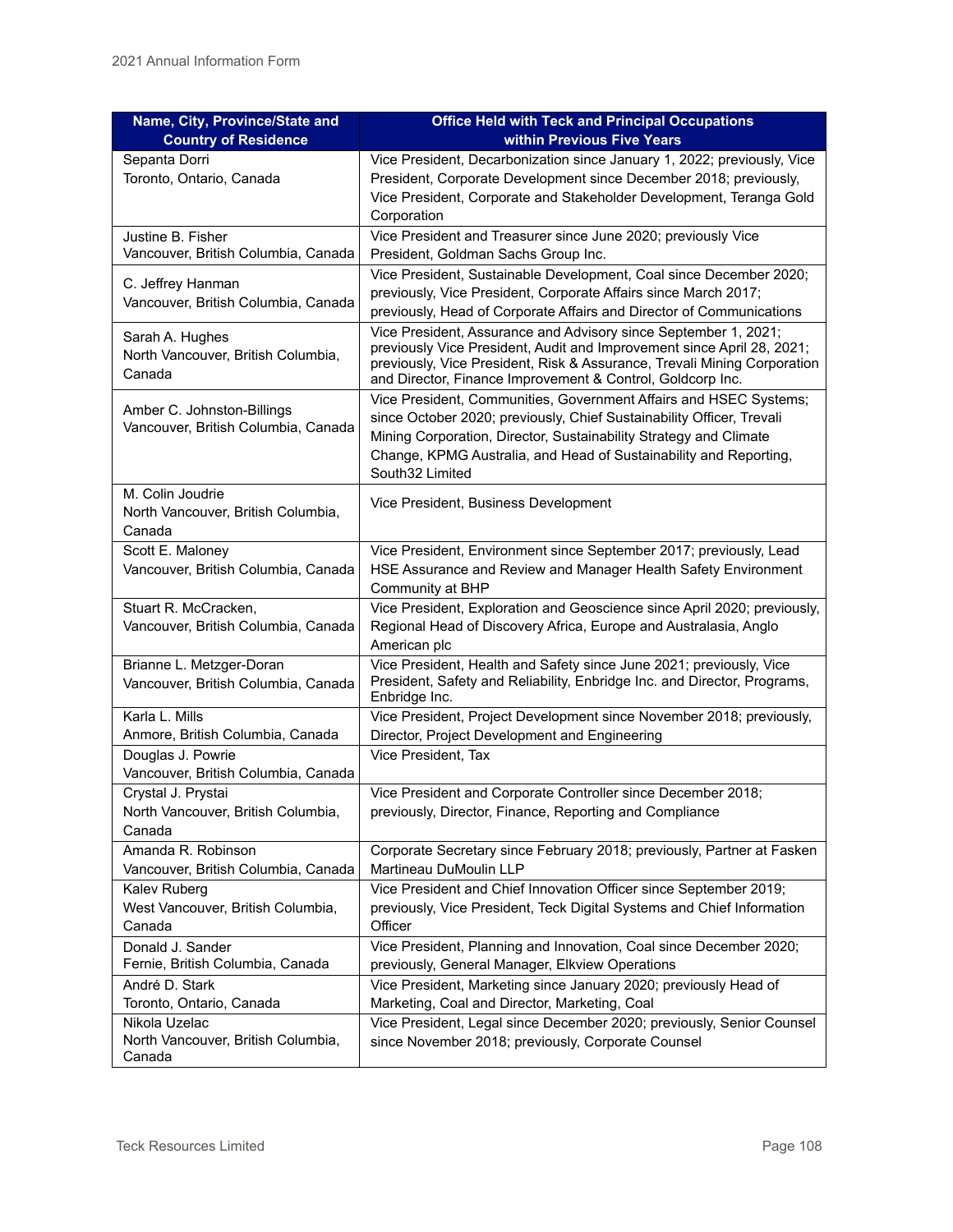## **Audit Committee Information**

### **MANDATE OF AUDIT COMMITTEE**

The full text of our Audit Committee's mandate is included as Schedule A to this Annual Information Form.

### **COMPOSITION OF THE AUDIT COMMITTEE**

Our Audit Committee consists of three members. All of the members of the Committee are independent and financially literate. The names, relevant education and experience of each Audit Committee member are outlined below:

## *Una M. Power (Chair)*

Ms. Power is a graduate of Memorial University B.Comm (Honours), and also holds CPA, CA and CFA designations. Ms. Power is the former Chief Financial Officer of Nexen Energy ULC, and held various other executive positions covering financial reporting, financial management, investor relations, business development, strategic planning and investment at Nexen. She is also a director of the Bank of Nova Scotia and TC Energy Corporation.

## *Tracey L. McVicar*

Ms. McVicar is a graduate of the Sauder School of Business (B.Comm, Finance). She has over 20 years of experience in finance and investment banking. She is a Chartered Financial Analyst (CFA Institute) and Institute Certified Director (Institute of Corporate Directors). She served as the audit committee chair of BC Hydro Corporation from 2009 to 2014, and served as Teck's audit committee chair from 2015 to 2020.

### *Mayank M. Ashar*

Mr. Ashar is a graduate of the University of Toronto, holding multiple degrees, including a Master of Engineering and a Master of Business Administration. Mr. Ashar has extensive experience in the international oil and gas industry through various senior executive roles, including as Managing Director and Chief Executive Officer at Cairn India Limited from October 2014 to June 2016, as President and Chief Executive Officer of Irving Oil Limited from 2008 to 2013, and in various executive roles at Suncor Energy Inc., from 1991 to 2008.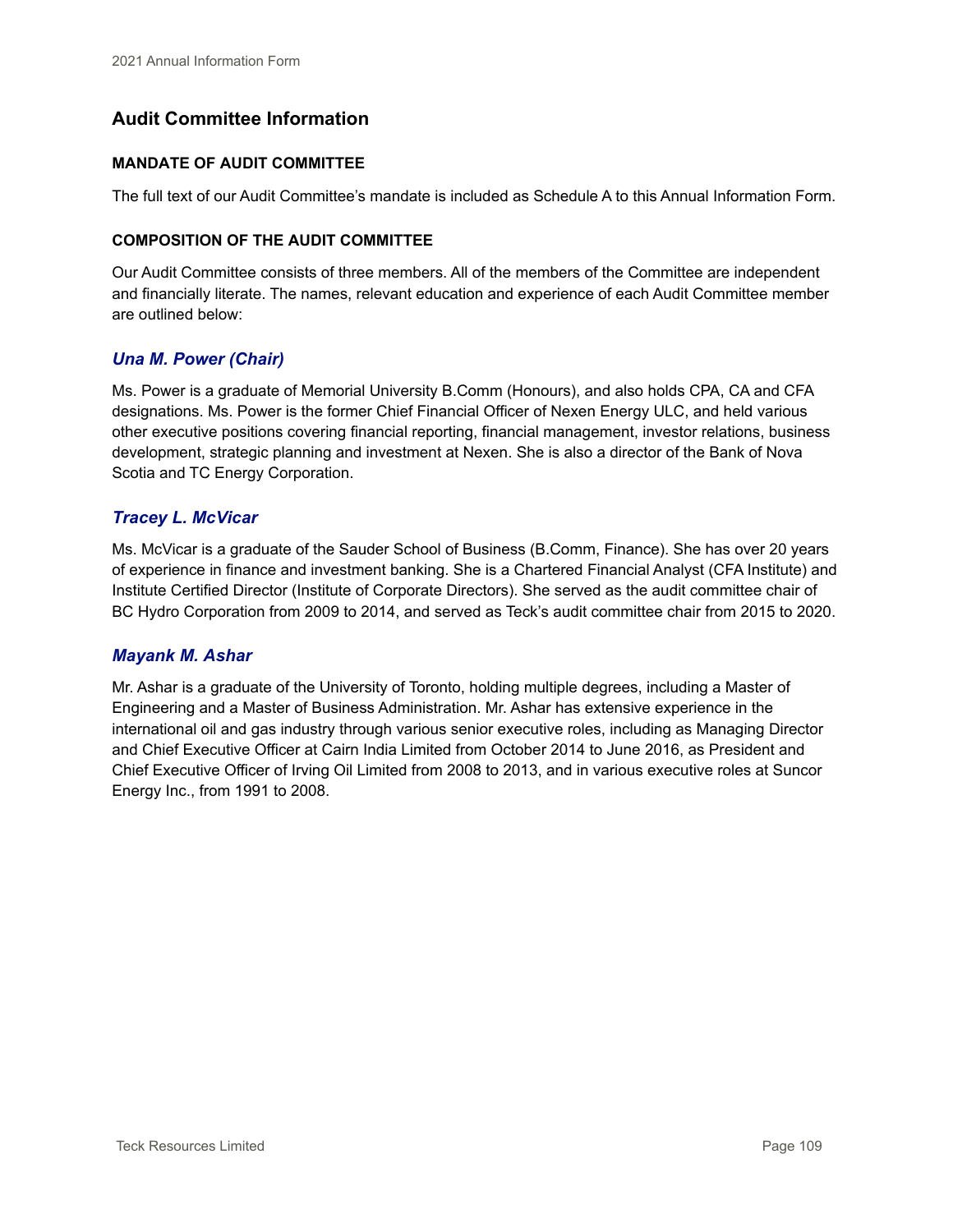### **PRE-APPROVAL POLICIES AND PROCEDURES**

The Audit Committee has adopted policies and procedures with respect to the pre-approval of audit and permitted non-audit services to be provided by PricewaterhouseCoopers LLP. All non-audit services are pre-approved by the Committee prior to commencement. In addition, the Committee has prohibited the use of the external auditors for the following non-audit services:

- bookkeeping or other services related to the accounting records or financial statements;
- financial information systems design and implementation;
- appraisal or valuation services, fairness opinions or contribution-in-kind reports;
- actuarial services:
- internal audit outsourcing services;
- management functions or human resources functions;
- broker or dealer, investment advisor, or investment banking services;
- legal services;
- expert services unrelated to the audit; and
- all other non-audit services unless there is a strong financial or other reason for external auditors to provide those services.

### **AUDITOR'S FEES**

For the years ended December 31, 2021 and 2020, we paid the external auditors \$6.9 million and \$6.5 million, respectively, as detailed below:

|                                       | <b>Year Ended</b><br>2021 (\$000) | <b>Year Ended</b><br>2020 (\$000) |
|---------------------------------------|-----------------------------------|-----------------------------------|
| Audit Services <sup>(1)</sup>         | 4,992                             | 4,965                             |
| Audit-Related Services <sup>(2)</sup> | 1,106                             | 723                               |
| Tax Fees $^{(3)}$                     | 350                               | 418                               |
| All Other Fees <sup>(4)</sup>         | 479                               | 397                               |

Notes:

(1) Includes services that are provided by Teck's external auditors in connection with the audit of the financial statements and internal controls over financial reporting.

(2) Includes assurance and related services that are related to the performance of the audit, pension plan and special purpose audits.

(3) Fees are for corporate and international expatriate tax services.

(4) Amounts relate to a number of projects, including greenhouse gas verification and sustainability assurance, as well as subscriptions to online accounting guidance and publications.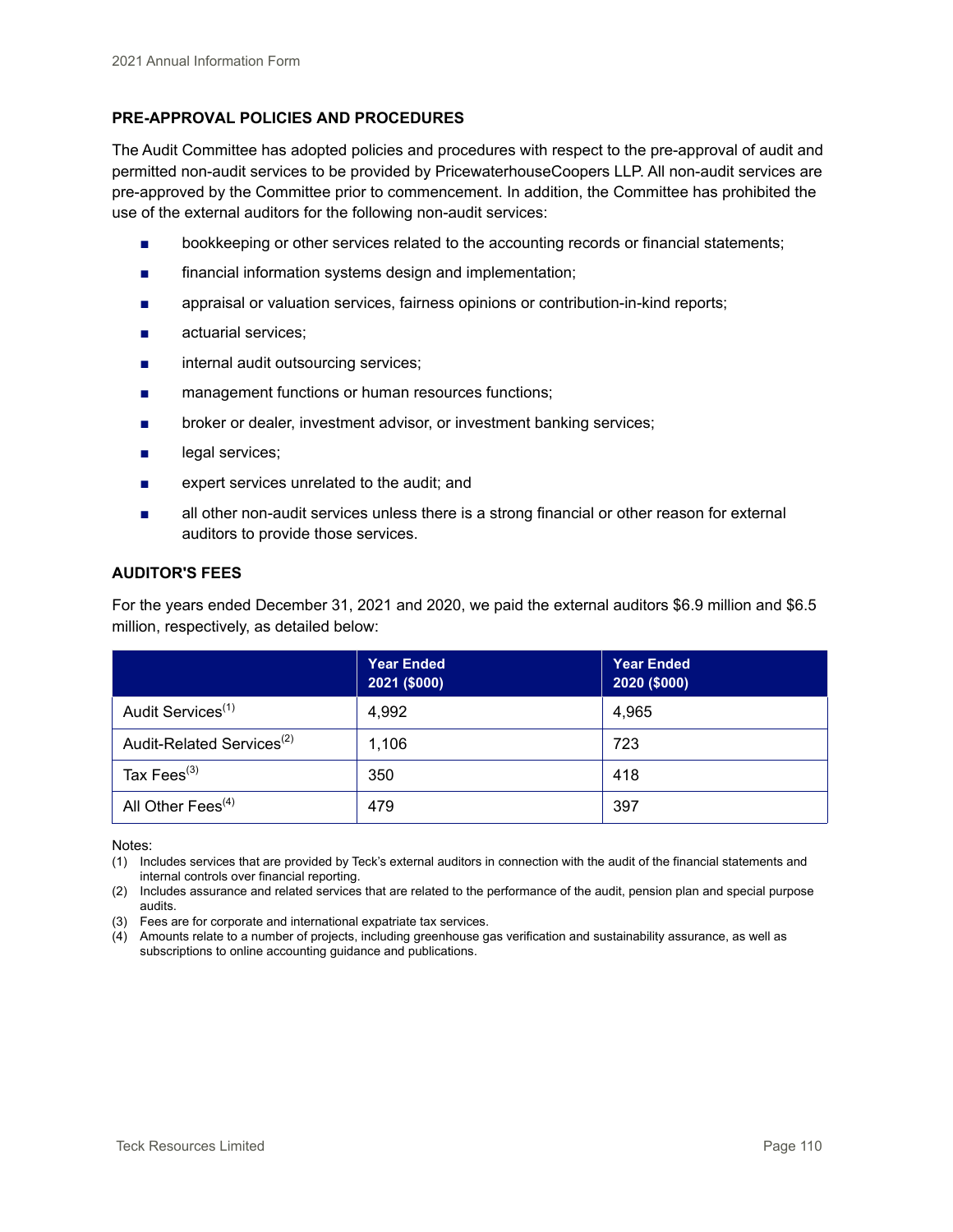## **Ownership by Directors and Officers and Interests in Material Transactions**

As at February 23, 2022, the Directors and executive officers as a group beneficially own or exercise control or direction, directly or indirectly, over the following shares issued by Teck:

|                                   | Shares beneficially owned or over<br>which control or direction is<br>exercised | As a % of the total outstanding<br>of the class |
|-----------------------------------|---------------------------------------------------------------------------------|-------------------------------------------------|
| Class A common shares             | $\overline{\phantom{0}}$                                                        |                                                 |
| Class B subordinate voting shares | 712.926                                                                         | 0.14%                                           |

In addition, Keevil Holding Corporation owns 51.16% of the outstanding shares of Temagami Mining Company Limited (Temagami) that, as at February 23, 2022, beneficially owned or exercised direction or control, directly or indirectly, over 4,300,000 Class A common shares, representing 55.4% of the Class A common shares outstanding and 725,000 Class B subordinate voting shares, representing 0.14% of the Class B subordinate voting shares outstanding. Norman Keevil, III is a director of Keevil Holding Corporation and 98% of the votes attached to the outstanding shares of Keevil Holding Corporation are held by a trust for the benefit of certain members of the Keevil family. The other 48.84% of the outstanding Temagami shares are owned by Sumitomo Metal Mining Co., Ltd. (SMM). Two of our directors, Masaru Tani and Toru Higo, are directors or officers of certain entities that are affiliated with SMM. Messrs. Keevil III, Tani and Higo are also directors of Temagami.

# **Legal Proceedings and Regulatory Actions**

## **Upper Columbia River Basin (Lake Roosevelt)**

Prior to our acquisition in 2000 of a majority interest in Cominco Ltd. (now Teck Metals Ltd.), the Trail smelter discharged smelter slag into the Columbia River. These discharges commenced prior to Teck Metals' acquisition of the Trail smelter in 1906 and continued until 1996. Slag was discharged pursuant to permits issued in British Columbia subsequent to the enactment of relevant environmental legislation in 1967.

Slag is a glass-like compound consisting primarily of silica, calcium and iron that also contains small amounts of base metals including zinc, lead, copper and cadmium. It is sufficiently inert that it is not characterized as a hazardous waste under applicable Canadian or U.S. regulations and is sold to the cement industry.

While slag has been deposited into the river, further study is required to assess what effect the presence of metals in the river has had and whether it poses an unacceptable risk to human health or the environment.

A large number of studies regarding slag deposition and its effects have been conducted by various governmental agencies on both sides of the border. The historical studies of which we are aware have not identified unacceptable risks resulting from the presence of slag in the river. In June 2006, Teck Metals and its affiliate, Teck American Incorporated (TAI), entered into a Settlement Agreement with the U.S. Environmental Protection Agency (the EPA) and the United States under which TAI is paying for and conducting a remedial investigation and feasibility study (RI/FS) of contamination in the Upper Columbia River under the oversight of the EPA.

The RI/FS is being prepared by independent consultants approved by the EPA and retained by TAI. TAI is paying the EPA's oversight costs and providing funding for the participation of other governmental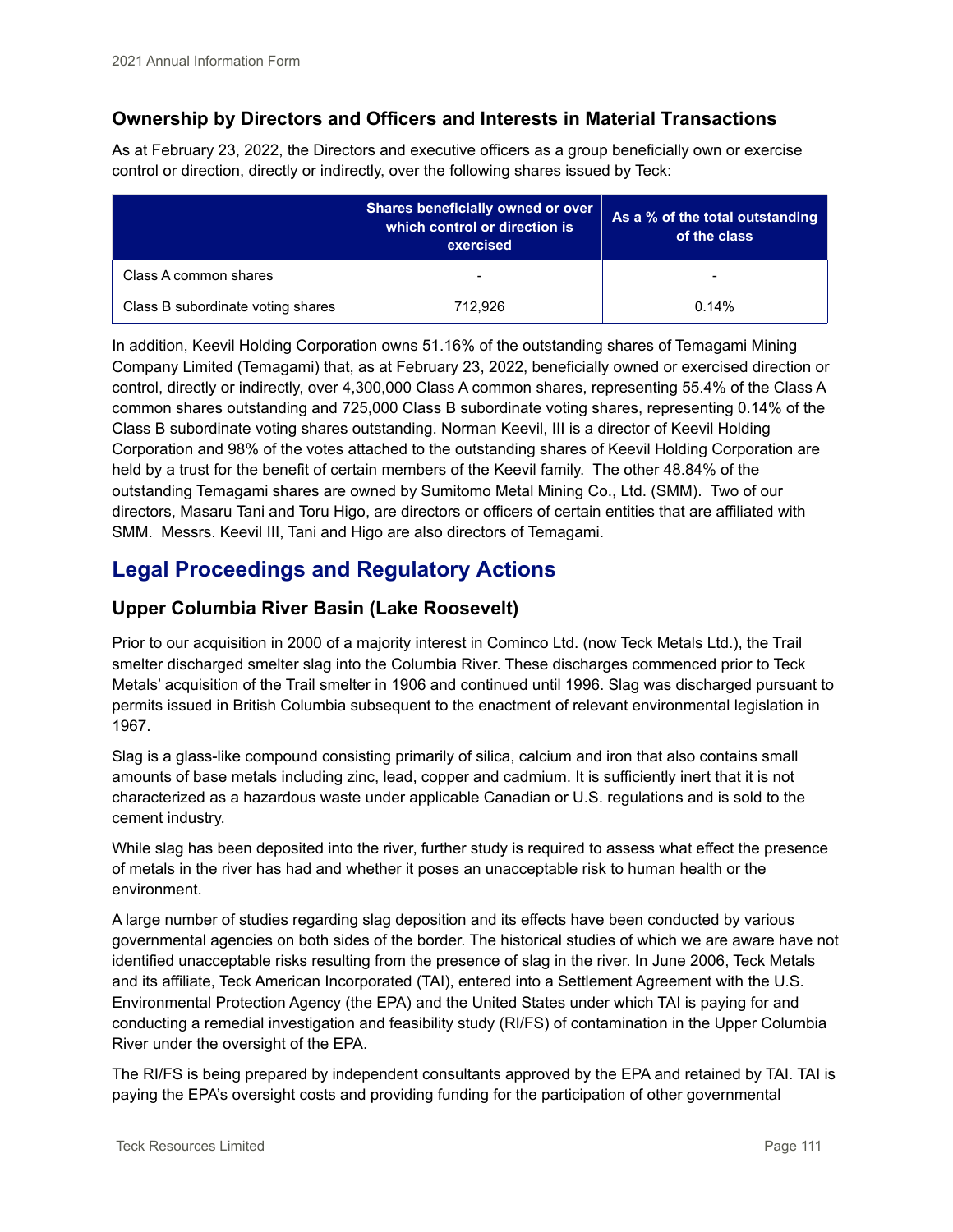parties: the Department of Interior, the State of Washington, and two native tribes, the Confederated Tribes of the Colville Nation (the Colville Tribe) and the Spokane Tribe. Teck Metals has guaranteed TAI's performance of the Settlement Agreement. TAI has also placed US\$20 million in escrow as financial assurance for its obligations under the Settlement Agreement. We have accrued our estimate of the costs of the RI/FS.

Two citizens of Washington State and members of the Colville Tribe commenced an enforcement proceeding under the *Comprehensive Environmental Response, Compensation and Liability Act* (CERCLA) to enforce an EPA administrative order against Teck and to seek fines and penalties against Teck Metals for non-compliance. Subsequently, an amended complaint was filed in District Court adding the Colville Tribe as a plaintiff and seeking natural resource damages and costs. Teck Metals sought to have the claims dismissed on the basis that the court lacked jurisdiction because the CERCLA statute, in Teck Metals' view, was not intended to govern the discharges of a facility in another country. That case proceeded through the U.S. Federal District Court and the Federal Court of Appeals for the 9th Circuit. The 9th Circuit found that CERCLA could be applied to Teck Metals' disposal practices in British Columbia because they may have resulted in a release of toxic materials from a facility in Washington State.

The litigation continues. In September 2012, Teck Metals entered into an agreement with the plaintiffs, agreeing that certain facts were established for purposes of the litigation. The agreement stipulates that some portion of the slag discharged from our Trail Operations into the Columbia River between 1896 and 1995, and some portion of the effluent discharged from Trail Operations, has been transported to and is present in the Upper Columbia River in the United States, and that some hazardous substances from the slag and effluent have been released into the environment within the United States. In December 2012, the District Court found in favour of the plaintiffs in phase one of the case, issuing a declaratory judgment that Teck Metals is liable under CERCLA for response costs, the amount of which will be determined in a subsequent phase of the case.

In October 2013, the Colville Tribe filed an omnibus motion with the District Court seeking an order stating that it is permitted to seek recovery from Teck Metals for environmental response costs and, in a subsequent proceeding, natural resource damages and assessment costs arising from the alleged deposition of hazardous substances in the United States from aerial emissions from Teck Metals' Trail Operations. Prior allegations by the Tribes related solely to solid and liquid materials discharged to the Columbia River. The motion does not state the amount of response costs allegedly attributable to aerial emissions, nor did it attempt to define the extent of natural resource damages, if any, attributable to past smelter operations. In December 2013, the District Court ruled in favour of plaintiffs. The plaintiffs subsequently filed amended pleadings in relation to air emissions. The Court dismissed a motion to strike the air claims on the basis that CERCLA does not apply to air emissions in the manner proposed by the plaintiffs, and a subsequent Teck Metals motion seeking reconsideration of the dismissal. Teck Metals sought leave to appeal both of these decisions in the Ninth Circuit on an interlocutory basis, and in July 2016 the Ninth Circuit unanimously ruled in favour of Teck Metals on its appeal of the District Court decision. Plaintiffs sought an *en banc* review of the decision in the Ninth Circuit, which was denied in October 2016. As a result, alleged damages associated with air emissions are no longer part of the case. In early 2022, the state of Washington sought leave to add back to the case air-related claims under the State law equivalent of CERCLA. Teck Metals is opposing the leave application.

A hearing with respect to past response costs took place in December 2015. In August 2016, the trial court judge ruled in favour of the plaintiffs. Teck Metals appealed that decision, along with certain other findings in the first phase of this case, in the Ninth Circuit Court of Appeals, which upheld the trial court ruling in September 2018. Teck Metals applied for rehearing of the Ninth Circuit ruling, which application was denied. Teck Metals sought leave to appeal certain findings in the U.S. Supreme Court, which was denied.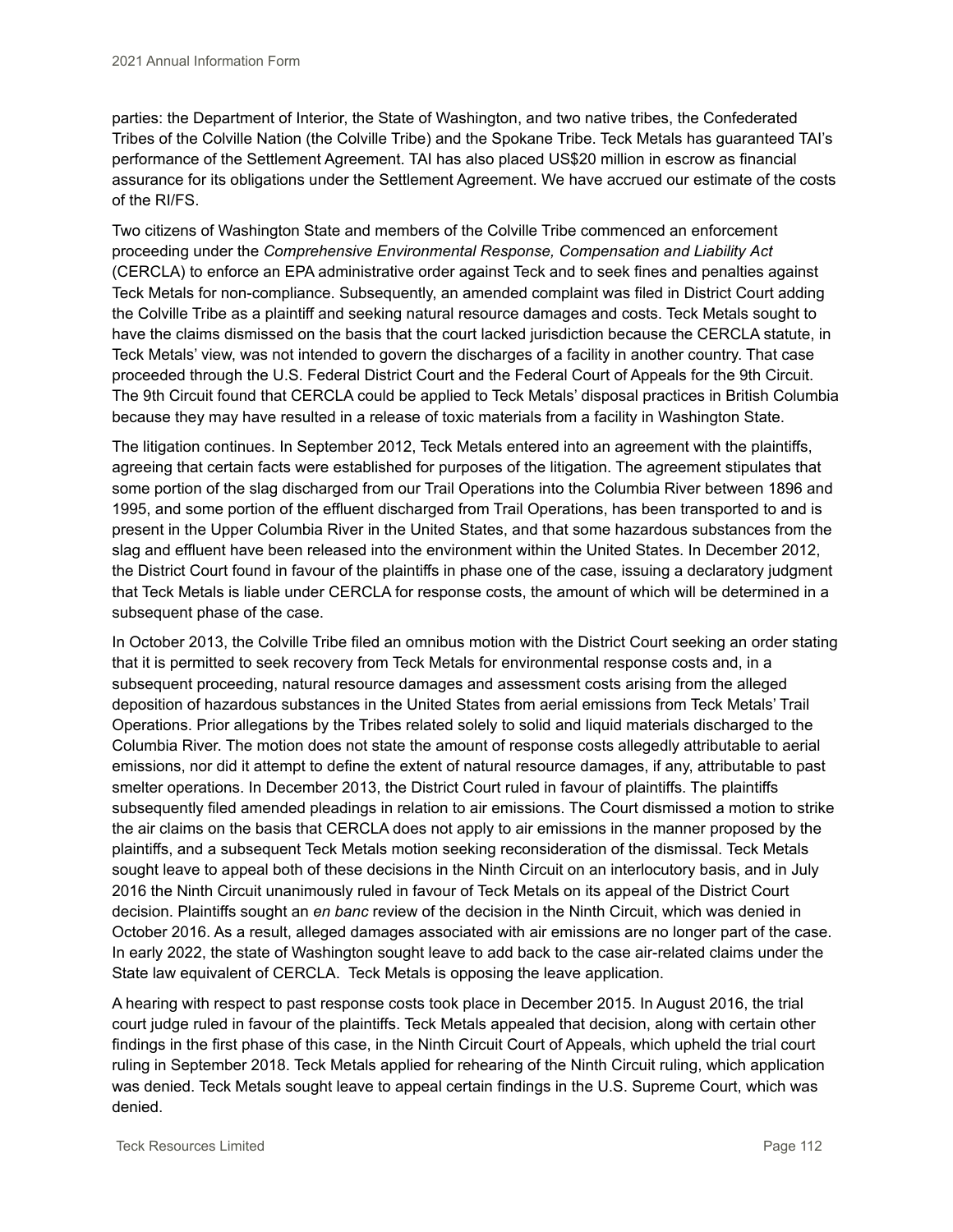A hearing with respect to claims for natural resource damages and assessment costs is expected to occur when the remedial investigation and feasibility study being undertaken by TAI are completed.

Natural resource damages are assessed for injury to, destruction of, or loss of natural resources including the reasonable cost of a damage assessment. Teck Metals estimates that the compensable value of such damage will not be material.

TAI intends to fulfill its obligations under the Settlement Agreement reached with the United States and the EPA in June 2006 and to complete the RI/FS mentioned above. The Settlement Agreement is not affected by the litigation.

There can be no assurance that we will ultimately be successful in our defence of the litigation or that we or our affiliates will not be faced with further liability in relation to this matter. Until the studies contemplated by the Settlement Agreement and additional damage assessments are completed, it is not possible to estimate the extent and cost, if any, of any additional remediation or restoration that may be required or to assess our potential liability for damages. The studies may conclude, on the basis of risk, cost, technical feasibility or other grounds, that no remediation other than some residential soil removal should be undertaken. If other remediation is required and damage to resources found, the cost of that remediation may be material.

## **Fisheries Act**

In March we resolved previously disclosed charges under the *Fisheries Act* relating to 2012 discharges of selenium and calcite from our Fording River and Greenhills steelmaking coal operations by pleading guilty to two counts charging offences under s. 36(3) of the *Fisheries Act* and agreeing, for each offence, to pay a fine of \$2 million and make a contribution to the Environmental Damages Fund of \$28 million, for a total of \$60 million. We continue to work with Environment and Climate Change Canada on additional measures to improve water quality and prevent calcite deposition.

# **Transfer Agents and Registrars**

TSX Trust Company is the transfer agent and registrar for the Class A common and Class B subordinate voting shares and maintains registers in Vancouver, British Columbia and Toronto, Ontario.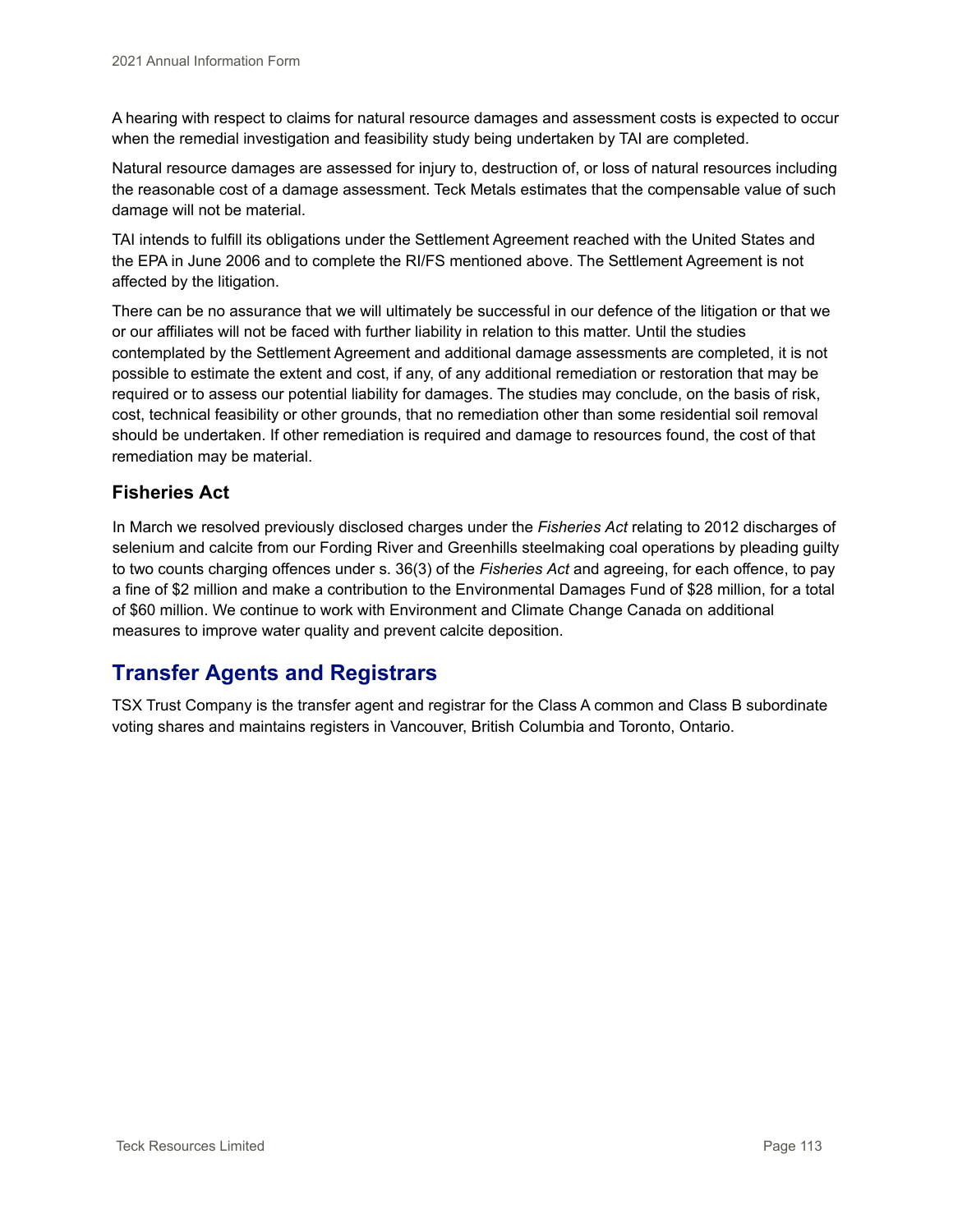# **Material Contracts**

The following are the only contracts entered into by Teck that are material, still in effect and not entered into in the ordinary course of business:

- Waneta Transmission Agreement, dated as of July 26, 2018, between Teck Metals Ltd. and British Columbia Hydro and Power Authority (See "*Description of the Business –— Individual Operations –— Zinc –— Refining and Smelting –— Trail Operations*" for more details)
- Indenture, dated as of June 30, 2020, between Teck and The Bank of New York Mellon (See "*Description of Capital Structure –— General Description of Capital Structure –— Public Indebtedness*" for more details)
- Indenture, dated as of August 17, 2010, between Teck and The Bank of New York Mellon, as trustee, and the first, second, third, fourth and fifth supplemental indentures thereto (See "*Description of Capital Structure –— General Description of Capital Structure –— Public Indebtedness*" for more details)
- Indenture, dated as of September 12, 2002, between Teck and The Bank of New York Mellon, as trustee (See "*Description of Capital Structure –— General Description of Capital Structure – — Public Indebtedness*" for more details)

# **Interests of Experts**

PricewaterhouseCoopers LLP, Chartered Professional Accountants, are Teck's independent auditors and have issued an independent auditor's report dated February 23, 2022 with respect to Teck's consolidated financial statements as at and for the years ended December 31, 2021 and December 31, 2020 and the effectiveness of Teck's internal control over financial reporting as at December 31, 2021. PricewaterhouseCoopers LLP report that they are independent with respect to Teck within the meaning of the Chartered Professional Accountants of British Columbia Code of Professional Conduct and the rules of the Public Company Accounting Oversight Board.

Rodrigo Marinho, P.Geo., Jo-Anna Singleton, P.Geo., Robin Gold, P.Eng., Fernando Angeles P.Eng., and Lucio Canchis, SME Registered Member, have acted as Qualified Persons in connection with the estimates of mineral reserves and resources presented in this Annual Information Form. Mr. Marinho is an employee of Teck. Ms. Singleton and Mr. Gold are employees of Teck Coal Limited, which is directly and indirectly wholly owned by Teck. Messrs. Angeles and Canchis are employees of Compañía Minera Antamina S.A., in which Teck holds a 22.5% share interest.

GLJ Ltd. has acted as an independent qualified reserves evaluator in connection with our interest in Fort Hills.

Messrs. Marinho, Gold, Angeles, Canchis, Ms. Singleton and the designated professionals of GLJ Ltd., each respectively, hold beneficially, directly or indirectly, less than 1% of any class of Teck's securities.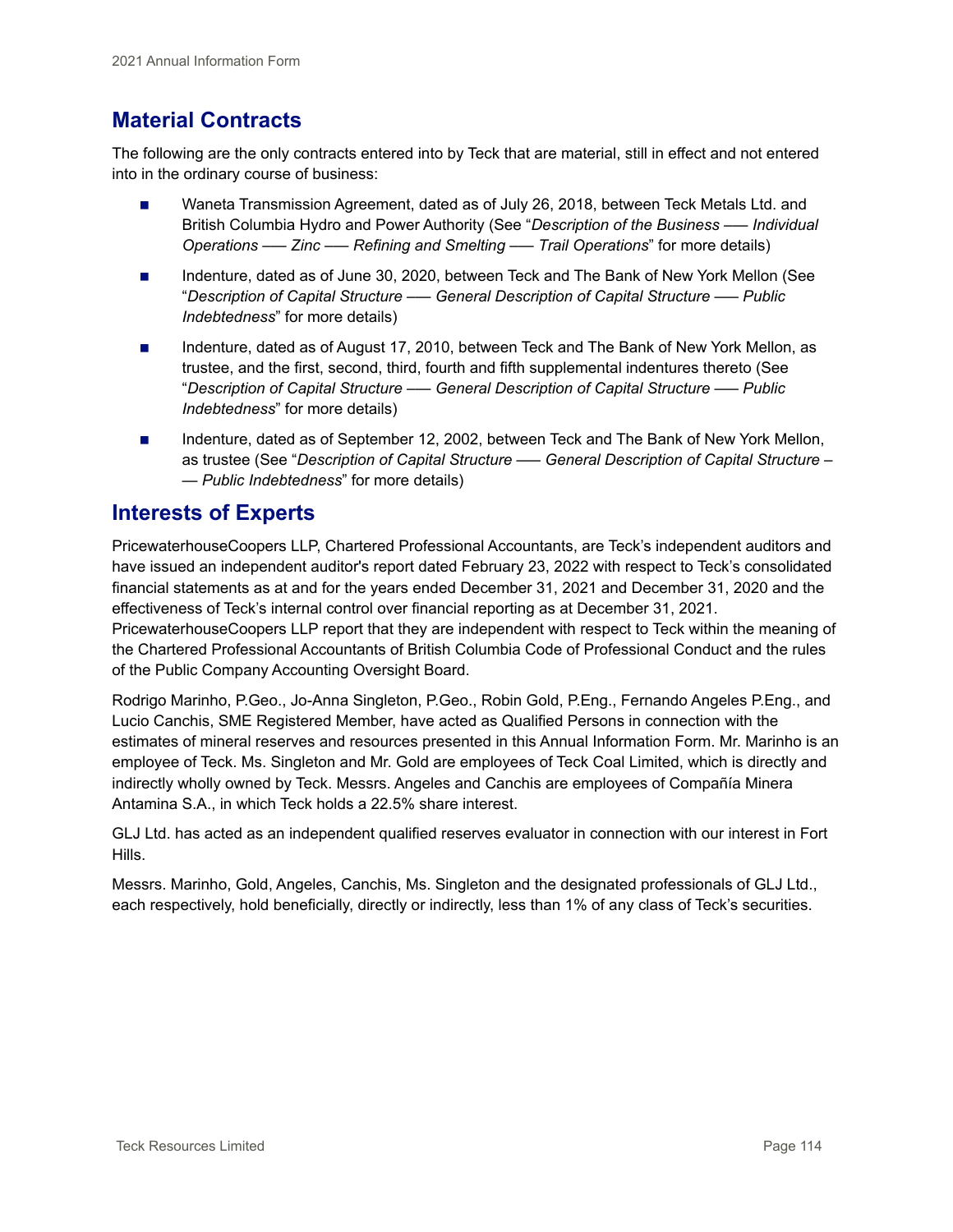# **Disclosure Pursuant to the Requirements of the New York Stock Exchange**

The Board and management are committed to leadership in corporate governance. As a Canadian reporting issuer with securities listed on the Toronto Stock Exchange, we have in place a system of corporate governance practices that meets or exceeds all applicable Canadian requirements.

Notwithstanding that Teck is a "foreign private issuer" for purposes of its New York Stock Exchange (NYSE) listing and, as such, the NYSE director independence requirements that are applicable to U.S. domestic issuers do not apply to Teck, the Board has established a policy that at least a majority of its directors must satisfy the director independence requirements under Section 303A.02 of the NYSE corporate governance rules. The Board annually reviews and makes such determination as to the independence of each director for both Canadian and NYSE purposes.

The NYSE requires that, as a foreign private issuer that is not required to comply with all of the NYSE's corporate governance rules applicable to U.S. domestic issuers, Teck disclose any significant ways in which its corporate governance practices differ from those followed by NYSE listed U.S. domestic issuers. Aside from the exception listed below, the differences between our practices and the NYSE rules are not material and are more of a matter of form than substance. The exception is that Messrs. Tani and Higo are employees of Sumitomo Metal Mining Co., Ltd. or a subsidiary thereof. Sumitomo Metal Mining Co., Ltd., together with Sumitomo Corporation, acquired an interest in our subsidiary Compañía Minera Quebrada Blanca S.A., for payments in aggregate of approximately US\$1.3 billion in 2019. While the Board has determined that Messrs. Tani and Higo are "independent" under the NYSE listing standards applicable to foreign private issuers, because of the amount of that payment, they would not be considered "independent" under the NYSE listing standards if Teck were a U.S. domestic issuer.

# **Additional Information**

Additional information relating to Teck may be found under our profile on SEDAR at www.sedar.com.

Additional information, including directors' and officers' remuneration and indebtedness, principal holders of Teck's securities, securities authorized for issuance under equity compensation plans, options to purchase securities and interests of insiders in material transactions, is contained in the Management Proxy Circular to be issued for our Annual Meeting of Shareholders to be held on April 27, 2022. Additional financial information is also provided in our comparative financial statements and in the Management's Discussion and Analysis for the year ended December 31, 2021. Copies of these documents are available upon request from our Corporate Secretary.

Unless otherwise stated, information contained herein is as at December 31, 2021.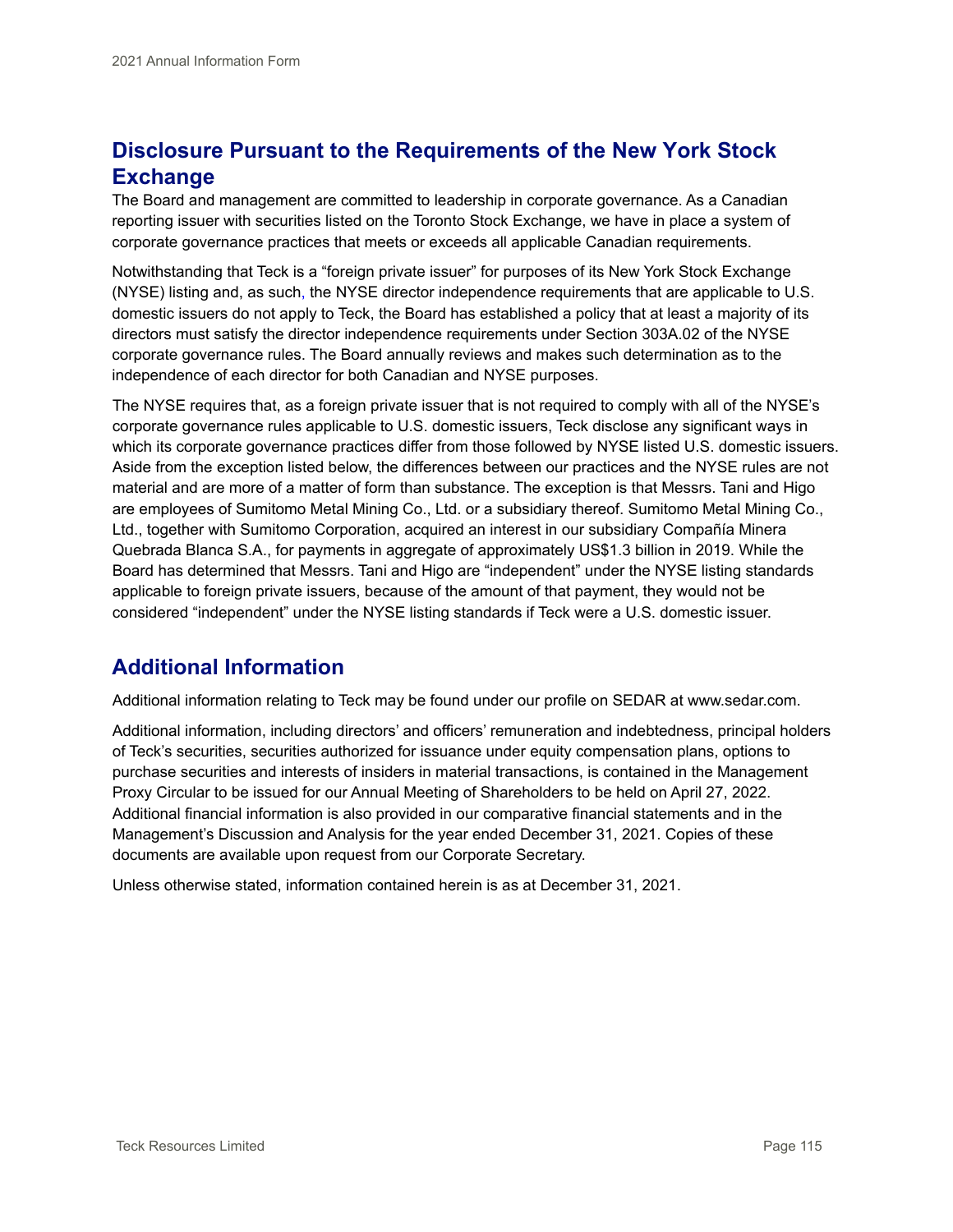

## **Schedule A – Audit Committee Charter**

## **TECK RESOURCES LIMITED AUDIT COMMITTEE CHARTER**

## **A. GENERAL**

### 1. **Purpose**

The Audit Committee (the "Committee") is established by the Board of Directors (the "Board") of Teck Resources Limited ("Teck") to:

(i) provide an open avenue of communication between Teck's management, external auditors and advisors, internal auditors, and the Board;

(ii) assist the Board in its oversight of the:

- a. integrity, adequacy and timeliness of Teck's financial reporting and disclosure practices;
- b. processes for identifying Teck's principal financial risks and reviewing Teck's internal control systems to ensure that they are adequate to ensure fair, complete and accurate financial reporting;
- c. compliance with legal and regulatory requirements related to financial reporting;
- d. accounting principles, policies and procedures used by management in determining significant estimates;
- e. antifraud programs and controls, including management's identification of fraud risks and implementation of antifraud measures;
- f. mechanisms for employees to report concerns about accounting policies and financial reporting;
- g. engagement, independence and performance of Teck's external and internal auditors and any other advisors; and
- h. internal audit mandate, internal audit plans, audits and assessments of Internal Control over Financial Reporting related to the Sarbanes-Oxley Act of 2002 ("SOX"), and results of internal audits and SOX compliance audits performed by the internal auditors;

(iv) assist the Board in fulfilling its responsibilities to oversee and monitor the management and governance of Teck's various pension plans ("Pension Matters"); and

(v) perform any other activities consistent with this Charter, Teck's by-laws and applicable laws as the Committee or Board deems necessary or appropriate.

### **2. Responsibilities**

The Committee's role is one of oversight and it is to act in an advisory capacity to the Board.

Management is responsible for preparing Teck's financial statements and other financial information, for the fair presentation of the information set forth in the financial statements in accordance with Canadian generally accepted accounting principles ("GAAP", which for Teck is International Financial Reporting Standards), for establishing, documenting, maintaining and reviewing systems of internal control and for maintaining the appropriate accounting and financial reporting principles and policies designed to assure compliance with accounting standards and all applicable laws and regulations. The external financial auditors' responsibility is to audit Teck's financial statements and provide an opinion, based on their audit conducted in accordance with Canadian generally accepted auditing standards, that the financial statements present fairly, in all material respects, Teck's financial position, results of operations and cash flows in accordance with GAAP.

In accordance with the SOX Section 404, the external auditors are also responsible for providing an opinion on the effectiveness of Teck's internal controls over financial reporting.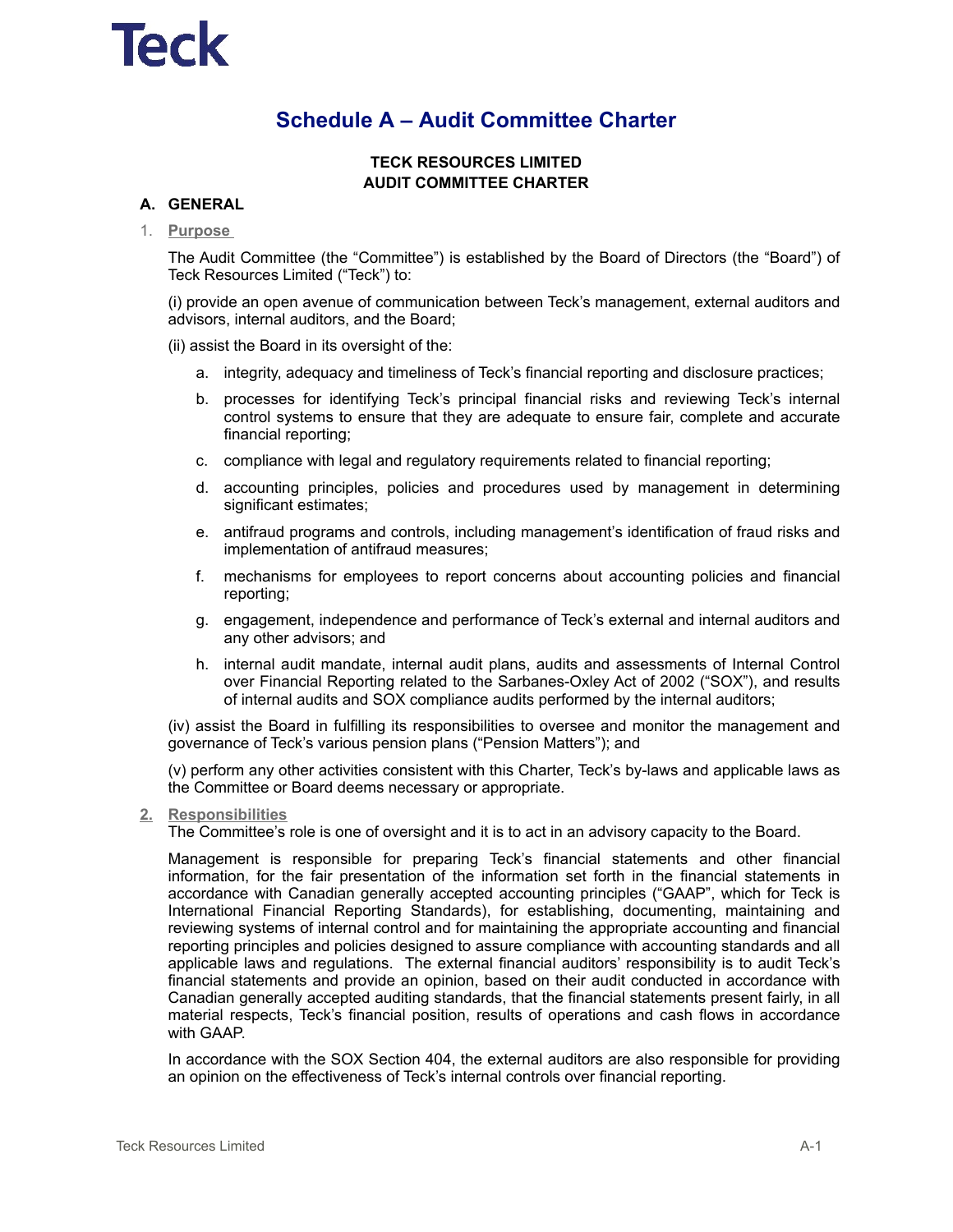

The Committee is responsible for recommending to the Board for recommendation to Teck's shareholders the appointment of the external auditor and for approving the external auditor's remuneration. The external auditor shall report directly to the Committee, as the external auditor is accountable to the Board as representatives of Teck's shareholders. The Committee is responsible for the evaluation and oversight of the work of the external auditor and the resolution of any disagreements between management and the external auditor regarding financial reporting and SOX assessment. It is not the duty or responsibility of the Committee or any of its members to plan or conduct any type of audit or accounting review or procedure.

With respect to Pension Matters, management is responsible for the day-to-day administrative and sponsorship responsibilities with respect to pension matters. The Committee is responsible for overseeing the activities of the Executive Pension Committee and the senior management personnel responsible for pension-related matters.

### **B. AUTHORITY AND RESPONSIBILITIES WITH RESPECT TO FINANCIAL REPORTING AND RELATED MATTERS**

In performing its oversight responsibilities, the Committee shall:

- 1. Review the appointments of Teck's chief financial officer ("CFO") and any other key financial executives involved in the financial reporting process.
- 2. Review with management, the external auditor, and the chief audit executive the adequacy and effectiveness of Teck's systems of internal control, the status of management's implementation of internal audit recommendations and the remediation status of any reported control deficiencies. Particular emphasis will be placed on those deficiencies evaluated as either a significant deficiency or a material weakness, which have been identified as a result of audits and/or during annual controls compliance testing as required under SOX legislation.
- 3. Review Teck's process for the CEO and CFO certifications required by applicable securities regulations with respect to Teck's financial statements, disclosure and internal controls, including any significant changes or deficiencies in such controls.
- 4. Review with management and the external auditor the annual audited financial statements and management's discussion and analysis and recommend their approval by the full Board prior to their release and/or filing with the applicable regulatory agencies.
- 5. Review with management and the external auditor the unaudited quarterly financial statements, associated management's discussion and analysis and interim earnings news releases and approve them on behalf of the Board, prior to their release and/or filing with the applicable regulatory agencies.
- 6. As appropriate, review other news releases and reporting documents that include material nonpublic financial information prior to their public disclosure by filing or distribution of these documents. Such review includes financial matters required to be reported under applicable legal or regulatory requirements, but does not necessarily include news releases that contain financial information incidental to the announcement of acquisitions, financings or other transactions.
- 7. Ensure that adequate procedures are in place for the review of Teck's public disclosure of financial information extracted or derived from Teck's financial statements, other than the disclosure documents referred to above, and periodically assess the adequacy of these procedures.
- 8. Review Teck's financial reporting and accounting standards and principles and significant changes in such standards or principles or in their application, including key accounting decisions affecting the financial statements, alternatives thereto and the rationale for decisions made.
- 9. Review the quality and appropriateness, not just the acceptability, of the accounting policies and the clarity of financial information and disclosure practices adopted by Teck, including consideration of the external auditor's judgments about the quality and appropriateness of Teck's accounting policies. This review shall include discussions with the external auditor without the presence of management.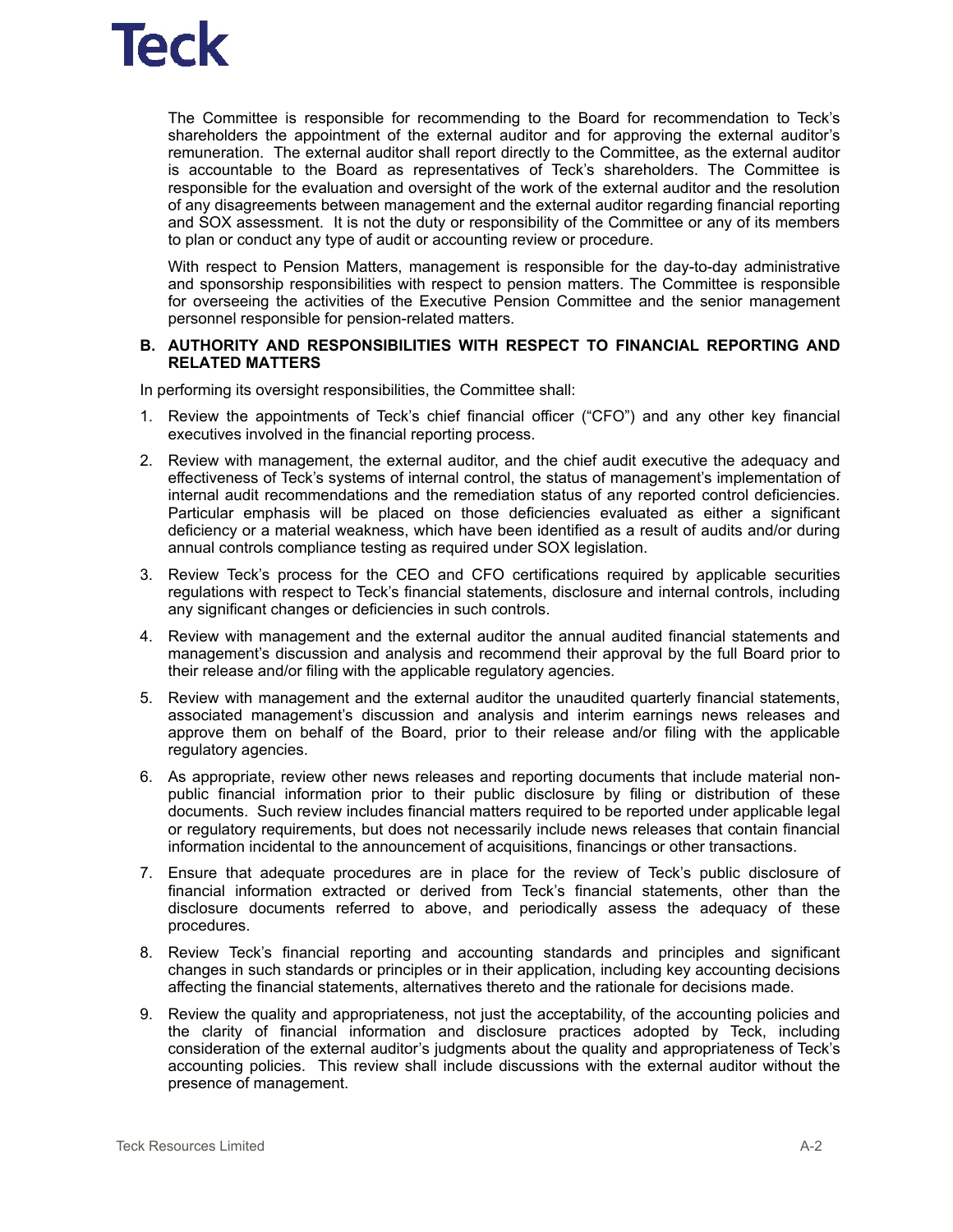# Tecl

- 10. Review with management, the external auditor, and the internal auditors significant related party transactions and potential conflicts of interest.
- 11. Review with management Teck's tax policy and material developments in Teck's tax affairs.
- 12. Review with management Teck's privacy and cyber security risk exposure and the policies, procedures, and mitigation plans in place to protect the security and integrity of Teck's information systems and data, including crisis management and business continuity plans.
- 13. To assist the Board with its recommendations to shareholders, recommend (a) the external auditor to be nominated to examine Teck's accounts and financial statements and prepare and issue an auditor's report on them or perform other audit, review or attest services for Teck, and (b) the compensation of the external auditor.
- 14. Approve all audit engagement terms and fees.
- 15. Review with management and the external auditor and approve the annual external audit plan and results of and any problems or difficulties encountered during any external audits and management's responses thereto.
- 16. Receive the reports of the external auditor on completion of the quarterly reviews and the annual audit.
- 17. Monitor the independence of the external auditors by reviewing all relationships between Teck's external auditor and all audit, non-audit and assurance work performed for Teck by the external auditor on at least a quarterly basis. The Committee will receive an annual written confirmation of independence from the external auditor.
- 18. Pre-approve all audit, non-audit and assurance services provided by the independent auditor prior to the commencement of any such engagement. The Committee may delegate the responsibility for approving non-audit services to the Chair or another member of the Committee appointed by the Chair where the fee does not exceed \$50,000. The Committee will review a summary of all audit, non-audit and assurance work performed for Teck at least twice per year.
- 19. Review and approve hiring policies regarding partners, employees or former partners and employees of the present or former external auditor of Teck, including:
	- a. the appointment of any employee or former employee of the present and former external auditor to a senior financial management position with Teck; and
	- b. management's reports of the profiles of all individuals hired during the past year who were employed by the present and former external auditor at any time during the two years prior to being hired by Teck.
- 20. Review and evaluate the qualifications and performance of the external auditor annually. In conducting its review and evaluation, the Committee should:
	- a. obtain and review any report by the external auditor describing any material issues raised by the most recent internal quality control review, or peer review, of the firm, or by any inquiry or investigation with respect to the firm by professional or regulatory authorities, and any steps taken to deal with any such issues;
	- b. review and evaluate the performance of the lead audit partners and the engagement team as a whole; and
	- c. take into account the opinions of management, the internal auditors (or other personnel involved with the annual audit and quarterly reviews) and committee members.
- 21. Review and approve the internal audit function's:
	- a. mandate, authority and organizational reporting lines;
	- b. annual and longer term internal audit plans, budgets and staffing;
	- c. performance; and
	- d. the appointment, reassignment, or replacement of the chief audit executive.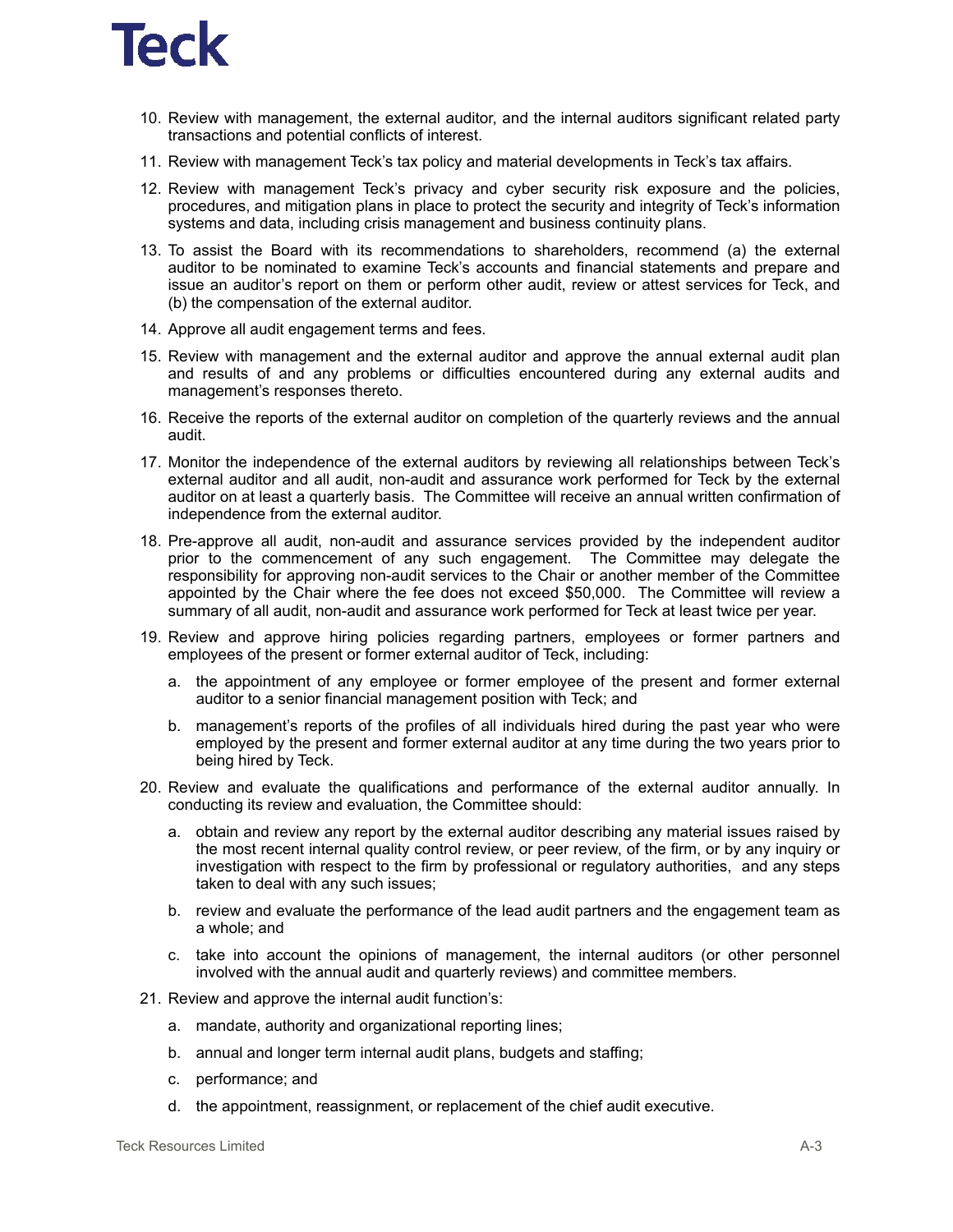

This review will include discussions with chief audit executive without the presence of management or the external auditor.

- 22. Review Teck's procedures and establish procedures for the Committee for the:
	- a. receipt, retention and resolution of complaints regarding accounting, internal accounting controls, financial disclosure or auditing matters; and
	- b. confidential, anonymous submission by employees regarding questionable accounting, auditing or financial reporting and disclosure matters or violations of Teck's Code of Ethics or associated policies.
- 23. Review the adequacy of Teck's bank lines of credit and guidelines for the investment of cash.
- 24. Review with senior financial management, the external auditor, the chief audit executive, and such others as the Committee deems appropriate, the results of operational reviews, audits, SOX controls compliance audits, risk-based reviews, and any problems or difficulties encountered during the audits.

#### **C. AUTHORITY AND RESPONSIBILITIES WITH RESPECT TO PENSION MATTERS**

In assisting the Board in fulfilling its responsibilities with respect to the management and governance of Teck's pension plans, the Committee shall:

- 1. With respect to Teck's role as plan sponsor:
	- a. review and oversee the implementation of the design of Teck's pension plans, the coverage afforded by the plans and changes to the plans;
	- b. review the funding policies for Teck's defined benefit plans and where appropriate, recommend the Board's approval of these policies;
	- c. review the level of Teck's contributions to its defined contribution plans and any proposed changes thereto and where appropriate recommend approval of such changes to the Board; and
	- d. review proposals for the wind-up or partial wind-up of any of Teck's pension plans, having regard to any collective bargaining and regulatory requirements and making appropriate recommendations in respect thereof to the Board.
- 2. With respect to Teck's role as plan administrator:
	- a. oversee and monitor the authority delegated to management's Executive Pension Committee to administer each of the pension plans in accordance with relevant pension legislation, the terms of the plans and all other requirements of law;
	- b. review compliance with minimum funding requirements (if any) prescribed by applicable pension legislation and the policies and procedures in place in respect thereof, including requisitioning and reviewing actuarial reports;
	- c. review and monitor the investment of pension fund assets (in the case of a defined benefit plan), including the policies and procedures in place in respect thereof;
	- d. review and monitor the sufficiency and appropriateness of the investment choices available to plan members of the defined contribution plans and the communication and educational materials provided to plan members; and
	- e. review and monitor the performance of the investment managers chosen by management for Teck's pension plans, including the process established for the selection, retention or replacement of any investment manager or advisors.

### **D. COMMITTEE COMPOSITION**

### 1. Member Qualifications

The Committee shall consist of at least three directors. All members of the Committee shall be independent directors and shall be sufficiently financially literate to enable them to discharge their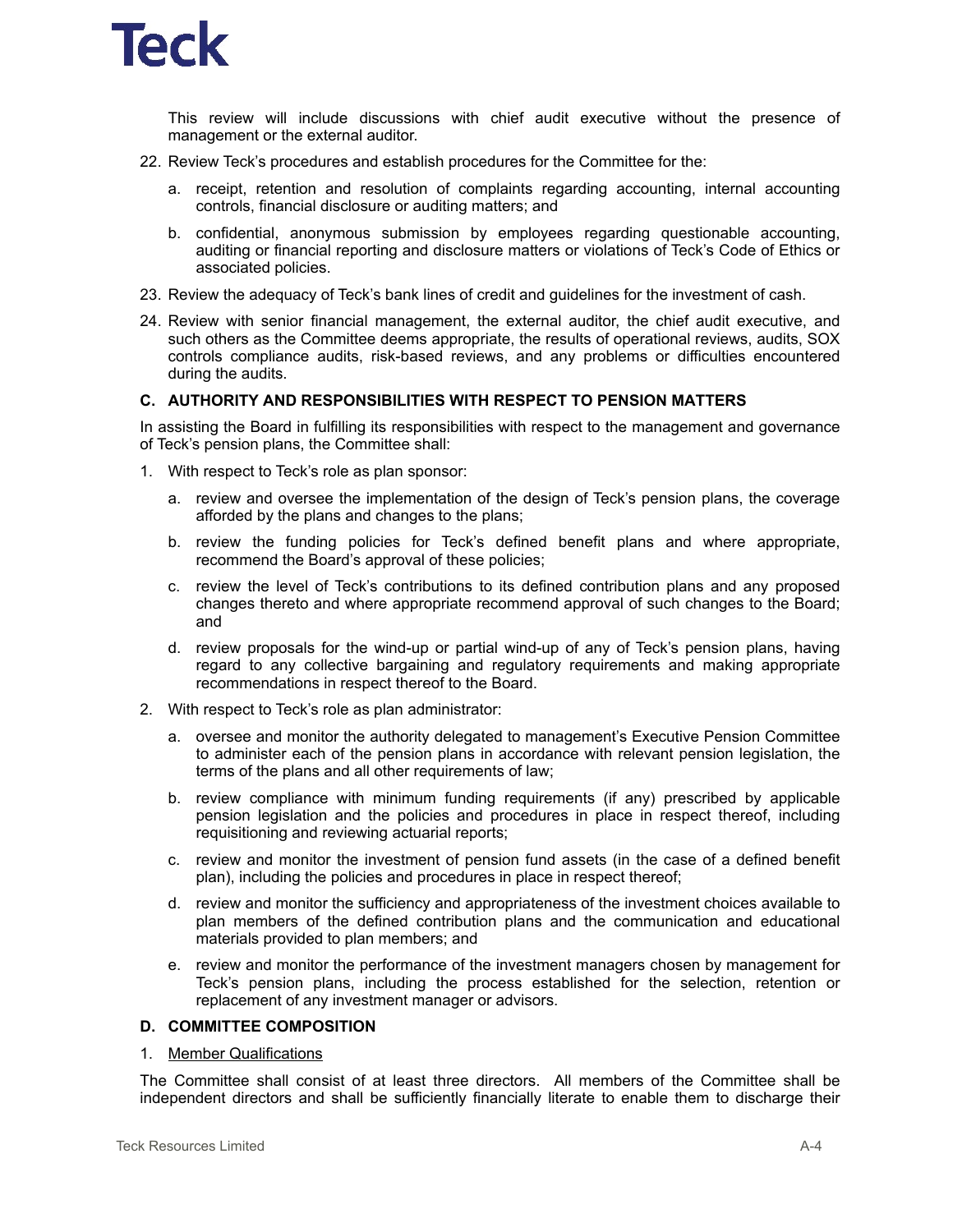

responsibilities in accordance with any applicable corporate, securities, or other legislation or any applicable rule, regulation, instrument, policy, guideline, or interpretation under such legislation and the requirements of the stock exchanges on which Teck's securities trade, including National Instrument 52-110. Financial literacy means the ability to read and understand a balance sheet, income statement, cash flow statement and associated notes, which represent a breadth and level of complexity of accounting issues that are generally comparable to the breadth and complexity of the issues that can reasonably be expected to be raised by Teck's consolidated financial statements.

At least one member of the Committee shall have accounting or related financial management expertise that allows that member to read and understand financial statements and the related notes attached thereto in accordance with GAAP and shall otherwise qualify as an audit committee financial expert as required by SOX Section 407.

### 2. Member Appointment and Removal

The members of the Committee shall be appointed annually at the time of each annual meeting of shareholders and shall hold office until the next annual meeting or until they cease to be directors of Teck.

### 3. Quorum

A quorum for the Committee shall be a majority of the members.

### **E. PROCEDURES AND OTHER MATTERS**

### 1. Structure and Operations

The Board shall appoint a Chair of the Committee who, in consultation with the Committee members, shall determine the schedule and frequency of Committee meetings, provided that the Committee shall meet at least five times per year. The Committee may invite any person to attend meetings to assist in the discussion of the matters under consideration by the Committee. Decisions at meetings of the Committee will be made by simple majority vote and the Chair shall not have a casting vote. The Committee may also take action evidenced by a written consent resolution signed by all members of the Committee, which resolution may be signed in counterparts.

### 2. In-Camera Meetings

In performing its oversight responsibilities, the Committee shall meet separately with the CFO, other senior financial management requested by the Committee, the external auditor, and the chief audit executive at least four times per year, or more frequently as required, to discuss matters that the Committee or these individuals or groups believe should be discussed privately with the Committee.

### 3. Litigation and Ethics Matters

On a quarterly basis, Teck's general counsel and the chief audit executive shall report any litigation, claim or other contingency that could have a significant effect on Teck's financial results or disclosure and any real or suspected incidents of fraud, theft or violations of Teck's Code of Ethics or associated policies that have been reported to management or to the internal audit department. The Committee shall review any such reports or similar reports submitted by other employees or members of management and if deemed necessary, report such matters related to auditing, accounting and financial reporting and/or disclosure to the full Board.

### 4. Management Committee Minutes

Copies of the minutes of meetings of management's Disclosure Committee and Executive Pension Committee shall be provided to the Committee upon their request.

### 5. Investigations and Advisors

The Committee shall conduct or authorize investigations into any matter that the Committee believes is within the scope of its responsibilities. The Committee has the authority to (a) retain independent counsel, accountants, auditors or other advisors to assist it in the conduct of any investigation or otherwise to assist it in the discharge of its duties, at the expense of Teck, (b) set and pay the compensation of and engagement terms for any such advisors retained by it, and (c) communicate directly with the internal and external auditors and advisors.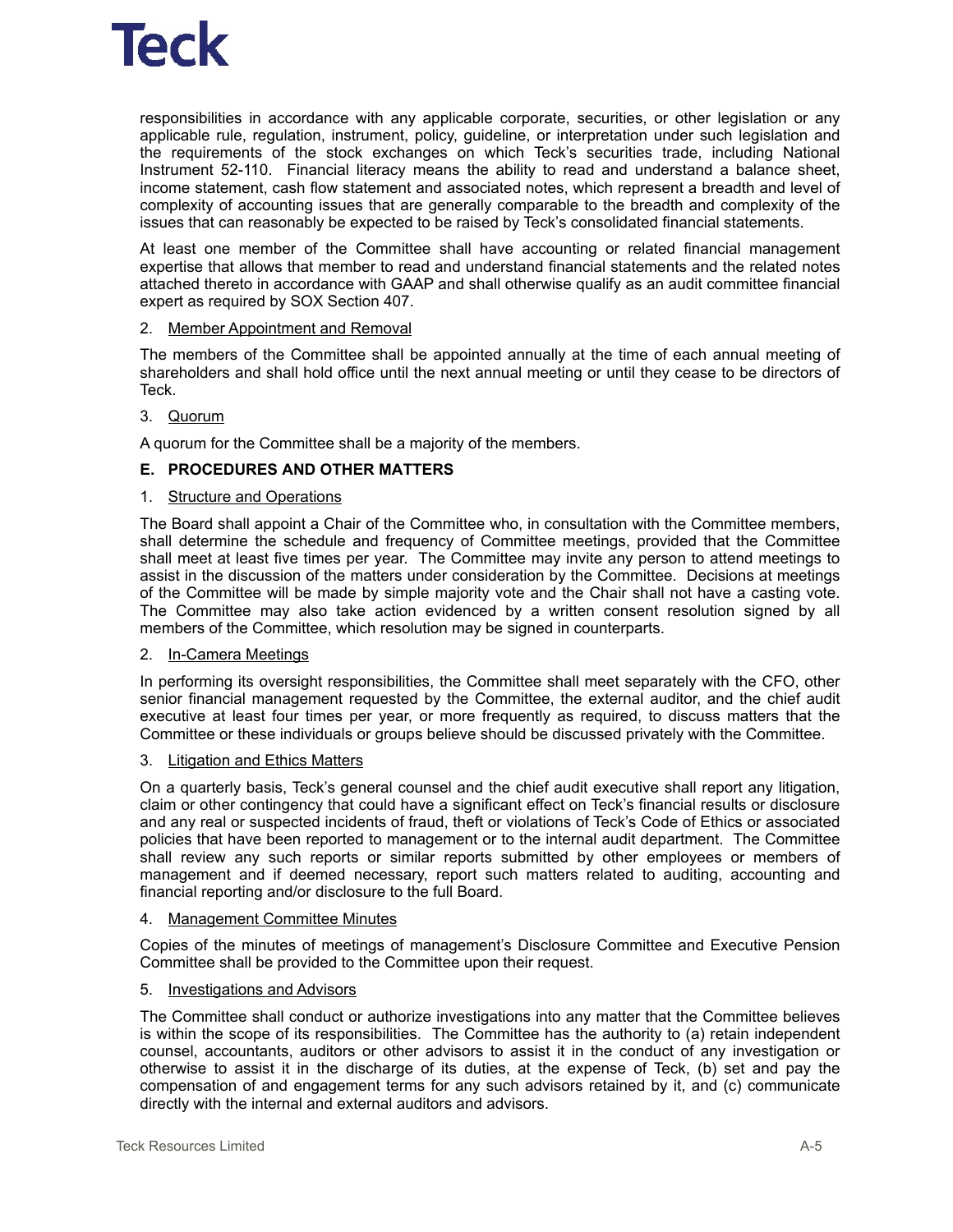# Teck

### 6. Manner of Reporting to the Board

The Committee shall fix its own procedures, keep records of its proceedings, and report to the Board when the Committee may deem appropriate (but not later than the next meeting of the Board). The Board shall be promptly advised of any decisions taken by the Committee, and minutes of any Committee meeting will be provided to the Board.

### 7. Review of the Charter

The Committee shall annually assess the adequacy of this Charter and recommend any changes to the Board for approval, taking into account any applicable legislative and regulatory requirements and best practice guidelines.

### 8. Annual Review and Assessment

The Committee's performance, including its compliance with this Charter, shall be evaluated annually in accordance with a process approved by the Board and the results of that evaluation shall be reported to the Committee and to the Board.

### 9. Committee Reports

- a. Advise the Board, either orally or in writing, of any:
	- i. accounting, disclosure or finance related matters that the Committee believes have or could have a material effect on the financial condition or affairs of Teck;
	- ii. pension-related matters that the Committee believes have or could have a material effect on the financial condition or affairs of Teck and/or any of its pension plans; and
	- iii. make appropriate recommendations to the Board in respect of any matters requiring Board approval.
- b. The Chair of the Committee shall prepare or cause to be prepared an audit committee report to be included in Teck's annual management proxy circular, which report shall be approved by the Committee.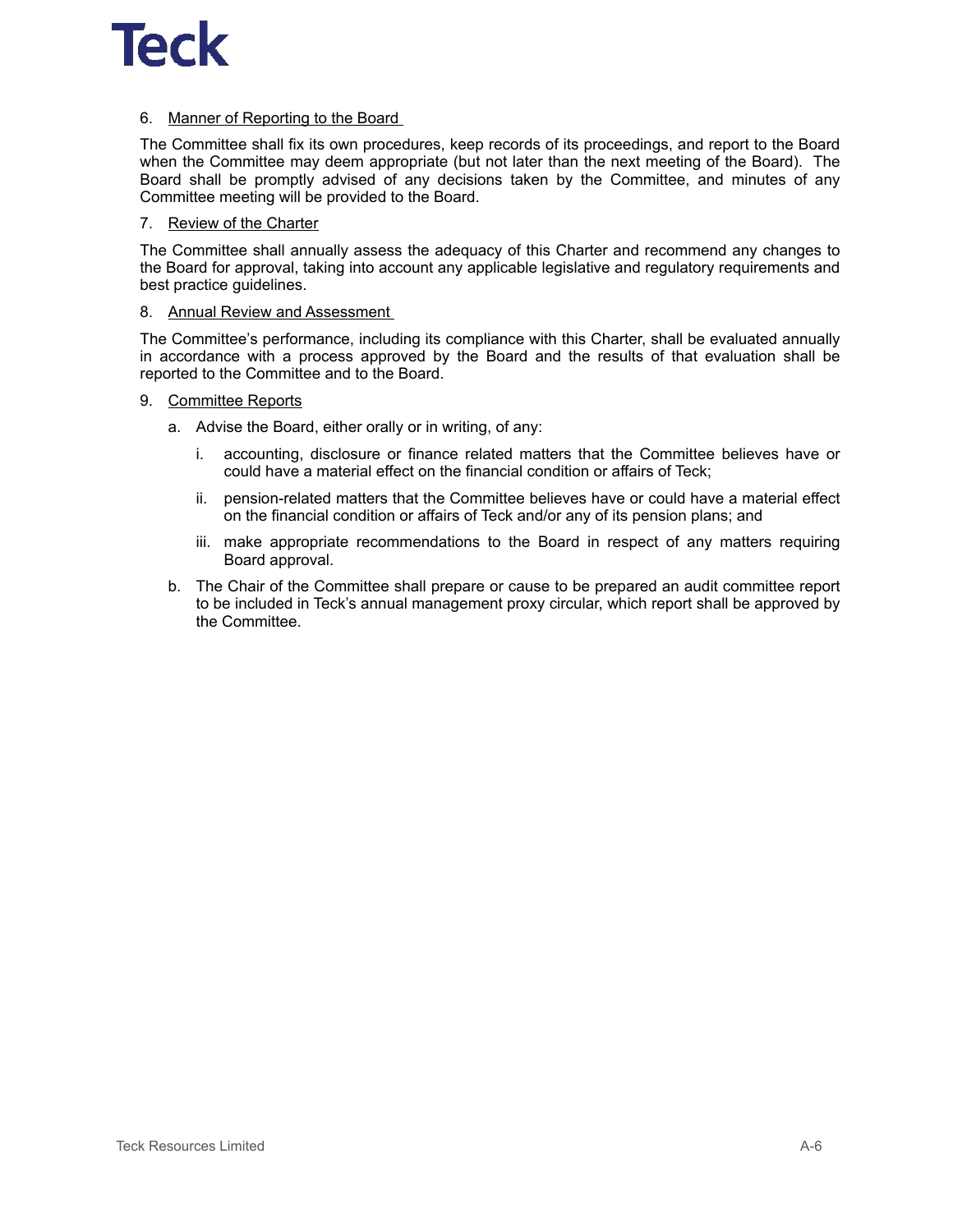## **Schedule B – Report of Management and Directors on Reserves Data and Other Information**

Management of Teck Resources Limited (the "Company") is responsible for the preparation and disclosure of information with respect to the Company's oil and gas activities in accordance with securities regulatory requirements. This information includes reserves data.

Independent qualified reserves evaluators have evaluated the Company's reserves data. The reports of the independent qualified reserves evaluators will be filed with securities regulatory authorities concurrently with this report.

The Audit Committee or the Technical Committee of the Board of Directors of the Company has:

- (a) reviewed the Company's procedures for providing information to the independent qualified reserves evaluators;
- (b) met with the independent qualified reserves evaluators to determine whether any restrictions affected the ability of the independent qualified reserves evaluators to report without reservation; and
- (c) reviewed the reserves data with management and the independent qualified reserves evaluators.

The Technical Committee of the Board of Directors has reviewed the Company's procedures for assembling and reporting other information associated with oil and gas activities and has reviewed that information with management. The Board of Directors has, on the recommendation of the Technical Committee, approved:

- (a) the content and filing with securities regulatory authorities of Form 51-101F1 containing reserves data and other oil and gas information;
- (b) the filing of Form 51-101F2 which is the report of the independent qualified reserves evaluators on the reserves data; and
- (c) the content and filing of this report.

Because the reserves data are based on judgments regarding future events, actual results will vary and the variations may be material.

*Donald R. Lindsay Mayank M. Ashar* (Signed) Donald R. Lindsay President and Chief Executive Officer **Director** *Jonathan H. Price Kenneth W. Pickering* (Signed) Jonathan H. Price Executive Vice President and Chief Financial **Officer Director** 

Date: February 23, 2022

(Signed) Makank M. Ashar

(Signed) Kenneth W. Pickering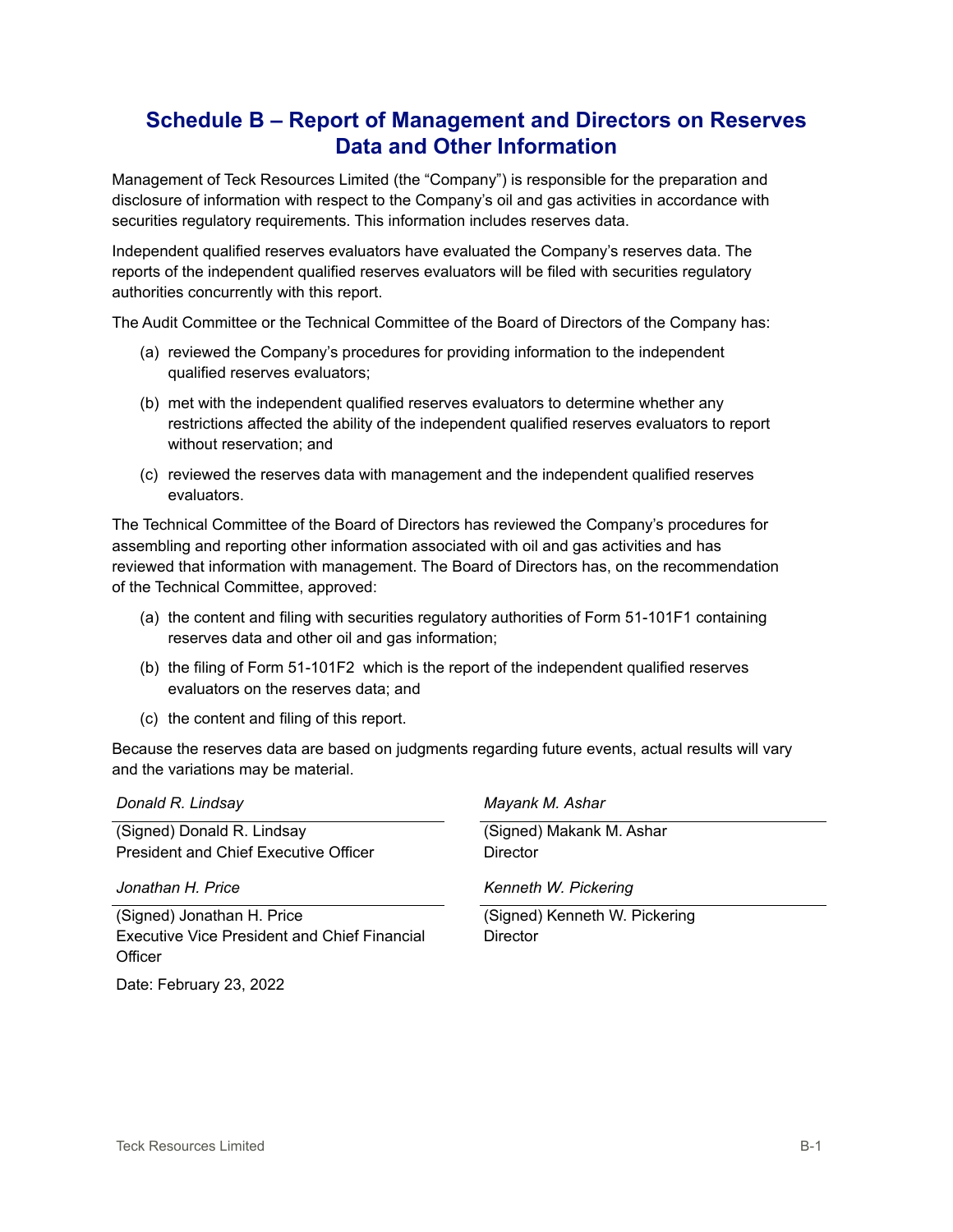# **Schedule C – Report on Reserves Data by Independent Qualified Reserves Evaluator or Auditor**

To the Board of Directors of Teck Resources Limited (the "Company"):

- 1. We have evaluated the Company's reserves data as at December 31, 2021. The reserves data are estimates of proved reserves and probable reserves and related future net revenue as at December 31, 2021, estimated using forecast prices and costs.
- 2. The reserves data are the responsibility of the Company's management. Our responsibility is to express an opinion on the reserves data based on our evaluation.
- 3. We carried out our evaluation in accordance with standards set out in the Canadian Oil and Gas Evaluation Handbook as amended from time to time (the "COGE Handbook") maintained by the Society of Petroleum Evaluation Engineers (Calgary Chapter).
- 4. Those standards require that we plan and perform an evaluation to obtain reasonable assurance as to whether the reserves data are free of material misstatement. An evaluation also includes assessing whether the reserves data are in accordance with principles and definitions presented in the COGE Handbook.
- 5. The following table shows the net present value of future net revenue (before deduction of income taxes) attributed to proved plus probable reserves, estimated using forecast prices and costs and calculated using a discount rate of 10 percent, included in the reserves data of the Company evaluated for the year ended December 31, 2021, and identifies the respective portions thereof that we have evaluated and reported on to the Company's Board of Directors:

|                                                |                                 | Location of<br>Reserves              |         |           |                                                                                            |       |
|------------------------------------------------|---------------------------------|--------------------------------------|---------|-----------|--------------------------------------------------------------------------------------------|-------|
| Independent Qualified<br>Reserves Evaluator or | Effective Date of<br>Evaluation | (Country or<br>Foreign<br>Geographic |         |           | Net Present Value of Future Net Revenue<br>(before income taxes, 10% discount rate - MM\$) |       |
| Auditor                                        | Report                          | Area)                                | Audited | Evaluated | Reviewed                                                                                   | Total |
| GLJ Ltd.                                       | December 31, 2021               | Canada                               |         | 2.234     |                                                                                            | 2.234 |

- 6. In our opinion, the reserves data evaluated by us have, in all material respects, been determined and are in accordance with the COGE Handbook, consistently applied. We express no opinion on the reserves data that we reviewed but did not audit or evaluate.
- 7. We have no responsibility to update our reports referred to in paragraph 5 for events and circumstances occurring after the effective date of our reports.
- 8. Because the reserves data are based on judgments regarding future events, actual results will vary and the variations may be material.

Executed as to our report referred to above:

GLJ Ltd., Calgary, Alberta, Canada, February 23, 2022

*"Originally Signed By*"

Tim R. Freeborn, P. Eng. Vice President and Chief Financial Officer